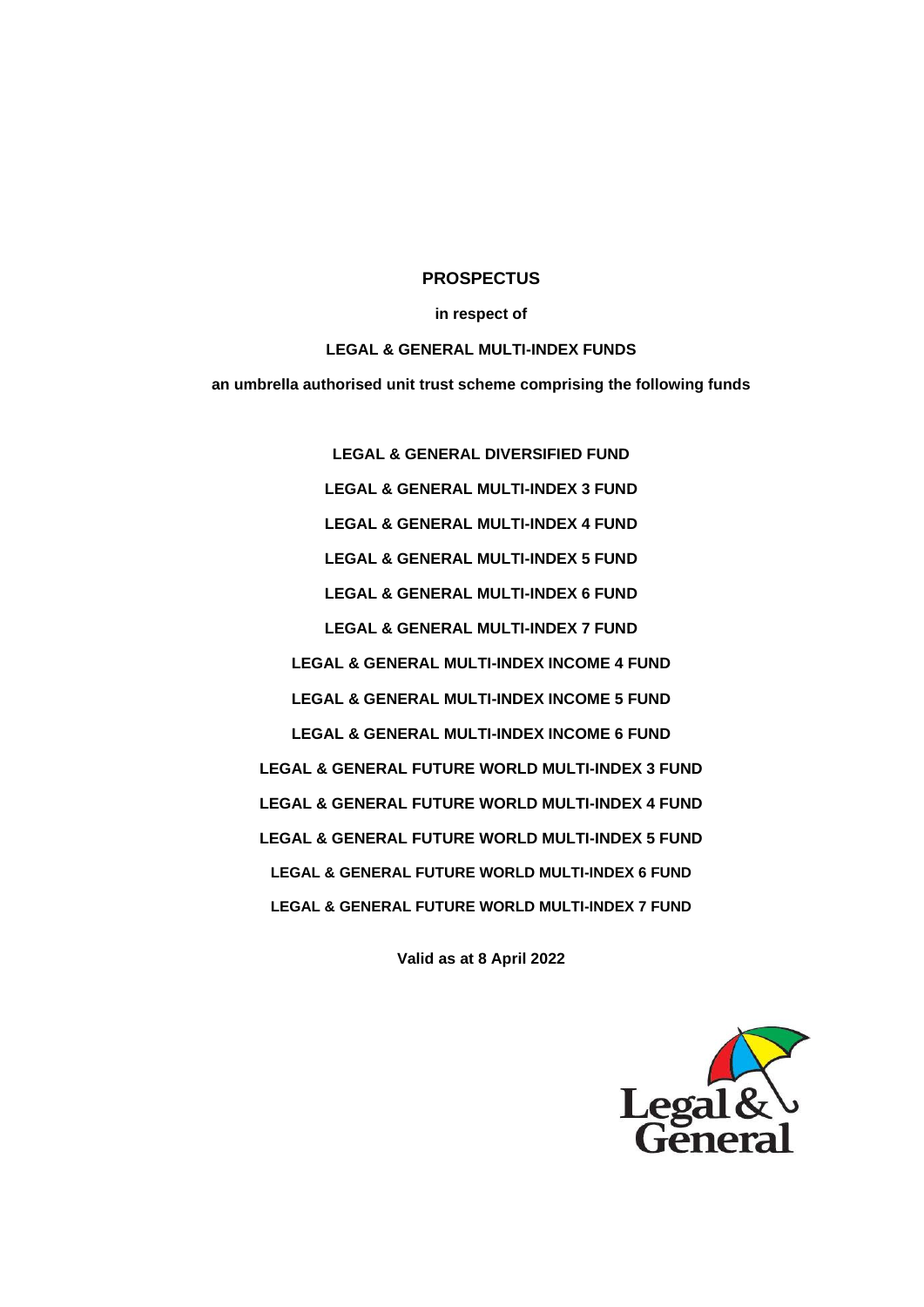# **DIRECTORY**

# **Manager**

# *Head Office and Registered Office*

Legal & General (Unit Trust Managers) Limited One Coleman Street London EC2R 5AA

### **Trustee and Depositary**

# *Registered Office and Principal Place of Business*

Northern Trust Investor Services Limited 50 Bank Street London E14 5NT

# **Investment Manager**

# *Head Office and Registered Office*

Legal & General Investment Management Limited One Coleman Street London EC2R 5AA

### **Registrar**

Legal & General (Unit Trust Managers) Limited Customer Services Centre Brunel House 2 Fitzalan Road Cardiff CF24 0EB

(the register of Unitholders can be inspected at this address)

### **Auditor**

KPMG LLP 15 Canada Square London E14 5GL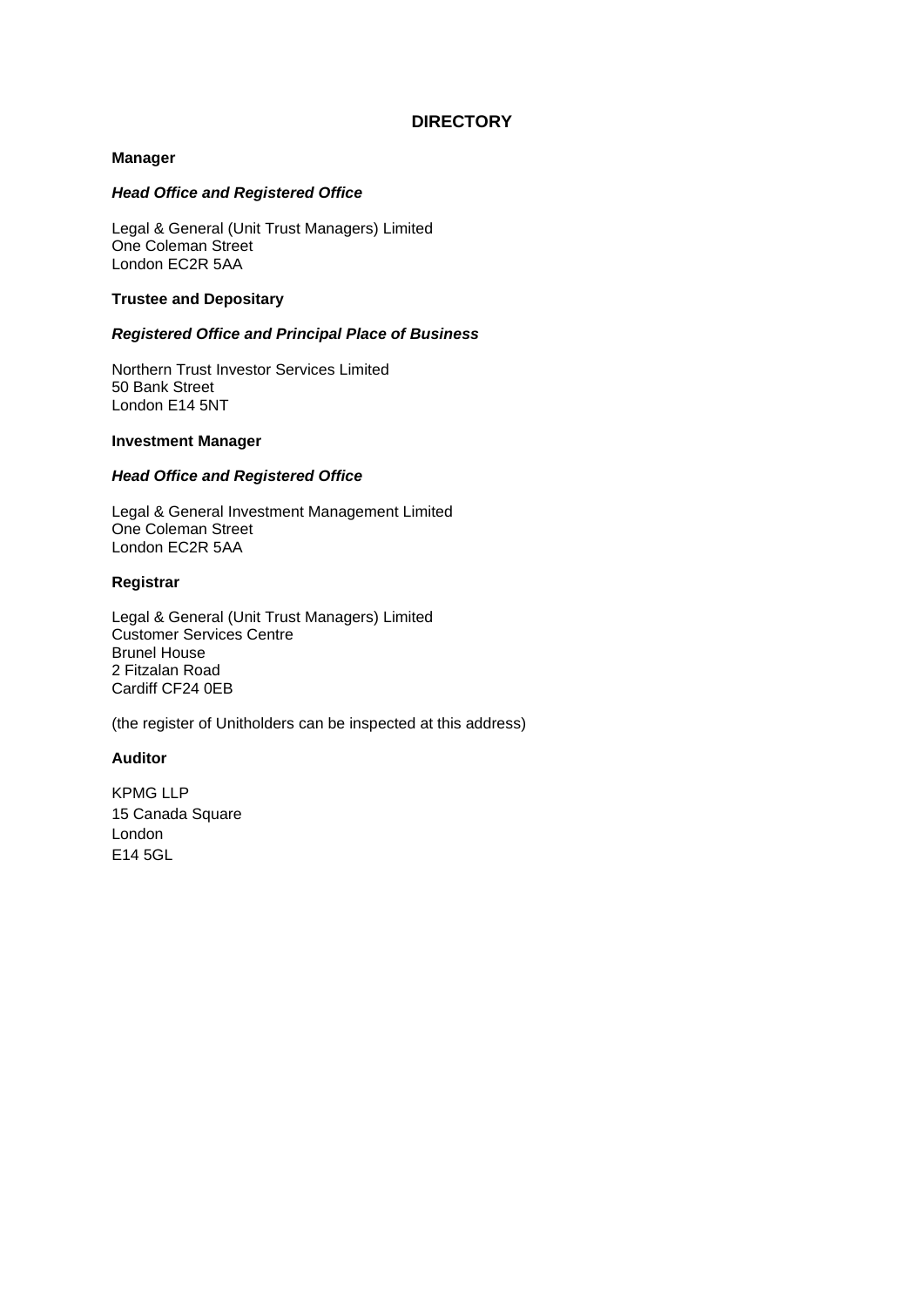# **IMPORTANT NOTICE**

### **THIS DOCUMENT IS IMPORTANT**

If you are in any doubt as to the meaning of any information contained in this document, you should consult the Manager or your financial adviser.

No person has been authorised by the Manager to give any information or to make any representations in connection with the offering of Units other than those contained in this prospectus (the "**Prospectus**") and, if given or made, such information or representations must not be relied upon as having been made by the Manager. The delivery of this Prospectus (whether or not accompanied by any reports) or the issue of Units shall not, under any circumstances, create any implication that the affairs of the Trust have not changed since the date hereof.

The distribution of this Prospectus and the offering of Units in certain jurisdictions may be restricted. Persons into whose possession this Prospectus comes are required by the Manager to inform themselves about and to observe any such restrictions. This Prospectus does not constitute an offer or solicitation by anyone in any jurisdiction in which such offer or solicitation is not authorised or to any person to whom it is unlawful to make such offer or solicitation.

The Units of each Fund have not been and will not be registered in the United States of America under any applicable legislation. They may not be offered or sold in the United States of America, any state of the United States of America or in its territories and possessions or offered or sold to U.S. Persons. Each of the Funds and the Manager have not been and will not be registered in the United States of America under any applicable legislation.

Potential investors should not treat the contents of this Prospectus as advice relating to legal, taxation, investment or any other matters and are recommended to consult their own professional advisers concerning the acquisition, holding or disposal of Units.

The provisions of the Trust Deed are binding on each of the Unitholders and a copy of the Trust Deed is available on request from Legal & General (Unit Trust Managers) Limited.

This Prospectus has been issued for the purpose of section 21 of the Financial Services and Markets Act 2000 by Legal & General (Unit Trust Managers) Limited.

The distribution of this Prospectus in certain jurisdictions may require that this Prospectus is translated into the official language of those countries. Should any inconsistency arise between the translated version and the English version, the English version shall prevail.

This Prospectus is based on information, law and practice at the date hereof. The Manager cannot be bound by an out of date Prospectus when a new version has been issued and investors should check with Legal & General (Unit Trust Managers) Limited that this is the most recently published prospectus.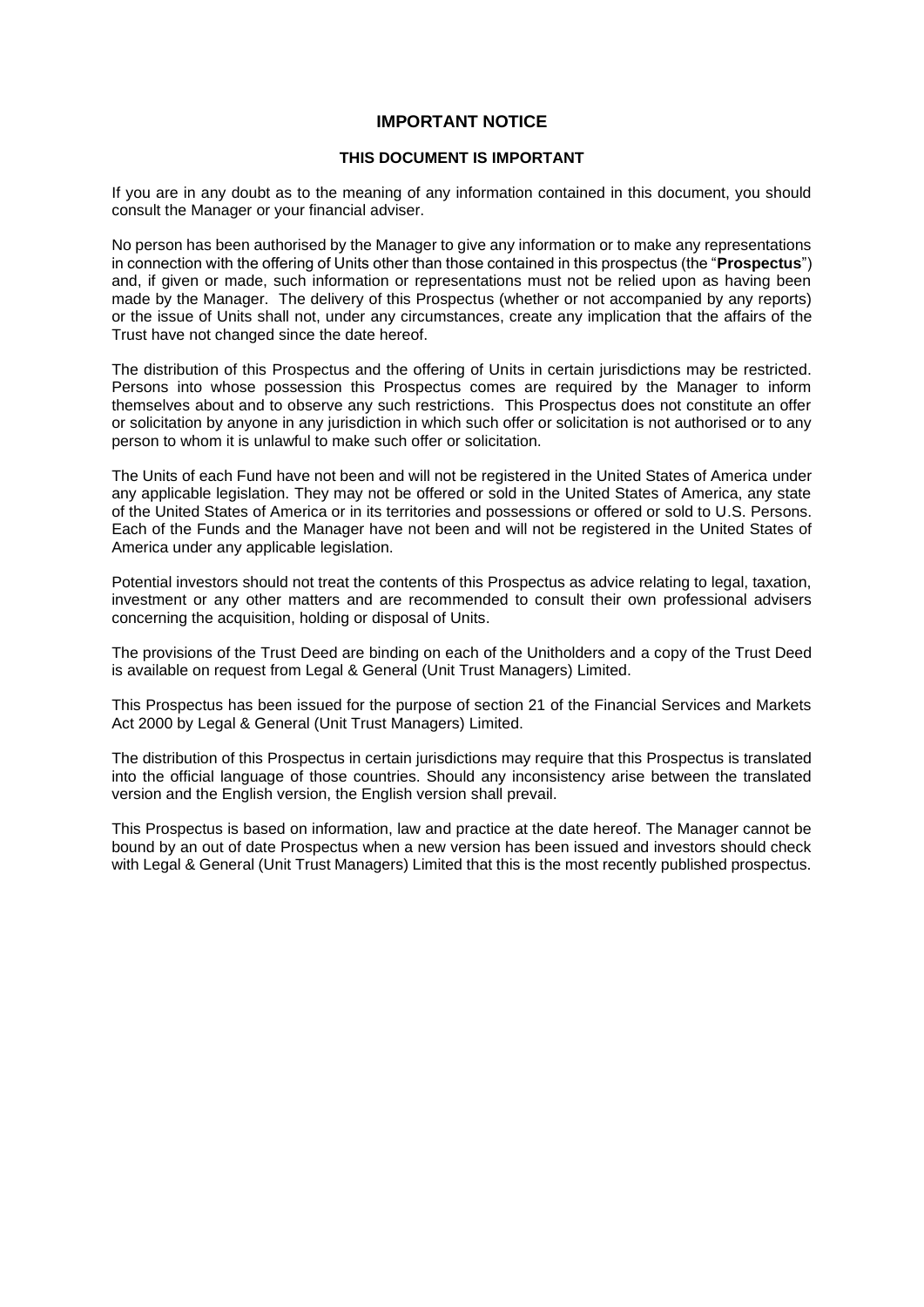# **CONTENTS**

| <b>Section</b>  |                                                    | Page           |
|-----------------|----------------------------------------------------|----------------|
| 1               | Definitions                                        |                |
| 2               | Details of the Trust and the Funds                 | 4              |
| 3               | Investment objective and policy                    | 4              |
| 4               | The Manager                                        | 4              |
| 5               | <b>Investment Manager</b>                          | 5              |
| 6               | The Trustee and Depositary                         | $\overline{6}$ |
| $\overline{7}$  | <b>Permitted Fees and Benefits</b>                 | 8              |
| 8               | Registrar and register of Unitholders              | 9              |
| 9               | Valuation and trust accounting agents              | 9              |
| 10              | <b>Unit Classes</b>                                | 9              |
| 11              | Purchase, redemption and switching of Units        | 10             |
| 12              | Valuations                                         | 19             |
| 13              | <b>Transfer of Units</b>                           | 22             |
| 14              | Distributions and accumulation                     | 22             |
| 15              | Fees and expenses                                  | 23             |
| 16              | Taxation                                           | 25             |
| 17              | Reports and accounts                               | 28             |
| 18              | Voting                                             | 30             |
| 19              | <b>Risks</b>                                       | 32             |
| 20              | Winding up of the Funds                            | 32             |
| 21              | Other information                                  | 33             |
| <b>Appendix</b> |                                                    |                |
| A               | <b>Fund Details</b>                                | 36             |
| B               | <b>Investment and Borrowing Powers</b>             | 79             |
| C               | Eligible Securities Markets and Derivative Markets | 94             |
| D               | Valuation                                          | 98             |
| E               | Past Performance Information                       | 100            |
| F               | Other Schemes managed by the Manager               | 101            |
|                 |                                                    |                |

G Risk Factors **Risk Factors** and the control of the control of the control of the control of the control of the control of the control of the control of the control of the control of the control of the control of the cont H **Estimated Swing Factor** [110](#page-113-0)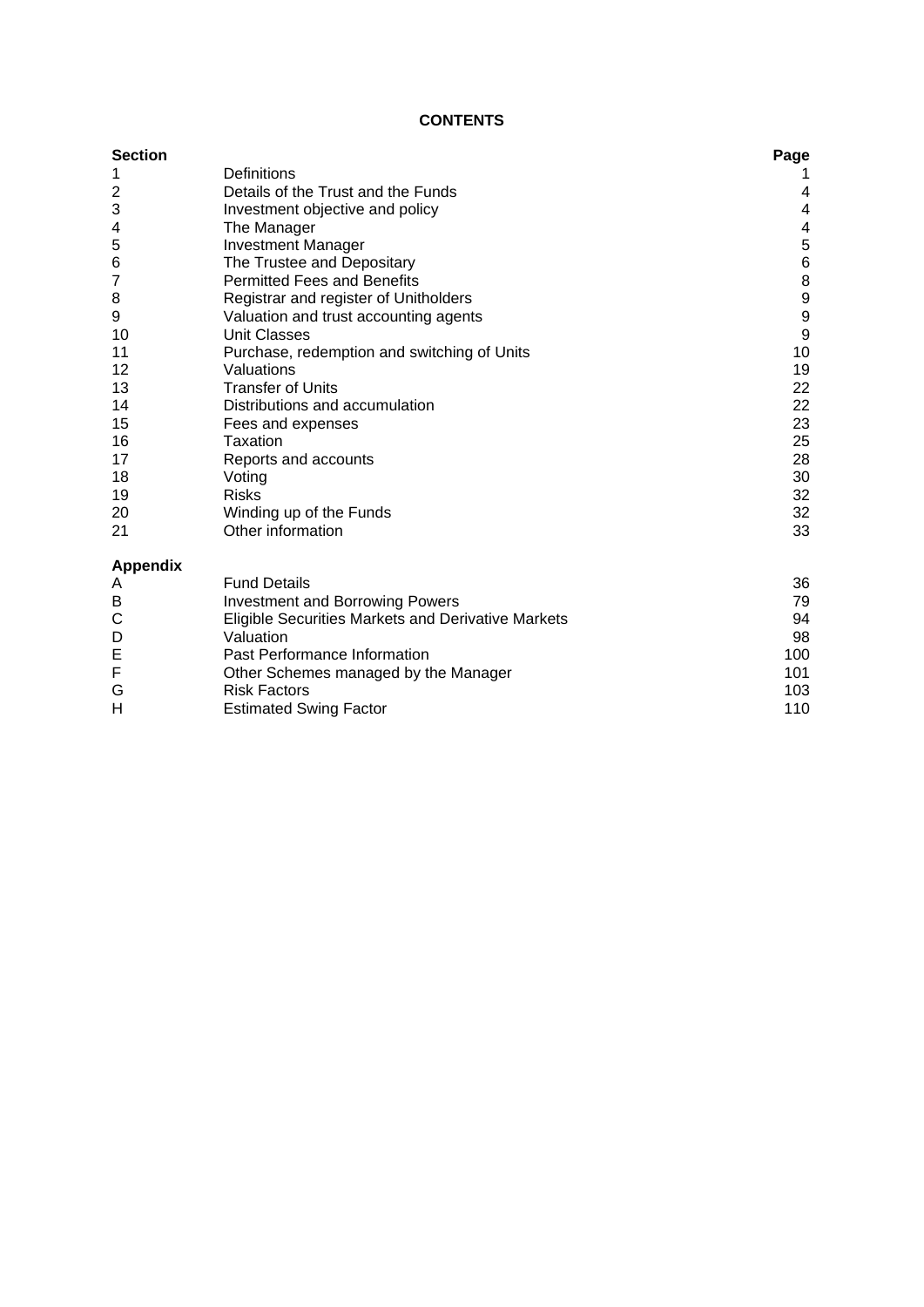#### <span id="page-4-0"></span>1 **Definitions**

**AIF**: an alternative investment fund, as defined in the FCA Glossary;

**AIFM Directive**: Directive 2011/61/EU of the European Parliament and of the Council of 8 June 2011 on Alternative Investment Fund Managers and amending Directives 2004/41/EC and 2009/65/EC and Regulations (EC) No 1606/2009 and (EC) No 1095/2010, each as amended, as they apply in the UK from time to time including as retained, amended, extended, re-enacted or otherwise given effect on or after 11pn on 31 December 2020;

**Approved Bank**: as defined in the FCA Glossary:

**Associate**: any other person whose business or domestic relationship with the Manager or the Manager's associate might reasonably be expected to give rise to a community of interest between them which may involve a conflict of interest in dealings with third parties;

**Auditor**: KPMG LLP or such other entity as is appointed to act as auditor to the Funds from time to time;

**Benchmark Regulation**: Regulation (EU) 2016/1011 as it applies in the UK from time to time including as retained, amended, extended, re-enacted or otherwise given effect on or after 11 pm on 31 December 2020;

**Business Day**: a day on which the London Stock Exchange is open. If the London Stock Exchange is closed as a result of a holiday or for any other reason, or there is a holiday elsewhere or other reason which impedes the calculation of the fair market value of any of the Funds' portfolios of securities or a significant portion thereof, the Manager may decide that any Business Day in respect of a Fund shall not be construed as such;

**Class** or **Classes**: in relation to Units, means (according to the context) all of the Units related to a Fund or a particular class or classes of Unit related to a Fund;

**Client Money Account**: a current or deposit account at a bank that is opened in the Manager's name used to hold the money of one or more of the Manager's clients;

**COLL**: refers to the appropriate chapter or rule in the COLL Sourcebook;

**COLL Sourcebook**: the Collective Investment Schemes Sourcebook issued by the FCA, as amended or re-enacted from time to time;

**Dealing Day**: Monday to Friday where these days are Business Days;

**Depositary**: Northern Trust Investor Services Limited, who will also act as Trustee, or such other person as is appointed to act as the depositary of the Trust from time to time;

**Dilution:** the amount of dealing costs incurred, or expected to be incurred for the account of a single-priced Fund to the extent that these costs may reasonably be expected to result, or have resulted, from the acquisition or disposal of investments for the account of the singlepriced Fund as a consequence (whether or not immediate) of the increase or decrease in the cash resources of the single-priced Fund resulting from the issue or cancellation of Units over a period; for the purposes of this definition, dealing costs include both the costs of dealing in an investment, professional fees incurred, or expected to be incurred, in relation to the acquisition or disposal of approved immovables and, where there is a spread between the buying and selling prices of the investment, the indirect cost resulting from the differences between those prices;

**Dilution Adjustment:** an adjustment to the price of Units by such amount or at such rate as is determined by the Manager for the purpose of reducing the effect of Dilution;

**EEA:** the European Economic Area;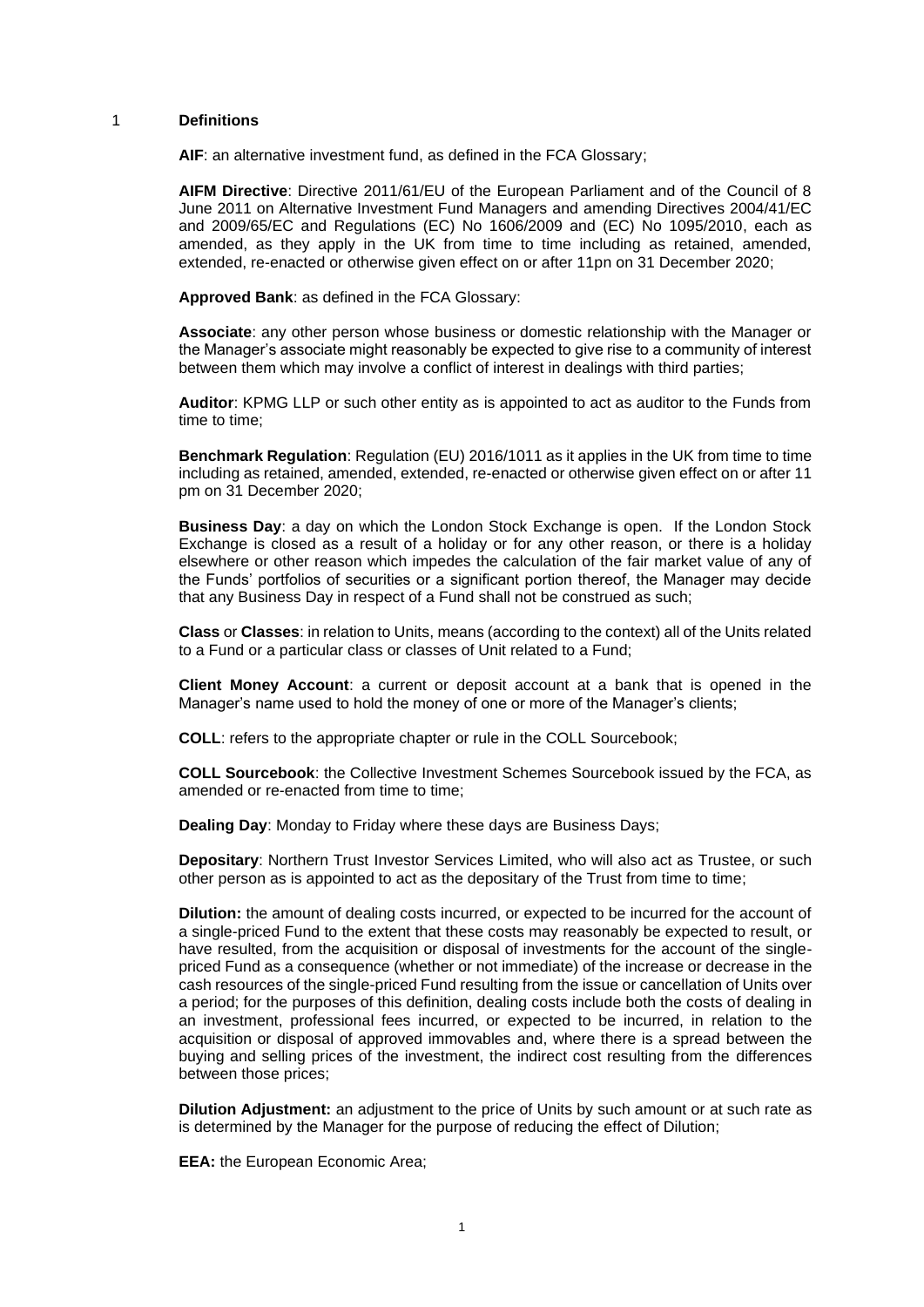**EEA State**: a member state of the European Union and any other state which is within the European Economic Area;

**Efficient Portfolio Management** or **EPM**: means an economically appropriate and cost effective transaction aiming at reducing risk or cost; or generating additional capital or income with a risk level which is consistent with the risk profile of a Fund and the risk diversification rules laid down in the COLL Sourcebook;

**Eligible Institution**: as defined in the FCA Glossary;

**EUWA:** as defined in the FCA Glossary;

**FCA:** the Financial Conduct Authority or any other regulatory body which may assume its regulatory responsibilities from time to time:

**FCA Glossary:** the glossary giving the meanings of the defined expressions used in the FCA Handbook as amended from time to time;

**FCA Handbook:** the FCA Handbook of Rules and Guidance as amended from time to time:

**Fund**: a sub-fund of the Trust listed in [Appendix A;](#page-39-0)

**Fund Management Fee** or **FMF**: the fixed rate fee payable to the Manager inclusive of all of the fees and expenses which are paid by the Manager in relation to the operation and administration of a Fund;

**HMRC**: Her Majesty's Revenue and Customs;

**Home State:** as defined in the FCA Glossary;

**Investment Manager**: Legal & General Investment Management Limited, the investment manager to the Manager of the Funds;

**Investment Management Agreement**: an amended and restated agreement between the Manager and the Investment Manager dated 7 December 2015, as may be further amended, restated or supplemented from time to time;

**ISA**: an individual savings account under The Individual Savings Account Regulations 1998, as amended or re-enacted from time to time;

**Manager**: Legal & General (Unit Trust Managers) Limited;

**MiFID II or Markets in Financial Instruments Directive** means the Markets in Financial Instruments Directive 2014/65/EU as may be amended, supplemented, replaced or consolidated from time to time;

**Net Asset Value** or **NAV**: the value of the property of a Fund (as the context may require) less the liabilities of a Fund as calculated in accordance with the Trust Deed of that Fund and Appendix D of this Prospectus;

**NURS**: a non-UCITS retail scheme;

**OECD**: the Organisation for Economic Co-operation and Development;

**PRN:** the product reference number assigned by the FCA to identify each authorised fund;

**Register**: the register of Unitholders of each Fund;

**Registrar**: Legal & General (Unit Trust Managers) Limited or such other entity as is appointed by the Manager to act as registrar for the Trust from time to time;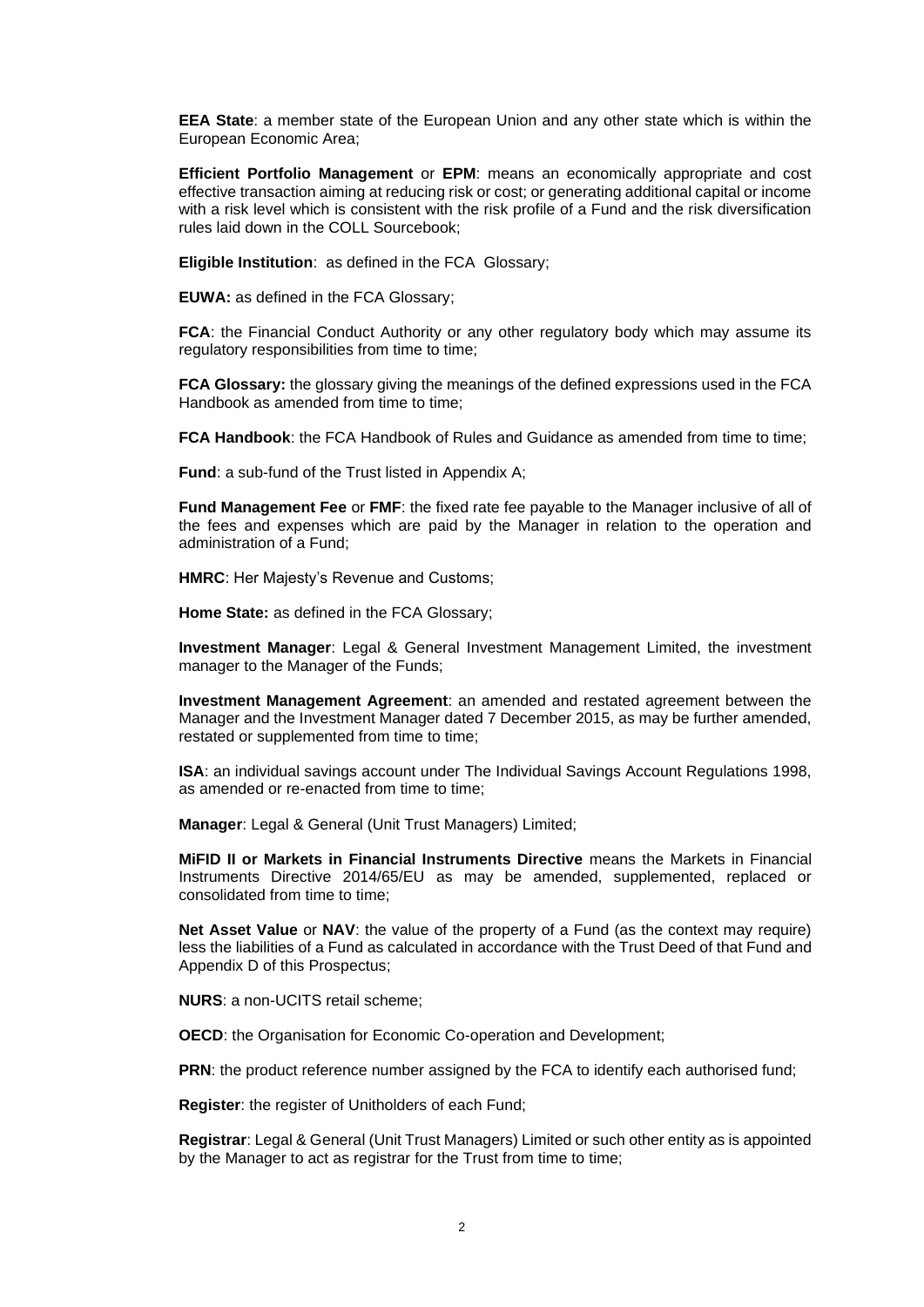**Scheme Property**: the scheme property of each of the Funds required under the COLL Sourcebook to be given for safekeeping to the Trustee;

**SDRT**: Stamp Duty Reserve Tax;

**Single Swing**: the pricing methodology set out in Section [12.5.4.2](#page-24-0) where the Net Asset Value per Unit may be adjusted on any Dealing Day by way of a Dilution Adjustment;

**Swing Factor**: the percentage of the Net Asset Value by which the price of Units will be adjusted in accordance with Section [12.5.4.2,](#page-24-0) as set by the Manager from time to time and which generally shall not exceed 2% of the Net Asset Value per Unit of the relevant Fund;

**Trust**: Legal & General Multi-Index Funds;

**Trust Deed**: the trust deed constituting the Trust (as may be amended and restated from time to time) (including any supplemental trust deed thereto);

**Trustee**: Northern Trust Investor Services Limited, who will also act as Depositary, or such other entity as is appointed to act as the trustee of the Trust from time to time;

**Unit:** or **Units**: a unit or units in a Fund (including larger denomination units);

**Unitholder**: a holder of registered Units in a Fund;

**UCITS**: an Undertaking for Collective Investment in Transferable Securities. This will include a UK UCITS or an EEA UCITS, as defined in the FCA Glossary;

**UCITS Directive**: the European Parliament and Council Directive of 13 July 2009 on the coordination of laws, regulations and administrative provisions relating to undertakings for collective investment in transferable securities (UCITS) (No 2009/65/EC) as it forms part of the law of England, Wales, Scotland and Northern Ireland by virtue of section 3 of the EUWA, and any statutory instruments that the UK government makes to amend deficiencies in retained European Union law by virtue of section 8 of the EUWA (as may be amended from time to time) (including, without limitation, the Collective Investment Schemes (Amendment etc.) (EU Exit) Regulations 2019 SI 2019/325 incorporating European directives or other European legislation relating to undertakings for collective investment in transferable securities into UK domestic law following the UK's withdrawal from the European Union);

**UK:** the United Kingdom of Great Britain and Northern Ireland;

**UK UCITS:** as defined in the FCA Glossary;

**U.S. Person**: means any citizen or resident of the United States of America, its territories and possessions including the State and District of Columbia and all areas subject to its jurisdiction (including the Commonwealth of Puerto Rico), any corporation, trust, partnership or other entity created or organised in or under the laws of the United States of America, any state thereof or any estate or trust the income of which is subject to United States federal income tax, regardless of source. The expression also includes any person falling within the definition of the term "U.S. Person" under Regulation S promulgated under the United States Securities Act of 1933;

**Valuation Point**: the valuation point for each Fund as set out in [Appendix A](#page-39-0) of this Prospectus;

**VAR**: value-at-risk; and

**VAT**: value added tax.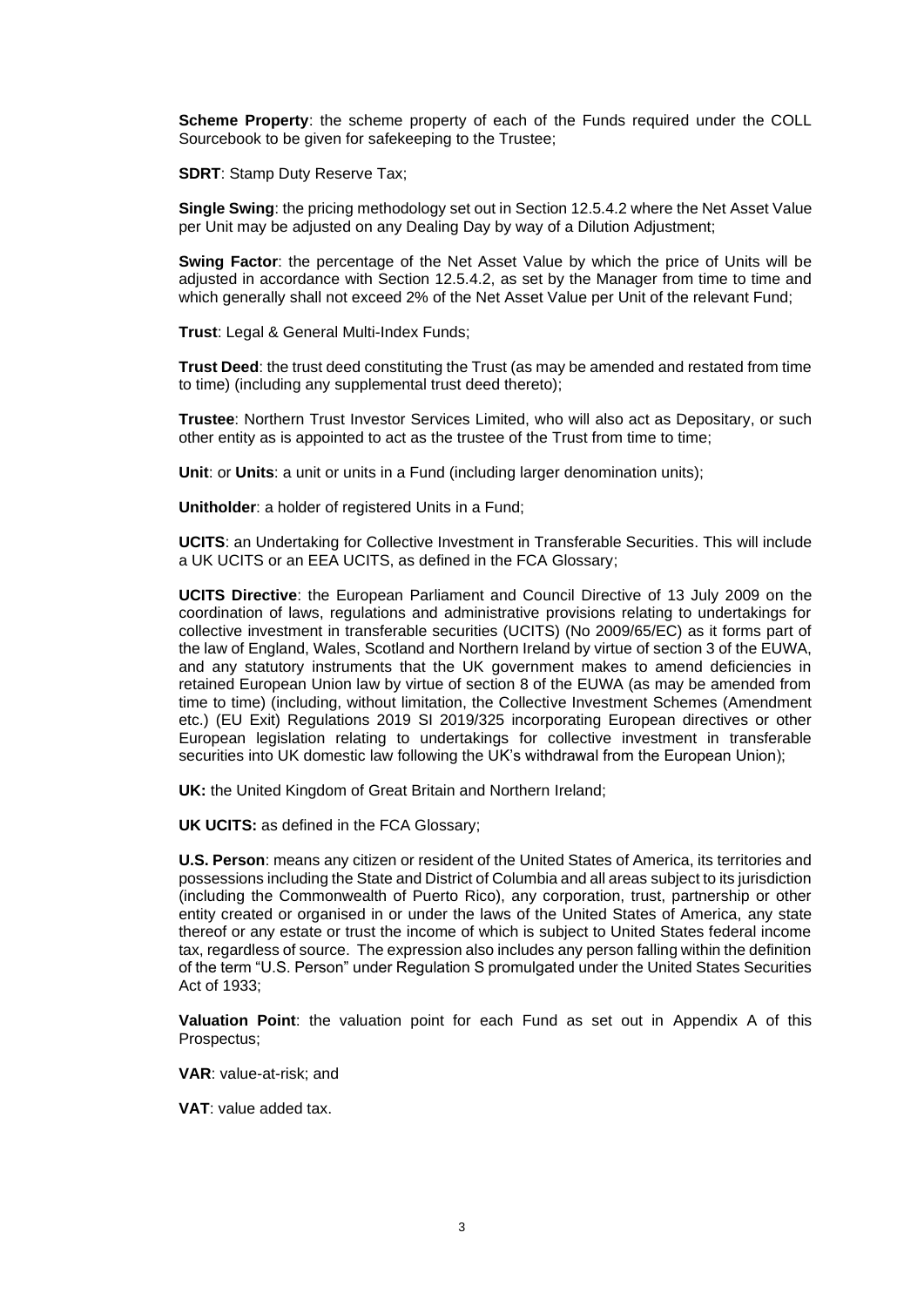# <span id="page-7-0"></span>2 **Details of the Trust and the Funds**

- 2.1 The Trust is an authorised unit trust pursuant to section 243(1) of the Financial Services and Markets Act 2000 constituted by its Trust Deed. The Trust is structured as an umbrella unit trust in that different Funds may be established from time to time by the Manager with the approval of the FCA. The Trust received authorisation from the FCA on 17 June 2013 and the PRN for the Trust is 593533. The Trust is a NURS for the purposes of the COLL Sourcebook and qualifies as an AIF under the AIFM Directive. The head office of the Trust is at One Coleman Street, London EC2R 5AA, England. The date on which each of the Funds received authorisation from the FCA and the PRN for each Fund is set out in [Appendix A.](#page-39-0) The Manager is authorised and regulated in the UK by the FCA whose address is 12 Endeavour Square, London E20 1JN.
- 2.2 Each Fund has a specific portfolio to which that Fund's assets and liabilities are attributable. So far as the Unitholders are concerned, each Fund is treated as a separate entity. The Funds are segregated portfolios of assets and, accordingly, the assets of a Fund belong exclusively to that Fund and shall not be used or made available to discharge (directly or indirectly) the liabilities of, or claims against, any other person or body, including the Trust and any other Fund and shall not be available for any such purpose. Subject to the above, each Fund will be charged with the liabilities, expenses, costs and charges of the Trust attributable to that Fund. Any assets, liabilities, expenses, costs or charges not attributable to a particular Fund may be allocated by the Manager in a manner which it believes is fair to the Unitholders generally. This will normally be pro rata to the Net Asset Value of the relevant Funds. Whilst the Trust Deed provides for segregated liability between the Funds, the concept of segregated liability may not be recognised and given effect by a court in certain contexts including where the relevant contractual documents involving the Fund are not construed in a manner to provide for segregated liability. Where claims are brought by local creditors in foreign courts or under foreign law contracts, and the liability relates to one Fund which is unable to discharge that liability, it is not clear whether a foreign court would give effect to the segregated liability contained in the Trust Deed. Therefore, it is not possible to be certain that the assets of a Fund will always be completely insulated from the liabilities of another Fund of the Trust in every circumstance.
- 2.3 Each Fund will be invested in accordance with this Prospectus and the provisions of the COLL Sourcebook applicable to a "NURS". Subject to the terms set out in this Prospectus, holders of Units in each Fund are entitled to receive (or have accumulated) the net income derived from the relevant Fund and to redeem their Units at a price linked to the value of the property of the relevant Fund. Unitholders do not have any proprietary interest in the underlying assets of a Fund. The Unitholders are not liable for the debts of a Fund.
- 2.4 The operation of each Fund is governed by the COLL Sourcebook, the Trust Deed and this Prospectus.
- 2.5 The base currency of each Fund is Pounds Sterling.

# <span id="page-7-1"></span>3 **Investment objective and policy**

- 3.1 Investment of the assets of each Fund must comply with the COLL Sourcebook and the investment objective and policy of that Fund. Details of each Fund, including its investment objective and policy, are set out in [Appendix A.](#page-39-0)
- 3.2 A detailed statement of the general investment and borrowing powers in respect of the Funds is set out in [Appendix B.](#page-82-0)
- 3.3 The eligible securities markets and eligible derivatives markets on which the Funds may invest are set out in [Appendix C.](#page-97-0)

# <span id="page-7-2"></span>4 **The Manager**

4.1 The manager of the Trust is Legal & General (Unit Trust Managers) Limited, which is a limited company incorporated in England and Wales on 28 April 1971 with registered number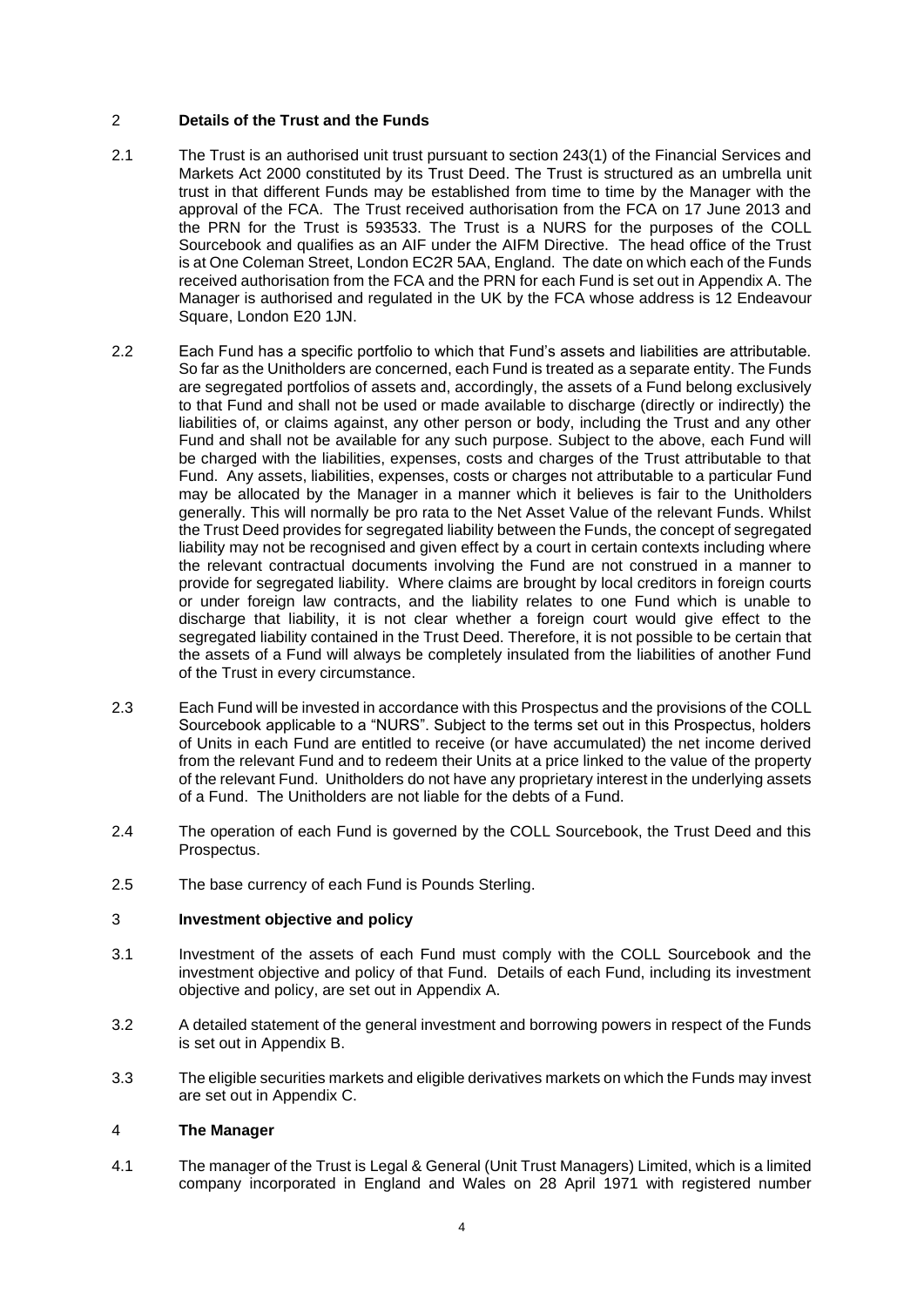01009418. The head office and registered office of the Manager are set out in the Directory. As at the date of this Prospectus, the amount of the Manager's authorised share capital is £26.5 million ordinary £1 shares of which £15 million is allotted and fully paid up. The ultimate holding company of the Manager is Legal & General Group Plc. The Manager may delegate its management and administration functions to third parties including Associates subject to the rules in the COLL Sourcebook.

- 4.2 As alternative investment fund manager of the Funds, the Manager is responsible for portfolio management and risk management of the Funds and administering the Funds' affairs in compliance with that part of the FCA Handbook implementing the AIFMD (the "**AIFM Rules**"). The Manager may delegate its management and administration functions, but not its responsibility to third parties, including Associates, subject to the AIFM Rules.
- 4.3 The Manager is under no obligation to account to the Trustee or to the Unitholders of a Fund for any profit it makes on the issue or reissue of Units or cancellation of Units which it has redeemed. The fees to which the Manager is entitled in respect of each Fund are included within the Fund Management Fee.
- 4.4 The Manager also carries out the customer service function for individual investors, the promotion, marketing and sales functions.
- 4.5 The directors of the Manager are as follows:

A.D. Clare\* A. J. C. Craven E. Cowhey\* H. J. E. Solomon L. W. Toms A. R. Toutounchi M. Jordy\* \*Independent Non-Executive Director of the Manager

- 4.6 On an annual basis the conflicts of interest register for directors within the Legal & General Group are reviewed and updated. This requires all directors to disclose any interests, connected persons and potential related party relationships. The following directors hold external directorships: A.D. Clare, E. Cowhey, M. Jordy and A. R. Toutounchi.
- 4.7 The Manager also acts as manager of the authorised unit trusts and as authorised corporate director of the open-ended investment companies set out in [Appendix F.](#page-104-0)

#### <span id="page-8-0"></span>5 **Investment Manager**

- 5.1 The Manager has appointed Legal & General Investment Management Limited to provide investment management and distribution services to the Manager.
- 5.2 The Investment Manager is a member of the Legal & General group of companies.
- 5.3 The principal activity of the Investment Manager is the provision of investment management services.
- 5.4 Legal & General Investment Management Limited is a limited company incorporated in England and Wales on 21 January 1987 with registered number 02091894. The registered office and head office of the Investment Manager is set out in the Directory.

# 5.5 **Terms of appointment**

- 5.5.1 The Investment Manager was appointed pursuant to the Investment Management Agreement.
- 5.5.2 Subject to appropriate controls imposed by the Manager, all relevant law and regulation, this Prospectus and the Trust Deed, and further instructions given by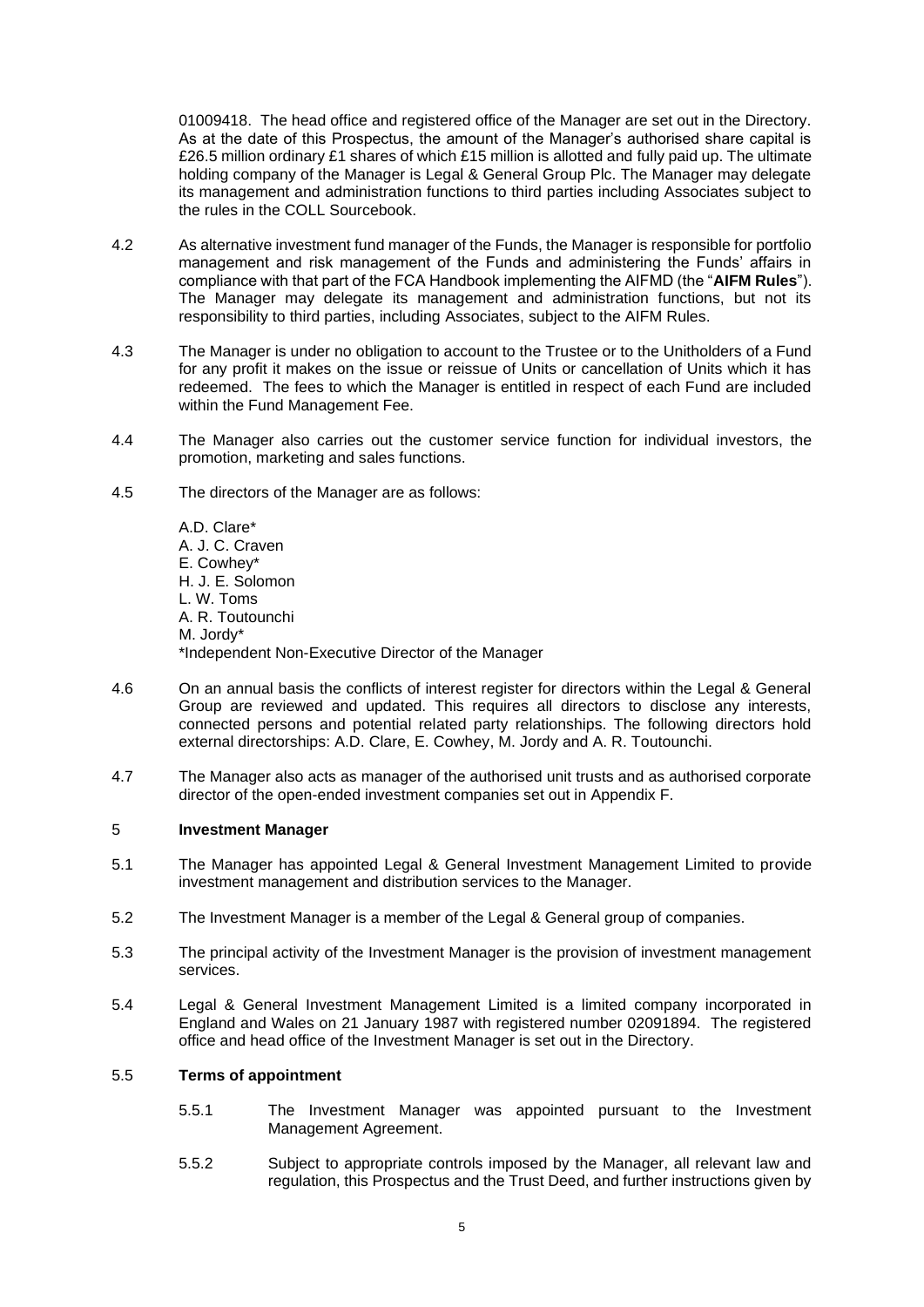the Manager, the Investment Manager has discretion to take day to day investment decisions and to deal in investments in relation to the investment management of each of the Funds, without prior reference to the Manager.

- 5.5.3 The Manager may delegate its management and administration functions to third parties including Associates subject to the rules in the COLL Sourcebook.
- 5.5.4 The Investment Management Agreement may be terminated by not less than six month's written notice or immediately in certain circumstances. The Investment Manager is entitled to a fee paid out of the "Fund Management Fee", as explained in Section [15.5](#page-27-0) below.

### <span id="page-9-0"></span>6 **The Trustee and Depositary**

The Trustee and Depositary is Northern Trust Investor Services Limited, a UK private limited company, incorporated on 29 April 2020 with company number 12578024. Its registered office and principal place of business is at 50 Bank Street, London E14 5NT.

The Depositary is authorised and regulated by the FCA.

The Depositary's ultimate holding company is Northern Trust Corporation, a company which is incorporated in the State of Delaware, United States of America, with its headquarters at 50 South La Salle Street, Chicago, Illinois.

### 6.1 **Duties of the Depositary**

The Depositary is responsible for the safekeeping of all the Scheme Property of each Fund and has a duty to take reasonable care to ensure that each Fund is managed in accordance with the Trust Deed and the provisions of the COLL Sourcebook relating to the pricing of, and dealing in, Units and relating to the income and the investment and borrowing powers of the Funds. The Depositary is also responsible for monitoring the cash flows of the Funds, and must ensure that certain processes carried out by the Manager are performed in accordance with the FCA Handbook, this Prospectus and the Trust Deed.

# 6.2 **Terms of appointment**

- 6.2.1 The appointment of the Depositary has been made under an agreement (as amended and novated from time to time) between the Manager and the Depositary (the **"Depositary Agreement").** The Depositary Agreement is terminable on receipt of six months' written notice given by either party. The Depositary may not retire voluntarily except on the appointment of a new depositary.
- 6.2.2 The Depositary Agreement contains provisions indemnifying the Depositary and limiting the liability of the Depositary in certain circumstances.
- 6.2.3 The Depositary is entitled to receive remuneration out of the Scheme Property of each Fund for its services, and such fees are included within the Fund Management Fee as set out in Section [15.5](#page-27-0) of this Prospectus.

# 6.3 **Delegation of Safekeeping Functions**

6.3.1 Subject to the FCA Handbook, the Depositary has full power under the Depositary Agreement to delegate (and authorise its delegate to sub-delegate) any part of its safekeeping duties as Depositary. As a general rule, where the Depositary delegates any of its custody functions to a delegate, the Depositary will remain liable for any losses suffered as a result of an act or omission of the delegate as if such loss has arisen as a result of an act or omission of the Depositary. The use of clearing or settlement systems or order routing systems, does not constitute a delegation by the Depositary of its function.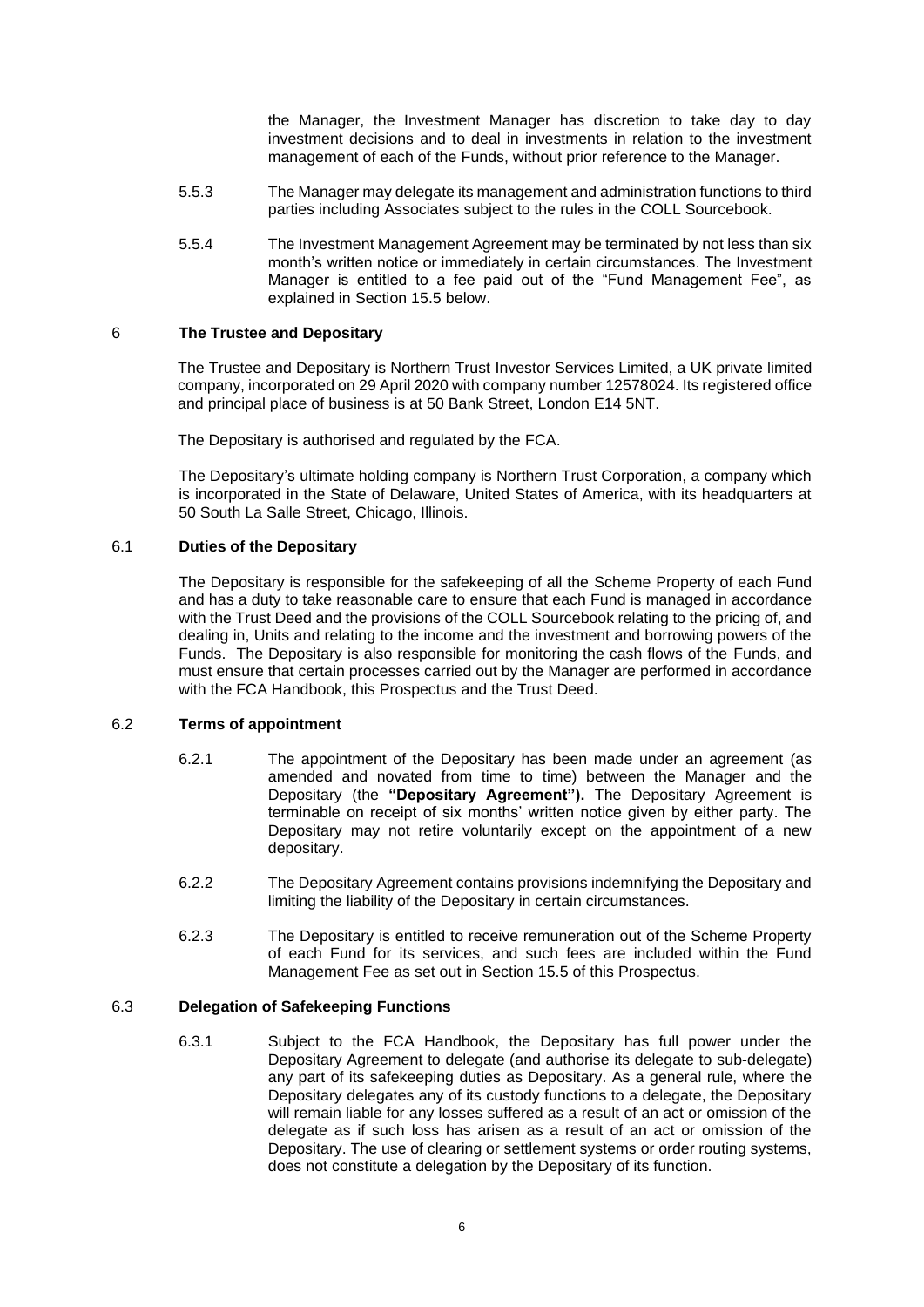- 6.3.2 As at the date of this Prospectus, the Depositary has delegated custody services to The Northern Trust Company, London Branch (the "Custodian").
- 6.3.3 The Custodian has sub-delegated custody services to sub-custodians in certain markets in which the Funds may invest.

#### 6.4 **Updated Information**

Up to date information regarding (i) the Depositary's name, (ii) the description of its duties and any conflicts of interest that may arise between the Depositary and the Trust, the Unitholders or the Manager, and (iii) the description of any safekeeping functions delegated by the Depositary, the description of any conflicts of interest that may arise from such delegation will be made available to Unitholders on request.

#### 6.5 **Conflicts of interest**

#### 6.5.1 **General**

The Depositary may act as the depositary of other investment funds and as trustee or custodian of other collective investment schemes.

It is possible that the Depositary and/or its delegates and sub-delegates may in the course of its or their business be involved in other financial and professional activities which may on occasion have potential conflicts of interest with the Funds and/or other funds managed by the Manager or other funds for which the Depositary acts as the depositary, trustee or custodian.

There may also be conflicts arising between the Depositary and the Funds, the Unitholders or the Manager. In addition, the Depositary also has a regulatory duty when providing its services to act solely in the interests of Unitholders and the Funds. In order to comply with this requirement, the Depositary may in some instances be required to take actions in the interests of Unitholders and the Funds where such action may not be in the interests of the Manager.

#### 6.5.2 **Affiliates**

From time to time conflicts may arise from the appointment by the Depositary of any of its delegates, as applicable.

The Depositary, and any other delegate, is required to manage any such conflict having regard to the FCA Handbook and its duties under the Depositary Agreement.

The Depositary will ensure that any such delegates or sub-delegates who are its affiliates are appointed on terms which are not materially less favourable to the Trust than if the conflict or potential conflict had not existed. The Custodian and any other delegate are required to manage any such conflict having regard to the FCA Handbook and its duties to the Depositary and the Manager.

#### 6.5.3 **Conflicting commercial interests**

The Depositary (and any of its affiliates) may effect, and make a profit from, transactions in which the Depositary (or its affiliates, or another client of the Depositary or its affiliates) has (directly or indirectly) a material interest or a relationship of any description and which involves or may involve a potential conflict with the Depositary's duty to the Funds.

This includes circumstances in which the Depositary or any of its affiliates or connected persons: acts as market maker in the investments of the Funds; provides broking services to the Funds and/or to other funds or companies; acts as financial adviser, banker, derivatives counterparty or otherwise provides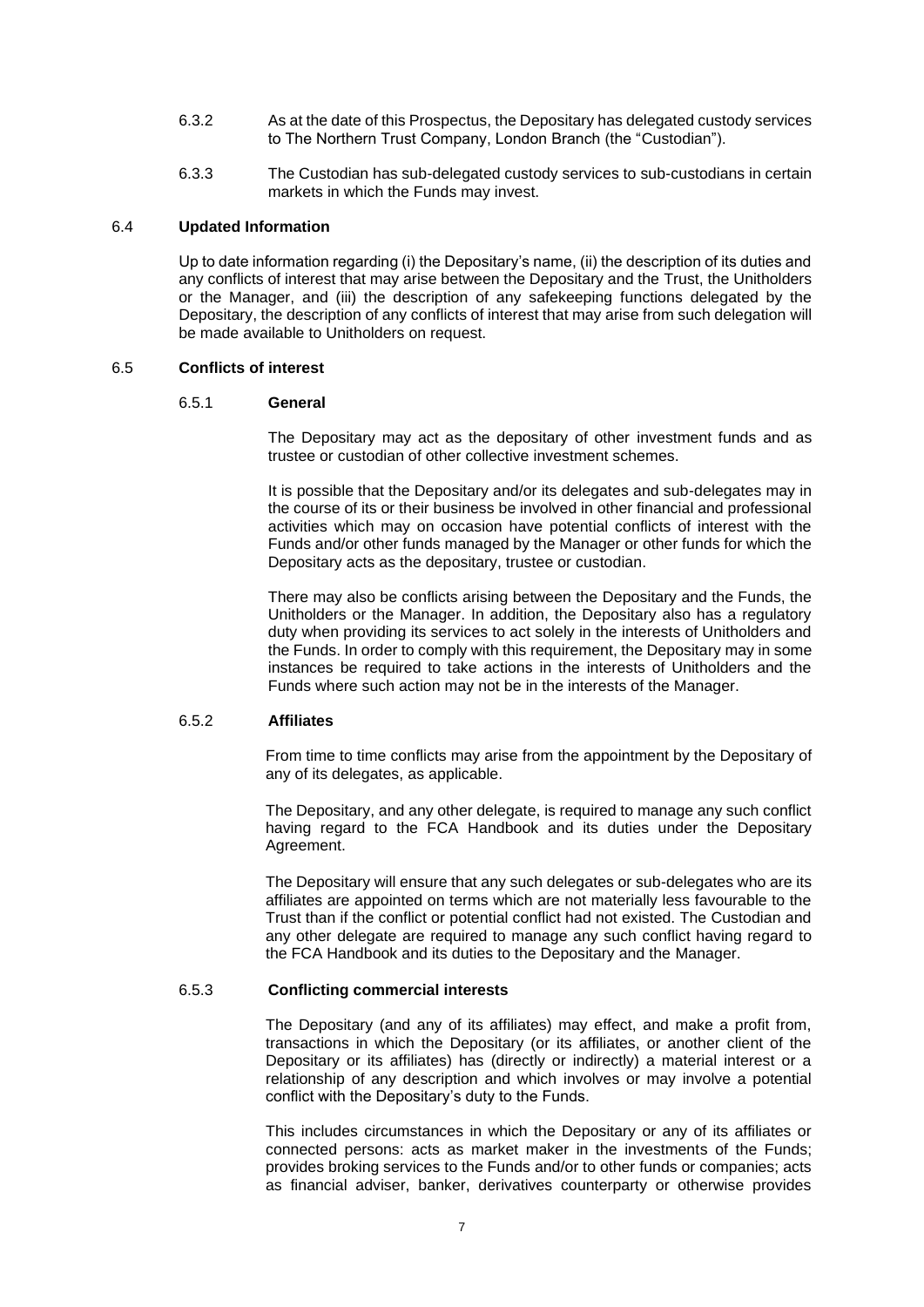services to the issuer of the investments of the Funds; acts in the same transaction as agent for more than one client; has a material interest in the issue of the investments of the Funds; or earns profits from or has a financial or business interest in any of these activities.

#### 6.5.4 **Management of conflicts**

The Depositary has a conflict of interest policy in place to identify, manage and monitor on an on-going basis any actual or potential conflict of interest. The Depositary has functionally and hierarchically separated the performance of its depositary tasks from its other potentially conflicting tasks. The system of internal controls, the different reporting lines, the allocation of tasks and the management reporting allow potential conflicts of interest and the Depositary issues to be properly identified, managed and monitored.

#### 6.5.9 **GDPR**

Northern Trust's EMEA Data Privacy Notice sets out how the Depositary will process Unitholders' personal information as a data controller where these details are provided to it in connection with Unitholders' investment in the Funds.

Northern Trust's EMEA Data Privacy Notice may be updated from time to time and readers should confirm that they hold the latest version which can be accessed at [www.northerntrust.com/united-kingdom/privacy/emea-privacy](http://www.northerntrust.com/united-kingdom/privacy/emea-privacy-notice)[notice.](http://www.northerntrust.com/united-kingdom/privacy/emea-privacy-notice)

Any Unitholder who provides the Manager and its agents with personal information about another individual (such as a joint investor), must show Northern Trust's EMEA Data Privacy Notice to those individuals.

### <span id="page-11-0"></span>7 **Permitted Fees and Benefits**

In accordance with its obligations under MiFID II, the Investment Manager will not pay to or accept from any party (other than the Manager or a person on behalf of the Manager), any fee or commission or acceptable non-monetary benefit unless minor and which is designed to enhance the quality of the service to the Manager without impairing the ability of the Investment Manager to fulfil its obligations to the Manager and is disclosed to the Manager prior to the provision of the relevant service.

As permitted by the FCA Handbook, the Investment Manager pays for research from its own resources unless the research is capable of being defined as an Acceptable Minor Non-Monetary Benefit as defined in the FCA Handbook in which case it may be received by the Investment Manager without payment.

The Investment Manager does not enter into soft commission arrangements.

In accordance with its obligations under MiFID II, the Investment Manager shall return to the Manager any fees, commissions or other monetary benefits paid or provided by a third party in relation to the investment management services provided by the Investment Manager to the Manager as soon as reasonably possible after receipt, and disclose in the annual report the fees, commissions or any monetary benefits transferred to them.

In particular, where the Investment Manager successfully negotiates the recapture of a portion of the commissions charged by brokers or dealers in connection with the purchase and/or sale of securities, permitted derivative instruments or techniques and instruments for the Manager, the rebated commission shall be paid to the Manager.

#### 8 **Registrar and register of Unitholders**

8.1 The Manager has responsibility for the maintenance of the Register for each of the Funds.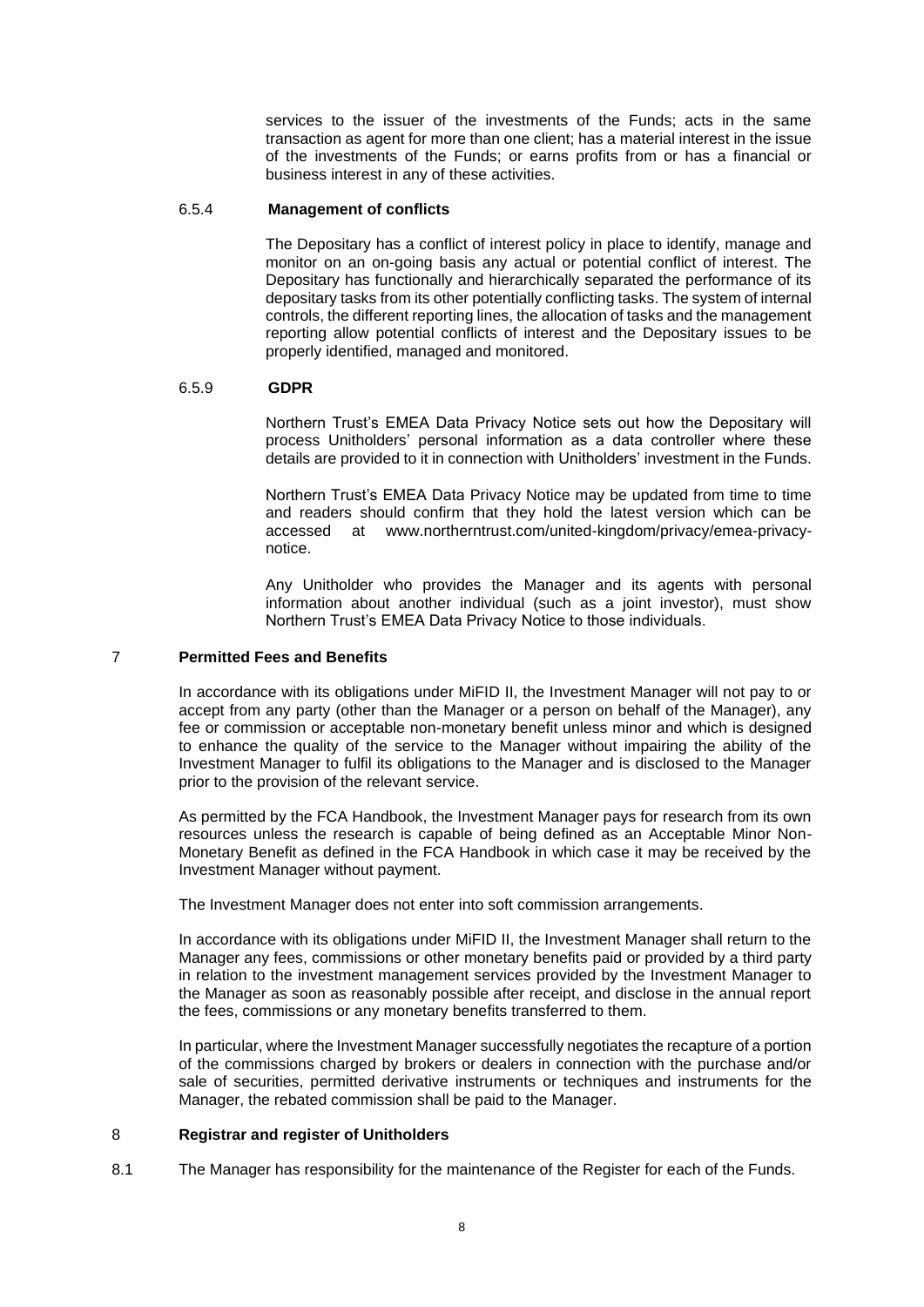- 8.2 The Register for each Fund is kept at Legal & General (Unit Trust Managers) Limited, Customer Services Centre, Brunel House, 2 Fitzalan Road, Cardiff CF24 0EB, Wales and may be inspected during normal business hours by any Unitholder or any Unitholder's duly authorised agent.
- 8.3 The Registrar's fee is included within the Fund Management Fee as set out in this Prospectus.

### <span id="page-12-0"></span>9 **Valuation and trust accounting agents**

- 9.1 The fund valuation and unit trust accounting functions for all Funds are outsourced to Northern Trust Global Services SE.
- 9.2 The fees for carrying out these functions are included within the Fund Management Fee as set out in Section [15.5](#page-27-0) of this Prospectus.

#### <span id="page-12-1"></span>10 **Unit Classes**

#### 10.1 **Unit classes**

- 10.1.1 The Trust Deed permits Units to be issued in a variety of Classes. Classes of Unit are differentiated by their charging structures, entry and redemption requirements and minimum subsequent investment and holding requirements. The rights represented by Units are those of a beneficial interest under a trust.
- 10.1.2 The Trust Deed constituting the Fund allows the issue of both income and accumulation Units. However, both income and accumulation Units may not currently be in issue for every Fund. Details of the Classes of Unit presently available in respect of each Fund, including details of their eligibility criteria for investment, subscription and redemption requirements and minimum subsequent investment and holding requirements and charging structures, are set out in [Appendix A.](#page-39-0)
- 10.1.3 Holders of income Units are entitled to be paid the distributable income attributed to such Units on any relevant interim and annual allocation dates.
- 10.1.4 Holders of accumulation Units do not receive payments of income. Any income arising in respect of an accumulation Unit is automatically accumulated back into the Fund and is reflected in the price of each accumulation Unit.
- 10.1.5 Where the Funds have different Classes, each Class may attract different charges and so monies may be deducted from the Scheme Property attributable to such Classes in unequal proportions. In these circumstances, the proportionate interests of the Classes will be adjusted accordingly.
- 10.1.6 A Unit holding may include a fraction of a Unit.
- 10.1.7 The Funds may issue different Classes of Units. Classes of Units are distinguished by their criteria for subscription and fee structure - see [Appendix](#page-39-0)  [A.](#page-39-0)
- 10.1.8 Further Classes of Units may be established from time to time by the Manager with the agreement of the Trustee and in accordance with the Trust Deed and the COLL Sourcebook. On the introduction of any new Class, either a revised prospectus or a supplemental prospectus will be prepared, setting out the details of each Class.
- 10.1.9 The currency of each new Class of Units will be set out in the Prospectus when any such new Class of Units is issued.
- 10.1.10 Units do not carry preferential or pre-emptive rights to acquire further Units.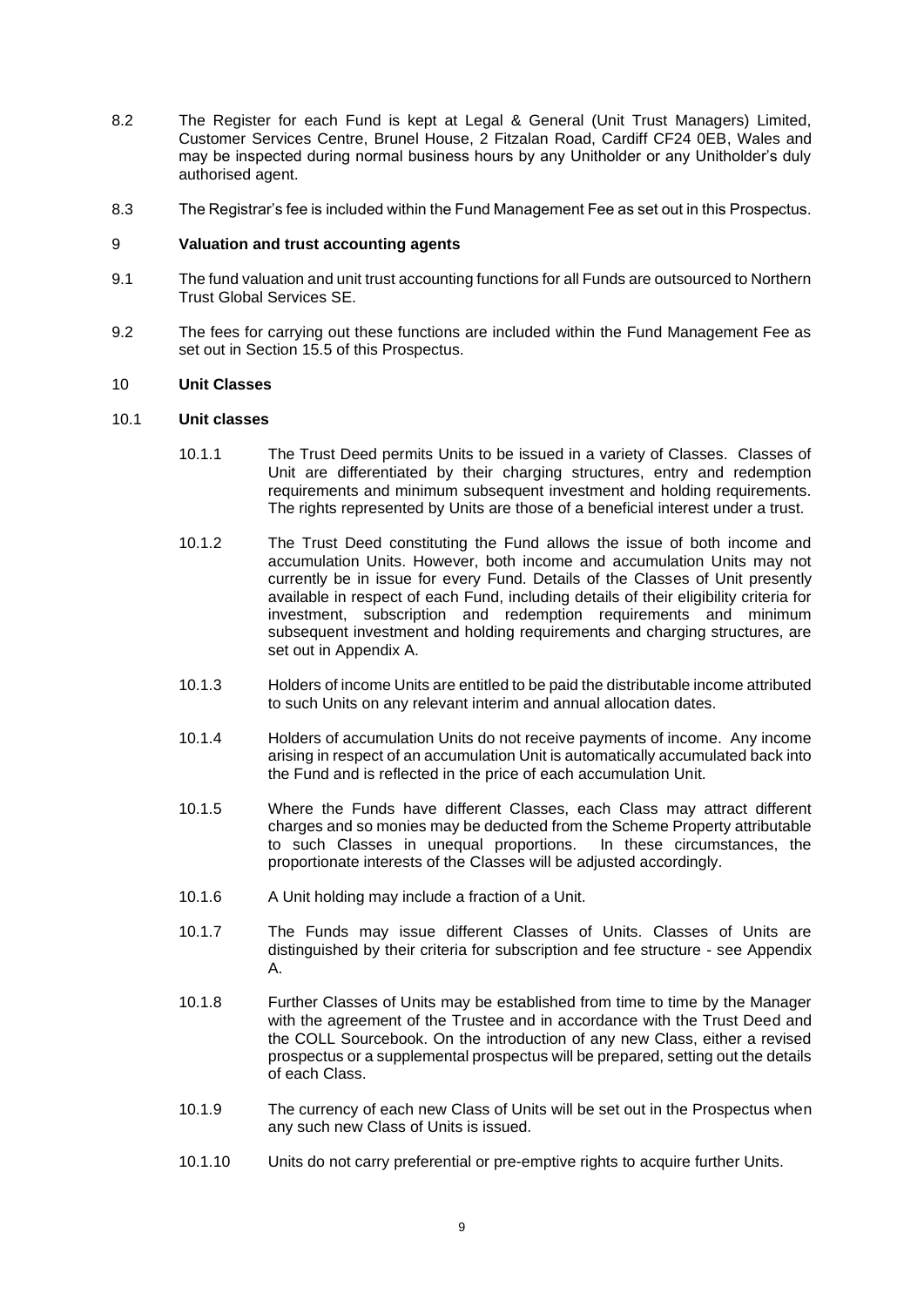### 10.2 **Benchmarks**

- 10.2.1 Unless otherwise disclosed in this Prospectus, the indices or benchmarks utilised by the Funds are, as at the date of this Prospectus, provided by an administrator that is listed on the register of benchmarks and administrators maintained by the FCA, as required by the Benchmark Regulation.
- 10.2.2 The Manager has adopted a written plan setting out actions, which it will take with respect to the Funds in the event that an index or benchmark materially changes or ceases to be provided (the "**Contingency Plan**"), as required by article 28(2) of the Benchmark Regulation. Unitholders may access the Contingency Plan, free of charge, upon request, from the Manager.

### 10.3 **Beneficial ownership**

The nature of the right of the Unitholders represented by the Units is that of a beneficial interest under a trust.

### 10.4 **Voting rights**

Voting rights attached to each Class of Units are as described in Section [18.](#page-33-0)

### 10.5 **Compulsory redemption**

Units may be compulsorily redeemed in the circumstances described in Section [11.7.](#page-21-0)

### <span id="page-13-0"></span>11 **Purchase, redemption and switching of Units**

### 11.1 **General**

- 11.1.1 Requests for the purchase, redemption and switching of Units are normally dealt with by the issue or cancellation of Units by the Trustee on the instructions of the Manager. However, in certain circumstances the Manager may, in accordance with the COLL Sourcebook, deal with such requests by selling Units to, and/or repurchasing them from, the applicant, as appropriate. The Manager is entitled to hold Units for its own account and to satisfy requests for the sale of Units from its own holding; it is required by the COLL Sourcebook to procure the issue or cancellation of Units by the Fund where necessary to meet any obligation to sell or redeem Units.
- 11.1.2 If on receiving instructions from the Manager to issue or cancel Units in a Fund, the Trustee is of the opinion that it is not in the interests of the Unitholders that the Units should be issued or cancelled either at all or in the number instructed by the Manager the Trustee must give notice to the Manager that it refuses to issue, or as the case may be cancel, all, or a specified number of the Units.
- 11.1.3 The Manager is under no obligation to account to a Fund or to Unitholders for any profit it makes on the issue of Units or on the reissue or cancellation of Units which it has redeemed and will not do so.
- 11.1.4 All payments received by the Manager from applicants are banked into a Client Money Account no later than the Business Day after they are received. A Client Money Account is a current or deposit account at a bank that is opened in the Manager's name. Its title will also include an appropriate description to indicate that the Manager holds only clients' money in accordance with the Manager's regulatory responsibilities. Each Client Money Account is used to hold the money of one or more clients. Client Money Accounts are held with The Royal Bank of Scotland plc or such other bank or authorised institution as the Manager may nominate from time to time. The Manager is not responsible for any acts or omissions by the bank holding the client money. Unitholders' money will be held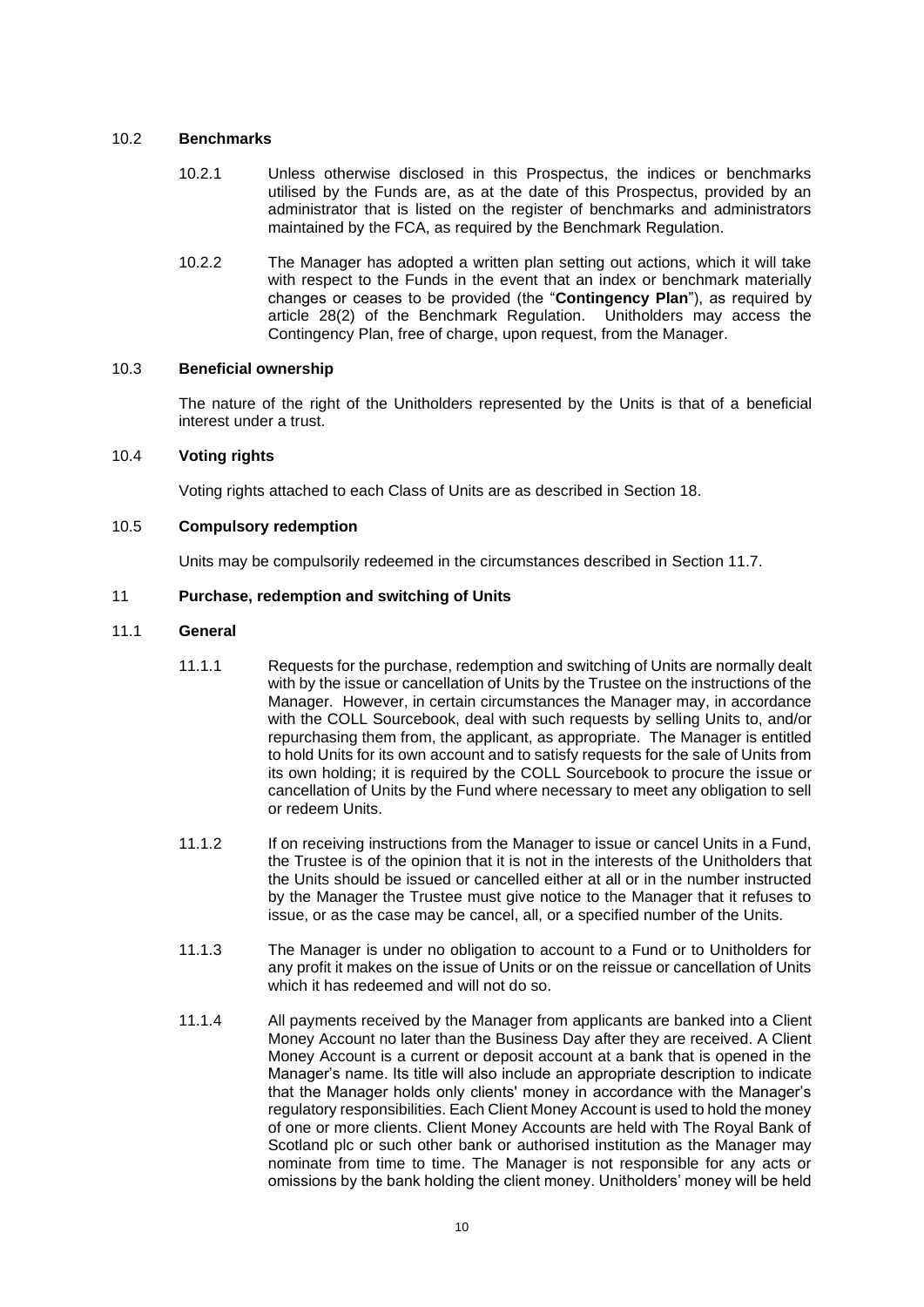in a Client Money Account until the fund settlement date with the Trustee. Unitholders' money will also be held in a Client Money Account when a Unitholder is taking money out of a Fund. The sale proceeds of a Unitholder's withdrawal instruction will be transferred to a Client Money Account when the Manager has received these from the Trustee. This will be done within four Business Days from the Valuation Point at which the Unitholder's Units are sold. From that date it is the Unitholder's money and is held and protected in a Client Money Account, it cannot be used by the Manager for any other purpose.

The money will be retained in a Client Money Account until the Manager is able to release the payment to the Unitholder. Withdrawal payments will be paid in Sterling from a Client Money Account. Where the Manager hasn't been provided with sufficient payment details, the Manager will make reasonable efforts to contact the Unitholder or the Unitholder's personal representative, as appropriate, and confirm them before any payment is made. Whilst the Manager is waiting for any such query to be resolved, the money will be held in a Client Money Account and no interest will be paid. The Manager may delay payment of the withdrawal proceeds if it reasonably believes that it should delay payment for the Unitholder's, or the Unitholder's personal representative's, protection (such as to prevent fraud) or as required by law. The Unitholder will not be entitled to any interest earned on amounts held in a Client Money Account unless the Manager advises the Unitholder otherwise. The Manager holds any money in a Client Money Account separate from its own money. If, as a result of the insolvency of the bank holding the client money, or the insolvency of the Manager, or otherwise, there is a shortfall in the money held in a Client Money Account, the Unitholder will suffer any shortfall in the same proportion as the Unitholder's share of the money held in the Client Money Accounts. In this event, the Unitholder may be entitled to compensation under the Financial Services Compensation Scheme.

#### 11.2 **Purchase**

#### 11.2.1 **Applications**

Dealings are at forward prices i.e. at a price calculated by reference to the next Valuation Point following receipt of an application. Units to satisfy an application received before the Valuation Point (see Section [12](#page-22-0) for details of the Valuation Points) on a Dealing Day will be sold at a price based on that day's Valuation Point and Units to satisfy an application received after that time, or on a day which is not a Dealing Day, will be sold at a price calculated at the Valuation Point on the next Dealing Day. Each Business Day will constitute a Dealing Day.

- 11.2.2 In respect of Classes of Unit (see [Appendix A](#page-39-0) for the appropriate Classes), Units may also be purchased by:
	- 11.2.2.1 writing to Legal & General Investments at PO Box 6080, Wolverhampton, WV1 9RB;
	- 11.2.2.2 via the Legal & General website [www.legalandgeneral.com](http://www.legalandgeneral.com/) for Class R Units and Class F Units;
	- 11.2.2.3 by telephone application to the unit trust dealers on 0370 050 0955 between 8.30 a.m. and 6.00 p.m. (an earlier closure may occasionally apply) on Business Days; or
	- 11.2.2.4 by placing a valid dealing instruction via an electronic trading system that is supported by Legal & General (Unit Trust Managers) Limited.

*\*Please note that the Manager may record telephone calls for record keeping, security and/or training and monitoring purposes and to confirm investors'*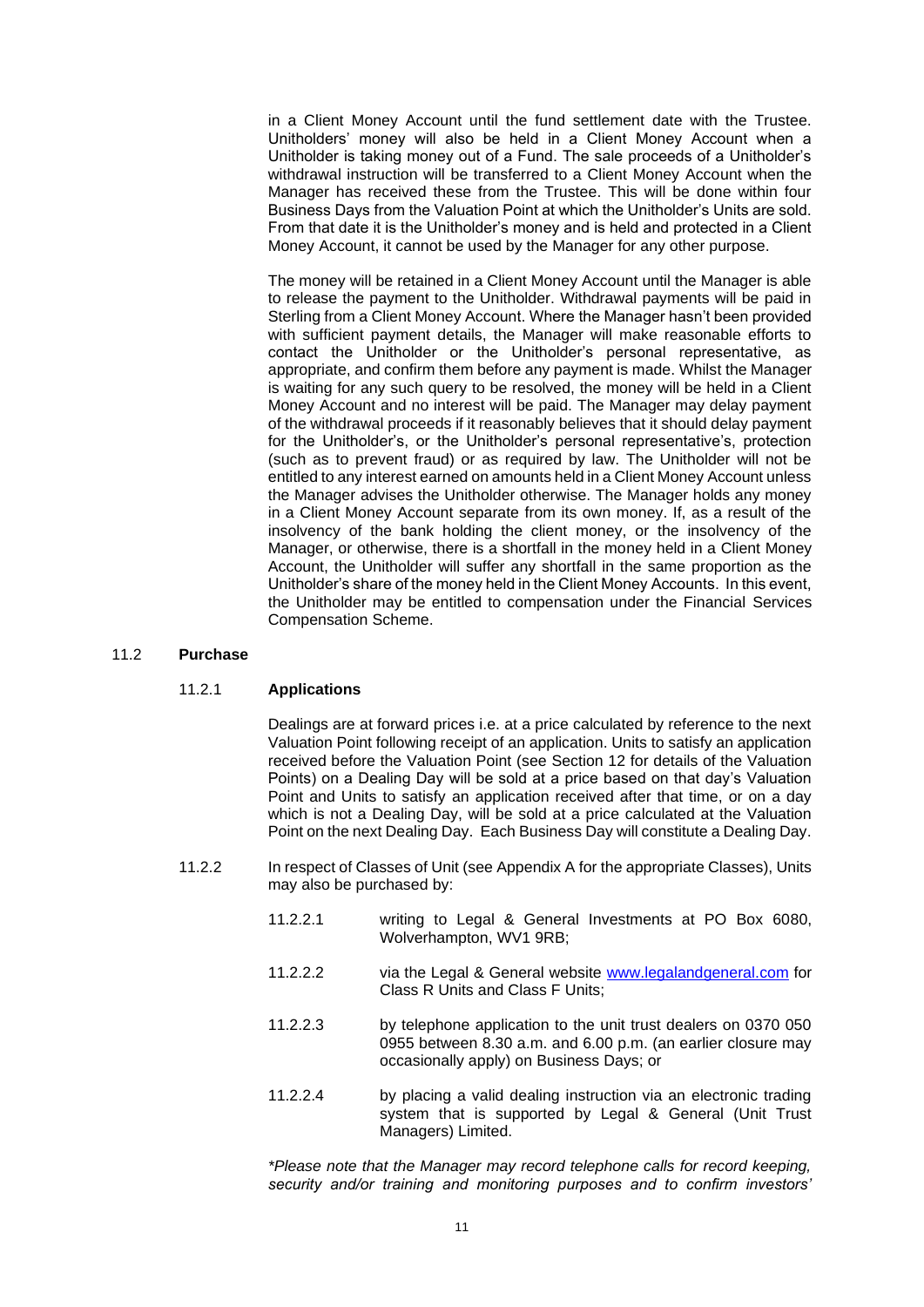*instructions. Recordings will be provided on request for a period of at least five years from the date of such recording, or, where requested by a competent regulatory authority, for a period of seven years, where we can identify the call coming from you. If you ask us to send you a recording of a particular call, we may ask for further information to help us identify the exact call to which your request relates.*

- 11.2.3 The Manager has the right to reject, on reasonable grounds relating to the circumstances of the applicant, any application for Units in whole or in part, and in this event the Manager will return any money sent, or the balance of such monies, at the risk of the applicant. In that event application moneys or any balance will be returned to the applicant by post at his or her risk.
- 11.2.4 The Funds and the Manager are subject to the Money Laundering, Terrorist Financing and Transfer of Funds (Information on the Payer) Regulations 2017 (the "**Money Laundering Regulations**") and the Manager may in its absolute discretion require verification of identity from any person applying for Units (the "**Applicant**") including, without limitation, any Applicant who:
	- 11.2.4.1 tenders payment by way of cheque, banker's draft, payment card or electronic payment on an account in the name of a person or persons other than the Applicant; or
	- 11.2.4.2 appears to the Manager to be acting on behalf of some other person; or
	- 11.2.4.3 the ultimate beneficial owner of the funds to be invested in a Fund.
- 11.2.5 In the former case verification of the identity of the provider of funds may be required in addition to the Applicant. In the latter cases, verification of the identity of any person on whose behalf the Applicant appears to be acting may be required.
- 11.2.6 In order to establish the identity of new Applicants and existing Unitholders for the above purposes, the Manager may, in addition to requesting proof of identity from Applicants, Unitholders and connected third parties, use reference agencies to search sources of information relating to a Unitholder, Applicant or connected third parties (an identity search). This will not affect the individuals' credit rating.
- 11.2.7 Applications will not be acknowledged but a contract note will be sent to the Applicant (or the first named Applicant in the case of joint applications) on or before the Business Day next following the relevant Dealing Day. Where the total price payable for all Units for which the application is made would include a fraction of one penny it will be rounded up or down to the nearest penny.
- 11.2.8 Registration will take place after receipt of payment provided that:
	- 11.2.8.1 the Applicant has supplied all such information about the proposed holder as will enable the Registrar to register the holding;
	- 11.2.8.2 the Manager has received the purchase price or other consideration for the issue of Units; and
	- 11.2.8.3 any period during which the purchaser has a right, under rules made under the FCA Handbook, to cancel the agreement to purchase Units has expired.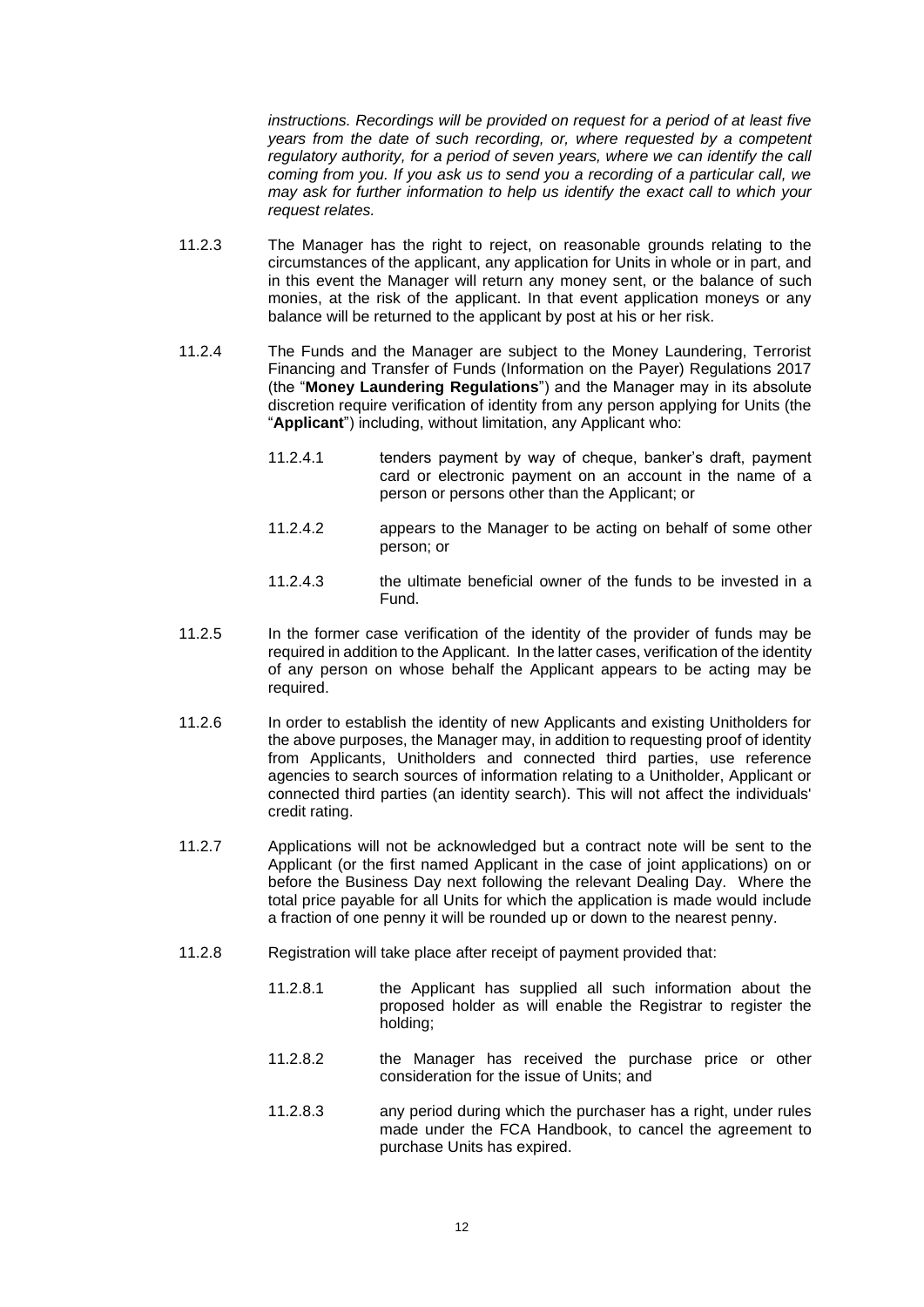- 11.2.9 If an Applicant defaults in making any payment in money, or by way of a transfer of property, due to the Manager in respect of the sale or issue of Units, the Trustee is entitled to make any necessary amendment to the Register and the Manager will become entitled to the Units in place of the Applicant, subject, in the case of an issue of Units, to the Manager's payment of the purchase price to the Trustee. The Manager reserves the right to cancel investments for which settlement is not received, or fails to clear, and to recover from an Applicant, the amount of any decrease in value of the investment if this occurs.
- 11.2.10 There is a corporate criminal offence in force in the UK which is broad in scope and targets the failure by a 'relevant body' to prevent a person acting on its behalf from facilitating tax evasion (whether by an individual or legal entity). If it can be demonstrated that reasonable prevention procedures were in place which were designed to prevent such facilitation occurring, the relevant body will not be guilty of a criminal offence. The Manager reserves the right to adopt such practices and procedures as it deems at any point necessary to avoid committing an offence under the legislation.

### 11.2.11 **In specie application**

The Manager may, at its discretion, arrange for the issue of Units in exchange for assets other than cash, but will only do so where the Trustee has taken reasonable care to determine that the Fund's acquisition of those assets in exchange for the Units concerned is not likely to result in any material prejudice to the interests of holders or potential holders of Units in the Fund concerned. The Manager has in place an internal policy for accepting subscriptions in specie (such policy is available upon request from the Manager). Where the Manager considers the deal to be substantial in relation to the total size of the Fund, it may require the investor to contribute in specie.

The Manager will ensure that the beneficial interest in the assets is transferred to the Fund with effect from the issue of the Units.

The Manager will not issue Units in any Fund in exchange for assets the holding of which would be inconsistent with the investment objective or policy of that Fund.

#### 11.2.12 **Minimum initial purchase and subsequent investments**

The minimum subscription amount for each purchase of Units of a particular Class of a Fund as well as the minimum subscription amount for each subsequent investment is detailed in [Appendix A](#page-39-0) as is the minimum of each subsequent investment. The Manager may at its sole discretion accept subscriptions lower than the minimum amount set out in [Appendix A.](#page-39-0)

# <span id="page-16-0"></span>11.2.13 **Minimum holding**

- 11.2.13.1 The minimum value of Units which an investor may hold for each Class of a Fund is detailed i[n Appendix A.](#page-39-0) These minimum values of Units may be waived from time to time in the discretion of the Manager.
- 11.2.13.2 If following a redemption, cancellation, switch or transfer, a Unitholder's holding in any Unit Class falls below the minimum holding for that Class, the Manager has discretion to effect either a redemption of that Unitholder's entire holding in that Unit Class or switch the Unitholder's entire holding into another Unit Class with a lower minimum holding (if available). The Manager may use this discretion at any time. Failure to do so immediately after such redemption, cancellation, switch or transfer will not constitute a waiver of this right.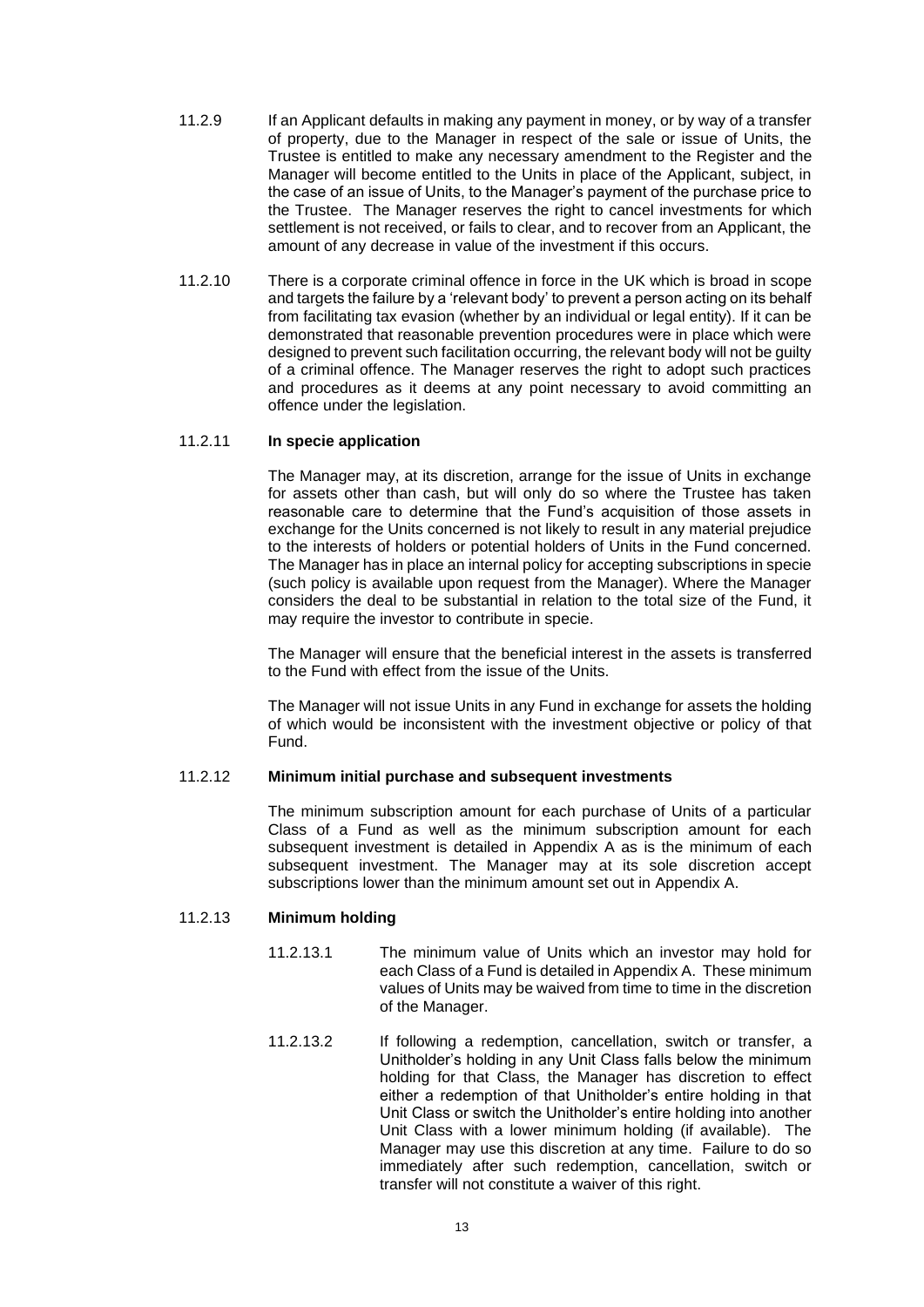11.2.13.3 The value of Units for this purpose is calculated by reference to their current price. The minimum holding requirements will not be treated as being breached if the value of Units held falls below the relevant minimum solely as a result of a fall in the Unit price.

### 11.2.14 **Cancellation rights**

An applicant who is entitled to cancel and does so will not get a full refund of the money paid by him or her if the purchase price of the Units falls before the cancellation notice is received by the Registrar (on behalf of the Manager), because an amount equal to such fall (the "**shortfall**") will be deducted from the refund he or she would otherwise receive. Where the purchase price has not yet been paid the applicant will be required to pay the amount of the shortfall to the Manager. The deduction does not apply where the service of the notice of the right to cancel precedes the entering into of the agreement. Cancellation rights must be exercised by posting a cancellation notice to the Registrar (on behalf of the Manager) to its office at Legal & General Investments, PO Box 6080, Wolverhampton WV1 9RB, England on or before the 14th day after the date on which the applicant receives the notice of the right to cancel.

### <span id="page-17-0"></span>11.3 **Redemption**

### 11.3.1 **Application**

- 11.3.1.1 Units in a Fund may be redeemed on any Dealing Day. Dealings are at forward prices as explained under "Purchase" above. Units to be redeemed pursuant to a redemption request received before the Valuation Point of a Fund on a Dealing Day will be redeemed at a price based on that day's Valuation Point and Units to be redeemed pursuant to a redemption request received after that time, or on a day which is not a Dealing Day, at a price calculated at the Valuation Point on the next Dealing Day. Each Business Day will constitute a Dealing Day.
- 11.3.1.2 Requests to redeem Units may be made by application in writing to the Manager, or by telephone application to the unit trust dealers on 0370 050 0955 between 8.30 a.m. and 6.00 p.m. (an earlier closure may occasionally apply) on Business Days or by placing a valid dealing instruction via an electronic trading system that is supported by the Manager. Redemption instructions are irrevocable. The Manager may refuse a redemption instruction if it has reasonable grounds to do so.
- 11.3.1.3 A redemption contract note will be sent on or before the Business Day next following the relevant Dealing Day, together where applicable with a form of renunciation for completion and execution by the Unitholder or Unitholders. Where the total consideration for the transaction would include a fraction of one penny it will be rounded up or down to the nearest penny. The redemption proceeds will be paid not later than the close of business on the fourth Business Day after the later of the following times:
	- (i) the Valuation Point immediately following the receipt by the Registrar of the request to redeem the Units; and
	- (ii) the time when the Registrar (or the Manager, as the case may be) has received the form of renunciation (or other sufficient instructions) duly signed by the relevant Unitholder or Unitholders together with such evidence as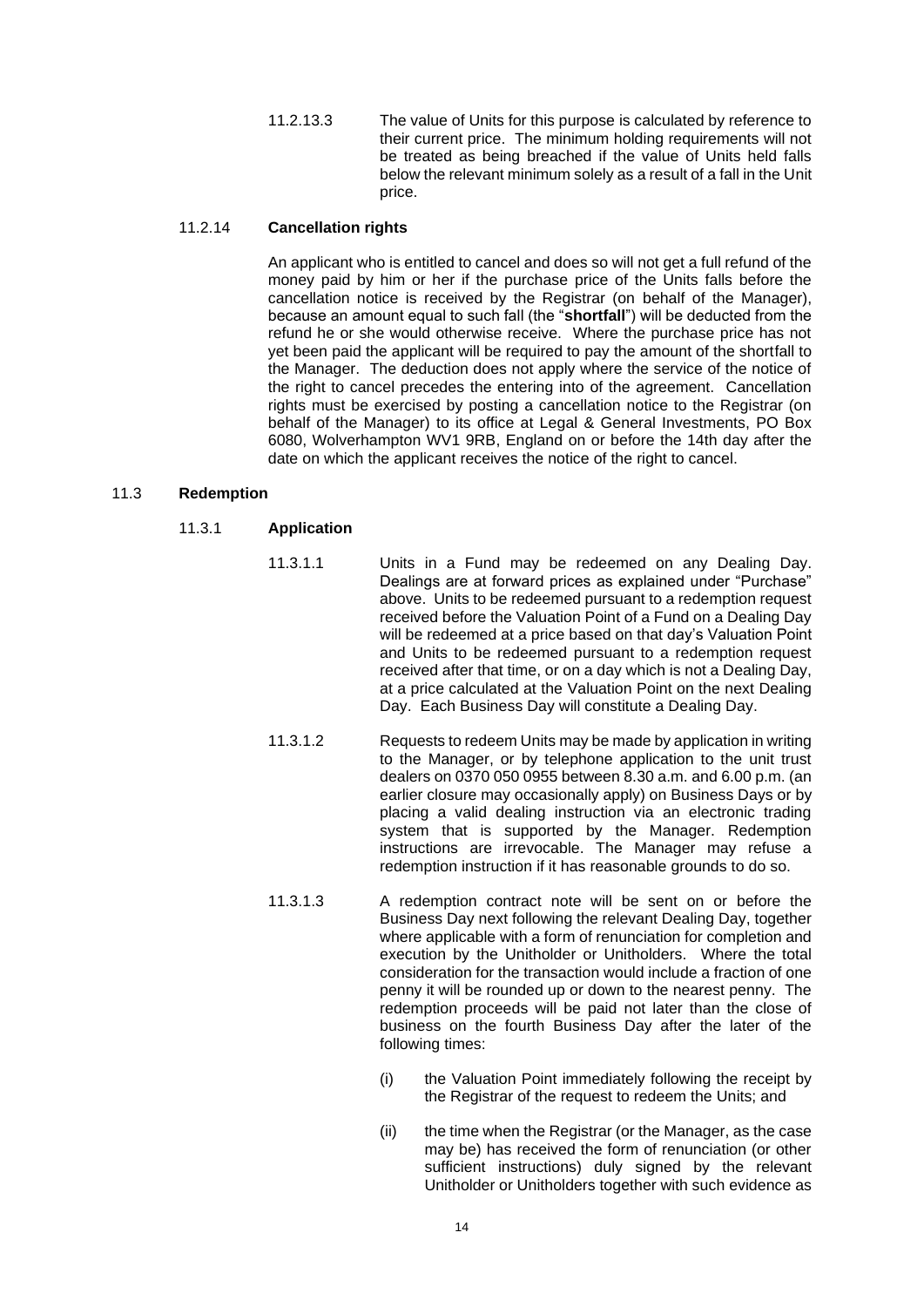the Manager may lawfully require as proof of the identity of the Unitholder and all other duly executed instruments and authorisations as effect (or enable the Registrar to effect) transfer of title to the Units.

11.3.1.4 But neither the Trustee, the Manager nor the Registrar is required to make payment in respect of a redemption of Units where the money due on the earlier issue of those Units has not yet been received or where the Registrar considers it necessary to carry out or complete identification procedures in relation to the holder or another person pursuant to a statutory, regulatory or European Community obligation (such as the Money Laundering Regulations).

### 11.3.2 **Deferred Redemptions**

If requested redemptions at a Valuation Point exceed 10% of a Fund's value, in order to protect the interests of continuing Unitholders the redemptions may be deferred to the next Valuation Point in accordance with procedures that ensure the consistent treatment of Unitholders who have sought to redeem at that Valuation Point. The procedures are that to the extent redemption requests are deferred, deferral will be pro-rata based on the value of Units being redeemed (provided that the Manager may determine in its discretion a value threshold below which all redemptions will be effected, and above which the foregoing prorata deferral shall apply) and that all deals relating to an earlier Valuation Point are completed before those relating to a later Valuation Point.

### 11.3.3 **Liquidity Management**

The Manager has a liquidity management policy and maintains tools and methods of monitoring the liquidity of the Funds, so that the Manager can attempt to ensure that the Manager can carry out investment requests. The liquidity risk management policies and procedures include the management, implementation and maintaining of appropriate liquidity limits for the Funds. In normal circumstances, dealing requests will be processed as set out above. In exceptional circumstances, other procedures, such as suspending dealings in a Fund, borrowing cash, deferring the redemption of Units, or applying in-specie redemptions may be used.

### 11.3.4 **In specie redemption**

- 11.3.4.1 If a Unitholder requests the redemption of Units, the Manager may at its discretion, where it considers the deal to be substantial in relation to the total size of the Fund concerned or in some way advantageous or detrimental to the Fund, arrange, having given prior notice in writing to the Unitholder, that in place of payment for the Units in cash, the Fund transfers property or, if required by the Unitholder, the net proceeds of sale of the relevant property, to the Unitholder. Before the redemption proceeds of the Units become payable, the Manager must give written notice to the Unitholder that the relevant property or the proceeds of sale of the relevant property will be transferred to that Unitholder so that the Unitholder can acquire the net proceeds of redemption rather than the relevant property if he so desires.
- 11.3.4.2 For this purpose, the Manager may consider a deal to be substantial if the relevant Units constitute 5% (or a lesser or higher percentage if considered appropriate) of those in issue in the relevant Fund. Some Funds may have a higher or lower threshold at which the Manager may consider a deal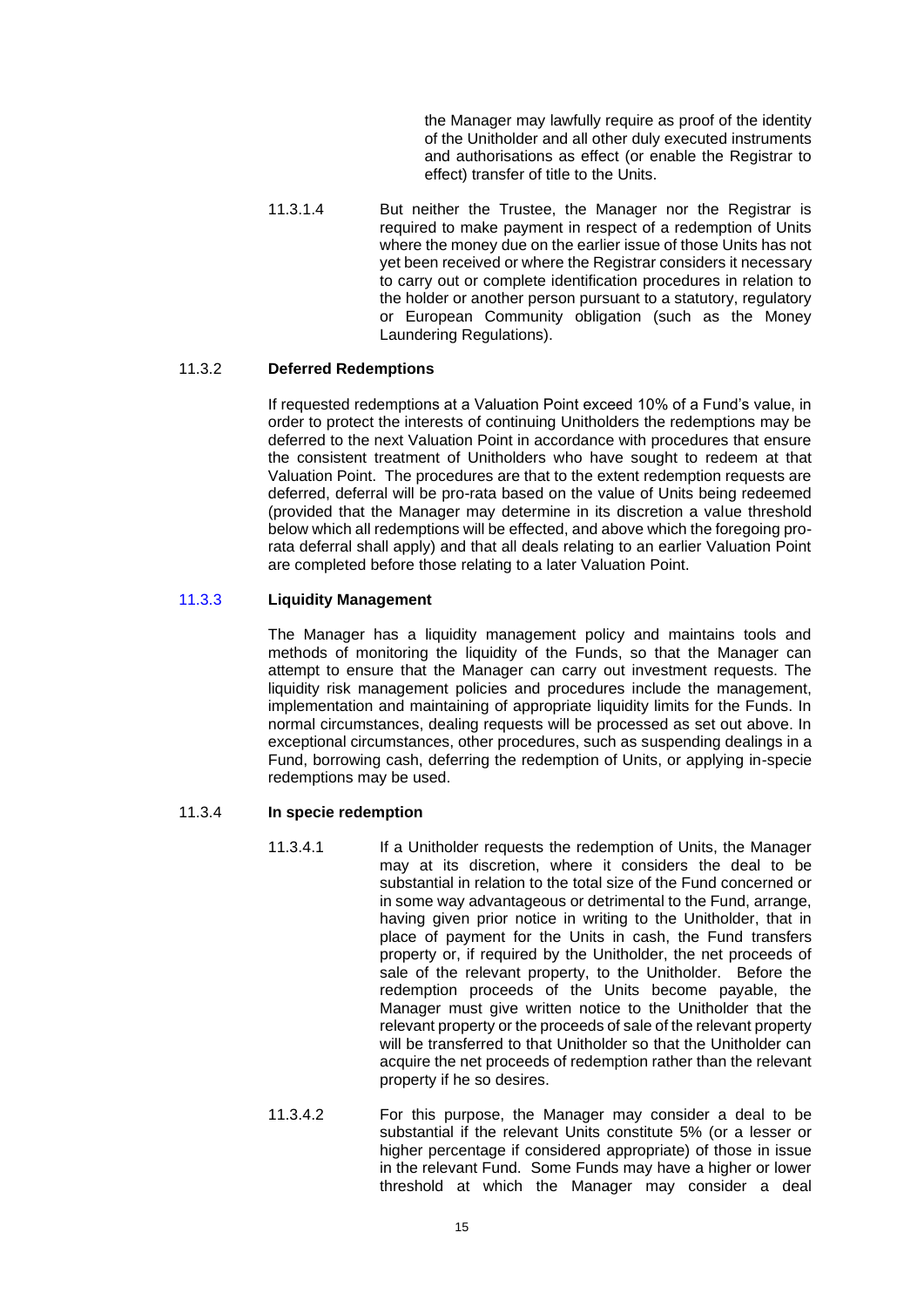substantial. Where there is a different threshold for the purpose of this in specie redemption provision in respect of a Fund, this is specified in [Appendix A.](#page-39-0)

11.3.4.3 The Manager will select the property to be transferred in consultation with the Trustee but will only do so where the Trustee has taken reasonable care to ensure the property concerned is not likely to result in any material prejudice to the interests of Unitholders.

### 11.3.5 **Minimum redemption**

Unless the Manager in its discretion allows otherwise, a redemption request may not be made in respect of some only of the investor's Units of a Fund if:

- 11.3.5.1 it would result in a holding in a Unit Class of less than the minimum holding in relation to that Unit Class (see [Appendix A\)](#page-39-0); or
- 11.3.5.2 it relates to Units of the Fund having a value (calculated by reference to their current price) of less than the minimum withdrawal amount detailed in [Appendix A.](#page-39-0)

#### 11.4 **Switching**

- 11.4.1 If applicable, a holder of Units in a Fund may at any time switch all or some of his or her Units from one Fund ("**Old Units**") for Units of another or for Units in any other Legal & General scheme ("**New Units**"). The number of New Units issued will be determined by reference to the respective prices of New Units and Old Units at the Valuation Point applicable at the time the Old Units are repurchased and the New Units are issued.
- 11.4.2 Unitholders may be required to provide written instructions to the Manager (which, in the case of joint Unitholders must be signed by all the joint Unitholders) before a switch is effected. Switching may be effected in the same way as redemptions (as set out in Section [11.3](#page-17-0) above). A switch to be made pursuant to a request received before the Valuation Point, on a day which is a Dealing Day, will be effected at prices based on that day's Valuation Points. Where a request is received after that time, or on a day which is not a Dealing Day, the switch will be effected at a price calculated on the Valuation Point on the next such Dealing Day.
- 11.4.3 A contract note giving details of the switch will be sent on or before the Business Day next following the relevant Dealing Day.
- 11.4.4 A switching Unitholder must be eligible to hold the Units into which the switch is to be made.
- 11.4.5 If the switch would result in the Unitholder holding a number of Old Units or New Units of a value which is less than the minimum holding, the Manager may, if it thinks fit, convert the whole of the applicant's holding of Old Units to New Units or refuse to effect any switch of the Old Units. No switch will be made during any period when the right of Unitholders to require the redemption of their Units is suspended. The general provisions on selling Units shall apply equally to a switch.
- 11.4.6 The Manager may adjust the number of New Units to be issued to reflect the imposition of any switching fee together with any other charges or levies in respect of the issue or sale of the New Units or repurchase or cancellation of the Old Units as may be permitted pursuant to the COLL Sourcebook.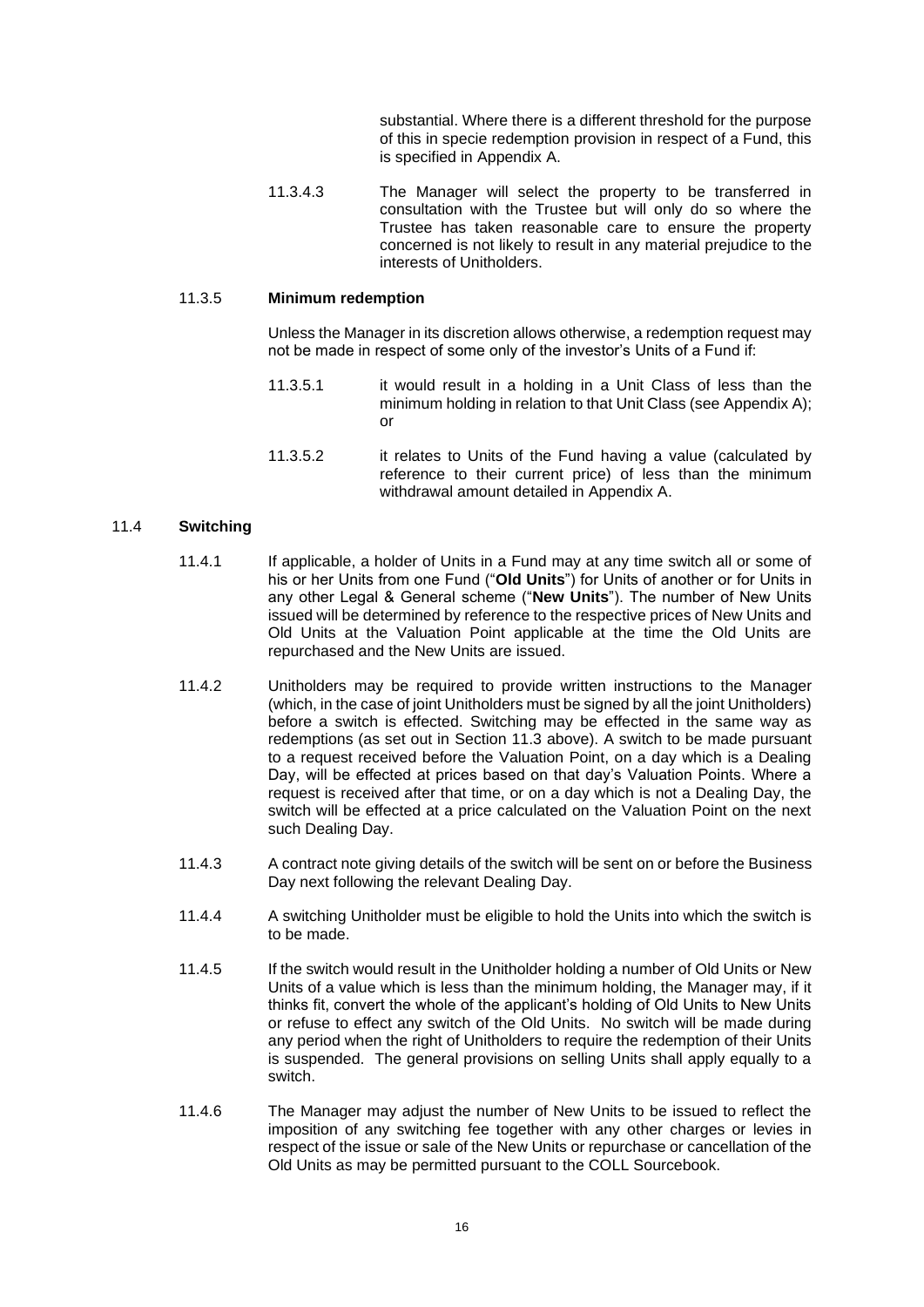- 11.4.7 Please note that, under current tax law, a switch of Units in one Fund for Units in any other Fund or Legal & General scheme is treated as a redemption and sale and will, for persons subject to UK taxation, be a realisation for the purposes of UK taxation on chargeable gains, although a switch of Units in one Class in a Fund for Units in another Class in the same Fund will not normally be deemed to be a realisation for the purposes of UK taxation on chargeable gains in the UK.
- 11.4.8 A Unitholder who switches Units in one Class or Fund for Units in any other Class or Fund or units in any other Legal & General scheme will not be given a right by law to withdraw from or cancel the transaction.

# 11.5 **Unit Class conversions**

- 11.5.1 If applicable, a holder of Units in a Unit Class in a Fund ("**Old Class Units**") may exchange all or some of his or her Units for Units of a different Unit Class ("**New Unit Class**"). An exchange of Old Class Units for New Class Units will be processed as a conversion ("**Unit Class Conversion**"). Unlike a switch, a conversion of Old Class Units into New Class Units will not involve a redemption and issue of Units. For the purposes of income equalisation the New Class Units will receive the same treatment as the Old Class Units.
- 11.5.2 The number of New Class Units issued will be determined by a conversion factor calculated by reference to the respective prices of New Units and Old Units at the Valuation Point applicable at the time the Old Class Units are converted to New Class Units.
- 11.5.3 Conversions may be effected in the same way as redemptions (as set out in Section [11.3](#page-17-0) above). A conversion to be made pursuant to a request received before the Valuation Point, on a day which is a Dealing Day, will be effected at prices based on that day's Valuation Point. Where a request is received after that time, or on a day which is not a Dealing Day, the conversion will be effected at a price calculated on the valuations point on the next such Dealing Day.
- 11.5.4 A contract note giving details of the conversion will be sent on or before the Business Day next following the relevant Dealing Day.
- 11.5.5 A converting Unitholder must be eligible to hold the Units into which the conversion is to be made.
- 11.5.6 If the conversion would result in the Unitholder holding a number of Old Class Units or New Class Units of a value which is less than the minimum holding in the Unit Class concerned, the Manager may, if it thinks fit, convert the whole of the applicant's holding of Old Class Units to New Class Units or refuse to effect any conversion of the Old Units.
- 11.5.7 Please note that, under current tax law, a conversion of Units between different Unit Classes will not be deemed to be a realisation for the purposes of capital gains taxation.
- 11.5.8 A Unitholder who converts their Units in one Unit Class to Units in a different Unit Class will not be given a right by law to withdraw from or cancel the transaction.

# <span id="page-20-0"></span>11.6 **Suspension of dealings**

11.6.1 The Manager may with the prior agreement of the Trustee, and without delay if the Trustee so requires, at any time temporarily suspend the sale, redemption and switch of Units in a Fund for as long a period as is necessary if it, or the Trustee in the case of any requirement by the Trustee, is of the opinion that due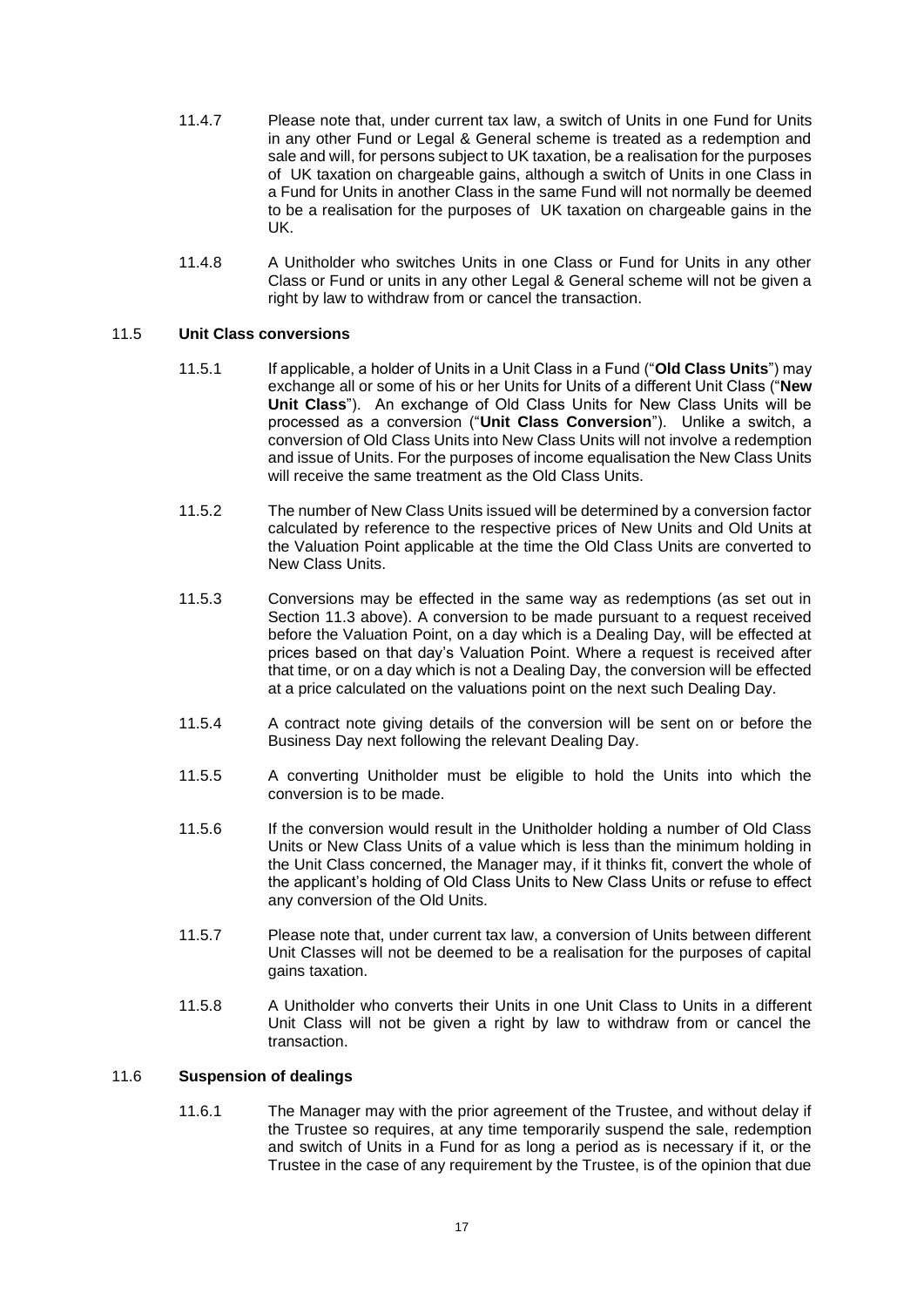to exceptional circumstances it is in the interests of Unitholders of the relevant Fund.

- 11.6.2 The Manager must immediately inform the FCA of any suspension, stating the reason for its action, and ensure that notice of the suspension is given in writing to Unitholders as soon as practicable after the suspension commences. This notification will provide details of the exceptional circumstance which resulted in the suspension and inform Unitholders where further details of the suspension (including, if known, its likely duration) will be published.
- 11.6.3 During a suspension, while it will not generally be possible to deal in Units, the Manager may agree to accept instructions to deal in Units in which case all instructions to deal which are accepted will be undertaken at the first Valuation Point following the end of the suspension. During the suspension, the Manager will comply with as many of its obligations in relation to valuation and pricing of the Units as is practicable.
- 11.6.4 The Manager and the Trustee must formally review the suspension at least every 28 days and inform the FCA of the result of this review with a view to ending the suspension as soon as practicable after the exceptional circumstances have ceased.
- 11.6.5 The Manager and the Trustee must ensure that the suspension is only allowed to continue for as long as it is justified having regard to the interests of **Unitholders**

#### <span id="page-21-0"></span>11.7 **Restrictions and mandatory redemption or transfer of Units**

- 11.7.1 The Manager may from time to time impose such restrictions as it may think necessary for the purpose of ensuring that no Units are acquired or held by any person in breach of the Trust Deed, the Prospectus, the law or governmental regulation (or any interpretation of a law or regulation by a competent authority) of any country or territory or which would result in the Funds incurring any liability to taxation which the Funds are not able to recoup itself or suffering any other adverse consequence. In this connection, the Manager may, inter alia, reject in its discretion any application for the purchase, redemption, transfer or switching of Units.
- <span id="page-21-4"></span><span id="page-21-2"></span><span id="page-21-1"></span>11.7.2 If the Manager reasonably believes that any Units of a Fund are owned directly or beneficially in circumstances which:
	- 11.7.2.1 constitute a breach of the law or governmental regulation or rule (or any interpretation of a law or regulation by a competent authority) of any country or territory;
	- 11.7.2.2 may (or may if other Units are acquired or held in like circumstances) result in a Fund incurring any liability to taxation or suffering any other adverse consequence (including a requirement to register under any securities or investment or similar laws or governmental regulation of any country or territory); or
	- 11.7.2.3 may result in Units of a particular Class being acquired or held by any person not falling within the categories of persons (if any) who are permitted to hold Units of such Class,

<span id="page-21-3"></span>it may give notice to the holder of such Units requiring him or her to transfer them to a person who is qualified or entitled to own them, or to request in writing the redemption of the Units by the relevant Fund and will, in the case of [11.7.2.1,](#page-21-1) give notice in writing requesting the redemption of the Units. If in the case of [11.7.2.2](#page-21-2) or [11.7.2.3](#page-21-3) the holder does not either transfer the Units to a qualified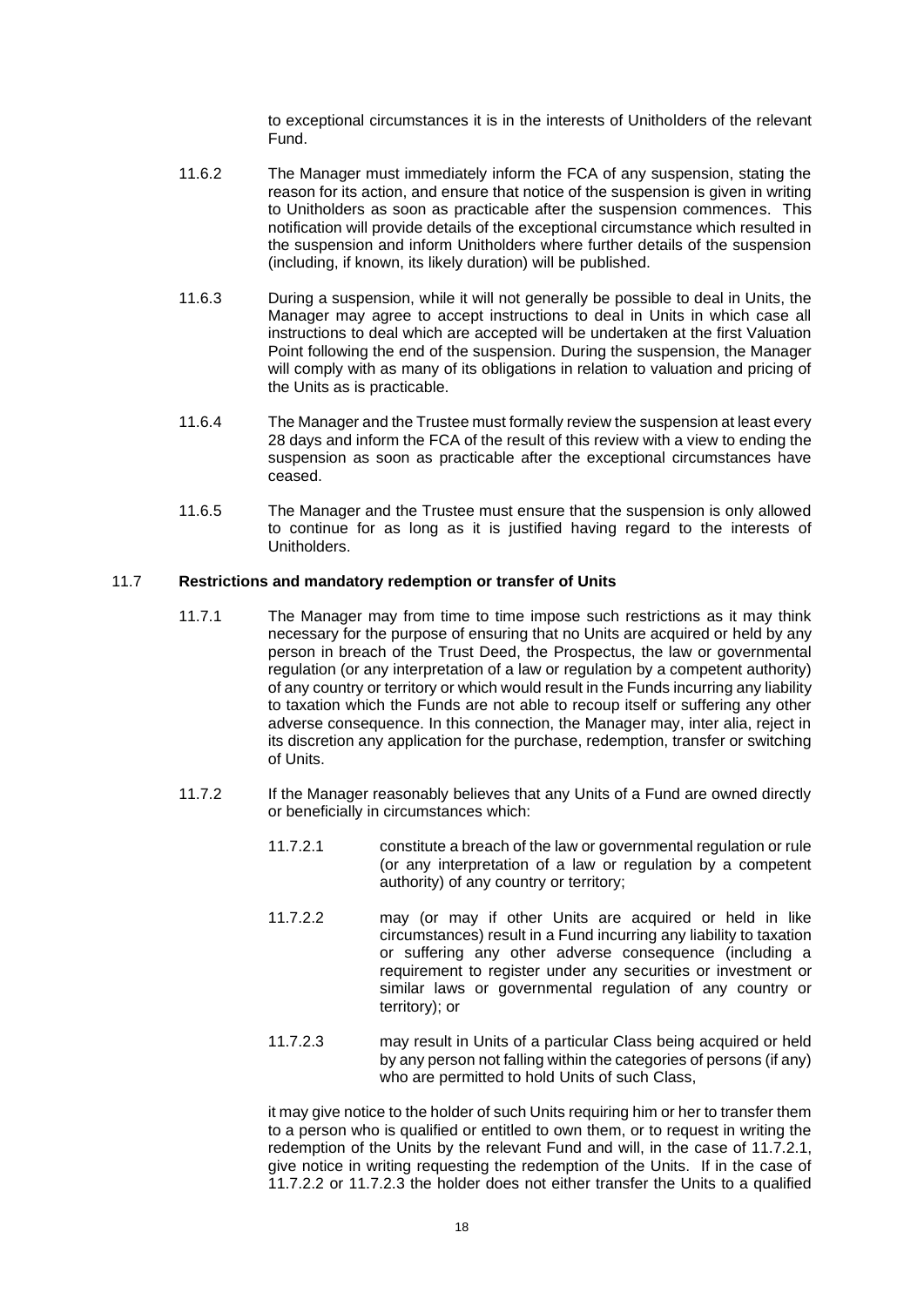person or establish to the Manager's satisfaction that he or she and any person on whose behalf he or she holds the Units are qualified and entitled to hold and own them, he or she will be deemed on the expiry of a 30-day period to have requested their redemption and the Manager will sell the Units and return the proceeds.

- 11.7.3 The Manager is also able to effect a compulsory redemption or switch of Units where a Unitholding falls below the specified minimum holding (as set out in Section [11.2.13\)](#page-16-0) and a compulsory redemption of Units to meet certain withholding tax requirements.
- 11.7.4 A Unitholder who becomes aware that he or she is holding or owns Units which are affected in accordance with Section [11.7.2](#page-21-4) shall immediately (unless he or she has already received a notice in accordance with Section [11.7.2\)](#page-21-4), either transfer all his or her affected Units to a person qualified to own them or submit a request in writing to the Manager for the redemption of all his or her affected Units. Where a request in writing is given or deemed to be given for the redemption of affected Units, such redemption will (if effected) be effected in the same manner as provided for in the COLL Sourcebook.

#### 11.8 **Market timing**

The Manager has a policy to prevent investments in the Funds which are associated with market timing activities as these may affect the overall interests of Unitholders. The repeated or frequent purchasing and selling of Units in response to short-term market fluctuations is known as "market timing".

The Manager also has a policy to prevent late trading. "Late trading" involves the acceptance of a dealing order received after the Valuation Point of a Fund for that Dealing Day. The Manager's policy is that orders will not be dealt with at the Valuation Point established on that Dealing Day where they have been received by the Manager after that Valuation Point. Late trading does not include a situation where the Manager is satisfied that orders which are received after the Valuation Point have been made by applicants before then, or instance due to technical reasons the transmission of an order has been delayed.

As part of its policy, the Manager may refuse to accept an application to subscribe or redeem Units, or an instruction to switch Funds from persons that they reasonably believe are engaged in market timing or late trading.

### 11.9 **The Manager dealing as principal**

Where the Manager deals as principal in the Units any profits or losses arising from such transactions shall accrue to the Manager and not a Fund. The Manager does not retain box profits from normal day to day transactions.

#### 11.10 **Publication of prices**

The prices of each Class of Units (save for Class L Units) in each Fund will be published daily on the internet at<http://www.lgim.com/uk/ad/fund-prices/> (Class I Units and Class F Units, Class R Units) and at [http://www.legalandgeneral.com/investments/fund-information/daily](http://www.legalandgeneral.com/investments/fund-information/daily-fund-prices/)[fund-prices/](http://www.legalandgeneral.com/investments/fund-information/daily-fund-prices/) (Class R Units and Class F Units). Prices are also available by telephoning 0370 050 0955. The Manager issues and redeems Units in respect of the Fund on a forward pricing basis, not on the basis of the published prices.

# <span id="page-22-0"></span>12 **Valuations**

### 12.1 **General**

Each Unit in a Fund represents the overall property of the relevant Fund: so for any purpose a valuation of Units of any given Class in a Fund is achieved by valuing the property in that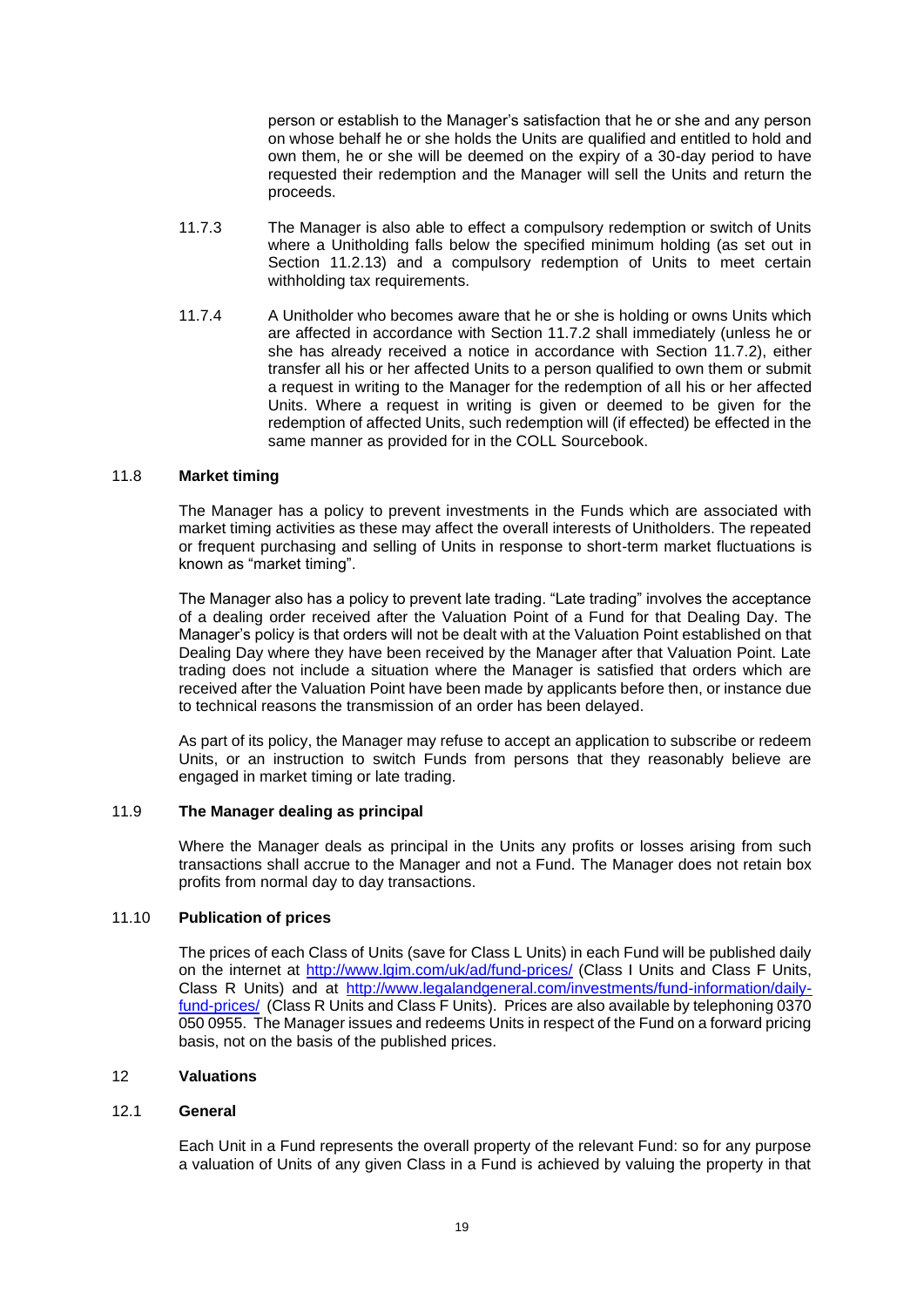Fund attributable to that Class, less expenses and charges, and dividing that value by the number of Units of the relevant Class in existence.

# 12.2 **Valuations**

- 12.2.1 Regular valuations are made in respect of each Fund on each Business Day as at the Valuation Point for that Fund (as set out in [Appendix A\)](#page-39-0). The Manager may determine that any Business Day so defined shall not be a Business Day if that day were a holiday on a stock exchange which was the principal market for a significant portion of the Fund's portfolio of securities (namely, its assets other than cash, deposits and short term paper) or was a holiday elsewhere which impeded the calculation of the fair market value of the portfolio.
- 12.2.2 The calculation of prices of Units commences at the Valuation Point on each Dealing Day. The Manager may carry out additional valuations in accordance with the COLL Sourcebook if it considers it desirable to do so. In particular, an additional valuation may be made if the Manager believes that the value of the Scheme Property has varied by 2% or more from that calculated at the previous valuation. Valuations will not be made during a period of suspension of dealings (as set out in Section [11.6\)](#page-20-0). The Manager is required to notify Unit prices to the Trustee on completion of a valuation.
- 12.2.3 The property of each Fund is valued on the basis set out in Appendix D in accordance with the Trust Deed.

### 12.3 **Fair value pricing**

The Manager may apply a fair value price determined in accordance with the COLL Sourcebook if it has reasonable grounds for believing that no reliable price exists for a security at a Valuation Point or the most recent price available does not reflect the Manager's best estimate of the value at the Valuation Point.

### 12.4 **Allocation of assets and liabilities**

Each Fund has credited to it the proceeds of all sales of Units in that Fund, together with the assets in which such proceeds are invested or reinvested and all income, earnings, profits or assets deriving from such investments. All liabilities and expenses attributable to a Fund are charged to it.

#### 12.5 **Prices of Units**

- 12.5.1 Each Fund deals on a forward price basis, that is at the price for each Class of Unit in the relevant Fund at the next Valuation Point following receipt of a request to purchase or redeem Units.
- 12.5.2 Any initial charge or redemption charge, (or SDRT on a specific deal, if applicable) is payable in addition to the price or deducted from the proceeds and is taken from the gross subscription or redemption monies.

# 12.5.3 **Single Swing pricing**

Units in each Fund will be issued and redeemed at a single price on each Dealing Day. The price of the of Units is calculated by taking the value of the relevant Fund attributable to the relevant Class at the next Valuation Point of the Fund; and dividing the result by the number of Units of the relevant Class in the relevant Fund in issue immediately before the Valuation Point concerned. Each Fund operates Single Swing pricing where the price per Unit may be adjusted on each Dealing Day by way of a Dilution Adjustment.

#### 12.5.4 **Dilution Adjustment**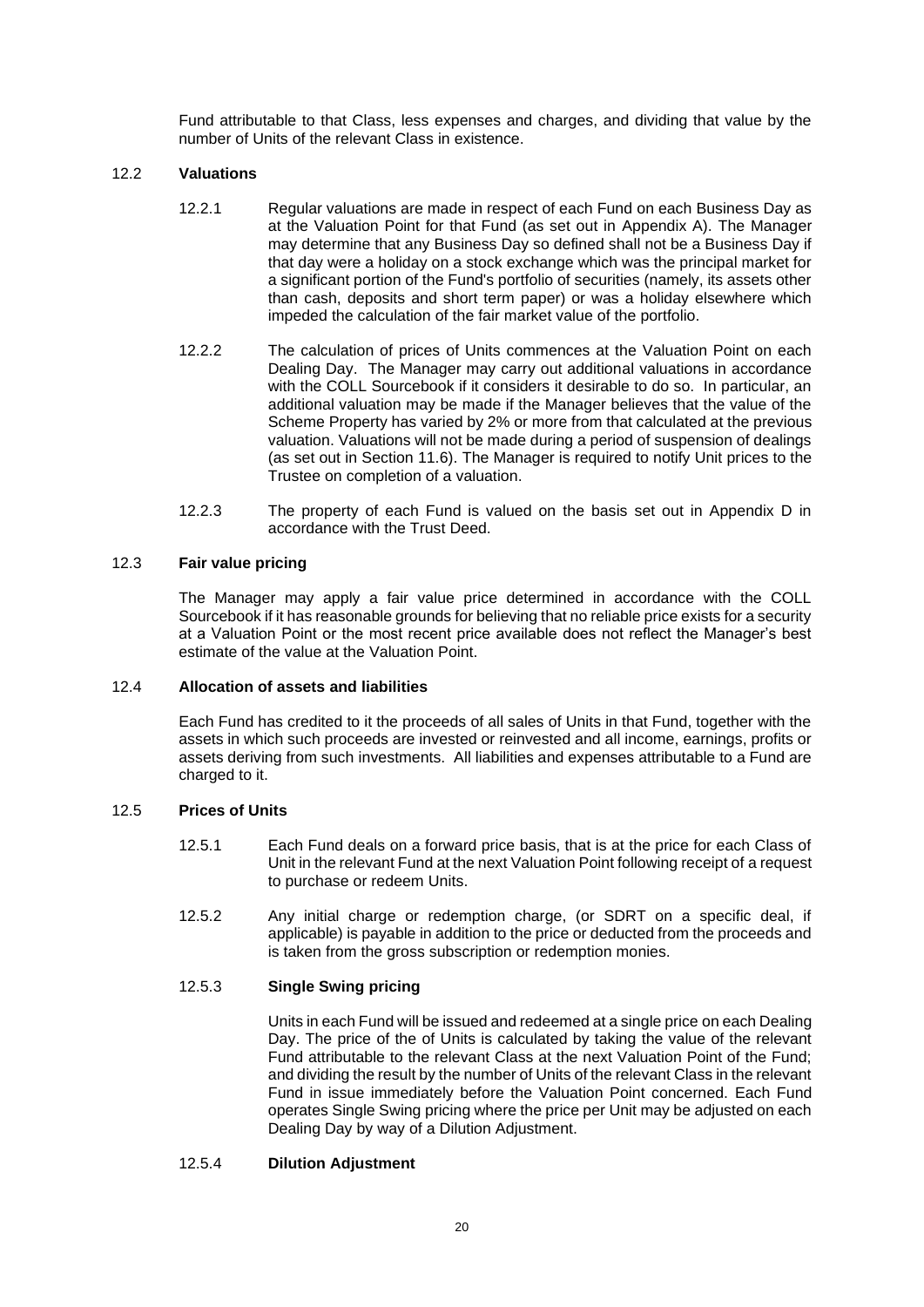- 12.5.4.1 The Net Asset Value of a Fund is determined from the value midway between the buying and selling prices of the Fund's underlying assets. The actual cost of buying or selling the Fund's underlying assets may be higher or lower than the midmarket value used in calculating the Unit price. This may be, for example, due to dealing charges or dealing at prices other than the mid-market price. There may be a Dilution or reduction in the value of the property of the Fund as a result of the costs of dealing in the underlying investments and of any spread between the buying and selling prices of those investments. In certain circumstances (such as a large number of deals), Dilution may have a material adverse effect on the continuing Unitholders' interest in the Fund; however it is difficult to predict accurately whether Dilution will occur at any point in time.
- <span id="page-24-0"></span>12.5.4.2 The Manager reserves the right to impose a Dilution Adjustment in the circumstances below. If imposed, the Dilution Adjustment will protect the financial interests of existing and continuing Unitholders. A Dilution Adjustment may be imposed on a purchase or redemption of Units in the following circumstances:
	- (i) if on any day, any Fund experiences levels of net subscriptions which are deemed by the Manager to be significant for that Fund, the Manager will adjust the price of Units in that Fund upwards by the Swing Factor;
	- (ii) where a Fund is experiencing large levels of net redemptions relative to its size, the price of Units in that Fund will be adjusted downwards by the Swing Factor;
	- (iii) where the potential cost of a Fund justifies the application of an adjustment, for example where a large inflow is experienced, relative to the Fund's size; or
	- (iv) in any other circumstances where the Manager believes that an adjustment is in the best interests of Unitholders.
- 12.5.4.3 If the Fund is not experiencing a significant level of net flows as assessed by the Manager (in either direction) then the Fund will price at a mid-price.
- 12.5.4.4 It is not possible to accurately predict whether a Dilution Adjustment will occur at any point in any time or how frequently the Manager will need to impose such an adjustment. The Manager will aggregate all Unitholder deals for a particular fund on a daily basis. The Manager will consider the net position for the Fund when deciding whether a Dilution Adjustment is to be applied.
- 12.5.4.5 The Manager will assess the appropriate Swing Factor for each Fund on a periodic basis. The historic Swing Factor for each Fund is set out at Appendix H as a guide, although these may be adjusted up or down from time to time as decided by the Manager. It is anticipated that the application of a Dilution Adjustment will not be necessary in normal market conditions based on future projections of the Swing Factor.

#### 12.5.5 **General**

12.5.5.1 The Manager's pricing policy is subject to periodic review to ensure that it is applied consistently and fairly.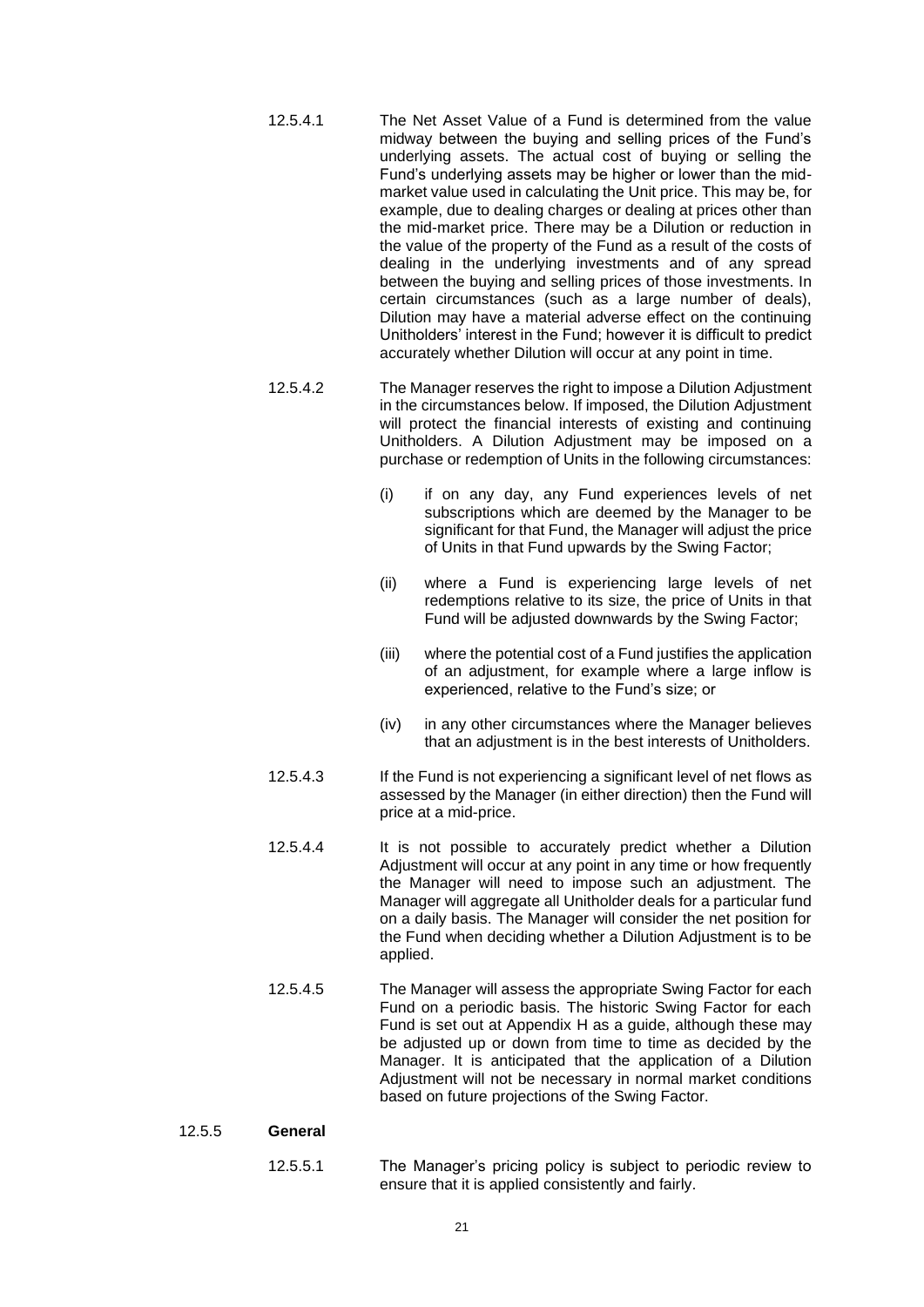- 12.5.5.2 The Manager will, upon completion of each valuation, notify the Trustee of the price of Units of each Class.
- 12.5.5.3 A request for dealing in Units must be received by the Valuation Point on a particular Dealing Day in order to be processed on that Dealing Day. A dealing request received after this time will be held over and processed on the next Dealing Day, using the value per Unit calculated as at the Valuation Point on that next Dealing Day.

# 12.6 **Stamp Duty Reserve Tax (SDRT)**

- 12.6.1 Subscriptions and redemptions of Units are exempt from SDRT.
- 12.6.2 Sales of Units by one Unitholder to another may trigger SDRT at 0.5% payable by the purchaser. If a Unitholder redeems Units in specie, that is in return for an appropriate value of assets out of a Fund, there will be no SDRT on any underlying UK equities provided the Unitholder receives a proportionate part of each holding. Otherwise the Unitholder will be liable to SDRT at 0.5% on the value of any underlying UK equities transferred.

### <span id="page-25-0"></span>13 **Transfer of Units**

- 13.1 A Unitholder is entitled (subject as mentioned below) to transfer Units by an instrument of transfer in any usual or common form or in any other form approved by the Manager. A Unitholder may effect a transfer of Units on the authority of an electronic communication. At present, transfer of title by electronic communication is only permitted where (i) the Registrar has made arrangements to allow Units to be bought on-line or through other communication media and (ii) the Manager or one of its Associates, has entered into an agreement with the relevant third party institution. The Manager is not obliged to accept a transfer if it would result in the holder, or the transferee, holding less than the minimum holding of Units of the Class in question. The instrument of transfer, duly stamped if it is required to be stamped, must be lodged with the Registrar for registration. The transferor remains the holder until the name of the transferee has been entered in the Register.
- 13.2 The Manager or the Registrar may require the payment of such reasonable fee as the Manager and the Trustee may agree for the registration of any grant of probate, letters of administration or any other documents relating to or affecting the title to any Unit.

#### <span id="page-25-1"></span>14 **Distributions and accumulation**

- 14.1 The annual accounting period for each Fund is set out in [Appendix A](#page-39-0) (or another day chosen by the Manager, if the Manager notifies the Trustee, being within seven days of that date). The half-yearly accounting period ends on the day six months before the accounting reference date or another day chosen by the Manager and notified to the Trustee, being within seven days of that date.
- 14.2 In relation to income Units, distributions of income for the Funds will be paid on or before the relevant income allocation date as instructed in each year as set out in [Appendix A.](#page-39-0) Following each accounting date of a Fund, the Manager and the Trustee will agree the income and expenses of the Fund for that period and distribute to Unitholders an appropriate level of gross income commensurate with the investment objective of the Fund. Income is allocated in respect of the income available at each accounting date, except where the income is deemed *de minimis* as agreed by the Trustee and the Manager.
- 14.3 Where accumulation Units are issued, income will become part of the capital property of the Funds and will be reflected in the price of each such accumulation Unit as at the end of the relevant accounting period.
- 14.4 Tax certificates and current valuations will be sent to Unitholders in the Funds at least once in each accounting year. A direct credit or warrant for the amount of any distribution will,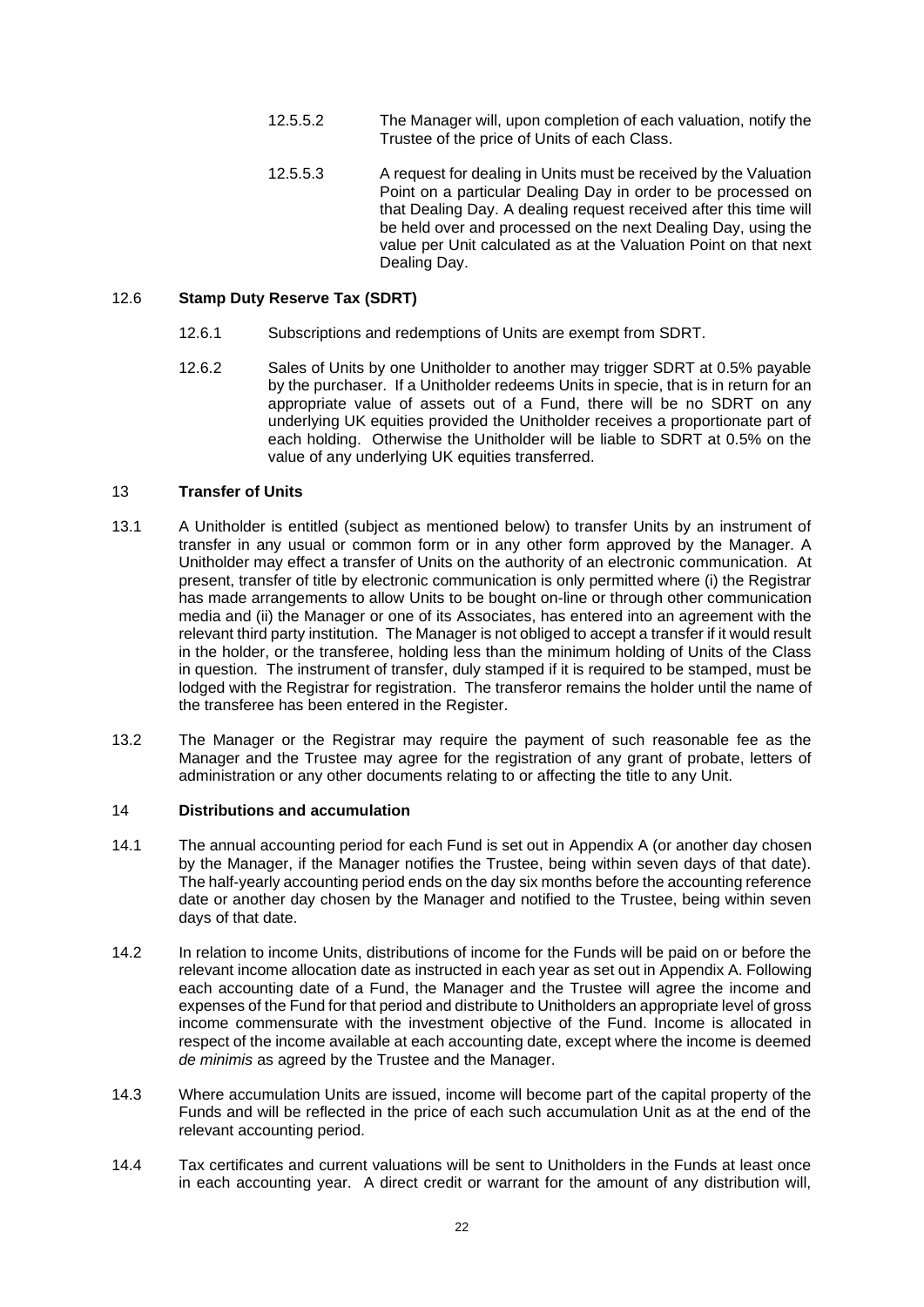where applicable, be sent to the bank account or the registered address and made payable to the order of the Unitholder (or, in the case of joint holders, made payable to all and sent to the registered address of the first named holder on the Register).

- 14.5 The Manager and the Trustee may not distribute income to the extent that they agree that the amount available for distribution is *de minimis*. In such circumstances, any amount not distributed will be held until the next distribution date.
- 14.6 Each Fund is entitled to reclaim any distribution which has been unclaimed for a period of six years from the date payment was due, and such reclaimed distribution shall become part of the capital of the relevant Fund for the benefit of all Unitholders.

### 14.7 **Determination of distributable income**

The income available for distribution or accumulation in relation to each Fund is determined in accordance with the COLL Sourcebook. Broadly it comprises all sums deemed by the Trustee, after consultation with the Auditor, to be in the nature of income received or receivable for the account of the relevant Fund in respect of the accounting period concerned, after deducting net charges and expenses paid or payable out of such income in respect of the period and adding the Manager's best estimate of any relief from tax on such charges and expenses and making such adjustments as the Manager considers appropriate, after consulting the Auditor in accordance with the COLL Sourcebook, in relation to taxation and other matters. For each Fund, ordinary stock dividends are treated as income for tax purposes and form part of the distribution to Unitholders.

#### 14.8 **Income equalisation**

- 14.8.1 The price of a Unit of a particular Class in a Fund is based on the value of that Class' entitlement including the income of the relevant Fund since the previous distribution or, in the case of accumulation Units, deemed distribution. In the case of the first distribution received or accumulation made in respect of a Unit, part of the amount, namely the equalisation payment, is a return of capital and is not taxable as income in the hands of the Unitholder.
- 14.8.2 Equalisation applies only to Units purchased during the relevant accounting period. It is calculated as the average amount of income included in the price of all Units of the Fund concerned issued during the period.

#### <span id="page-26-0"></span>15 **Fees and expenses**

#### 15.1 **General**

Each Fund formed after the date of this Prospectus may bear its own direct establishment costs.

#### 15.2 **Initial charge**

There is no initial charge on the Funds.

#### 15.3 **Redemption charge**

- 15.3.1 The Manager may make a charge on the redemption of Units in each Class. At present, no redemption charge is levied.
- 15.3.2 The Manager may only increase or introduce a redemption charge in accordance with the FCA Handbook. Also, if such a charge was introduced, it would not apply to Units issued before the date of the introduction (i.e., those not previously subject to a redemption charge).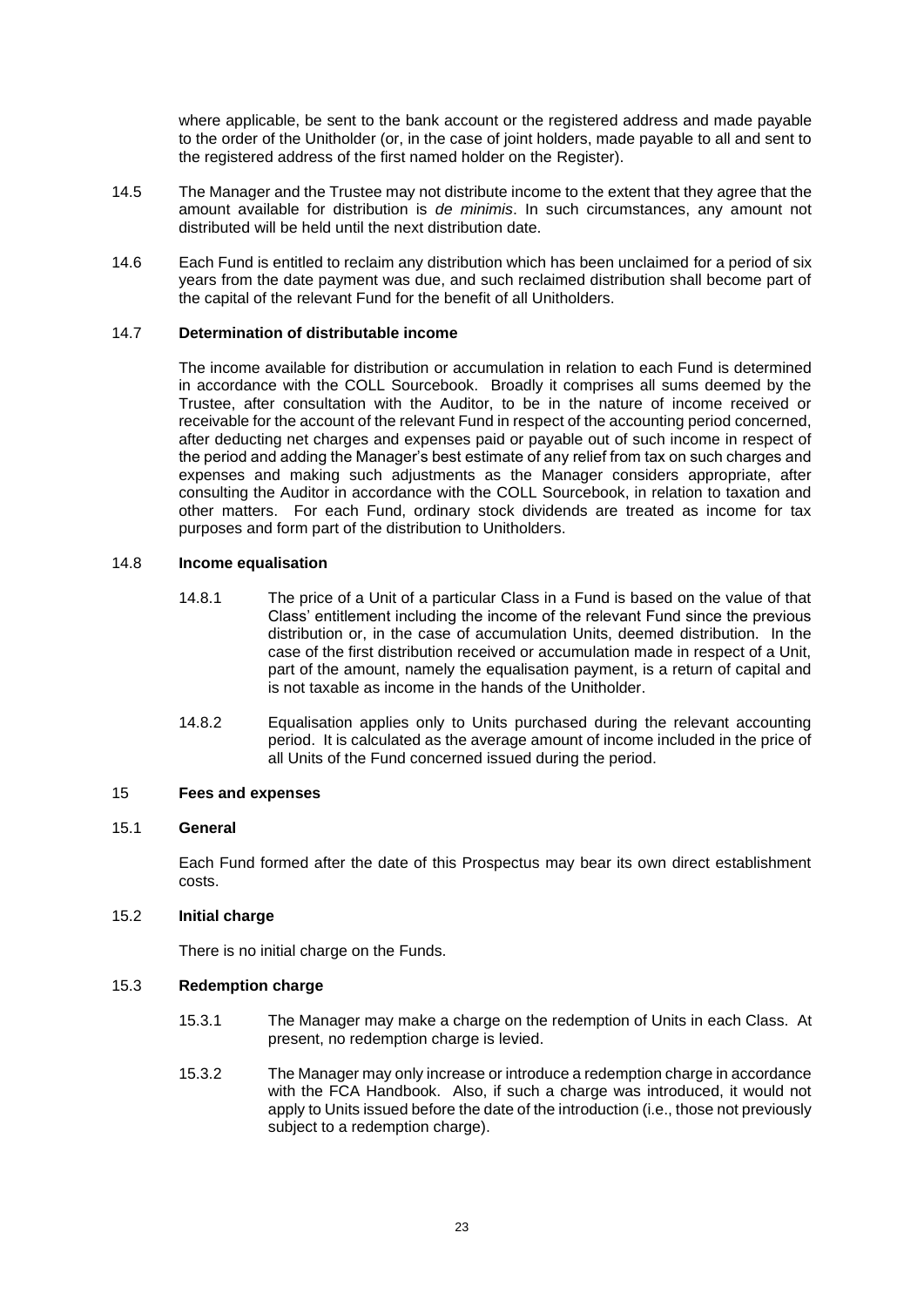### 15.4 **Charges on switching**

The Manager may impose a charge on switching of Units in each Class. At present, no switching charge is levied.

### <span id="page-27-0"></span>15.5 **Fund Management Fee**

- 15.5.1 The Manager is entitled to be paid an annual fee for its services in managing each Fund.
- 15.5.2 This fee is a fixed rate fee and is inclusive of all of the fees and expenses which are paid by the Manager in relation to the operation and administration of each Fund. The fee will be reimbursed as part of a single charge that is deducted from the Scheme Property of each Fund, namely the FMF.
- 15.5.3 The Investment Manager will bear the costs of the provision of investment research by third parties out of the fee it receives from the Manager for its discretionary investment management and investment advisory services.

### 15.6 **Calculation and operation of the FMF**

- 15.6.1 The FMF is calculated as a percentage of the Scheme Property of each Fund and the amount each Unit Class in each Fund will pay will depend on the costs, fees and expenses attributable to each such Unit Class. The FMF accrues on a daily basis by reference to the value of each Fund on the immediately preceding Dealing Day in accordance with the COLL Sourcebook and is payable to the Manager monthly. The current FMF in relation to each Unit Class for each Fund is as set out in [Appendix A.](#page-39-0)
- 15.6.2 In deducting the FMF at a fixed rate, the Manager is taking upon itself the risk that the market value of a Fund will fall to the extent that the FMF will not fully recompense it for the charges and expenses that the Manager would otherwise be entitled to charge to that Fund. Conversely, the Manager is not accountable to Unitholders should the aggregate fees generated by the FMF in any period exceed the charges and expenses that the Manager would be entitled to charge under the traditional charging method. The FMF will be allocated to the capital or income account of a Fund as set out in [Appendix A.](#page-39-0)
- 15.6.3 If the FMF is taken from the income of a Fund and the income received by the relevant Fund is insufficient to meet the FMF, then all or some of the FMF may be taken from the capital of a Fund, which may constrain capital growth.

#### 15.7 **Changes to the FMF**

- 15.7.1 Should the underlying fees and expenses that make up the FMF reduce or increase, the Manager may change the FMF where it reasonably considers this to be appropriate. The Manager reserves the right to increase or decrease the FMF.
- 15.7.2 In the event of any changes to the FMF the Manager will notify Unitholders in writing in accordance with the FCA's requirements under the COLL Sourcebook. For example:
	- 15.7.2.1 before increasing the FMF, the Manager will give Unitholders at least 60-days prior notice in writing; or
	- 15.7.2.2 when decreasing the FMF, the Manager will give a reasonable period of notice (which may be before or after the decrease in the FMF becomes effective) utilising an appropriate method of communication as specified in the COLL Sourcebook, such as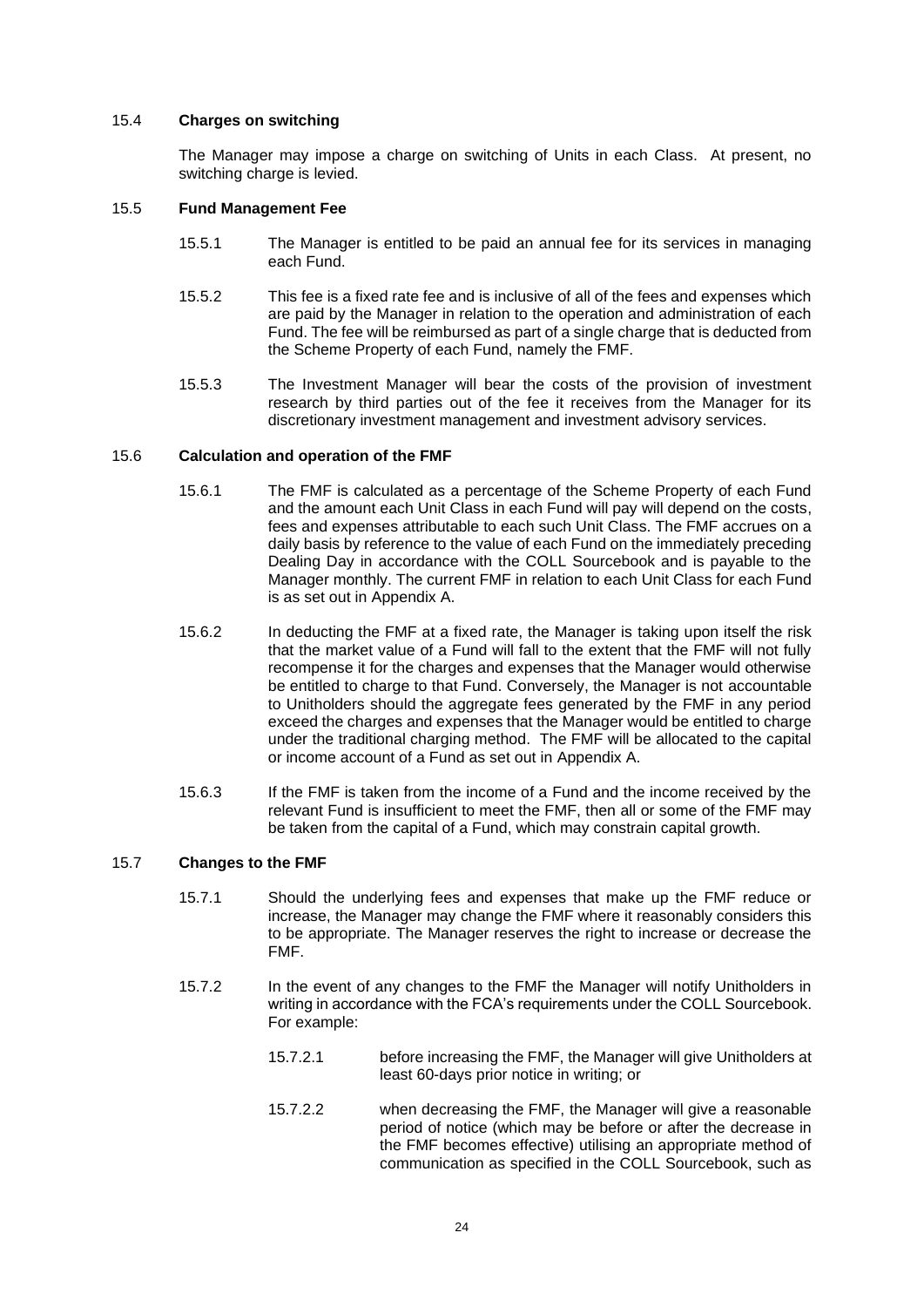notice on the website and in the next Report and Accounts of the relevant Fund.

### 15.8 **Other payments from the Scheme Property of the Funds**

- 15.8.1 In addition to the FMF, and in accordance with the COLL Sourcebook, the following payments will be made out of the Scheme Property of each Fund:
	- 15.8.1.1 costs of dealing in the Scheme Property of a Fund;
	- 15.8.1.2 interest and charges in respect of permitted borrowings and any charges, costs or expenses incurred in effecting or terminating such borrowings or in negotiating or varying the terms of such borrowings;
	- 15.8.1.3 taxation and duties and other fiscal charges or costs and expenses incurred in effecting transactions for a Fund (including costs and expenses incurred in acquiring and disposing of assets, including legal fees and expenses, whether or not the acquisition or disposal is carried out);
	- 15.8.1.4 broker's commission (excluding payment for research);
	- 15.8.1.5 in respect only of Funds launched after 30 October 2021, any costs or expenses incurred in relation to the arbitration, dispute resolution and litigation relating to the defence of the Scheme Property of any such Fund; and
	- 15.8.1.6 any value added or similar tax relating to any charge or expense set out above.
- 15.8.2 Before introducing a new category of costs, charges, fees or expenses which are not currently charged to the Funds, the Manager will seek the approval of an extraordinary resolution of the relevant Unitholders at an Extraordinary General Meeting.

### <span id="page-28-0"></span>16 **Taxation**

### 16.1 **General**

The comments below are of a general nature. They reflect the Manager's understanding of current UK taxation law and HMRC practice and they are subject to changes therein. They do not purport to constitute legal or tax advice. These comments are not exhaustive and Unitholders who are in any doubt as to their tax position or who may be subject to tax in any other jurisdiction should consult their own professional advisers. The basis of taxation may change in the future.

#### 16.2 **The Funds**

- 16.2.1 The Funds are liable to corporation tax at a rate equal to the basic rate of income tax (currently 20%) on their taxable income net of management expenses (and where interest distributions are paid the amount of such distribution).
- 16.2.2 Distributions paid by both UK and non-UK companies are generally not subject to corporation tax in the hands of a Fund.
- 16.2.3 As the Funds are authorised unit trust schemes they are exempt from UK corporation tax on capital gains realised on the disposals of Fund assets that are within the capital gains tax system, as well as on interest-bearing securities and derivative contracts.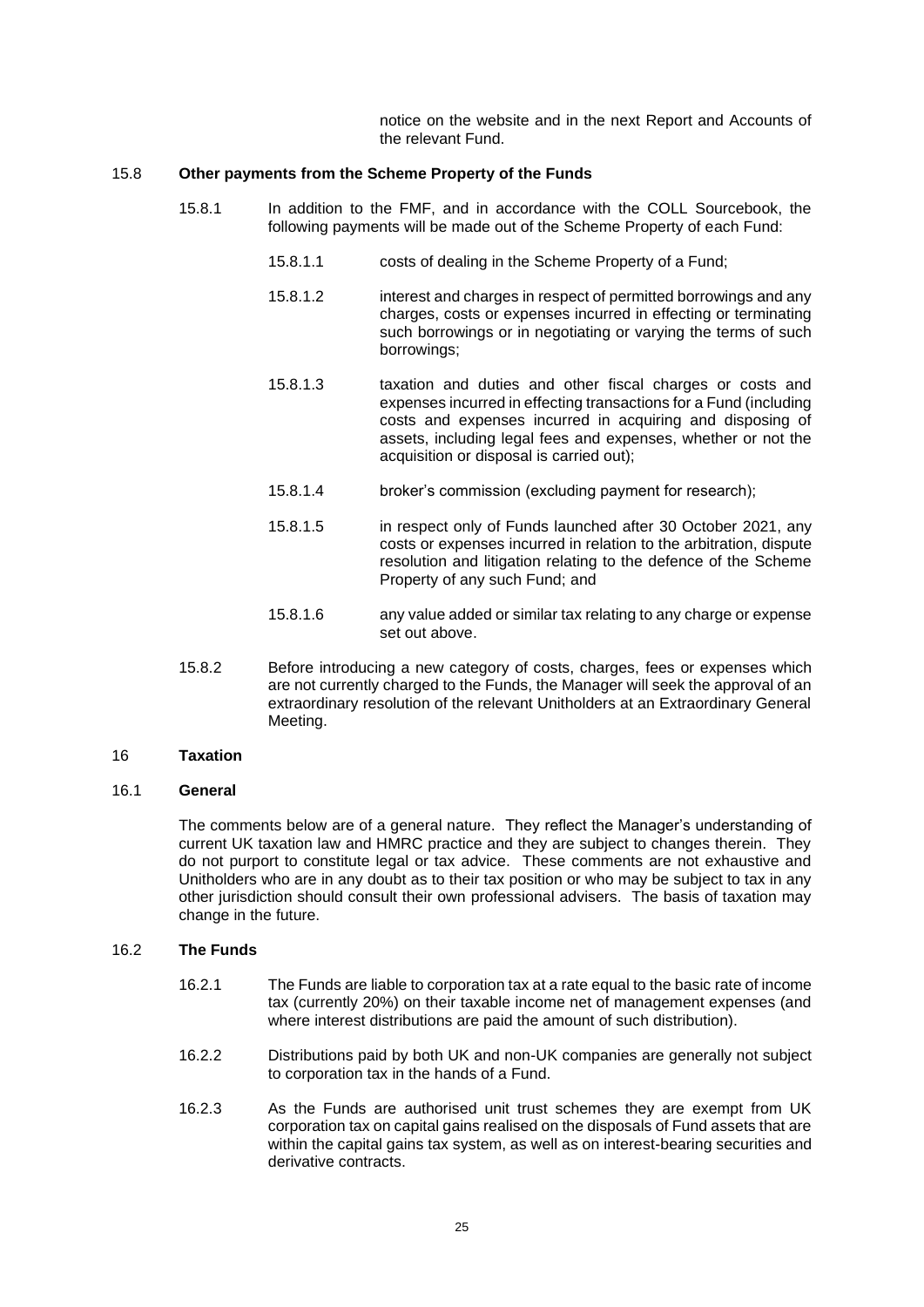### 16.3 **The Unitholder**

16.3.1 The income tax liability of a UK resident individual depends on whether a dividend distribution or an interest distribution is paid (or retained in the Fund in the case of accumulation Units) as follows:

|                                                                            | <b>Allowances</b>                                                                                                                                    | <b>Basic Rate</b><br>Taxpayer                                                           | <b>Higher Rate</b><br><b>Taxpayer</b>                                                    | <b>Additional Rate</b><br>Taxpayer                                                 |
|----------------------------------------------------------------------------|------------------------------------------------------------------------------------------------------------------------------------------------------|-----------------------------------------------------------------------------------------|------------------------------------------------------------------------------------------|------------------------------------------------------------------------------------|
| <b>Dividend</b><br><b>Distribution</b><br>or<br><b>Accumulation</b>        | Dividend Allowance - the first<br>£2,000 is taxed at $0\%$                                                                                           | 7.5% tax due on<br>distribution<br>in<br>excess of the 0%<br>dividend<br>allowance band | 32.5%<br>tax due<br>on distribution in<br>excess of the 0%<br>dividend<br>allowance band | 38.1% tax due on<br>distribution in excess<br>of the 0% dividend<br>allowance band |
| <b>Interest</b><br><b>Distribution</b><br><b>or</b><br><b>Accumulation</b> | Personal Savings Allowance<br>$(PSA)$ – the first £1,000 (basic<br>£500<br>taxpayers) or<br>rate<br>(higher rate<br>taxpayers)<br>İS.<br>taxed at 0% | 20% tax due on<br>distribution<br>in.<br>of<br>the<br>excess<br>£1,000 PSA band         | 40% tax due on<br>distribution<br>in<br>the<br>0f<br>excess<br>£500 PSA band             | Distribution taxed at<br><b>PSA</b><br>45% -<br>no<br>available                    |

- 16.3.2 From 6 April 2017, interest distributions paid by a Fund are paid gross (i.e. without income tax being deducted at source). Non-tax paying Unitholders therefore do not need to reclaim tax from HMRC. Unitholders who are individuals resident in the UK for tax purposes will be obliged to include the full amount of the distribution on their tax returns and pay tax accordingly.
- 16.3.3 Unitholders subject to corporation tax will normally receive dividend distributions with an unfranked proportion so as to reflect the nature of the income received by the Fund. The amount of the reclaimable tax credit in relation to the unfranked income will be limited as shown on the tax voucher.
- 16.3.4 The Funds are to identify accounts maintained for account holders who are tax resident in jurisdictions with which the UK has entered into an agreement to automatically exchange tax information and collect and report information such as financial income, account balances and sale proceeds from financial assets to HMRC.
- 16.3.5 The first distribution received after the acquisition of Units will include an amount of equalisation. This is the average of the amount of income included in the price at which the Units were acquired for all incoming Unitholders for the period. It is treated as capital for UK tax purposes and not as income and is deducted from the cost of the Units in computing any capital gain realised on the subsequent disposal of the Units.
- 16.3.6 UK residents may be liable to capital gains tax on gains arising from the sale or disposal of Units. For the 2021/2022 tax year this will be at a rate of 10% for basic rate taxpayers and 20% for higher and additional rate taxpayers. Individuals will have a liability to capital gains tax on the sale or disposal of their Units, if their total capital gains (less relief for any losses) from all sources exceed the capital gains annual exemption applicable for the tax year in which the sale or disposal takes place. The capital gains annual exemption for the 2021/2022 tax year is £12,300.
- 16.3.7 UK corporate taxpayers investing in 'Bond Funds' are required to adopt a fair value accounting policy for these funds for corporation tax purposes. Broadly, 'Bond Funds' are collective investment vehicles which hold 60% or more of their assets, by value, in qualifying investments at any time in the corporate investor's accounting period. Qualifying investments are broadly interest bearing assets or securities. If a Fund ceases to be a 'Bond Fund', then UK corporate taxpayers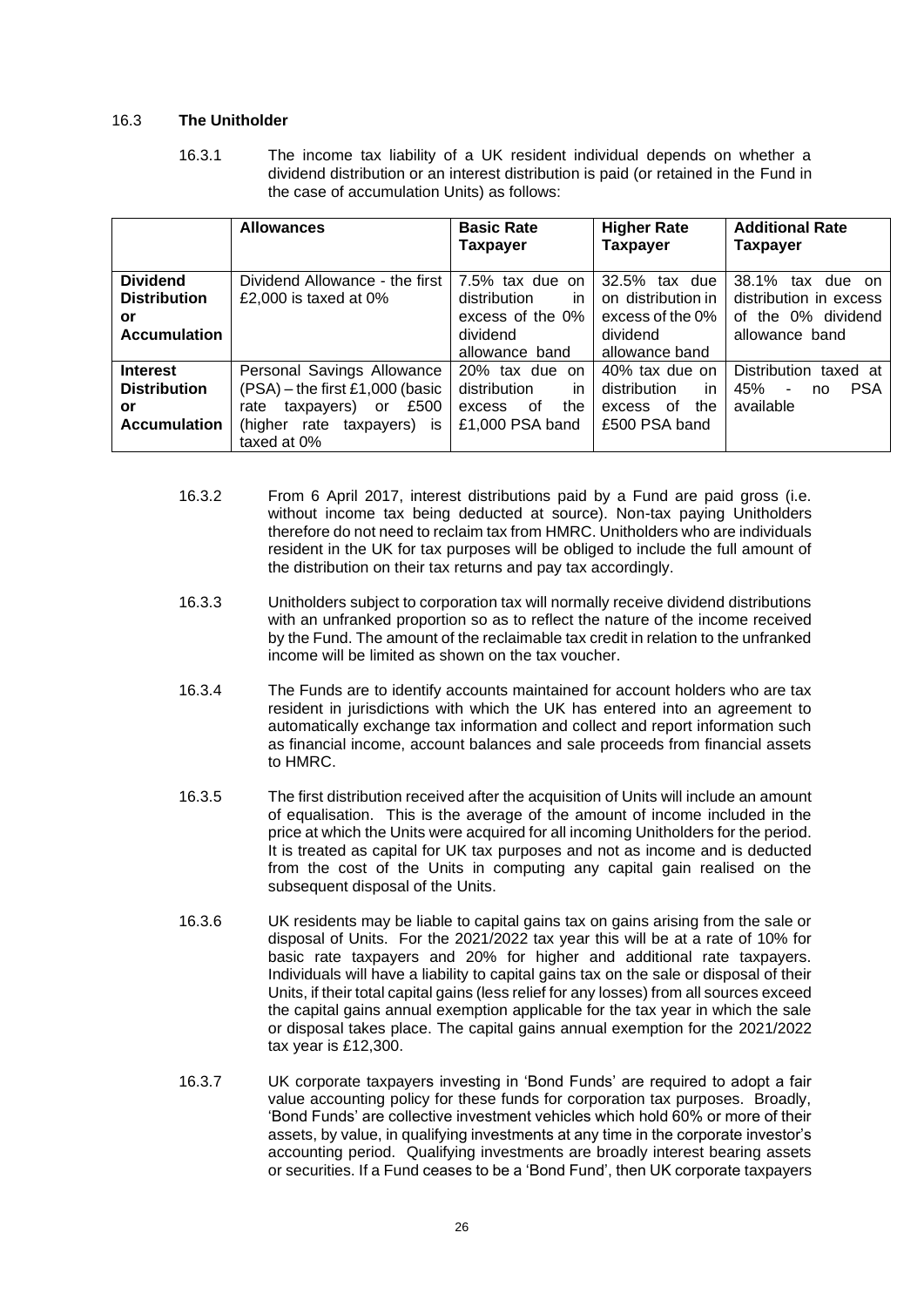will need to treat their Unitholdings as loan relationships until the end of their accounting periods in which the Fund changes its status. Each corporate Unitholder should then treat its Unitholding as a new asset acquired at the start of the investor's subsequent accounting period for the Units' issue price at that time.

- 16.3.8 Individual Unitholders who are not resident in the UK in the tax year when they dispose of Units are not liable to UK capital gains tax arising from the sale or disposal of Units, unless their non-residence was temporary and they resume tax residence in the UK within a certain time. In very broad terms, a period of temporary non-residence is a period of non-residence between two periods of UK residence. Any gains which arise in a tax year during which a Unitholder was temporarily non-resident are treated as arising, and therefore potentially taxable, in the year of return. The applicable rules can vary depending on the year of departure from and return to the UK, and Unitholders who may be affected should take professional advice in this regard.
- 16.3.9 Unitholders who are non-UK resident companies are not subject to UK corporation tax on gains arising from the sale or disposal of Units unless they carry on a trade in the UK through a UK permanent establishment.
- 16.3.10 Tax regulations require the Manager to collect certain information about each investor's tax arrangements.
- 16.3.11 If you are a UK resident you authorise the Manager to disclose all relevant information about you and your account to HMRC in connection with your tax responsibilities and in accordance with UK law.
- 16.3.12 If the Manager has reason to believe you are a resident for tax purposes outside of the UK you authorise the Manager to share information about you and your account with HMRC who may share it with relevant tax authorities, as prescribed by law.

#### 16.4 **Exchange between Unit Classes**

An exchange of one Class of Units for another Class of Units (i.e. an exchange of income Units (where available) for accumulation Units and vice versa) will generally not constitute a disposal for the purposes of UK corporation tax on chargeable gains.

#### 16.5 **General**

- 16.5.1 The ISA status of each Fund is set out in [Appendix A.](#page-39-0) Income and capital gains within an ISA are tax free.
- 16.5.2 In the case of accumulation Units, reinvested income is deemed to have been distributed to the Unitholder for the purposes of taxation and a tax voucher will be issued to the Unitholder to provide the appropriate details for their returns.
- 16.5.3 Where a Fund uses derivatives for the purpose of meeting its objective or for Efficient Portfolio Management, it should be noted that while it is expected the majority of derivatives used will be accounted for as capital, this will be determined in the circumstance of each derivative and it is possible some gains will be classified as income and taxed as such. For example if a Fund holds a derivative in relation to a total return product, e.g. FTSE 100 index future, some gains will be treated as capital and some as income.

# 16.6 **Automatic Exchange of Information**

Following the repeal of the EU Savings Directive a new automatic exchange of information regime has been implemented under Council Directive 2011/16/EU on administrative cooperation in the field of taxation, as amended by Council Directive 2014/107/EU as it applies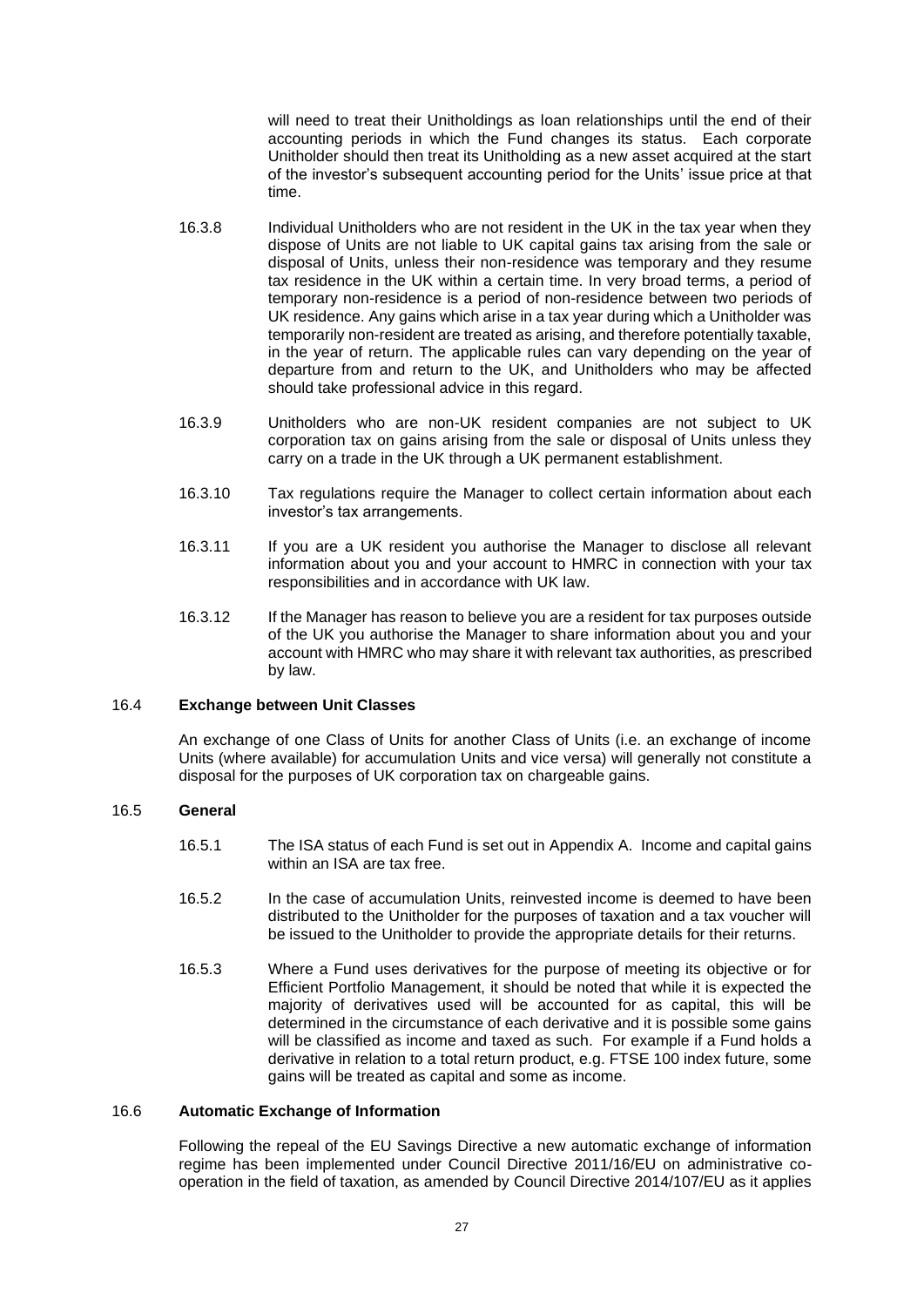in the UK from time to time including as retained, amended, extended, re-enacted or otherwise given effect on or after 11pm on 31 December 2020 ("Directive on Administrative Cooperation"). The Directive on Administrative Co-operation, which effectively implements the OECD's common reporting standard on automatic exchange of financial account information in tax matters, requires governments to obtain detailed account information from financial institutions and exchange that information automatically with other jurisdictions annually. The Directive on Administrative Co-operation is, generally, broader in scope than the EU Savings Directive and is likely to apply to the Funds regardless of the composition or asset class of its investments and whether or not the Fund is a NURS.

The Manager is responsible for identifying the territory in which an accountholder or a controlling person is resident for income tax or corporation tax purposes (or similar tax), applying due diligence procedures, keeping information for six years starting from the end of the year in which the arrangements applied to the account and for reporting to HMRC those accounts identified as reportable to a jurisdiction where an exchange of tax information requirement exists set out in the International Tax Compliance Regulations 2015, as amended from time to time.

If a Unitholder does not provide the requisite information for tax reporting purposes, the Manager may deduct the amount of any penalty imposed on it from the Unitholder's account.

### 16.7 **DAC 6**

Council Directive (EU) 2018/822 (DAC 6) as it applies in the EU, imposes mandatory disclosure requirements on intermediaries and, in certain circumstances, taxpayers effective from 1 July 2020 (albeit with an extension to the reporting timetable of up to six months in some EEA States as a consequence of COVID 19) in respect of reportable cross-border arrangements implemented on or after 25 June 2018. Subject to the implementation of DAC 6 in the relevant EEA States, the Manager, investors in the Fund, or any person that has advised or assisted could be legally obliged to file information in relation to the Trust and its activities with the competent authorities with a view to an automatic exchange of such information with other EEA States. Following the UK's exit from the EU on 31 December 2020, the International Tax Enforcement (Disclosable Arrangements) (Amendment) (No. 2) (EU Exit) Regulations 2020 were introduced, pursuant to which the UK disapplied the majority of the DAC 6 hallmarks, however, in certain circumstances DAC 6 disclosures will need to be made to HMRC.

# <span id="page-31-0"></span>17 **Reports and accounts**

- 17.1 The annual report of the Trust will be made available and published within four months from the end of each annual accounting period and the half yearly report within two months of each interim accounting period. The accounting dates are set out in [Appendix A](#page-39-0) hereto. Short reports will also be issued.
- 17.2 Reports are available to any person free of charge on request. Short reports and full accounts are available on [www.legalandgeneral.com.](http://www.legalandgeneral.com/)
- 17.3 As required by the AIFM Rules, and where applicable, the following information will be periodically provided to Unitholders by means of disclosure in the reports of the Funds or, if the materiality so justifies, notified to Unitholders separately:
	- 17.3.1 the percentage of the Funds' assets which are subject to special arrangements arising from their illiquid nature;
	- 17.3.2 any new arrangements for managing liquidity;
	- 17.3.3 the current risk profile of the Funds and the risk management systems employed by the Manager to manage those risks;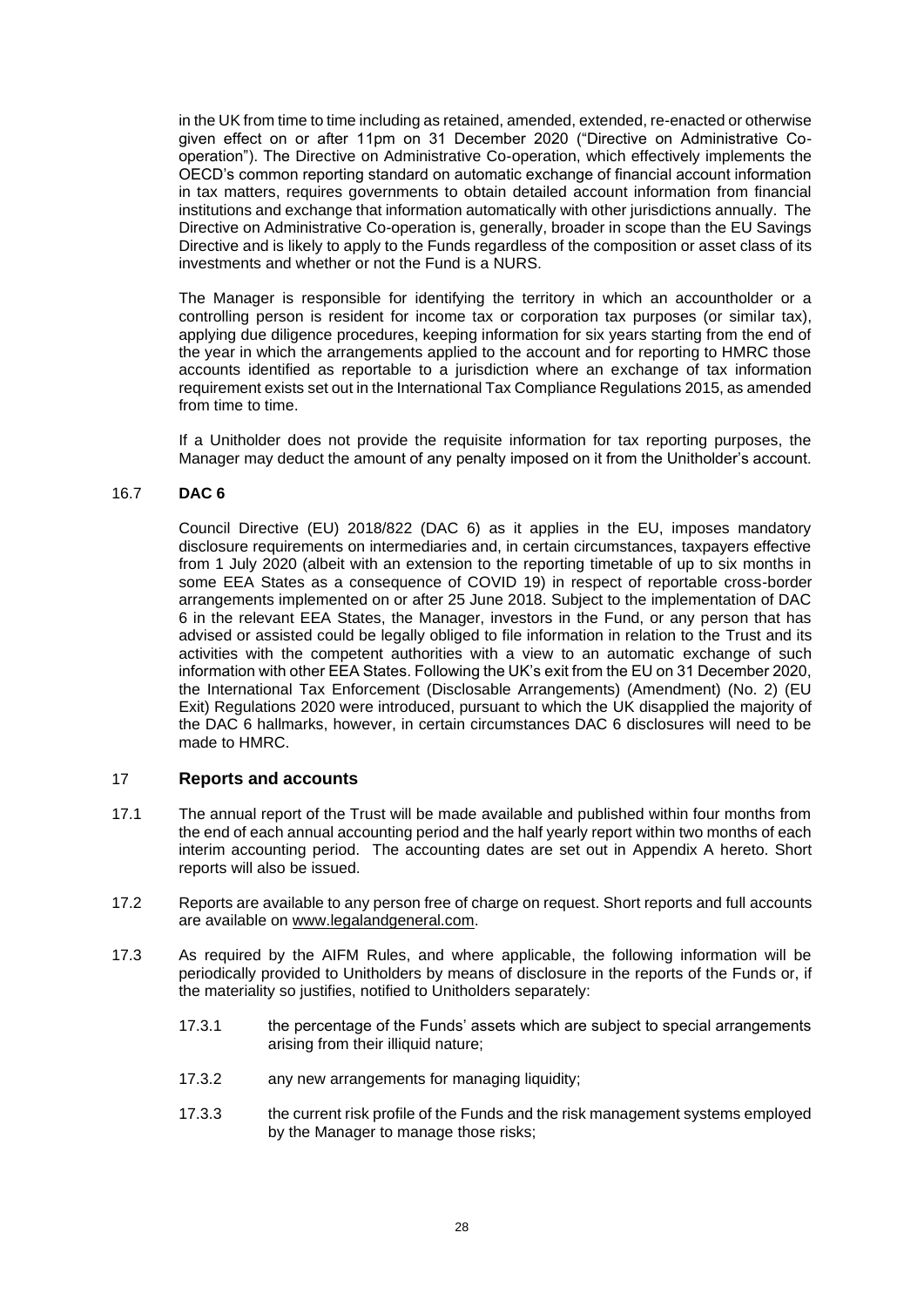- 17.3.4 any changes to the maximum level of leverage which the Manager may employ on behalf of the Funds as well as any right of the reuse of collateral or any guarantee granted under any leveraging arrangement; and
- 17.3.5 the total amount of leverage employed by the Funds.

# 17.4 **Documents of the Fund**

- 17.4.1 The following documents may be inspected free of charge during normal Business hours on any Business Day at the offices of the Manager:
	- 17.4.1.1 the Prospectus;
	- 17.4.1.2 the most recent annual and half yearly reports for the Trust; and
	- 17.4.1.3 the Trust Deed (and any amending documents). A fee may be charged for copies of the Trust Deed.
- 17.4.2 Copies of the service contracts between the Funds and the Manager will be provided to Unitholders on request. The Manager may make a charge at its discretion for copies of documents (apart from the most recent versions of the Prospectus and annual and half yearly long reports of the Funds which are available free of charge to anyone who requests).

# 17.5 **Complaints**

- 17.5.1 Complaints concerning the operation or marketing of the Funds may be referred to the Complaints Manager, Legal & General (Unit Trust Managers) Limited, at the following address Legal & General Investments, Customer Services, PO Box 6080, Wolverhampton, WV1 9RB.
- 17.5.2 A copy of the Manager's Complaint Handling brochure "What we do" is available to Unitholders on request from this address.
- 17.5.3 Making a complaint will not prejudice your rights to commence legal proceedings. Further information regarding any compensation scheme or any other investor-compensation scheme of which the Manager or a Fund is a member (including, if relevant, membership through a branch) or any alternative arrangement provided, is available on request.
- 17.5.4 If the Manager does not resolve a Unitholder's complaint to its satisfaction, the Unitholder is eligible to use the Financial Ombudsman Service, the Unitholder can refer its complaint to; The Financial Ombudsman Service, Exchange Tower, London, E14 9SR.

### 17.6 **Risk Management**

The Manager will provide upon the request of a Unitholder further information relating to:

- 17.6.1 the quantitative limits applying in the risk management of any Fund;
- 17.6.2 the methods used in relation to (a) above; and
- 17.6.3 any recent development of the risk and yields of the main categories of investment.

#### 17.7 **Non-accountability of profits**

Neither the Manager, the Trustee, the Investment Manager, any of their associates, nor the Auditors (an "**affected person**") is liable to account to another affected person or to the Unitholder for any profits or benefits it makes or receives that are made or derived from or in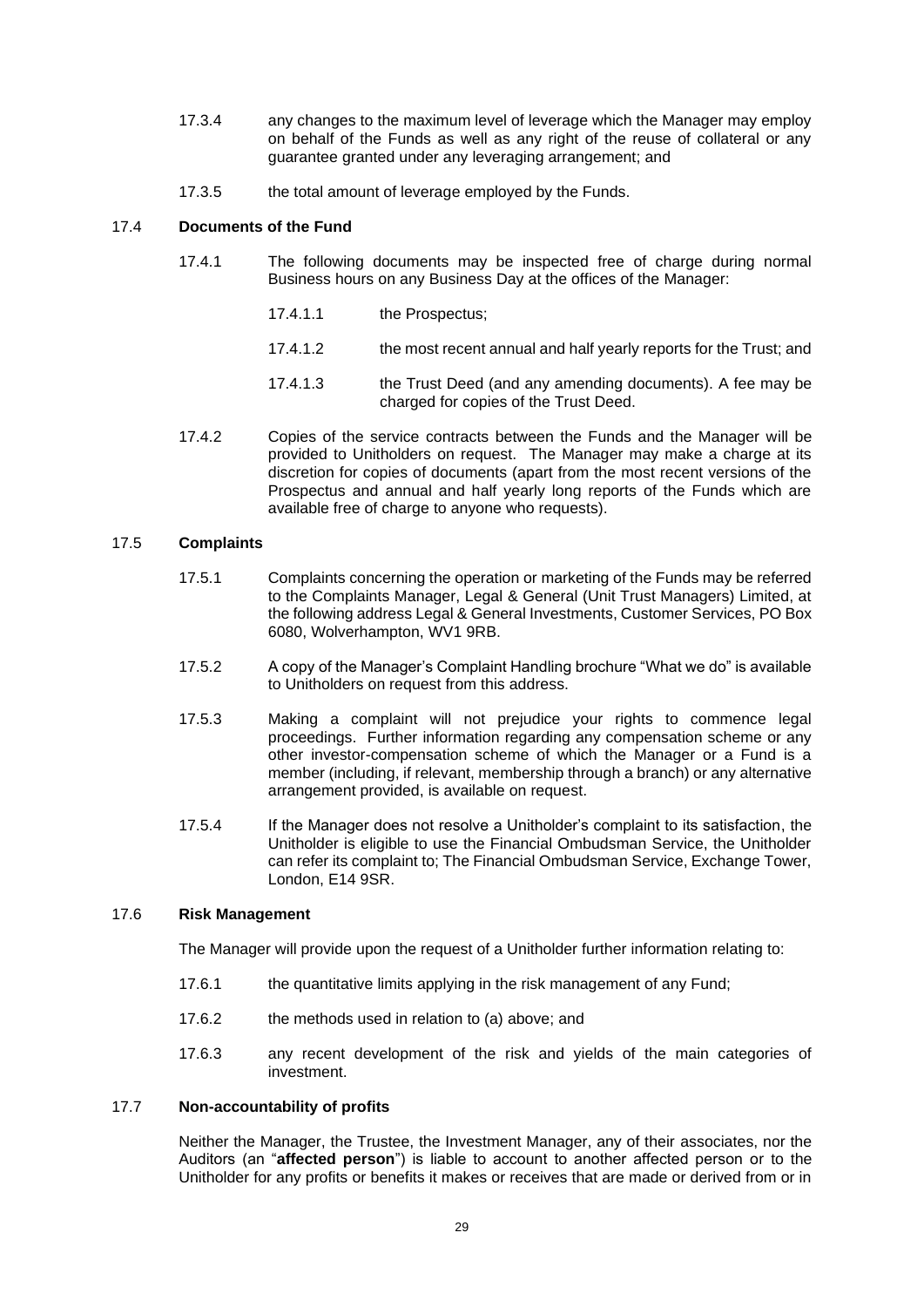connection with dealing in Units of a Fund, any transactions in Scheme Property of a Fund or the supply of services to the Funds.

# 17.8 **Best Execution**

The Manager's best execution policy sets out the basis upon which the Manager will effect transactions and place orders in relation to a Fund whilst complying with its obligations under the FCA Handbook to obtain the best possible result for the relevant Fund. Details of the best execution policy are available from the Manager on request.

### <span id="page-33-0"></span>18 **Voting**

### 18.1 **Voting rights**

- 18.1.1 Unitholders are entitled to receive notice of meetings and adjourned meetings, and are entitled to vote at such meetings, under the following circumstances:
	- 18.1.1.1 where the Unitholder held Units in the Fund at least seven days before the notice is sent; or
	- 18.1.1.2 in respect of Units which are participating securities (as defined in the Uncertificated Securities Regulations 1995), if the Unitholder held the Units at a time determined by the Manager (and stated in the notice) not more than 48 hours before the time fixed for the meeting;
	- 18.1.1.3 where the Unitholder has registered Units, excluding any persons who are known not to be holders at the time of the meeting.
- 18.1.2 At a meeting each Unitholder's voting rights are based on the value of their unitholding as a proportion of the total value of the Fund. Where a meeting is for a class of Units, the Unitholder's voting rights are based on the value of their unitholding as a proportion of the total value of the class.
- 18.1.3 Persons who are entitled to attend a meeting will receive not less than 14 days' written notification by post.
- 18.1.4 A quorum at a meeting of Unitholders is two Unitholders present in person or by proxy, or in the case of a body corporate by a duly authorised representative, of all the Units in issue. If a quorum is not present, the meeting will be adjourned and at such adjourned meeting one person entitled to be counted in a quorum shall constitute a quorum.
- 18.1.5 At a meeting of Unitholders, on a show of hands every holder who (being an individual) is present in person or, if a corporation, is present by a properly authorised representative, has one vote.
- 18.1.6 On a poll votes may be given either personally or by proxy. A Unitholder entitled to more than one vote need not use all their votes or cast all their votes in the same way. A vote will be decided on a show of hands unless a poll is demanded by the chairman, the Trustee or by two Unitholders who are present or by proxy. A poll can be demanded before or on the declaration of a show of hands.
- 18.1.7 An instrument appointing a proxy may be in any usual or common form or in any other form approved by the Manager. It should be in writing under the hand of the appointor or his or her attorney or, if the appointor is a corporation, either under the common seal or under the hand of a duly authorised officer or attorney. A person appointed to act as a proxy need not be a holder.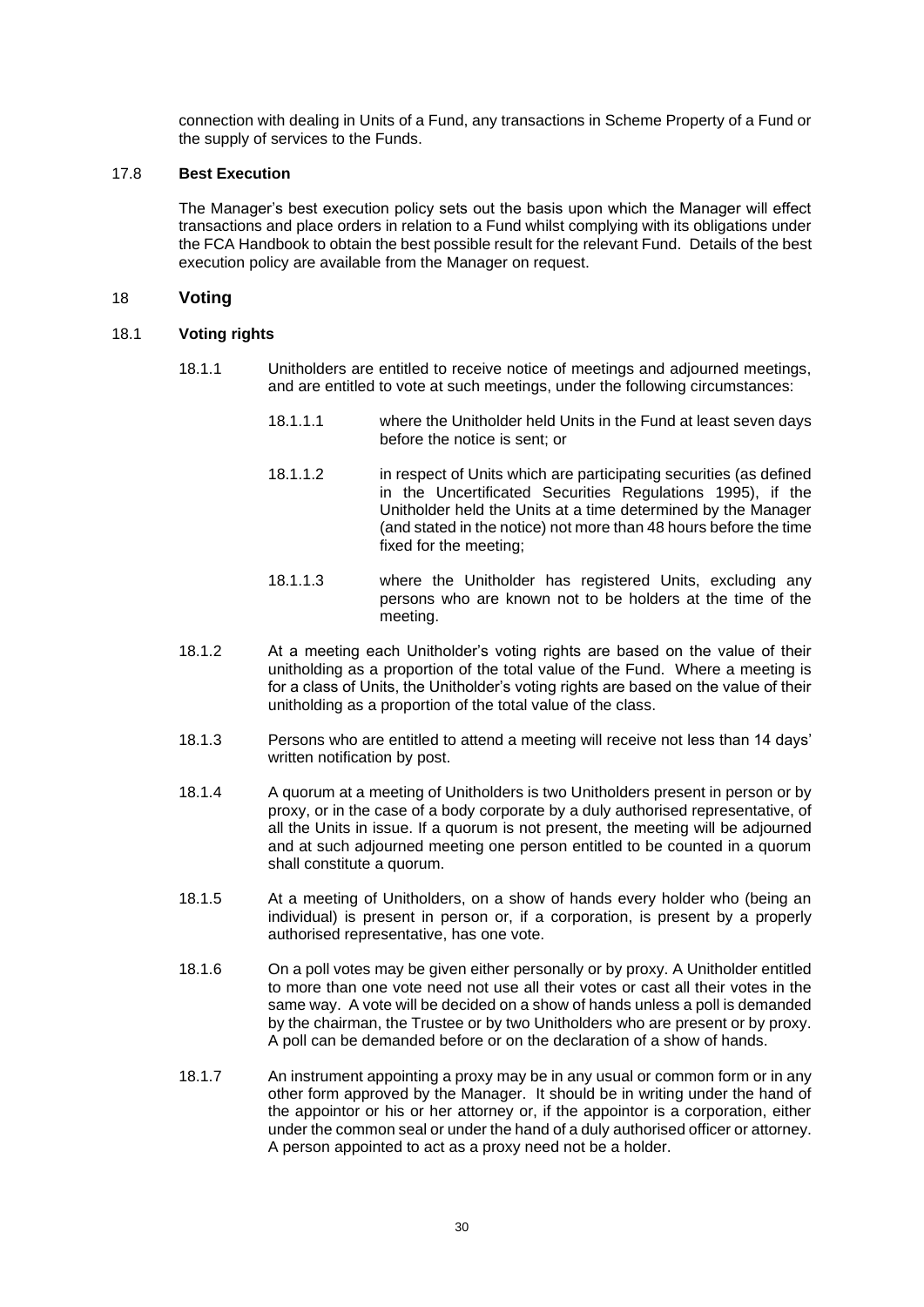- 18.1.8 A corporation, being a holder, may by resolution of its directors or other governing body, authorise such person as it thinks fit to act as its representative at any meeting of holders and the person so authorised is entitled to exercise the same powers on behalf of the corporation which he or she represents as the corporation could exercise if it were an individual holder.
- 18.1.9 In the case of joint holders the vote of the senior who tenders a vote, whether in person or by proxy, will be accepted to the exclusion of the votes of the other joint holders and for this purpose seniority is determined by the order in which the names stand in the Register.
- 18.1.10 The Manager is entitled to attend any meeting but, except in relation to third party Units, is not entitled to vote or be counted in the quorum and any Units it holds are treated as not being in issue for the purpose of such meeting. An Associate is entitled to attend any meeting and may be counted in the quorum, but may not vote except in relation to third party Units. For this purpose, third party Units are Units held on behalf of or jointly with a person who, if himself or herself the registered Unitholder, would be entitled to vote, and from whom the Manager or the Associate (as relevant) has received voting instructions.

### 18.2 **Powers of a Unitholders' meeting**

- 18.2.1 The COLL Sourcebook empowers the Unitholders in general meeting to sanction or require various steps (which may also be subject to FCA approval), including (among other things):
	- 18.2.1.1 changes to certain provisions of the Trust Deed and fundamental changes to this Prospectus; and
	- 18.2.1.2 the removal of the Manager.
- 18.2.2 In certain cases (for example, the approval of changes to the investment objectives of a Fund) an extraordinary resolution by the Unitholders in that Fund, i.e. a resolution notified and proposed as such and passed by a majority of not less than three-quarters of the votes validly cast, is required. Otherwise, any resolution required by the COLL Sourcebook will be passed by a simple majority of the votes validly cast for and against the resolution. In the case of an equality of, or an absence of, votes cast, the chairman is entitled to the casting vote.
- 18.2.3 Where all the Units in the Funds are registered to, or held by, the Manager or its Associates and they are therefore prohibited from voting and a resolution (including an extraordinary resolution) is required to conduct business at a meeting, it shall not be necessary to convene such a meeting and a resolution may, with the prior written agreement of the Trustee, instead be passed with the written consent of Unitholders representing 50% or more, or for an extraordinary resolution 75% or more, of the Units in issue.
- 18.2.4 Other provisions of the Trust Deed and the Prospectus may be changed by the Manager without the sanction of a Unitholders' meeting in accordance with the COLL Sourcebook.

#### 18.3 **Requisitions of meetings**

- 18.3.1 The Manager or the Trustee may requisition a general meeting at any time.
- 18.3.2 Unitholders may also requisition general meetings of the Funds. A requisition by Unitholders must state the objects of the meeting, be dated, be signed by Unitholders who, at the date of the requisition, are registered as holding not less than one tenth in value of all Units then in issue and the requisition must be deposited at the office of the Trustee. The Manager must convene a general meeting no later than eight weeks after receipt of such requisition.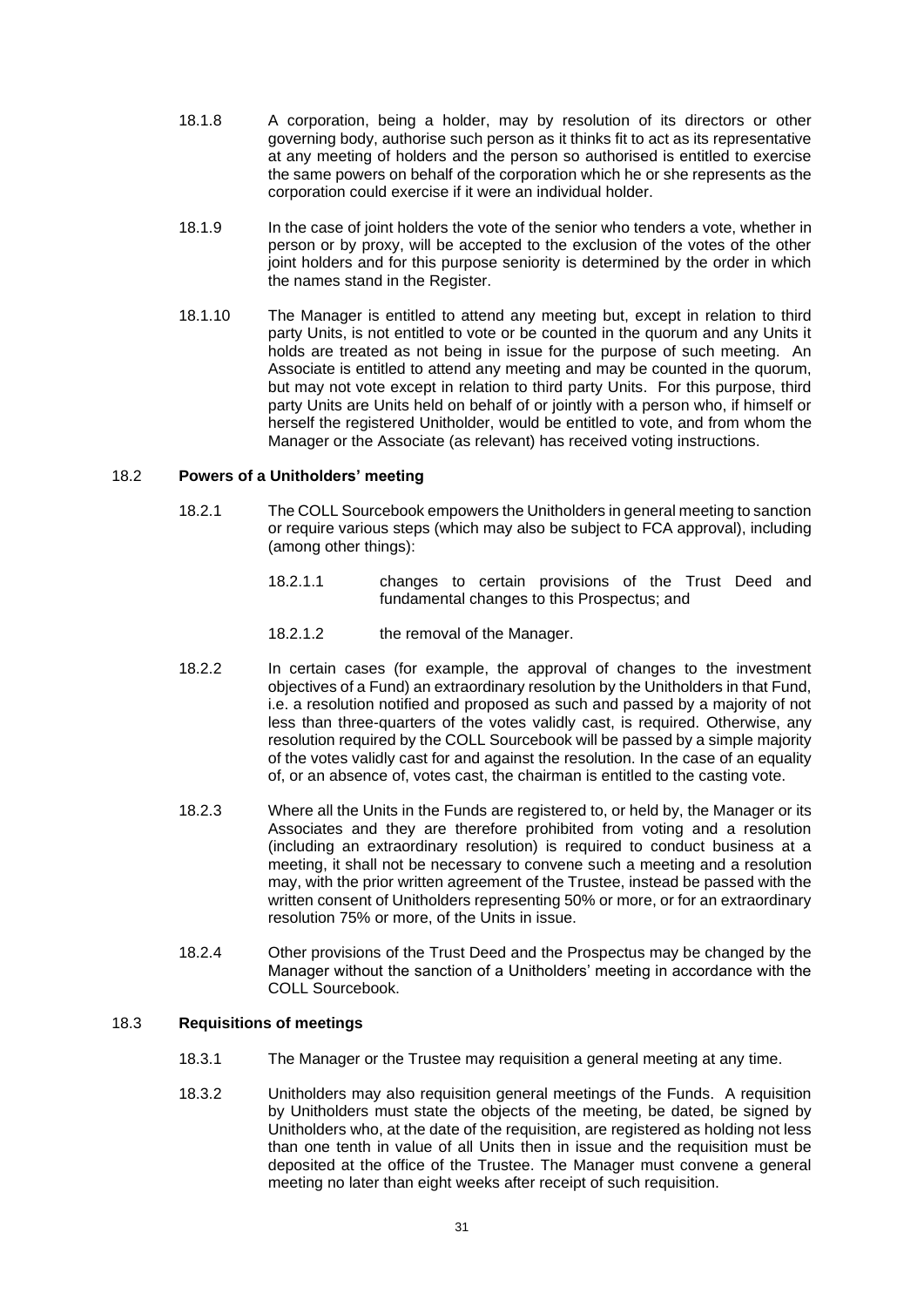#### 18.4 **Class rights**

The rights attached to a Class of Units may be varied in accordance with the COLL Sourcebook and if fundamental may require the sanction of a resolution passed at a Class meeting of the holders of the Class concerned. The provisions about notice and conduct of meetings summarised above will apply, with the necessary alterations, to Class meetings.

#### <span id="page-35-0"></span>19 **Risks**

Potential investors should consider the risk factors set out at Appendix I before investing in the Funds (or, in the case of specific risks applying to specific Funds, in those Funds).

### <span id="page-35-1"></span>20 **Winding up of the Funds**

#### 20.1 **Winding up the Funds**

- 20.1.1 The Funds will not be wound up except in accordance with the COLL Sourcebook.
- 20.1.2 A Fund is to be wound up if:
	- 20.1.2.1 the order declaring the Fund to be an authorised unit trust scheme is revoked; or
	- 20.1.2.2 an extraordinary resolution is passed winding up the Fund, provided the FCA's prior consent to the resolution has been obtained by the Manager or the Trustee; or
	- 20.1.2.3 in response to a request to the FCA by the Manager or the Trustee for the revocation of the order declaring the Fund to be an authorised Unit trust scheme the FCA has agreed, subject to there being no material change in any relevant factor, that, on the conclusion of the winding up of the Fund, the FCA will agree to that request; or
	- 20.1.2.4 a period specified in the Trust Deed of a Fund as the period at the end of which the Funds are to terminate has expired; or
	- 20.1.2.5 an approved scheme of amalgamation or reconstruction becomes effective pursuant to the COLL Sourcebook.
- 20.1.3 If any of the events set out above occurs the rules in the COLL Sourcebook concerning Dealing, Valuation and Pricing and Investment and Borrowing Powers, will cease to apply. The Trustee shall cease to issue and cancel Units and the Manager will stop redeeming and selling Units.
- 20.1.4 On a winding up (otherwise than in accordance with an approved scheme of amalgamation or reconstruction) the Trustee is required as soon as practicable after a Fund falls to be wound up, to realise the property of the relevant Fund and, after paying thereout or retaining adequate provision for all liabilities properly so payable and retaining provision for the costs of the winding up, to distribute the proceeds of that realisation to the Unitholders and the Manager proportionately to their respective interests in the relevant Fund. The Trustee may, in certain circumstances, (and with the agreement of the affected Unitholders) distribute property of the relevant Fund (rather than the proceeds on the realisation of that property) to Unitholders on a winding-up.
- 20.1.5 Any unclaimed net proceeds or other cash held by the Trustee after the expiration of 12 months from the date on which the same became payable is to be paid by the Trustee into court subject to the Trustee having a right to retain thereout any expenses incurred in making the payment into court.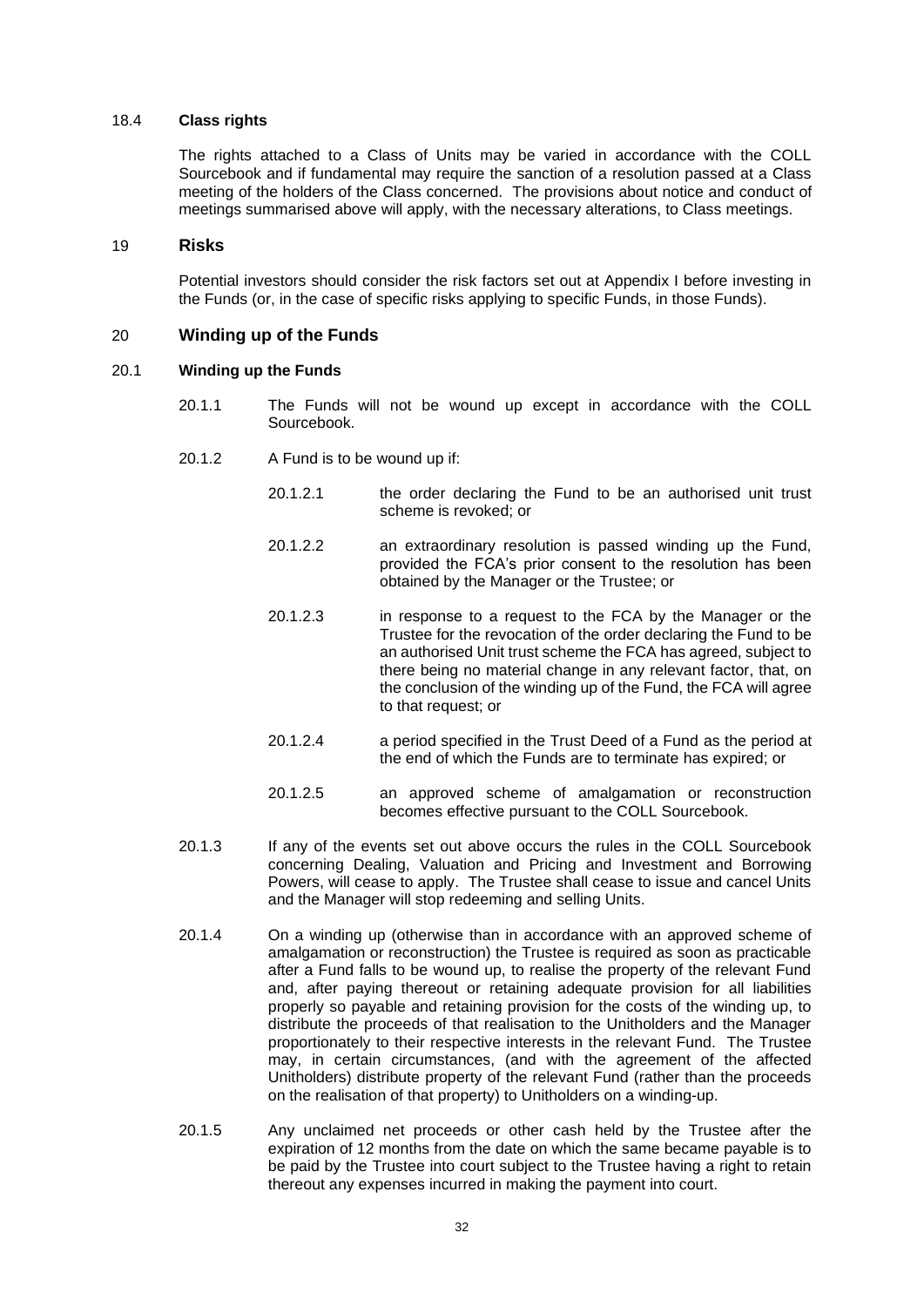- 20.1.6 If a Fund is to be wound up in accordance with an approved scheme of amalgamation or reconstruction, the Trustee is required to wind up the relevant Fund in accordance with the resolution of Unitholders approving such scheme.
- 20.1.7 Distributions will only be made to Unitholders entered on the Register. Any net proceeds or cash (including unclaimed distribution payments) held by the Trustee which have not been claimed after 12 months will be paid into court, after the deduction by the Trustee of any expenses it may incur.
- 20.1.8 On completion of the winding up, the Trustee will notify the FCA in writing of that fact and the Trustee or Manager will request the FCA to revoke the order or authorisation.

# 21 **Other information**

### 21.1 **Conflicts of interest**

- 21.1.1 The Trustee, the Manager or any Associate of them may (subject to the COLL Sourcebook) hold money on deposit from, lend money to, or engage in stock lending transactions in relation to a Fund, so long as the services concerned are provided on arm's length terms (as set out in the COLL Sourcebook) and in the case of holding money on deposit or lending money the Trustee, Manager or any Associate of them is an Eligible Institution or Approved Bank.
- 21.1.2 The Trustee, the Manager, or any Associate of any of them may sell or deal in the sale of property to a Fund or purchase property from a Fund provided the applicable provisions of the COLL Sourcebook apply and are observed.
- 21.1.3 Subject to compliance with the COLL Sourcebook the Manager may be party to or interested in any contract, arrangement or transaction to which a Fund is a party or in which it is interested.
- 21.1.4 The Trustee, the Manager, or any Associate of any of them will not be liable to account to a Fund or any other person, including the holders of Units or any of them, for any profit or benefit made or derived from or in connection with:
	- 21.1.4.1 their acting as agent for a Fund in the sale or purchase of property to or from a Fund; or
	- 21.1.4.2 their part in any transaction or the supply of services permitted by the COLL Sourcebook; or
	- 21.1.4.3 their dealing in property equivalent to any owned by (or dealt in for the account of) a Fund.
	- 21.1.4.4 Additional specific conflicts of interests related to the Trustee and Depositary are given in Section [6.5.](#page-10-0)

# 21.2 **Maximum level of leverage**

The maximum level of leverage for each Fund expressed as a ratio of the Fund's total exposure to its Net Asset Value is equal to:

- 21.2.1 under the gross method (as explained in paragraph [31.4](#page-96-0) of [Appendix B\)](#page-82-0), 300%; and
- 21.2.2 under the commitment method (as explained in paragraph [31.5](#page-96-1) of [Appendix B\)](#page-82-0), 200%.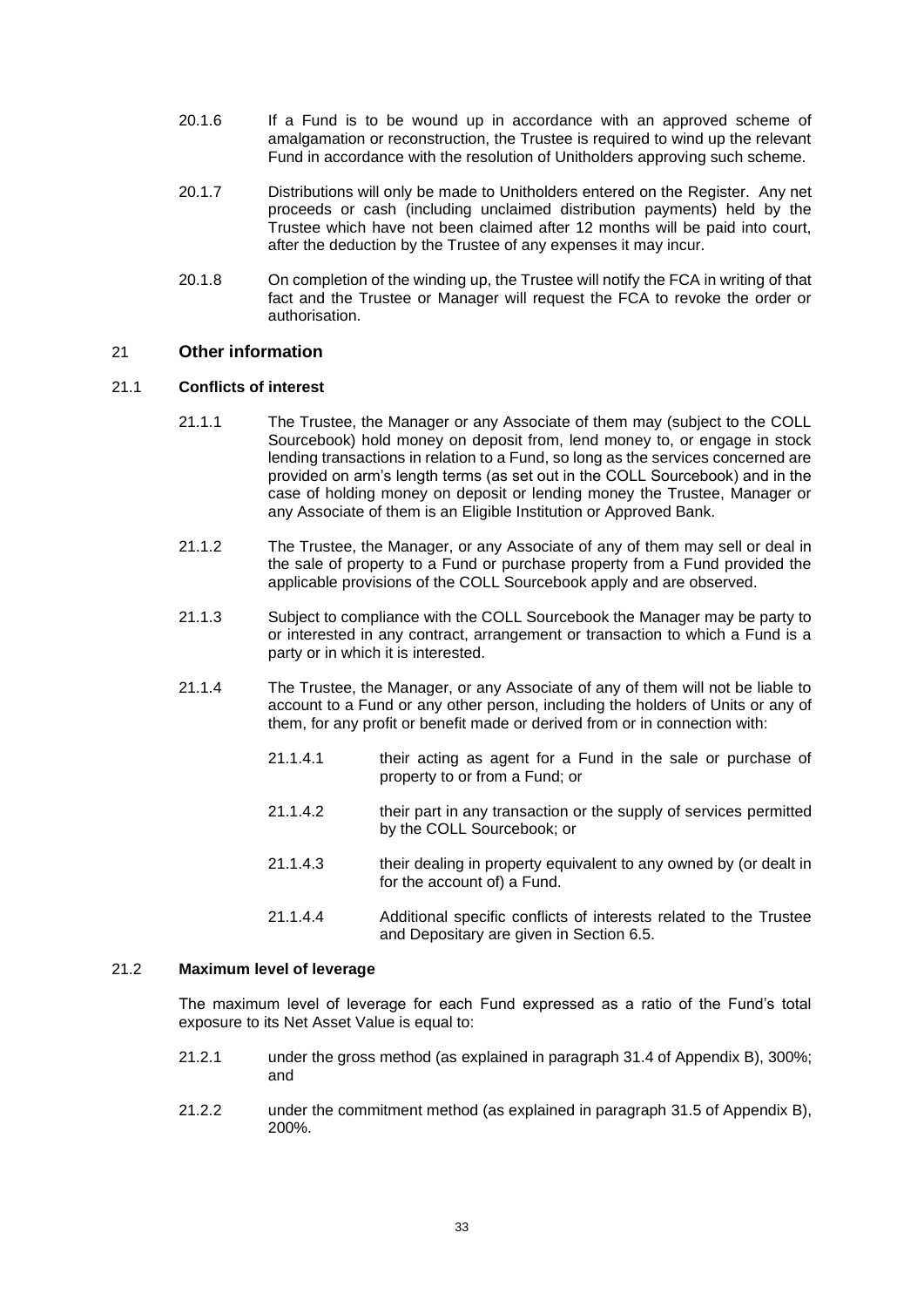### 21.3 **Professional liability risk**

In accordance with the requirements of the AIFM Rules, the Manager covers its potential liability risks arising from professional negligence by holding the appropriate additional own funds within the meaning of Article 14 of the Commission Delegated Regulation (EU) No 231/2013.

### 21.4 **Fair treatment of Unitholders**

To ensure the fair treatment of the Unitholders, Unitholders invest on the terms of this Prospectus and the Trust Deed. The manner in which Units in the Funds are applied for by each Unitholder and the form of contract note received by each Unitholder will be on substantially the same terms for each Unitholder.

# 21.5 **Unitholders' rights**

No Unitholder receives preferential treatment over another Unitholder. Unitholders have the rights specified in this Prospectus and the Trust Deed. However, in certain limited circumstances, and subject at all times to the provisions of the Conduct of Business Sourcebook (as set out in the FCA Handbook), the Manager may, in its sole discretion, rebate its initial or periodic charges in respect of any application for, or holding of, Units. Such rebates may be offered to investors that direct significant flow to the Fund.

# 21.6 **Recognition and Enforcement of Judgments**

- 21.6.1 All deals in Units are governed by English law and any dispute (whether contractual or non-contractual in nature) arising is subject to the exclusive jurisdiction of the English courts. If a Unitholder were to bring a claim against the Trust, it would be necessary for the Unitholder to bring proceedings in the English courts. A number of legal instruments provide for the recognition and enforcement of foreign judgments in England. The following list (which is not, and does not purport to be, an exhaustive list of all the relevant legal instruments) sets out some of the principal legal instruments:
	- 21.6.1.1 the Civil Jurisdiction and Judgments Acts 1982 this act provides for the recognition and enforcement in England, in accordance with the terms of the act, of judgments from Scotland or Northern Ireland; this act (as amended by the Private International Law (Implementation of Agreements) Act 2020) also provides for the Hague Convention on Choice of Court Agreements to have the force of law in England and as a result provides for the recognition and enforcement in England, in accordance with the terms of the act, of judgments given in a foreign state that is a contracting party to that Convention; and
	- 21.6.1.2 the Administration of Justice Act 1920 and the Foreign Judgments (Reciprocal Enforcement) Act 1933 – these acts provide for the recognition and enforcement in England, in accordance with the terms of the acts, of judgments given in certain foreign states specified in statutory instruments made under the acts, including Australia, the Bahamas, Bermuda, Canada, Jersey, Kenya, India, New Zealand, Nigeria and Pakistan.
- 21.6.2 If a foreign judgment does not fall within the scope of one of these instruments (or any other instrument not listed above), it may nevertheless be enforceable under the common law of England.
- 21.6.3 The main legal implications of the contractual relationship entered into for the purpose of investment in each of the Funds are as follows: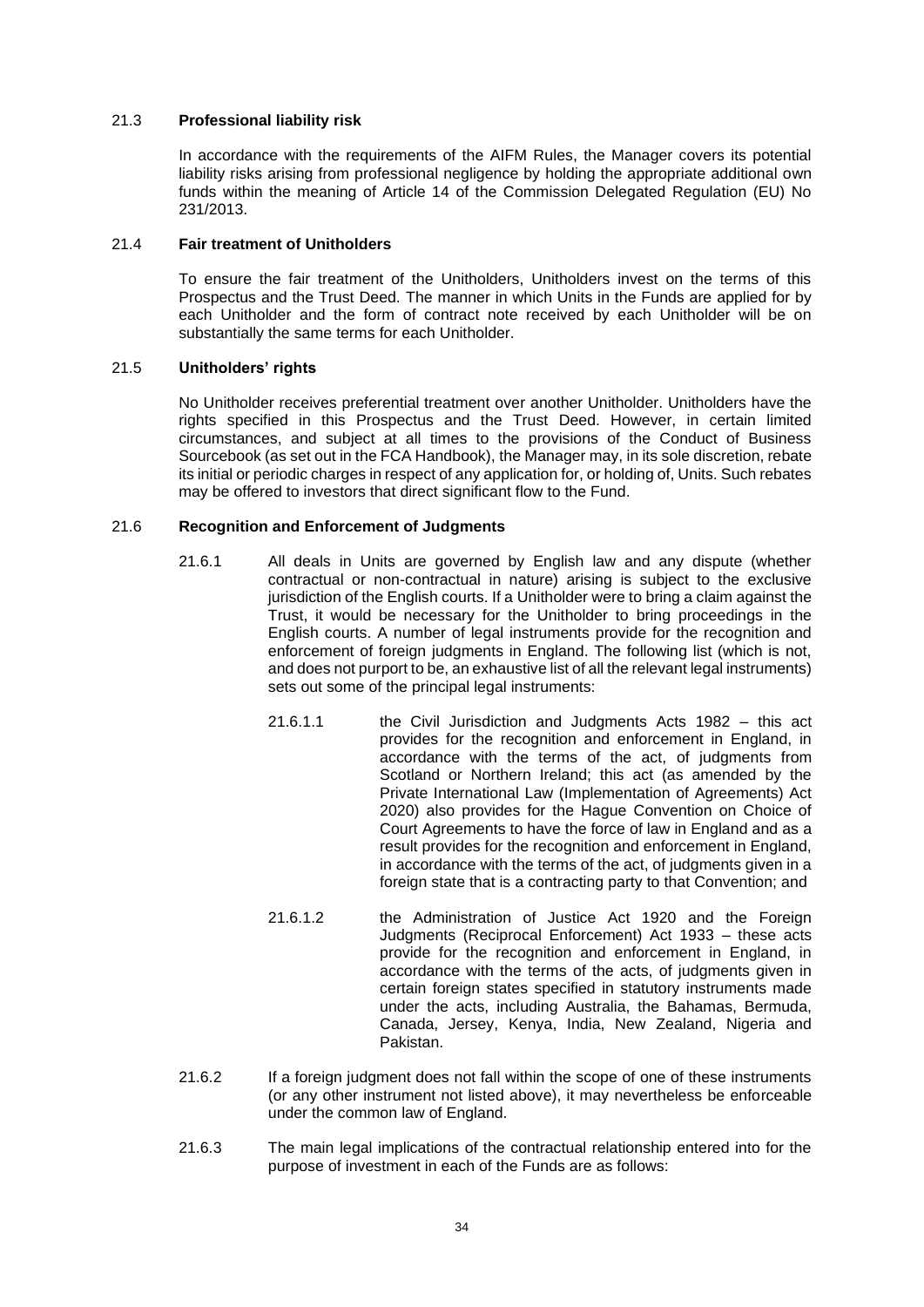- 21.6.3.1 By submitting an application for the purchase of Units, the investor makes an offer for Units which, once accepted, has the effect of a binding contract to subscribe for Units.
- 21.6.3.2 Upon the issue of Units, the provisions of the Instrument become binding on each of the Unitholders. The rights of Unitholders under the Instrument are in addition to their rights under applicable law.
- 21.6.3.3 The Unitholder's liability to a Fund in relation to its investment will, subject to the terms of the application form, generally be limited to the value of its investment.

### 21.7 **General**

- 21.7.1 Unless otherwise expressly provided, terms used in this Prospectus have the meanings used in the COLL Sourcebook.
- 21.7.2 Applications for the issue and redemption of Units are governed by English law and all communications with a Unitholder or prospective Unitholder shall be made in English.
- 21.7.3 Unitholders may be entitled to compensation from the Financial Services Compensation Scheme if a Fund cannot meet its obligations. This depends on the type of business and circumstances of the claim. In respect of most types of investment business the first £50,000 is protected in full.
- 21.7.4 Further information about compensation arrangements is available from the Financial Services Compensation Scheme website [www.fscs.org.uk.](http://www.fscs.org.uk/)
- 21.7.5 All documents and remittances are sent at the risk of the Unitholder.
- 21.7.6 A notice of an applicant's right to cancel the agreement to purchase Units will be forwarded, where this is required by rules made under the Financial Services and Markets Act 2000.
- 21.7.7 The address for service on the Funds of notices or other documents required or authorised to be served on it is One Coleman Street, London EC2R 5AA, England.
- 21.7.8 The Funds will send any notice or document to Unitholders at the address held on the Register and in the case of joint Unitholders, to the first mentioned name on the Register.
- 21.7.9 The Manager has a strategy for determining when and how voting rights attached to ownership of Fund property are to be exercised. A summary of this strategy, together with details of the actions taken on the basis of this strategy is available from the Manager on request.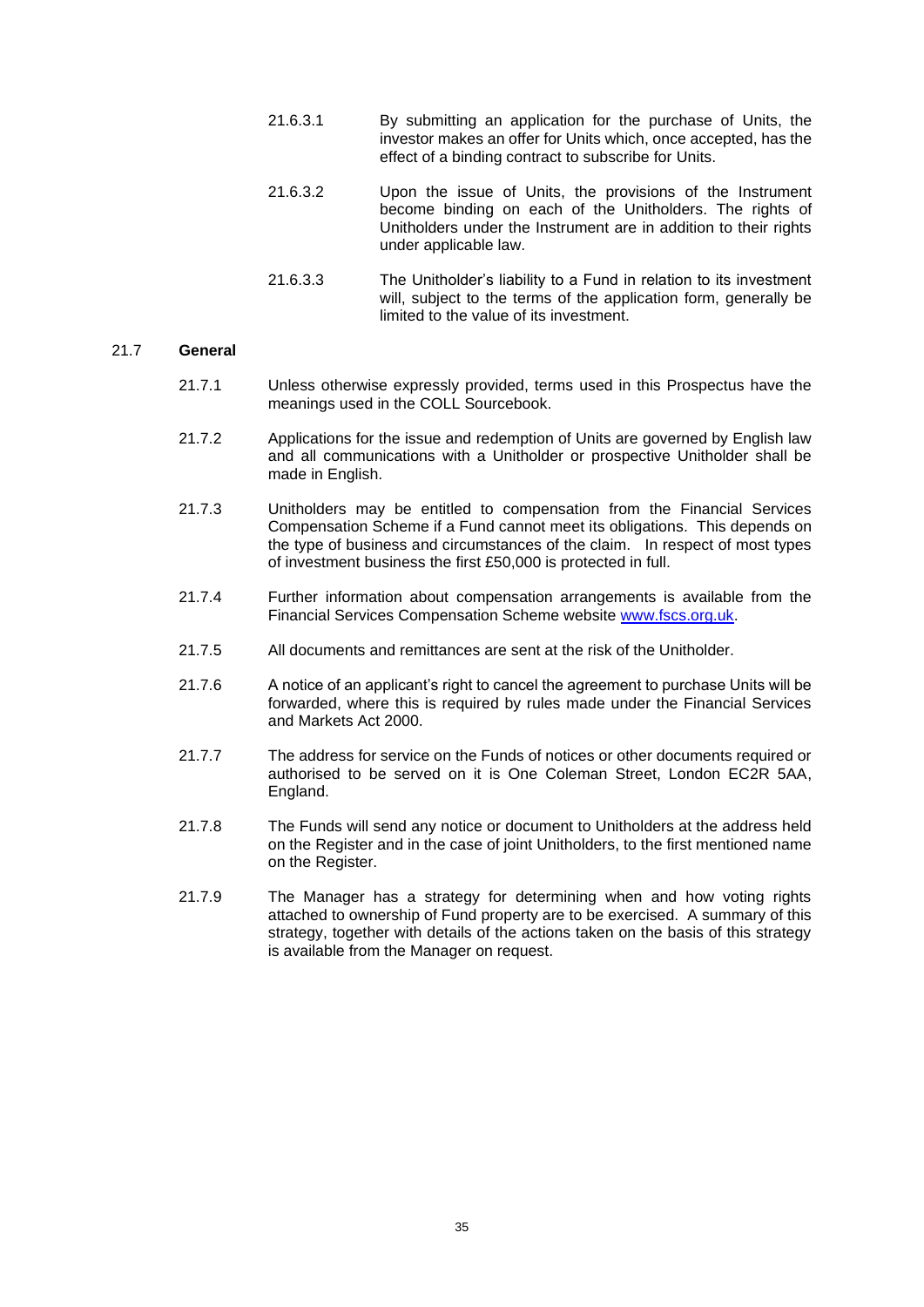# **APPENDIX A .**

# **Fund Details**

| Name:                                                       | <b>Legal &amp; General Diversified Fund</b>                                                                                                                                                                                                                                                                                                                                                                                                                                                                                                                                                                                                                                             |
|-------------------------------------------------------------|-----------------------------------------------------------------------------------------------------------------------------------------------------------------------------------------------------------------------------------------------------------------------------------------------------------------------------------------------------------------------------------------------------------------------------------------------------------------------------------------------------------------------------------------------------------------------------------------------------------------------------------------------------------------------------------------|
| PRN:                                                        | 921111                                                                                                                                                                                                                                                                                                                                                                                                                                                                                                                                                                                                                                                                                  |
| Launch date:                                                | 20 February 2020                                                                                                                                                                                                                                                                                                                                                                                                                                                                                                                                                                                                                                                                        |
| <b>Type of Scheme:</b>                                      | <b>NURS</b>                                                                                                                                                                                                                                                                                                                                                                                                                                                                                                                                                                                                                                                                             |
| <b>Investment</b><br>Objective<br>and<br>Policy:            | The objective of the Fund is to provide a combination of capital growth and income. The<br>Fund aims to achieve a total return of both income and capital of the Bank of England<br>Base Rate +3.75% per annum, the "Benchmark". This objective is before the deduction<br>of any charges and measured over rolling five year periods.                                                                                                                                                                                                                                                                                                                                                  |
|                                                             | Whilst the Fund aims to achieve its objective, there is no guarantee that this will be<br>achieved over that period or any other period and capital invested in the Fund is at risk.<br>The Fund is actively managed and may have exposure to shares in companies,<br>government and corporate bonds (investment grade and sub-investment grade), money<br>market instruments (such as treasury bills), cash, permitted deposits and indirectly to<br>alternative asset classes (such as commodities) and property. The shares in companies<br>and bonds may represent all economic sectors and geographical areas including<br>developed and emerging markets.                         |
|                                                             | The Fund will have exposure of between 20-50% in bonds.<br>To obtain the exposure to shares in companies, bonds, money market instruments,<br>cash, permitted deposits and indirectly to alternative asset classes (such as<br>commodities) and property, at least 80% of the Fund will invest in collective investment<br>schemes. The collective investment schemes that the Fund invests in may be actively<br>or passively managed, including those which are operated by the Manager or an<br>Associate. At times, the Fund may be fully invested in collective investment schemes<br>only.<br>The Manager will aim to achieve the Fund's objective as described above whilst also |
|                                                             | aiming to manage the overall volatility of the Fund to be equivalent to two thirds of the<br>volatility of developed equity markets over five year rolling periods.<br>The Fund may only use derivatives for Efficient Portfolio Management purposes.                                                                                                                                                                                                                                                                                                                                                                                                                                   |
| <b>Additional</b><br>Information on the<br><b>Benchmark</b> | Further information on the Bank of England Base Rate is available on:<br>https://www.bankofengland.co.uk/monetary-policy/the-interest-rate-bank-rate<br>This Benchmark is a target benchmark as a target performance has been set for the<br>Fund by reference to this Benchmark.                                                                                                                                                                                                                                                                                                                                                                                                       |
|                                                             | The Benchmark is selected as the Manager believes that this represents an achievable<br>total return whilst aiming to manage the overall volatility of the Fund.                                                                                                                                                                                                                                                                                                                                                                                                                                                                                                                        |
| Comparator<br><b>Benchmark:</b>                             | FTSE Custom Developed 50% Hedged to GBP Index (the "Comparator Benchmark")<br>The Comparator Benchmark is selected to be representative of the developed equity<br>markets for the purpose of measuring both performance and volatility. The diversified<br>nature of the Fund means that it is expected to have less exposure than a pure equity<br>fund to adverse equity market conditions. However, the Fund may perform less<br>strongly than a pure equity fund in benign or positive market conditions.                                                                                                                                                                          |
|                                                             | The Manager is not bound by the Comparator Benchmark when making their<br>decisions and can invest in assets that are not included in the Comparator<br>Benchmark.                                                                                                                                                                                                                                                                                                                                                                                                                                                                                                                      |
|                                                             | Further information on the Comparator Benchmark is available on:<br>https://www.ftserussell.com/products/indices/geisac                                                                                                                                                                                                                                                                                                                                                                                                                                                                                                                                                                 |
| <b>Valuation Point:</b>                                     | 3.00pm on each Dealing Day                                                                                                                                                                                                                                                                                                                                                                                                                                                                                                                                                                                                                                                              |
| <b>ISA Status:</b>                                          | Qualifying investment for stocks and shares ISAs (currently not available)                                                                                                                                                                                                                                                                                                                                                                                                                                                                                                                                                                                                              |
| <b>Final accounting</b><br>date:                            | 15 August                                                                                                                                                                                                                                                                                                                                                                                                                                                                                                                                                                                                                                                                               |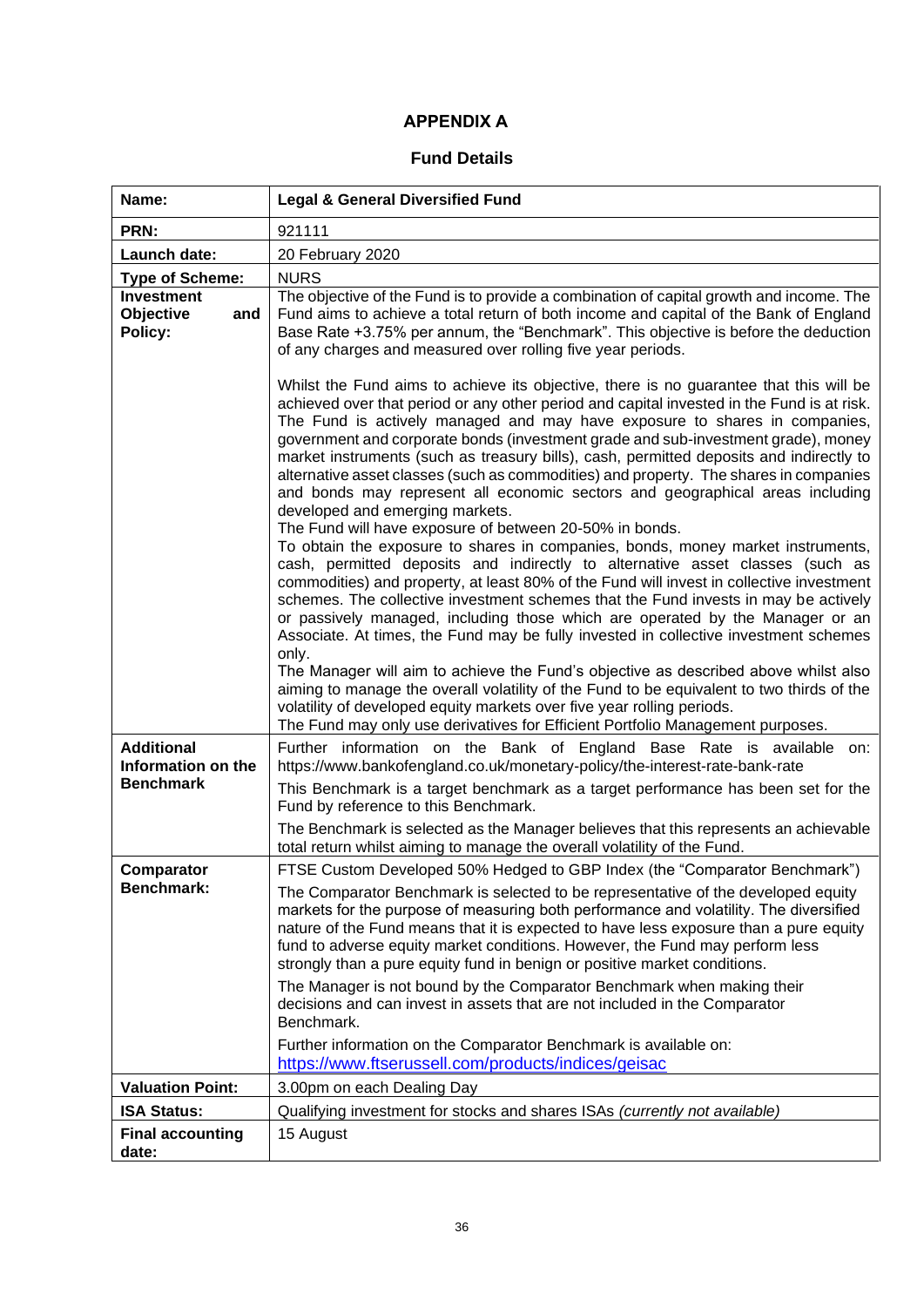| Interim accounting<br>date:                                                   | 15 February                        |                                              |                           |                         |
|-------------------------------------------------------------------------------|------------------------------------|----------------------------------------------|---------------------------|-------------------------|
| Income allocation<br>dates:                                                   | 15 October, 15 April               |                                              |                           |                         |
| <b>Type of Units:</b>                                                         |                                    | Income and Accumulation for all Unit Classes |                           |                         |
| Pricing:+                                                                     | Single Quoted Swinging Dual Priced |                                              |                           |                         |
| Unit Classes and<br><b>Charges</b>                                            | <b>Class R Units</b>               | <b>Class I Units</b>                         | <b>Class L</b><br>Units** | <b>Class C Units***</b> |
| Initial charge:                                                               | N/A                                | N/A                                          | N/A                       | N/A                     |
| <b>Redemption</b><br>charge:                                                  | Nil                                | $\overline{\text{Nil}}$                      | Nil                       | Nil                     |
| <b>Fund Management</b><br>Fee:                                                | 0.58%                              | 0.28%                                        | 0.08%                     | 0.21%                   |
| <b>Investment</b><br>Minima****:                                              | <b>Class R Units</b>               | <b>Class I Units</b>                         | <b>Class L</b><br>Units** | <b>Class C Units***</b> |
| Initial:                                                                      | £100                               | £1,000,000                                   | £500,000                  | £100,000,000            |
| Holding:                                                                      | £100                               | N/A                                          | £500                      | N/A                     |
| Top-up:                                                                       | £100                               | £20,000                                      | N/A                       | £20,000                 |
| savings<br>Regular<br>plan*****:                                              | £20                                | N/A                                          | N/A                       | N/A                     |
| <b>Redemption:</b>                                                            | £100                               | N/A                                          | N/A                       | N/A                     |
| <b>Allocation</b><br>of<br>Charges:                                           | <b>Capital</b>                     |                                              | Income                    |                         |
| <b>Fund Management</b><br>Fee                                                 | (1)                                |                                              | 100%                      |                         |
| <b>Portfolio</b><br><b>Transactions</b><br>(SDRT,<br>broker's<br>commission): | 100%                               |                                              | No                        |                         |

\*\* Class L Units are only available to other Legal & General funds and/or companies which have entered into an agreement with the Manager or an affiliate of the Manager.

\*\*\*Class C Units are available to certain eligible investors who meet the criteria for investment in such Units as outlined in the share class policy of the Manager, which is available to investors in the C Class upon request. Where investors in the C Class no longer continue to meet the criteria for investment in such Units, further investment in such Units may not be permitted.

\*\*\*\*The Manager reserves the right to reduce or waive the above investment minima.

\*\*\*\*\*Investment in this manner is only available via a regular savings plan with Legal & General (Unit Trust Managers) Limited.

*(1) Charges will be taken from capital if there is insufficient income.*

*+From 1 December 2020, the pricing for this Fund moved from single quoted swinging dual priced to Single Swing.*

### **Investor Profile**

The Fund may be suitable for any eligible investors who want to invest for at least five years and are looking for an option that provides the potential for capital growth and income through exposure to a diverse portfolio of bonds, shares in companies, money market instruments, property and alternative asset classes (such as commodities).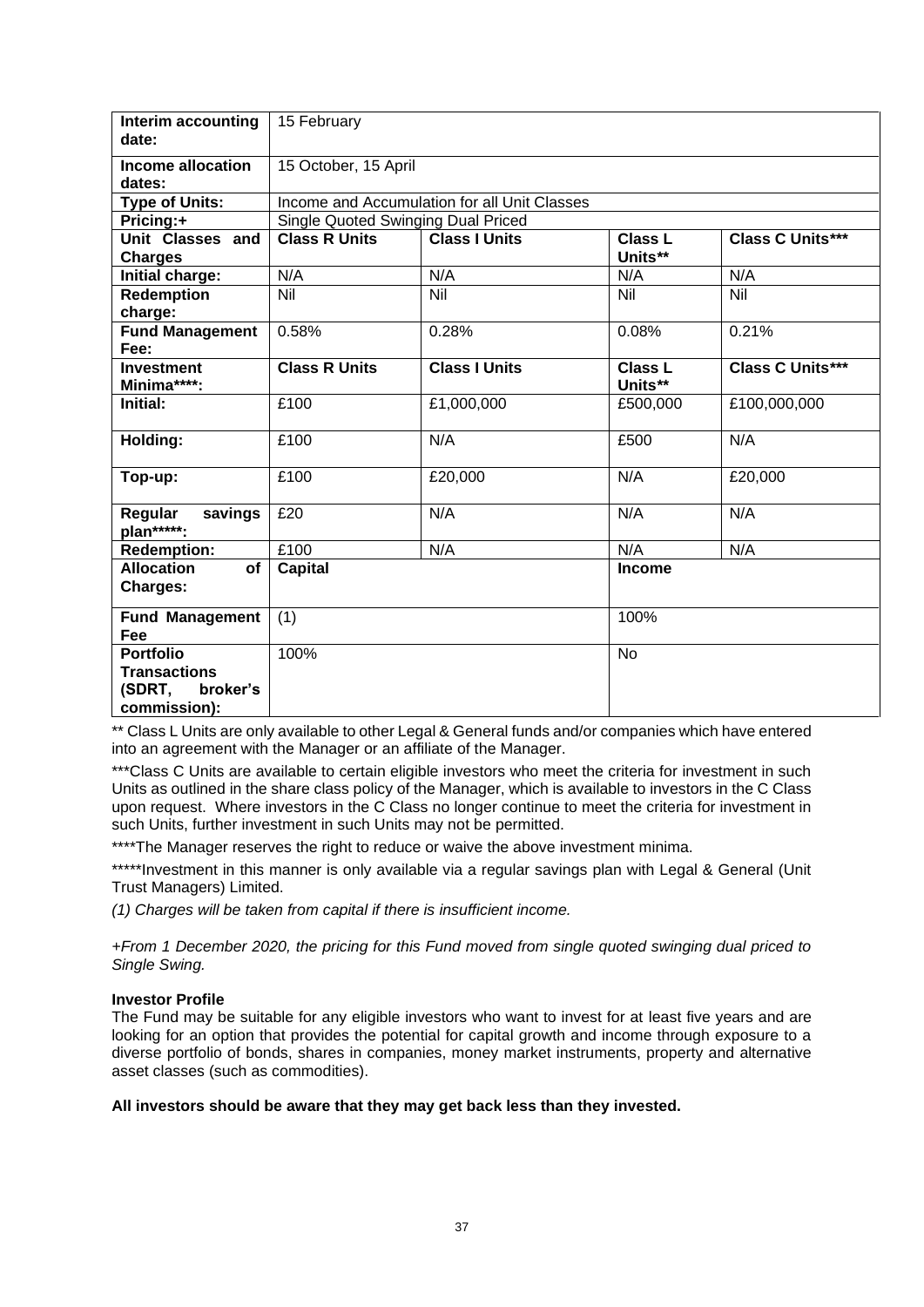| Name:                                            | Legal & General Multi-Index 3 Fund                                                                                                                                                                                                                                                                                                                                                                                                                                                                                                                                                                                               |
|--------------------------------------------------|----------------------------------------------------------------------------------------------------------------------------------------------------------------------------------------------------------------------------------------------------------------------------------------------------------------------------------------------------------------------------------------------------------------------------------------------------------------------------------------------------------------------------------------------------------------------------------------------------------------------------------|
| PRN:                                             | 640702                                                                                                                                                                                                                                                                                                                                                                                                                                                                                                                                                                                                                           |
| Launch date:                                     | 22 August 2013                                                                                                                                                                                                                                                                                                                                                                                                                                                                                                                                                                                                                   |
| <b>Type of Scheme:</b>                           | <b>NURS</b>                                                                                                                                                                                                                                                                                                                                                                                                                                                                                                                                                                                                                      |
| <b>Investment</b><br>Objective<br>and<br>Policy: | The objective of the Fund is to provide a combination of growth and income within a<br>pre-determined risk profile. The Fund's potential gains and losses are likely to be<br>constrained by the objective to remain within the risk profile.                                                                                                                                                                                                                                                                                                                                                                                    |
|                                                  | The Fund is actively managed and will have exposure to bonds (both government and<br>non-government), shares in companies, money market instruments (such as treasury<br>bills), cash, permitted deposits and indirectly to alternative asset classes (such as<br>commodities) and property. Due to the risk profile, the intention is that the Fund will<br>typically have higher exposure to bonds, money market instruments and cash than to<br>shares in companies, relative to other funds in the Legal & General Multi-Index Funds<br>range. However, the aggregate exposure to shares in companies may still be material. |
|                                                  | To obtain this exposure, at least 75% of the Fund will invest in collective investment<br>schemes. At least 50% of the Fund will invest in index tracker schemes which are<br>operated by the Manager or an Associate.                                                                                                                                                                                                                                                                                                                                                                                                           |
|                                                  | The Fund may also invest directly in shares in companies, bonds (both government<br>and non-government), money market instruments (such as treasury bills), cash and<br>permitted deposits.                                                                                                                                                                                                                                                                                                                                                                                                                                      |
|                                                  | The Fund may only use derivatives for Efficient Portfolio Management purposes.                                                                                                                                                                                                                                                                                                                                                                                                                                                                                                                                                   |
|                                                  | The risk profiles used by the Legal & General Multi-Index Funds range reflect the scale<br>of risk that each fund can take in pursuit of achieving its investment objective, with 1<br>being the lowest risk and 10 being the highest risk. The risk profiles are determined by<br>an external agency. This Fund's objective is to remain within the risk profile 3.                                                                                                                                                                                                                                                             |
|                                                  | The Fund's risk profile is managed by adjusting the level of exposure to bonds, shares<br>in companies, money market instruments and property within the portfolio based on the<br>scale and frequency of their change in value. For full details of the portfolio breakdown,<br>please refer to the factsheet available on the Manager's website.                                                                                                                                                                                                                                                                               |
| <b>Additional</b><br><b>Information</b>          | More information on the mechanics of the risk profile is available on our website in Legal<br>& General Multi-Index Funds range brochure:                                                                                                                                                                                                                                                                                                                                                                                                                                                                                        |
|                                                  | https://fundcentres.lgim.com/uk/ad/Multi-Index-Range                                                                                                                                                                                                                                                                                                                                                                                                                                                                                                                                                                             |
|                                                  | The external agent determining the risk profiles of the Fund is currently Distribution<br>Technology. The Manager may replace the external agency from time to time in<br>accordance with the FCA Handbook.                                                                                                                                                                                                                                                                                                                                                                                                                      |
|                                                  | The Fund is not managed to a constraining or target benchmark                                                                                                                                                                                                                                                                                                                                                                                                                                                                                                                                                                    |
| How to assess the<br>performance of the<br>Fund: | In view of the Fund's risk targeted approach and investment in multiple asset classes,<br>the Fund is not managed to a constraining or target benchmark and there is no<br>comparator benchmark available for this Fund.                                                                                                                                                                                                                                                                                                                                                                                                         |
|                                                  | Investors can assess the performance of the Fund against indices representing the<br>relevant global markets for shares in companies and bonds. As this Fund invests in<br>multiple asset classes, investors will need to take into account when assessing the<br>performance of the Fund that the exposure of the Fund to the different asset classes<br>will depend on the risk profile it is targeting.                                                                                                                                                                                                                       |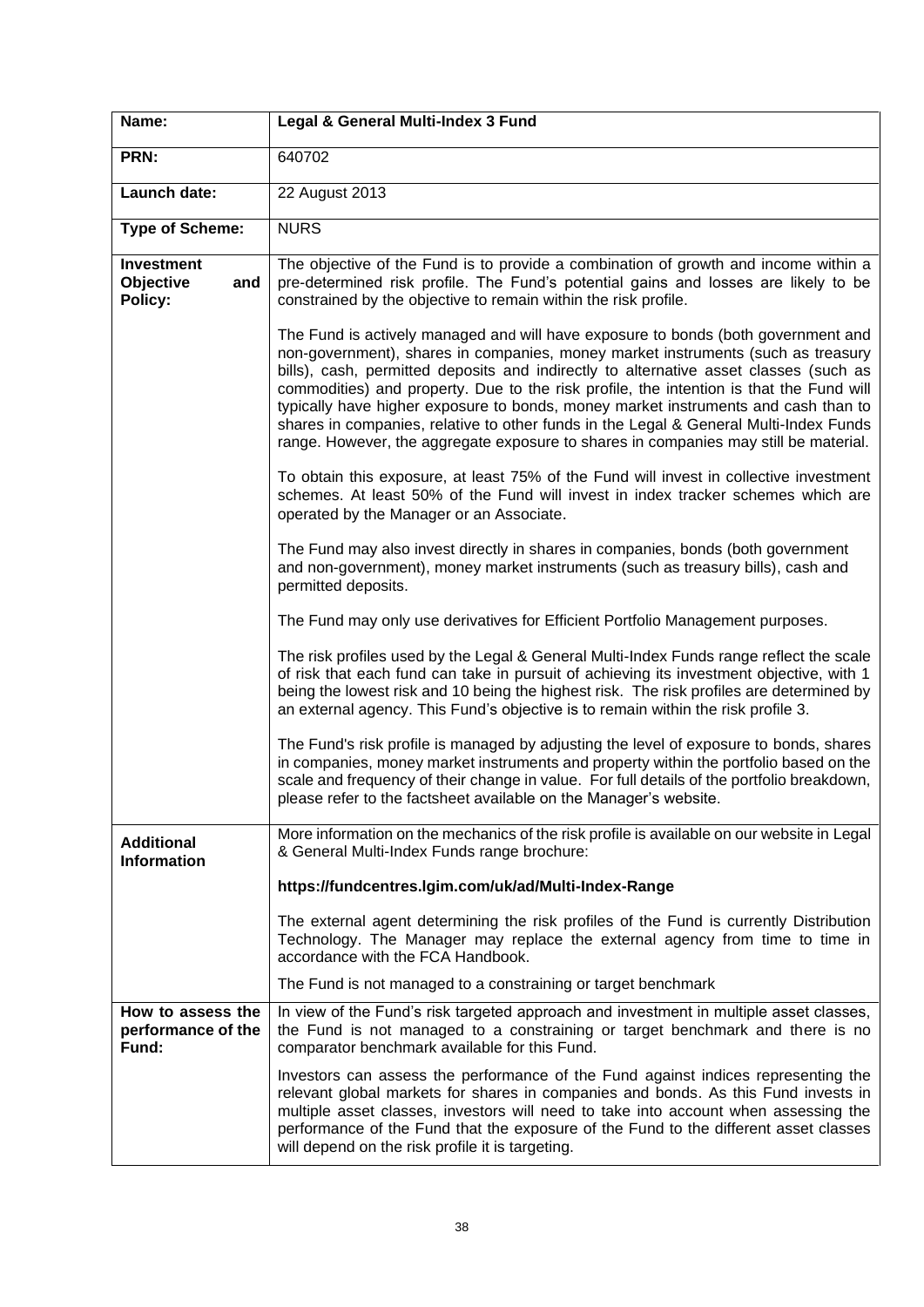|                                    | As this Fund has a risk profile of 3, the intention is that it will have a higher exposure to<br>bonds than to shares in companies and the performance of the bond index may be more<br>relevant when assessing the performance of the Fund. |                                               |                                                                    |                           |                                                                                  |                      |
|------------------------------------|----------------------------------------------------------------------------------------------------------------------------------------------------------------------------------------------------------------------------------------------|-----------------------------------------------|--------------------------------------------------------------------|---------------------------|----------------------------------------------------------------------------------|----------------------|
|                                    | Further information on the exposure of the Fund to the different asset classes can be<br>found in the Fund's factsheet which is available at:                                                                                                |                                               |                                                                    |                           |                                                                                  |                      |
|                                    |                                                                                                                                                                                                                                              |                                               |                                                                    |                           | https://www.legalandgeneral.com/investments/funds/full-fund-range/multi-asset/   |                      |
|                                    | FTSE All World Index                                                                                                                                                                                                                         |                                               |                                                                    |                           | In respect of the Fund's exposure to shares in companies, the relevant index is: |                      |
|                                    |                                                                                                                                                                                                                                              |                                               | In respect of the Fund's exposure to bonds, the relevant index is: |                           |                                                                                  |                      |
|                                    |                                                                                                                                                                                                                                              |                                               |                                                                    |                           |                                                                                  |                      |
|                                    |                                                                                                                                                                                                                                              |                                               | Bloomberg Barclays Global Aggregate GBP Hedged Index               |                           |                                                                                  |                      |
|                                    |                                                                                                                                                                                                                                              |                                               | Further information on these indices is available at:              |                           |                                                                                  |                      |
|                                    |                                                                                                                                                                                                                                              | For the FTSE All World Index -                |                                                                    |                           |                                                                                  |                      |
|                                    |                                                                                                                                                                                                                                              |                                               | https://research.ftserussell.com/products/indices/uk               |                           |                                                                                  |                      |
|                                    |                                                                                                                                                                                                                                              |                                               |                                                                    |                           |                                                                                  |                      |
|                                    |                                                                                                                                                                                                                                              |                                               | For the Bloomberg Barclays Global Aggregate GBP Hedged Index -     |                           |                                                                                  |                      |
|                                    |                                                                                                                                                                                                                                              |                                               | https://www.bloomberg.com/quote/LEGATRUU:IND                       |                           |                                                                                  |                      |
| <b>Valuation Point:</b>            |                                                                                                                                                                                                                                              | 3.00pm on each Dealing Day                    |                                                                    |                           |                                                                                  |                      |
| <b>ISA Status:</b>                 | Qualifying investment for cash and stocks and shares ISAs                                                                                                                                                                                    |                                               |                                                                    |                           |                                                                                  |                      |
| <b>Final accounting</b><br>date:   | 15 August                                                                                                                                                                                                                                    |                                               |                                                                    |                           |                                                                                  |                      |
| Interim accounting<br>date:        | 15 February                                                                                                                                                                                                                                  |                                               |                                                                    |                           |                                                                                  |                      |
| <b>Income allocation</b><br>dates: | 15 October, 15 April                                                                                                                                                                                                                         |                                               |                                                                    |                           |                                                                                  |                      |
| <b>Type of Units:</b>              |                                                                                                                                                                                                                                              |                                               | Income and Accumulation for all Unit Classes                       |                           |                                                                                  |                      |
| Pricing:+                          | Single Swing                                                                                                                                                                                                                                 |                                               |                                                                    |                           |                                                                                  |                      |
| Unit Classes and<br><b>Charges</b> | <b>Class R</b><br><b>Units</b>                                                                                                                                                                                                               | <b>Class F</b><br>Units*                      | <b>Class I</b><br><b>Units</b>                                     | <b>Class L</b><br>Units** | <b>Class C</b><br>Units***                                                       | Class J<br>Units***1 |
|                                    |                                                                                                                                                                                                                                              | This class<br>is closed<br>to new<br>business |                                                                    |                           |                                                                                  |                      |
| Initial charge:                    | N/A                                                                                                                                                                                                                                          | N/A                                           | N/A                                                                | N/A                       | N/A                                                                              | N/A                  |
| Redemption<br>charge:              | Nil                                                                                                                                                                                                                                          | Nil                                           | Nil                                                                | Nil                       | Nil                                                                              | Nil                  |
| <b>Fund Management</b><br>Fee:     | 0.61%                                                                                                                                                                                                                                        | 0.50%                                         | 0.31%                                                              | 0.06%                     | 0.24%                                                                            | 0.24%                |
| <b>Investment</b><br>Minima****:   | <b>Class R</b><br><b>Units</b>                                                                                                                                                                                                               | <b>Class F</b><br>Units*                      | <b>Class I</b><br><b>Units</b>                                     | <b>Class L</b><br>Units** | <b>Class C</b><br>Units***                                                       | Class J<br>Units***1 |
| Initial:                           | £100                                                                                                                                                                                                                                         | £500                                          | £1,000,000                                                         | £500, 000                 | £100,000,000                                                                     | £100,000,000         |
| Holding:                           | £100                                                                                                                                                                                                                                         | £500                                          | N/A                                                                | £500                      | N/A                                                                              | N/A                  |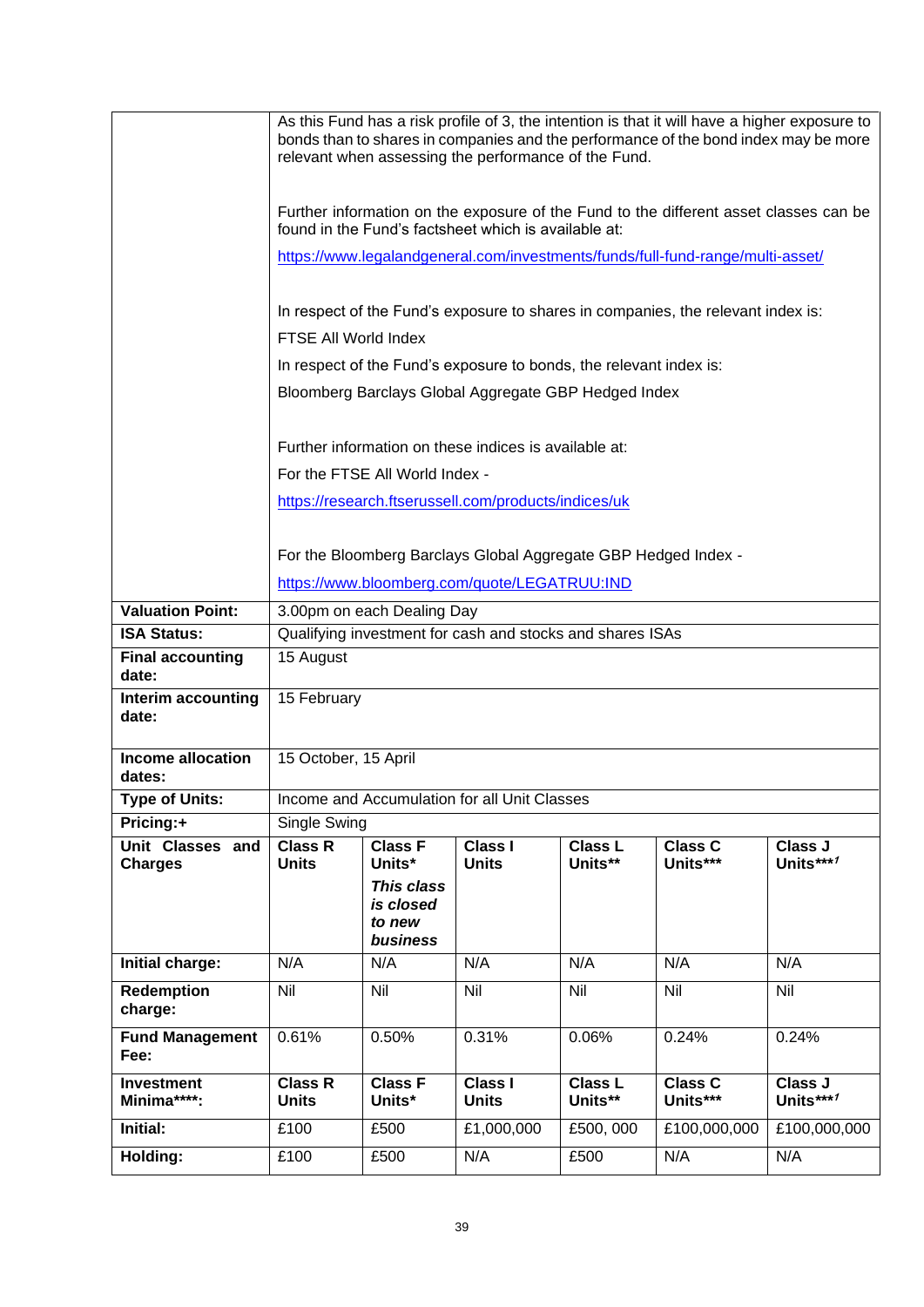| Top-up:                                                                       | £100           | £100 | £20,000 | N/A | £20,000       | £20,000 |  |
|-------------------------------------------------------------------------------|----------------|------|---------|-----|---------------|---------|--|
| savings<br>Regular<br>plan*****:                                              | £20            | £50  | N/A     | N/A | N/A           | N/A     |  |
| <b>Redemption:</b>                                                            | £100           | £500 | N/A     | N/A | N/A           | N/A     |  |
| <b>Allocation of</b><br><b>Charges:</b>                                       | <b>Capital</b> |      |         |     | <b>Income</b> |         |  |
| <b>Fund Management</b><br>Fee:                                                | (1)            |      |         |     | 100%          |         |  |
| <b>Portfolio</b><br><b>Transactions</b><br>(SDRT,<br>broker's<br>commission): | 100%           |      |         | No  |               |         |  |

*(i) investors who have received advice from authorised intermediaries, platforms or other distributors in relation to their investment in Units in the Fund; and* 

*(ii) distributers who the Manager reasonably considers will adequately bear the costs of marketing to and acquiring investors at no or limited cost to the Manager, and to whom the Manager has confirmed that such distributor or investor meets the criteria for investment in such Units.*

*\*\* Class L Units are only available to other Legal & General funds and/or companies which have entered into an agreement with the Manager or an affiliate of the Manager.*

*\*\*\*Class C Units are available to certain eligible investors who meet the criteria for investment in such Units as outlined in the share class policy of the Manager, which is available to investors in the C Class upon request. Where investors in the C Class no longer continue to meet the criteria for investment in such Units, further investment in such Units may not be permitted.*

*\*\*\** **<sup>1</sup>** *Class J Units are available to certain eligible investors who meet the criteria for investment in such Units as outlined in the share class policy of the Manager, which is available to investors in the J Class upon request. Where investors in the J Class no longer continue to meet the criteria for investment in such Units, further investment in such Units may not be permitted.*

*\*\*\*\*The Manager reserves the right to reduce or waive the above investment minima.*

*\*\*\*\*\**I*nvestment in this manner is only available via a regular savings plan with Legal & General (Unit Trust Managers) Limited.*

*(1) Charges will be taken from capital if there is insufficient income.*

*+From 1 December 2020, the pricing for this Fund moved from dual priced to Single Swing.*

### **Investor Profile**

The Fund may be suitable for any eligible investors who want to invest for at least five years and are looking for an option that provides the potential for a combination of growth and income through exposure to a diverse portfolio of bonds, shares in companies, money market instruments, property and alternative asset classes (such as commodities).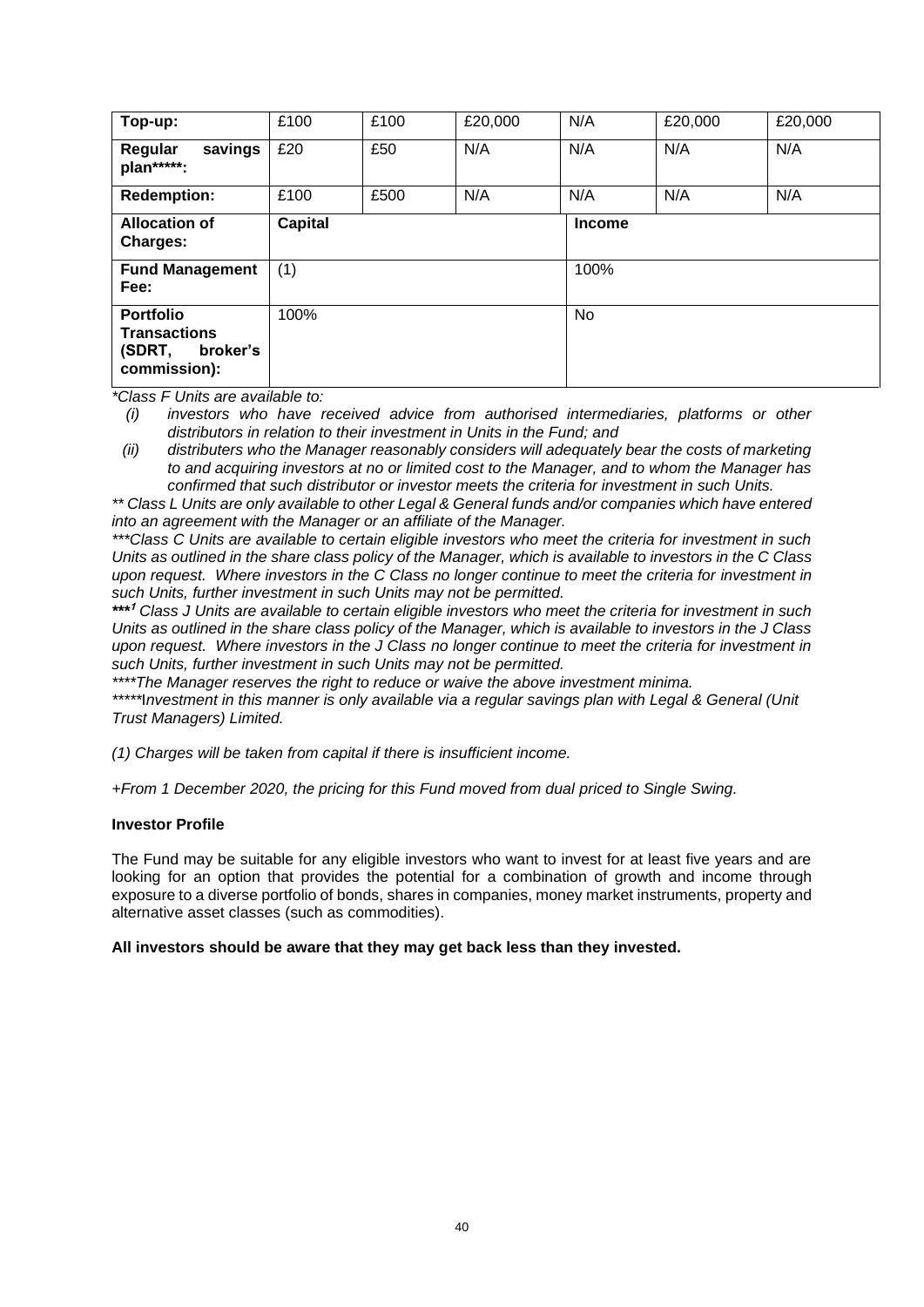| Name:                                                | Legal & General Multi-Index 4 Fund                                                                                                                                                                                                                                                                                                                                                                                                                                                                                                                                                                                                                            |
|------------------------------------------------------|---------------------------------------------------------------------------------------------------------------------------------------------------------------------------------------------------------------------------------------------------------------------------------------------------------------------------------------------------------------------------------------------------------------------------------------------------------------------------------------------------------------------------------------------------------------------------------------------------------------------------------------------------------------|
| PRN:                                                 | 640703                                                                                                                                                                                                                                                                                                                                                                                                                                                                                                                                                                                                                                                        |
| Launch date:                                         | 22 August 2013                                                                                                                                                                                                                                                                                                                                                                                                                                                                                                                                                                                                                                                |
| <b>Type of Scheme:</b>                               | <b>NURS</b>                                                                                                                                                                                                                                                                                                                                                                                                                                                                                                                                                                                                                                                   |
| <b>Investment</b><br><b>Objective and</b><br>Policy: | The objective of the Fund is to provide a combination of growth and income within a<br>pre-determined risk profile. The Fund's potential gains and losses are likely to be<br>constrained by the objective to remain within the risk profile.                                                                                                                                                                                                                                                                                                                                                                                                                 |
|                                                      | The Fund is actively managed and will have exposure to bonds (both government and<br>non-government), shares in companies, money market instruments (such as treasury<br>bills), cash, permitted deposits and indirectly to alternative asset classes (such as<br>commodities) and property. Due to the risk profile, the intention is that the Fund will<br>typically have higher exposure to bonds, money market instruments and cash than to<br>shares in companies relative to other funds in the Legal & General Multi-Index Funds<br>range with a higher risk profile. However, the aggregate exposure to shares in<br>companies may still be material. |
|                                                      | To obtain this exposure, the Fund will invest at least 75% in collective investment<br>schemes. At least 50% of the Fund will invest in index tracker schemes which are<br>operated by the Manager or an Associate.                                                                                                                                                                                                                                                                                                                                                                                                                                           |
|                                                      | The Fund may also invest directly in shares in companies, bonds (both government<br>and non-government), money market instruments (such as treasury bills), cash and<br>permitted deposits.                                                                                                                                                                                                                                                                                                                                                                                                                                                                   |
|                                                      | The Fund may only use derivatives for Efficient Portfolio Management purposes.                                                                                                                                                                                                                                                                                                                                                                                                                                                                                                                                                                                |
|                                                      | The risk profiles used by the Legal & General Multi-Index Funds range reflect the scale<br>of risk that each fund can take in pursuit of achieving its investment objective, with 1<br>being the lowest risk and 10 being the highest risk. The risk profiles are determined<br>by an external agency. This Fund's objective is to remain within the risk profile 4.                                                                                                                                                                                                                                                                                          |
|                                                      | The Fund's risk profile is managed by adjusting the level of exposure to bonds, shares<br>in companies, money market instruments and property within the portfolio based on<br>the scale and frequency of their change in value. For full details of the portfolio<br>breakdown, please refer to the factsheet available on the Manager's website.                                                                                                                                                                                                                                                                                                            |
| <b>Additional</b><br><b>Information</b>              | More information on the mechanics of the risk profile is available on our website in the<br>Legal & General Multi-Index Funds range brochure:                                                                                                                                                                                                                                                                                                                                                                                                                                                                                                                 |
|                                                      | https://fundcentres.lgim.com/uk/ad/Multi-Index-Range                                                                                                                                                                                                                                                                                                                                                                                                                                                                                                                                                                                                          |
|                                                      | The external agency determining the risk profile of the Fund is currently Distribution<br>Technology. The Manager may replace the external risk rating agent from time to time<br>in accordance with the FCA Handbook.                                                                                                                                                                                                                                                                                                                                                                                                                                        |
|                                                      | The Fund is not managed to a constraining or target benchmark.                                                                                                                                                                                                                                                                                                                                                                                                                                                                                                                                                                                                |
| How to assess the<br>performance of the<br>Fund:     | In view of the Fund's risk targeted approach and investment in multiple asset classes,<br>the Fund is not managed to a constraining or target benchmark and there is no<br>comparator benchmark available for this Fund.                                                                                                                                                                                                                                                                                                                                                                                                                                      |
|                                                      | Investors can assess the performance of the Fund against indices representing the<br>relevant global markets for shares in companies and bonds. As this Fund invests in<br>multiple asset classes, investors will need to take into account when assessing the                                                                                                                                                                                                                                                                                                                                                                                                |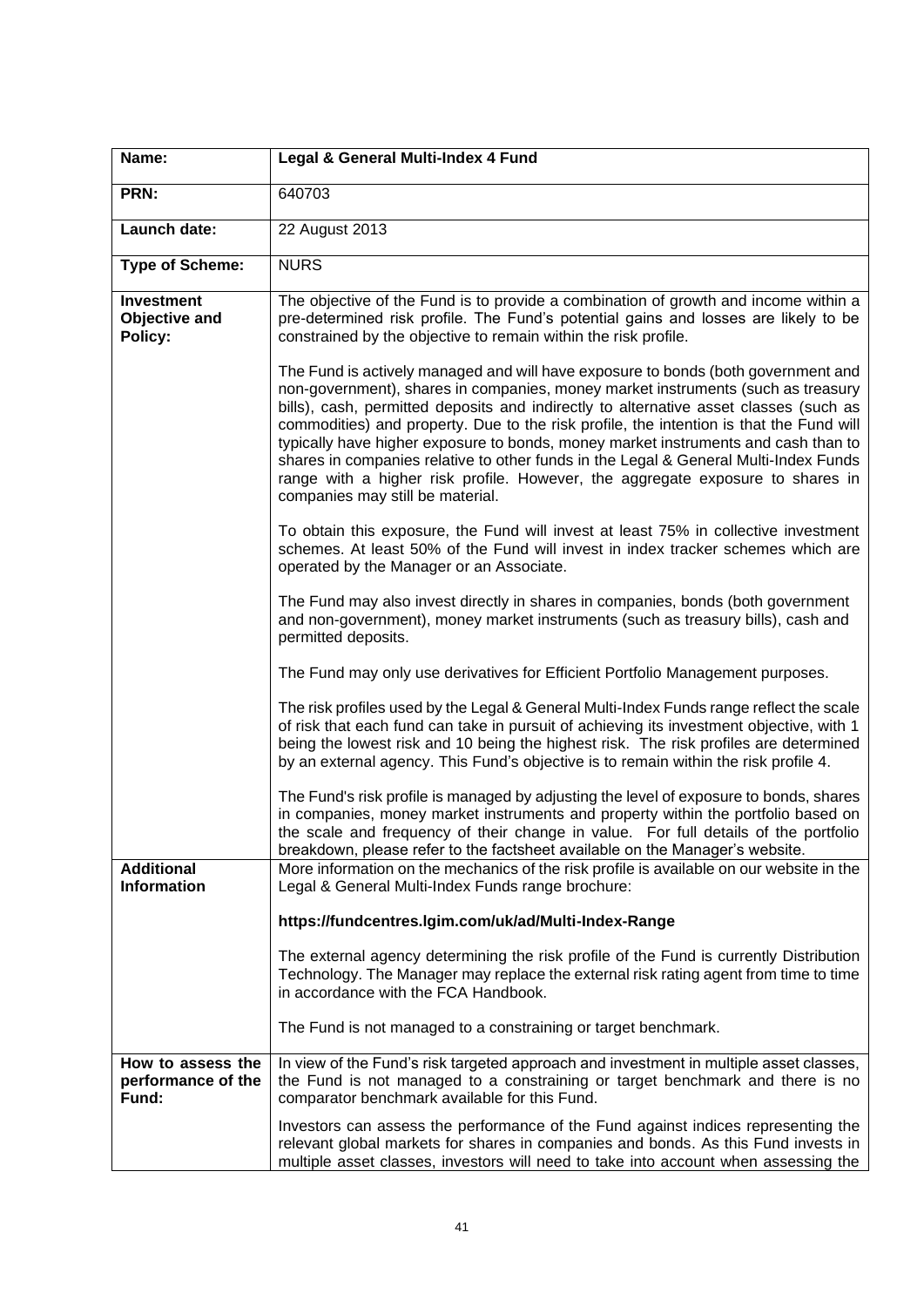|                                    |                                                                                                                                                                                                                                              | performance of the Fund that the exposure of the Fund to the different asset classes                                                          |                              |                              |                                 |                      |
|------------------------------------|----------------------------------------------------------------------------------------------------------------------------------------------------------------------------------------------------------------------------------------------|-----------------------------------------------------------------------------------------------------------------------------------------------|------------------------------|------------------------------|---------------------------------|----------------------|
|                                    |                                                                                                                                                                                                                                              | will depend on the risk profile it is targeting.                                                                                              |                              |                              |                                 |                      |
|                                    | As this Fund has a risk profile of 4, the intention is that it will have a higher exposure<br>to bonds than to shares in companies and the performance of the bond index may be<br>more relevant when assessing the performance of the Fund. |                                                                                                                                               |                              |                              |                                 |                      |
|                                    |                                                                                                                                                                                                                                              | Further information on the exposure of the Fund to the different asset classes can be<br>found in the Fund's factsheet which is available at: |                              |                              |                                 |                      |
|                                    |                                                                                                                                                                                                                                              | https://www.legalandgeneral.com/investments/funds/full-fund-range/multi-asset/                                                                |                              |                              |                                 |                      |
|                                    |                                                                                                                                                                                                                                              | In respect of the Fund's exposure to shares in companies, the relevant index is:                                                              |                              |                              |                                 |                      |
|                                    | FTSE All World Index                                                                                                                                                                                                                         |                                                                                                                                               |                              |                              |                                 |                      |
|                                    |                                                                                                                                                                                                                                              | In respect of the Fund's exposure to bonds, the relevant index is:                                                                            |                              |                              |                                 |                      |
|                                    |                                                                                                                                                                                                                                              | Bloomberg Barclays Global Aggregate GBP Hedged Index                                                                                          |                              |                              |                                 |                      |
|                                    |                                                                                                                                                                                                                                              | Further information on these indices is available at:                                                                                         |                              |                              |                                 |                      |
|                                    |                                                                                                                                                                                                                                              | For the FTSE All World Index -                                                                                                                |                              |                              |                                 |                      |
|                                    |                                                                                                                                                                                                                                              | https://research.ftserussell.com/products/indices/uk                                                                                          |                              |                              |                                 |                      |
|                                    |                                                                                                                                                                                                                                              | For the Bloomberg Barclays Global Aggregate GBP Hedged Index -                                                                                |                              |                              |                                 |                      |
|                                    | https://www.bloomberg.com/quote/LEGATRUU:IND                                                                                                                                                                                                 |                                                                                                                                               |                              |                              |                                 |                      |
| <b>Valuation Point:</b>            | 3.00pm on each Dealing Day                                                                                                                                                                                                                   |                                                                                                                                               |                              |                              |                                 |                      |
| <b>ISA Status:</b>                 | Qualifying investment for cash and stocks and shares ISAs                                                                                                                                                                                    |                                                                                                                                               |                              |                              |                                 |                      |
| <b>Final accounting</b><br>date:   | 15 August                                                                                                                                                                                                                                    |                                                                                                                                               |                              |                              |                                 |                      |
| Interim accounting<br>date:        | 15 February                                                                                                                                                                                                                                  |                                                                                                                                               |                              |                              |                                 |                      |
| <b>Income allocation</b><br>dates: | 15 October, 15 April                                                                                                                                                                                                                         |                                                                                                                                               |                              |                              |                                 |                      |
| <b>Type of Units:</b>              |                                                                                                                                                                                                                                              | Income and Accumulation for all Unit Classes                                                                                                  |                              |                              |                                 |                      |
| Pricing:+                          | Single Swing                                                                                                                                                                                                                                 |                                                                                                                                               |                              |                              |                                 |                      |
| Unit Classes and<br><b>Charges</b> | <b>Class</b><br>R<br><b>Units</b>                                                                                                                                                                                                            | <b>Class</b><br>F.<br>Units*                                                                                                                  | <b>Class</b><br><b>Units</b> | <b>Class</b><br>L<br>Units** | <b>Class</b><br>C I<br>Units*** | Class J<br>Units***1 |
|                                    |                                                                                                                                                                                                                                              | <b>This</b><br>class<br>is closed to<br>new<br>business                                                                                       |                              |                              |                                 |                      |
| Initial charge:                    | N/A                                                                                                                                                                                                                                          | N/A                                                                                                                                           | N/A                          | N/A                          | N/A                             | N/A                  |
| <b>Redemption</b><br>charge:       | <b>Nil</b>                                                                                                                                                                                                                                   | Nil                                                                                                                                           | <b>Nil</b>                   | Nil                          | Nil                             | Nil                  |
| <b>Fund Management</b><br>Fee:     | 0.61%                                                                                                                                                                                                                                        | 0.50%                                                                                                                                         | 0.31%                        | 0.06%                        | 0.24%                           | 0.24%                |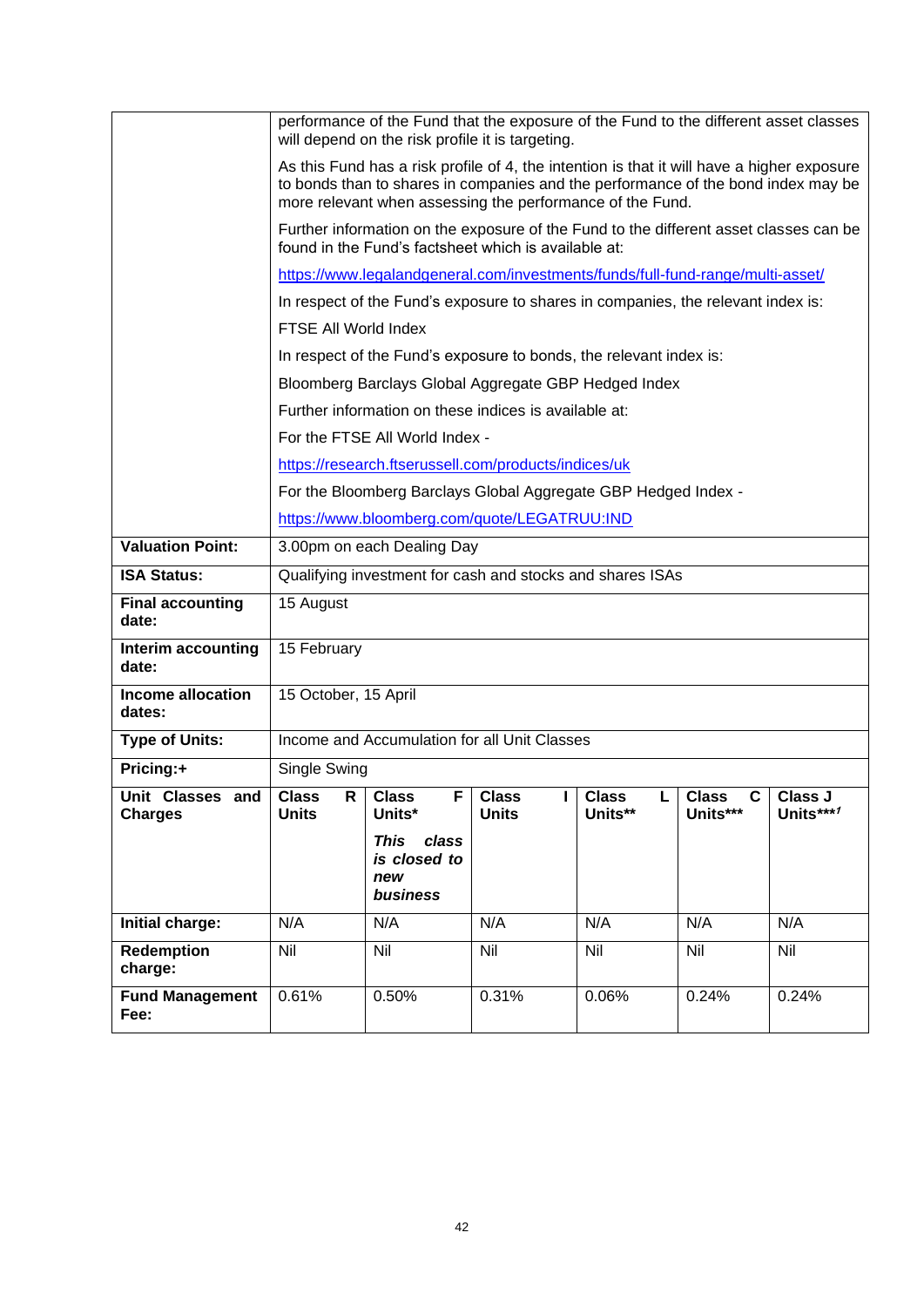| <b>Investment</b>      | R<br><b>Class</b> | F<br><b>Class</b>       | <b>Class</b> | <b>Class</b>  | <b>Class</b><br>C | Class J      |
|------------------------|-------------------|-------------------------|--------------|---------------|-------------------|--------------|
| Minima****:            | <b>Units</b>      | Units*                  | <b>Units</b> | Units**       | Units***          | Units***1    |
| Initial:               | £100              | £500                    | £1,000,000   | £500,000      | £100,000,000      | £100,000,000 |
| Holding:               | £100              | £500(where              | N/A          | £500          | N/A               | N/A          |
|                        |                   | the value of            |              |               |                   |              |
|                        |                   | a holding               |              |               |                   |              |
|                        |                   | falls below             |              |               |                   |              |
|                        |                   | £350, the               |              |               |                   |              |
|                        |                   | Manager<br>reserves the |              |               |                   |              |
|                        |                   | right to                |              |               |                   |              |
|                        |                   | terminate               |              |               |                   |              |
|                        |                   | the holding)            |              |               |                   |              |
| Top-up:                | £100              | £100                    | £20,000      | N/A           | £20,000           | £20,000      |
| Regular<br>savings     | £20               | £50                     | N/A          | N/A           | N/A               | N/A          |
| plan*****:             |                   |                         |              |               |                   |              |
| <b>Redemption:</b>     | £100              | £500                    | N/A          | N/A           | N/A               | N/A          |
| <b>Allocation of</b>   | Capital           |                         |              | <b>Income</b> |                   |              |
| <b>Charges:</b>        |                   |                         |              |               |                   |              |
| <b>Fund Management</b> | (1)               |                         |              | 100%          |                   |              |
| Fee:                   |                   |                         |              |               |                   |              |
| <b>Portfolio</b>       | 100%              |                         |              | <b>No</b>     |                   |              |
| <b>Transactions</b>    |                   |                         |              |               |                   |              |
| (SDRT,<br>broker's     |                   |                         |              |               |                   |              |
| commission):           |                   |                         |              |               |                   |              |

*(i) investors who have received advice from authorised intermediaries, platforms or other distributors in relation to their investment in Units in the Fund, and* 

*(ii) distributers who the Manager reasonably considers will adequately bear the costs of marketing to and acquiring investors at no or limited cost to the Manager, and to whom the Manager has confirmed that such distributor or investor meets the criteria for investment in such Units.*

*\*\* Class L Units are only available to other Legal & General funds and/or companies which have entered into an agreement with the Manager or an affiliate of the Manager.*

*\*\*\*Class C Units are available to certain eligible investors who meet the criteria for investment in such Units as outlined in the share class policy of the Manager, which is available to investors in the C Class upon request. Where investors in the C Class no longer continue to meet the criteria for investment in such Units, further investment in such Units may not be permitted.*

*\*\*\** **<sup>1</sup>** *Class J Units are available to certain eligible investors who meet the criteria for investment in such Units as outlined in the share class policy of the Manager, which is available to investors in the J Class upon request. Where investors in the J Class no longer continue to meet the criteria for investment in such Units, further investment in such Units may not be permitted.*

*\*\*\*\*The Manager reserves the right to reduce or waive the above investment minima.*

*\*\*\*\*\*Investment in this manner is only available via a regular savings plan with Legal & General (Unit Trust Managers) Limited.*

*(1) Charges will be taken from capital if there is insufficient income.*

*+From 1 December 2020, the pricing for this Fund moved from dual priced to Single Swing.*

# **Investor Profile**

The Fund may be suitable for any eligible investors who want to invest for at least five years and are looking for an option that provides the potential for a combination of growth and income, through exposure to a diverse portfolio of bonds, shares in companies, money market instruments, property and alternative asset classes(such as commodities).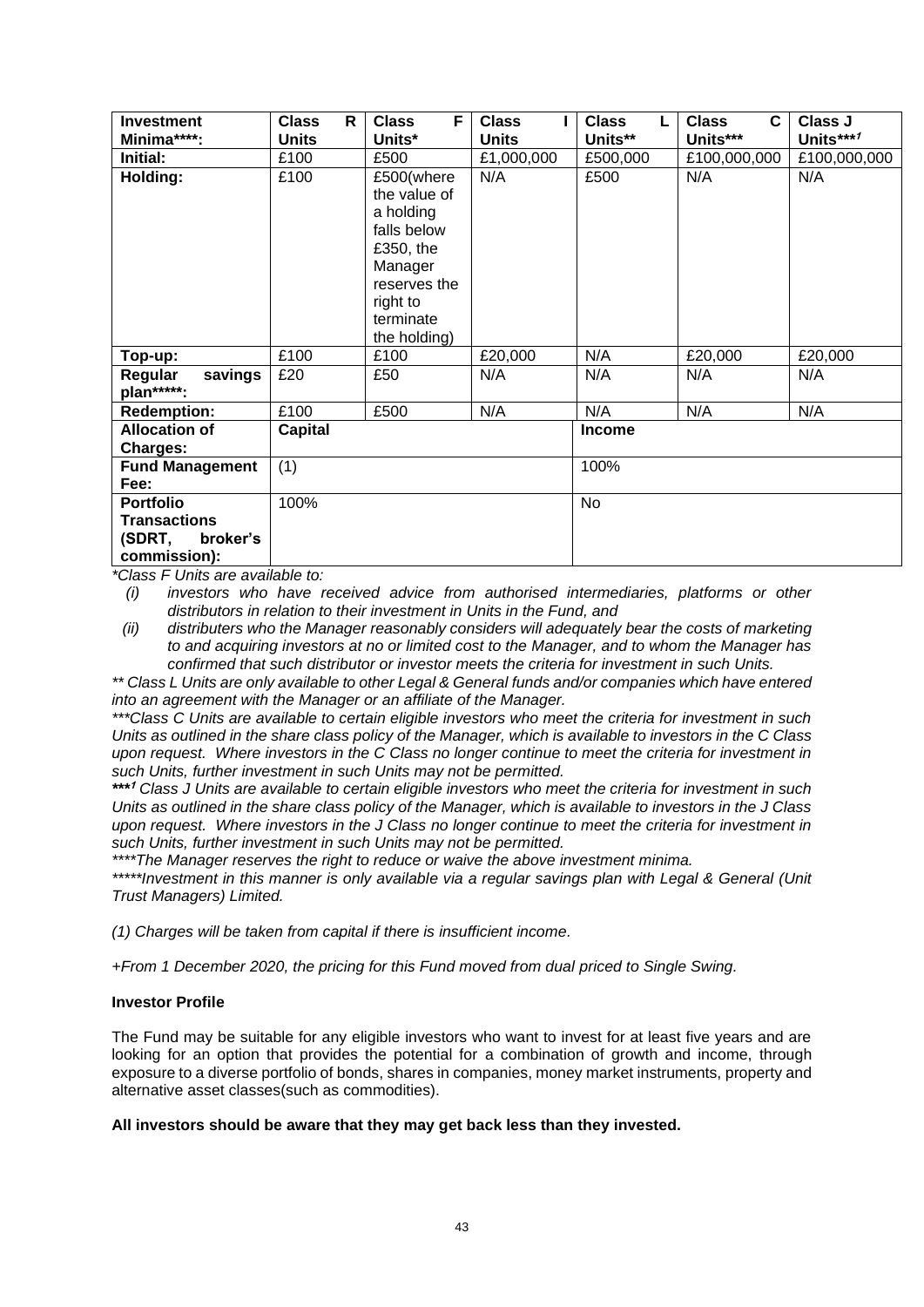| Name:                                         | Legal & General Multi-Index Income 4 Fund                                                                                                                                                                                                                                                                                                                                                                                                                                                                                                                                                                                                                        |
|-----------------------------------------------|------------------------------------------------------------------------------------------------------------------------------------------------------------------------------------------------------------------------------------------------------------------------------------------------------------------------------------------------------------------------------------------------------------------------------------------------------------------------------------------------------------------------------------------------------------------------------------------------------------------------------------------------------------------|
| PRN:                                          | 719973                                                                                                                                                                                                                                                                                                                                                                                                                                                                                                                                                                                                                                                           |
| Launch date:                                  | 9 October 2015                                                                                                                                                                                                                                                                                                                                                                                                                                                                                                                                                                                                                                                   |
| <b>Type of Scheme:</b>                        | <b>NURS</b>                                                                                                                                                                                                                                                                                                                                                                                                                                                                                                                                                                                                                                                      |
| Objective<br><b>Investment</b><br>and Policy: | The objective of the Fund is to provide a combination of income and growth<br>within a pre-determined risk profile. The Fund will invest in assets that<br>generate higher income over assets that grow in value. The Fund's potential<br>gains and losses are likely to be constrained by the objective to remain within<br>the risk profile.                                                                                                                                                                                                                                                                                                                   |
|                                               | The Fund is actively managed and will have exposure to bonds (both<br>government and non-government), shares in companies, money market<br>instruments (such as treasury bills), cash, permitted deposits and indirectly<br>to alternative asset classes (such as commodities) and property. Due to the<br>risk profile, the intention is that the Fund will typically have higher exposure<br>to bonds, money market instruments and cash than to shares in companies<br>relative to other funds in the Legal & General Multi-Index Funds range with a<br>higher risk profile. However, the aggregate exposure to shares in companies<br>may still be material. |
|                                               | To obtain this exposure, at least 75% of the Fund will invest in collective<br>investment schemes. At least 50% of the Fund will invest in index tracker<br>schemes which are operated by the Manager or an Associate.                                                                                                                                                                                                                                                                                                                                                                                                                                           |
|                                               | The Fund may also invest directly in shares in companies, bonds (both<br>government and non-government), money market instruments (such as<br>treasury bills), cash and permitted deposits.                                                                                                                                                                                                                                                                                                                                                                                                                                                                      |
|                                               | The Fund may only use derivatives for Efficient Portfolio Management<br>purposes.                                                                                                                                                                                                                                                                                                                                                                                                                                                                                                                                                                                |
|                                               | The risk profiles used by the Legal & General Multi-Index Funds range reflect<br>the scale of risk that each fund can take in pursuit of achieving its investment<br>objective, with 1 being the lowest risk and 10 being the highest risk. The risk<br>profiles are determined by an external agency. This Fund's objective is to<br>remain within the risk profile 4.                                                                                                                                                                                                                                                                                          |
|                                               | The Fund's risk profile is managed by adjusting the level of exposure to<br>bonds, money market instruments, shares in companies and property within<br>the portfolio based on the scale and frequency of their change in value. For<br>full details of the portfolio breakdown, please refer to the factsheet available<br>on the Manager's website.                                                                                                                                                                                                                                                                                                            |
| <b>Additional Information</b>                 | More information on the mechanics of the risk profile is available on our<br>website in the Legal & General Multi-Index Funds range brochure:                                                                                                                                                                                                                                                                                                                                                                                                                                                                                                                    |
|                                               | https://fundcentres.lgim.com/uk/ad/Multi-Index-Range                                                                                                                                                                                                                                                                                                                                                                                                                                                                                                                                                                                                             |
|                                               | The external agency determining the risk profile of the Fund is currently<br>Distribution Technology. The Manager may replace the external agency from<br>time to time in accordance with the FCA Handbook.                                                                                                                                                                                                                                                                                                                                                                                                                                                      |
|                                               | The Fund is not managed to a constraining or target benchmark.                                                                                                                                                                                                                                                                                                                                                                                                                                                                                                                                                                                                   |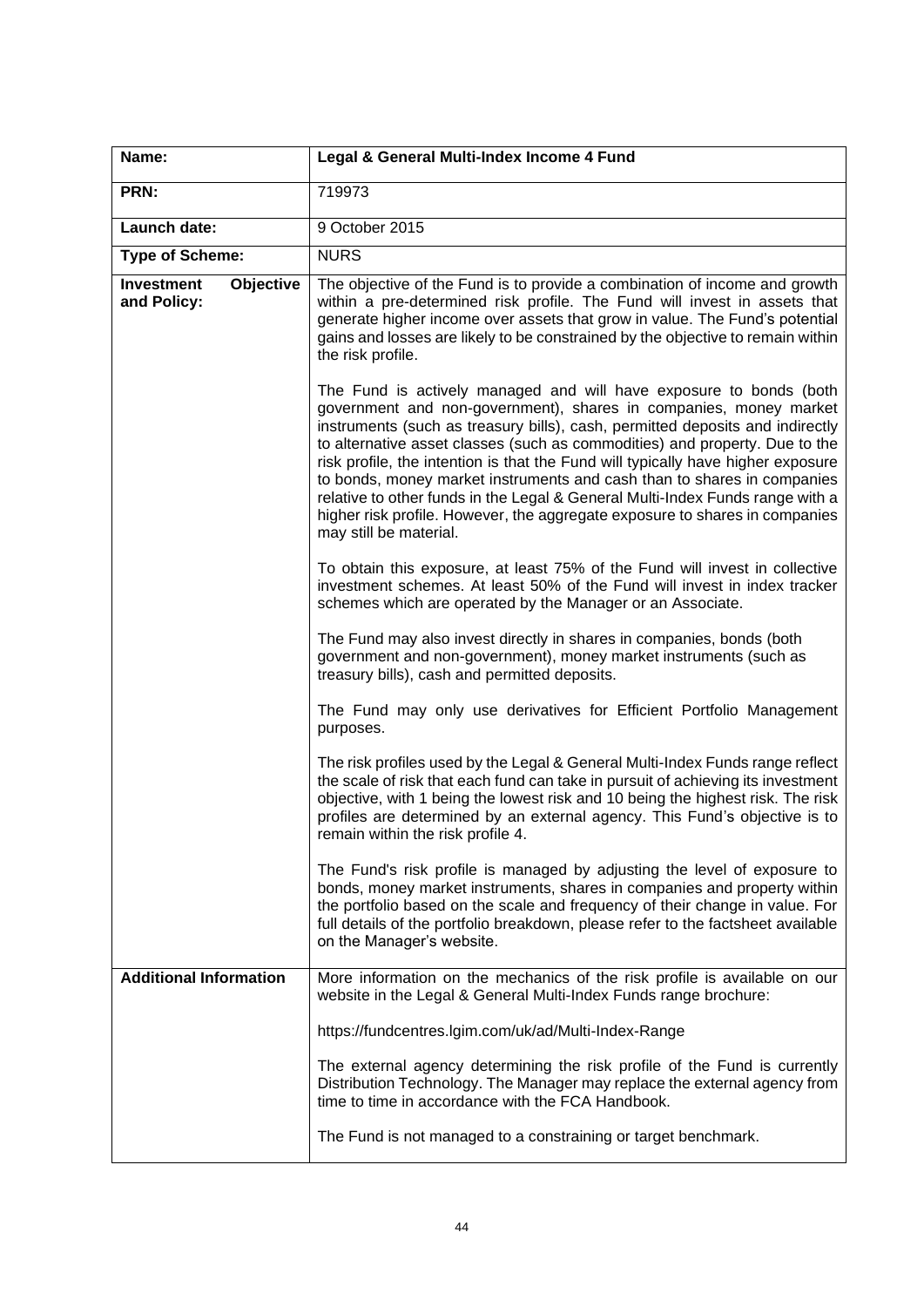| <b>How</b><br>to<br>the<br>assess<br>performance of the Fund: | In view of the Fund's risk targeted approach and investment in multiple asset<br>classes, the Fund is not managed to a constraining or target benchmark and                                                                                                                                                                                                                                                   |
|---------------------------------------------------------------|---------------------------------------------------------------------------------------------------------------------------------------------------------------------------------------------------------------------------------------------------------------------------------------------------------------------------------------------------------------------------------------------------------------|
|                                                               | there is no comparator benchmark available for this Fund.                                                                                                                                                                                                                                                                                                                                                     |
|                                                               | Investors can assess the performance of the Fund against indices<br>representing the relevant global markets for shares in companies and bonds.<br>As this Fund invests in multiple asset classes, investors will need to take into<br>account when assessing the performance of the Fund that the exposure of<br>the Fund to the different asset classes will depend on the risk profile it is<br>targeting. |
|                                                               | As this Fund has a risk profile of 4, the intention is that it will have a higher<br>exposure to bonds than to shares in companies and the performance of the<br>bond index may be more relevant when assessing the performance of the<br>Fund.                                                                                                                                                               |
|                                                               | Further information on the exposure of the Fund to the different asset classes<br>can be found in the Fund's factsheet which is available at:                                                                                                                                                                                                                                                                 |
|                                                               | https://www.legalandgeneral.com/investments/funds/full-fund-range/multi-<br>asset/                                                                                                                                                                                                                                                                                                                            |
|                                                               | In respect of the Fund's exposure to shares in companies, the relevant index<br>is:                                                                                                                                                                                                                                                                                                                           |
|                                                               | FTSE All World Index                                                                                                                                                                                                                                                                                                                                                                                          |
|                                                               | In respect of the Fund's exposure to bonds, the relevant index is:                                                                                                                                                                                                                                                                                                                                            |
|                                                               | Bloomberg Barclays Global Aggregate GBP Hedged Index                                                                                                                                                                                                                                                                                                                                                          |
|                                                               | Further information on these indices is available at:                                                                                                                                                                                                                                                                                                                                                         |
|                                                               | For the FTSE All World Index -                                                                                                                                                                                                                                                                                                                                                                                |
|                                                               | https://research.ftserussell.com/products/indices/uk                                                                                                                                                                                                                                                                                                                                                          |
|                                                               | For the Bloomberg Barclays Global Aggregate GBP Hedged Index -                                                                                                                                                                                                                                                                                                                                                |
|                                                               | https://www.bloomberg.com/quote/LEGATRUU:IND                                                                                                                                                                                                                                                                                                                                                                  |
| <b>Valuation Point:</b>                                       | 3.00pm on each Dealing Day                                                                                                                                                                                                                                                                                                                                                                                    |
| <b>ISA Status:</b>                                            | Qualifying investment for cash and stocks and shares ISAs                                                                                                                                                                                                                                                                                                                                                     |
| <b>Final accounting date:</b>                                 | 15 August+                                                                                                                                                                                                                                                                                                                                                                                                    |
| Interim accounting<br>date:                                   | 15 <sup>th</sup> of each month                                                                                                                                                                                                                                                                                                                                                                                |
| Income allocation<br>dates:                                   | 14 <sup>th</sup> of each month                                                                                                                                                                                                                                                                                                                                                                                |
| <b>Type of Units:</b>                                         | Income and Accumulation for all Unit Classes                                                                                                                                                                                                                                                                                                                                                                  |
| Pricing:+                                                     | Single Swing                                                                                                                                                                                                                                                                                                                                                                                                  |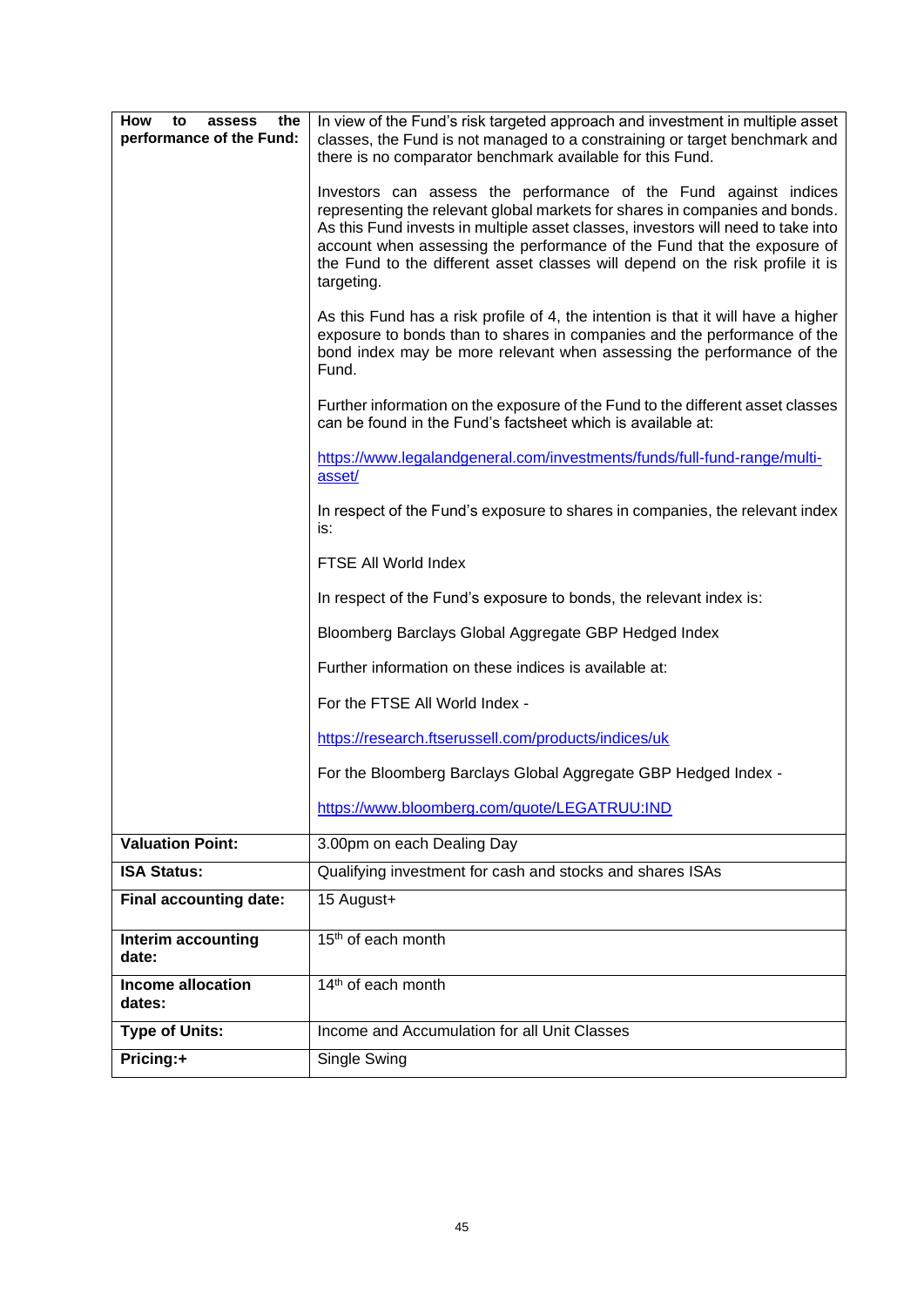| <b>Unit Classes and</b><br><b>Charges</b>                                     | <b>Class R</b><br><b>Units</b> | <b>Class I Units</b> | <b>Class L</b><br>Units* | <b>Class C</b><br>Units** | Class J<br>Units**1 |
|-------------------------------------------------------------------------------|--------------------------------|----------------------|--------------------------|---------------------------|---------------------|
| Initial charge:                                                               | N/A                            | N/A                  | N/A                      | N/A                       | N/A                 |
| <b>Redemption charge:</b>                                                     | Nil                            | Nil                  | Nil                      | Nil                       | Nil                 |
| <b>Fund Management Fee:</b>                                                   | 0.65%                          | 0.31%                | 0.06%                    | 0.24%                     | 0.24%               |
| <b>Investment Minima***:</b>                                                  | <b>Class R</b><br><b>Units</b> | <b>Class I Units</b> | <b>Class L</b><br>Units* | <b>Class C</b><br>Units** | Class J<br>Units**1 |
| Initial:                                                                      | £100                           | £1,000,000           | £500,000                 | £100,000,000              | £100,000,000        |
| Holding:                                                                      | £100                           | N/A                  | £500                     | N/A                       | N/A                 |
| Top-up:                                                                       | £100                           | £20,000              | N/A                      | £20,000                   | £20,000             |
| savings<br>Regular<br>plan****:                                               | £20                            | N/A                  | N/A                      | N/A                       | N/A                 |
| <b>Redemption:</b>                                                            | £100                           | N/A                  | N/A                      | N/A                       | N/A                 |
| <b>Allocation of Charges</b>                                                  | <b>Capital</b>                 |                      | <b>Income</b>            |                           |                     |
| <b>Fund Management Fee:</b>                                                   | 100%                           |                      | <b>No</b>                |                           |                     |
| <b>Portfolio</b><br><b>Transactions</b><br>(SDRT,<br>broker's<br>commission): | 100%                           |                      | <b>No</b>                |                           |                     |

*\* Class L Units are only available to other Legal & General funds and/or companies which have entered into an agreement with the Manager or an affiliate of the Manager*

*\*\*Class C Units are available to certain eligible investors who meet the criteria for investment in such Units as outlined in the share class policy of the Manager, which is available to investors in the C Class upon request. Where investors in the C Class no longer continue to meet the criteria for investment in such Units, further investment in such Units may not be permitted.*

*\*\** **<sup>1</sup>** *Class J Units are available to certain eligible investors who meet the criteria for investment in such Units as outlined in the share class policy of the Manager, which is available to investors in the J Class upon request. Where investors in the J Class no longer continue to meet the criteria for investment in such Units, further investment in such Units may not be permitted.*

*\*\*\*The Manager reserves the right to reduce or waive the above investment minima.*

*\*\*\*\*Investment in this manner is only available via a regular savings plan with Legal & General (Unit Trust Managers) Limited.*

*+From 1 December 2020, the pricing for this Fund moved from dual priced to Single Swing.*

### **Investor Profile**

The Fund may be suitable for any eligible investors who want to invest for at least five years and are looking for an option that provides the potential for a combination of income and growth, through exposure to a diverse portfolio of bonds, shares in companies, money market instruments, property and alternative asset classes (such as commodities).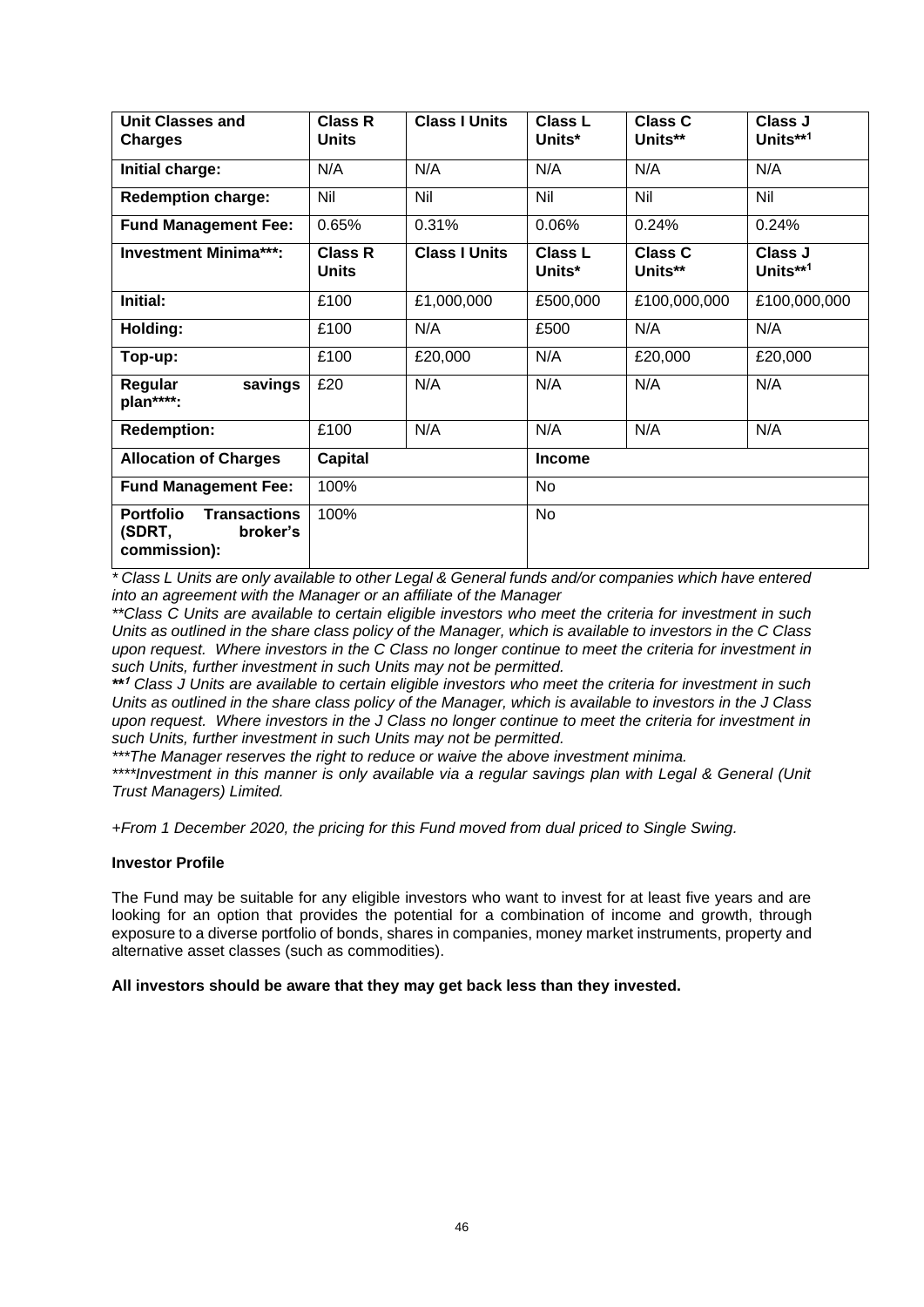| Name:                                            | Legal & General Multi-Index 5 Fund                                                                                                                                                                                                                                                                                                                                                                                                                                                                                                                                                                                                             |
|--------------------------------------------------|------------------------------------------------------------------------------------------------------------------------------------------------------------------------------------------------------------------------------------------------------------------------------------------------------------------------------------------------------------------------------------------------------------------------------------------------------------------------------------------------------------------------------------------------------------------------------------------------------------------------------------------------|
| PRN:                                             | 640704                                                                                                                                                                                                                                                                                                                                                                                                                                                                                                                                                                                                                                         |
| Launch date:                                     | 22 August 2013                                                                                                                                                                                                                                                                                                                                                                                                                                                                                                                                                                                                                                 |
| <b>Type of Scheme:</b>                           | <b>NURS</b>                                                                                                                                                                                                                                                                                                                                                                                                                                                                                                                                                                                                                                    |
| <b>Investment</b><br>Objective and<br>Policy:    | The objective of the Fund is to provide a combination of growth and income within a pre-<br>determined risk profile. The Fund's potential gains and losses are likely to be constrained<br>by the objective to remain within the risk profile.                                                                                                                                                                                                                                                                                                                                                                                                 |
|                                                  | The Fund is actively managed and will have exposure to bonds (both government and<br>non-government), shares in companies, money market instruments (such as treasury<br>bills), cash, permitted deposits and indirectly to alternative asset classes (such as<br>commodities) and property. Due to the risk profile, the intention is that the Fund will<br>typically have higher exposure to shares in companies than to bonds, money market<br>instruments and cash relative to other funds with a lower risk profile in the Legal & General<br>Multi-Index Funds range. However, the aggregate exposure to bonds may still be<br>material. |
|                                                  | To obtain this exposure, the Fund will invest at least 75% in collective investment<br>schemes. At least 50% of the Fund will invest in index tracker schemes which are<br>operated by the Manager or an Associate.                                                                                                                                                                                                                                                                                                                                                                                                                            |
|                                                  | The Fund may also invest directly in shares in companies, bonds (both government and<br>non-government), money market instruments (such as treasury bills), cash and<br>permitted deposits.                                                                                                                                                                                                                                                                                                                                                                                                                                                    |
|                                                  | The Fund may only use derivatives for Efficient Portfolio Management purposes.                                                                                                                                                                                                                                                                                                                                                                                                                                                                                                                                                                 |
|                                                  | The risk profiles used by the Legal & General Multi-Index Funds range reflect the scale<br>of risk that each Fund can take in pursuit of achieving its investment objective, with 1<br>being the lowest risk and 10 being the highest risk. The risk profiles are determined by<br>an external agency. This Fund's objective is to remain within the risk profile 5.                                                                                                                                                                                                                                                                           |
|                                                  | The Fund's risk profile is managed by adjusting the level of exposure to bonds, shares in<br>companies, money market instruments and property within the portfolio based on the<br>scale and frequency of their change in value. For full details of the portfolio breakdown,<br>please refer to the factsheet available on the Manager's website.                                                                                                                                                                                                                                                                                             |
| <b>Additional</b><br>Information:                | More information on the mechanics of the risk profile is available on our website in the<br>Legal & General Multi-Index Funds range brochure:                                                                                                                                                                                                                                                                                                                                                                                                                                                                                                  |
|                                                  | https://fundcentres.lgim.com/uk/ad/Multi-Index-Range                                                                                                                                                                                                                                                                                                                                                                                                                                                                                                                                                                                           |
|                                                  | The external agency determining the risk profile of the Fund is currently Distribution<br>Technology. The Manager may replace the external agency from time to time in<br>accordance with the FCA Handbook.                                                                                                                                                                                                                                                                                                                                                                                                                                    |
|                                                  | The Fund is not managed to a constraining or target benchmark.                                                                                                                                                                                                                                                                                                                                                                                                                                                                                                                                                                                 |
| How to assess the<br>performance of the<br>Fund: | In view of the Fund's risk targeted approach and investment in multiple asset classes, the<br>Fund is not managed to a constraining or target benchmark and there is no comparator<br>benchmark available for this Fund.                                                                                                                                                                                                                                                                                                                                                                                                                       |
|                                                  | Investors can assess the performance of the Fund against indices representing the<br>relevant global markets for shares in companies and bonds. As this Fund invests in<br>multiple asset classes, investors will need to take into account when assessing the<br>performance of the Fund that the exposure of the Fund to the different asset classes will<br>depend on the risk profile it is targeting.                                                                                                                                                                                                                                     |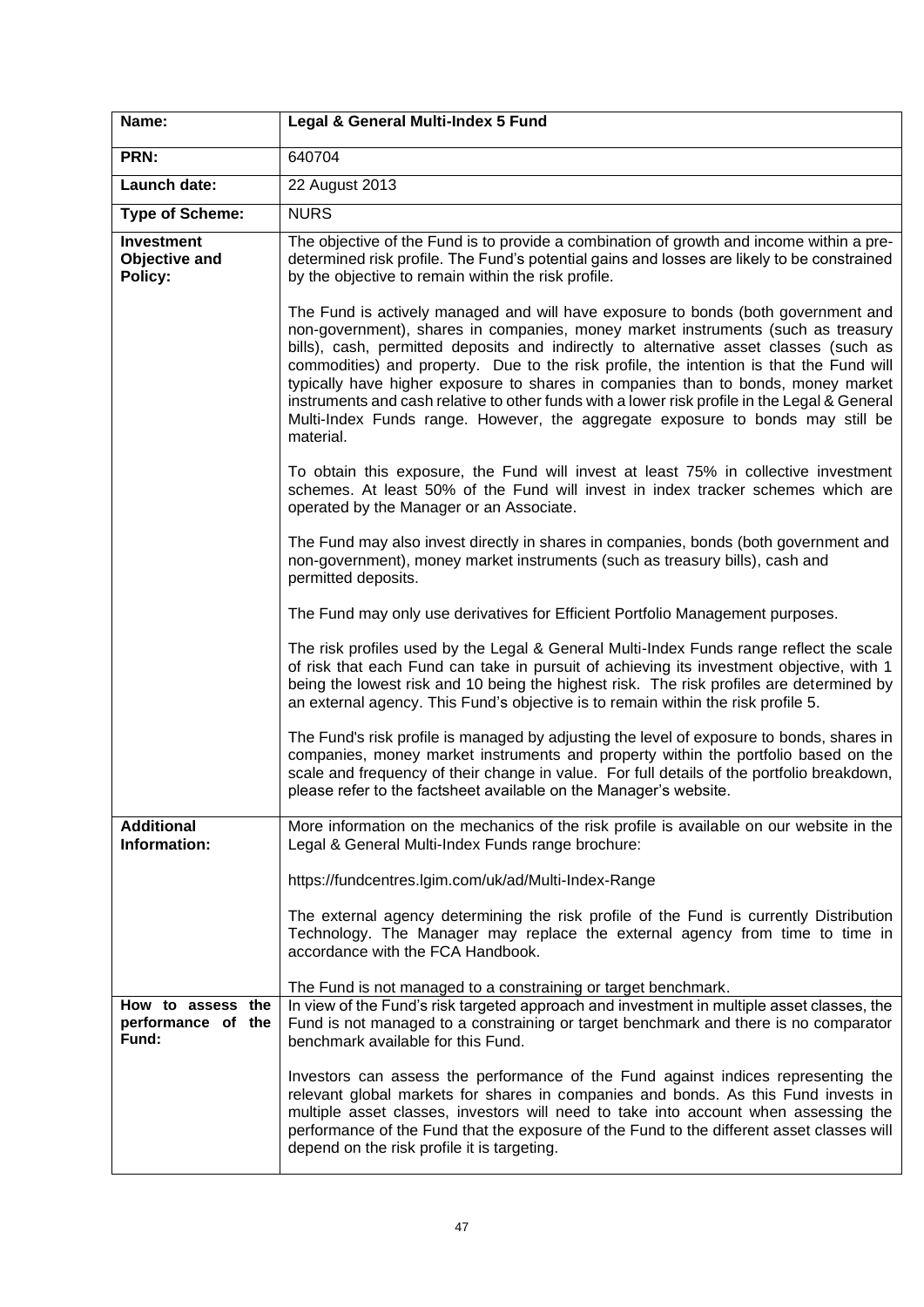|                                          |                                                           | relevant when assessing the performance of the Fund.                             |                              |                              | As this Fund has a risk profile of 5, the intention is that it will have a higher exposure to<br>shares in companies than to bonds and the performance of the shares index may be more |                      |  |
|------------------------------------------|-----------------------------------------------------------|----------------------------------------------------------------------------------|------------------------------|------------------------------|----------------------------------------------------------------------------------------------------------------------------------------------------------------------------------------|----------------------|--|
|                                          |                                                           | found in the Fund's factsheet which is available at:                             |                              |                              | Further information on the exposure of the Fund to the different asset classes can be                                                                                                  |                      |  |
|                                          |                                                           |                                                                                  |                              |                              | https://www.legalandgeneral.com/investments/funds/full-fund-range/multi-asset/                                                                                                         |                      |  |
|                                          |                                                           | In respect of the Fund's exposure to shares in companies, the relevant index is: |                              |                              |                                                                                                                                                                                        |                      |  |
|                                          |                                                           | FTSE All World Index                                                             |                              |                              |                                                                                                                                                                                        |                      |  |
|                                          |                                                           | In respect of the Fund's exposure to bonds, the relevant index is:               |                              |                              |                                                                                                                                                                                        |                      |  |
|                                          |                                                           | Bloomberg Barclays Global Aggregate GBP Hedged Index                             |                              |                              |                                                                                                                                                                                        |                      |  |
|                                          |                                                           | Further information on these indices is available at:                            |                              |                              |                                                                                                                                                                                        |                      |  |
|                                          |                                                           | For the FTSE All World Index -                                                   |                              |                              |                                                                                                                                                                                        |                      |  |
|                                          |                                                           | https://research.ftserussell.com/products/indices/uk                             |                              |                              |                                                                                                                                                                                        |                      |  |
|                                          |                                                           | For the Bloomberg Barclays Global Aggregate GBP Hedged Index -                   |                              |                              |                                                                                                                                                                                        |                      |  |
|                                          |                                                           | https://www.bloomberg.com/quote/LEGATRUU:IND                                     |                              |                              |                                                                                                                                                                                        |                      |  |
| <b>Valuation Point:</b>                  | 3.00pm on each Dealing Day                                |                                                                                  |                              |                              |                                                                                                                                                                                        |                      |  |
| <b>ISA Status:</b>                       | Qualifying investment for cash and stocks and shares ISAs |                                                                                  |                              |                              |                                                                                                                                                                                        |                      |  |
| <b>Final accounting</b><br>date:         | 15 August                                                 |                                                                                  |                              |                              |                                                                                                                                                                                        |                      |  |
| Interim accounting<br>date:              | 15 February                                               |                                                                                  |                              |                              |                                                                                                                                                                                        |                      |  |
| Income allocation<br>dates:              |                                                           | 15 October, 15 April                                                             |                              |                              |                                                                                                                                                                                        |                      |  |
| <b>Type of Units:</b>                    |                                                           | Income and Accumulation for all Unit Classes                                     |                              |                              |                                                                                                                                                                                        |                      |  |
| Pricing:+                                | Single Swing                                              |                                                                                  |                              |                              |                                                                                                                                                                                        |                      |  |
| Unit Classes and<br><b>Charges</b>       | <b>Class</b><br>R<br><b>Units</b>                         | <b>Class</b><br>F<br>Units*                                                      | <b>Class</b><br><b>Units</b> | <b>Class</b><br>L<br>Units** | <b>Class</b><br>C<br>Units***                                                                                                                                                          | Class J<br>Units***1 |  |
|                                          |                                                           | This class<br>is closed to<br>new<br>business                                    |                              |                              |                                                                                                                                                                                        |                      |  |
| Initial charge:                          | N/A                                                       | N/A                                                                              | N/A                          | N/A                          | N/A                                                                                                                                                                                    | N/A                  |  |
| Redemption<br>charge:                    | <b>Nil</b>                                                | <b>Nil</b>                                                                       | <b>Nil</b>                   | Nil                          | Nil                                                                                                                                                                                    | Nil                  |  |
| <b>Fund</b><br><b>Management</b><br>Fee: | 0.61%                                                     | 0.50%                                                                            | 0.31%                        | 0.06%                        | 0.24%                                                                                                                                                                                  | 0.24%                |  |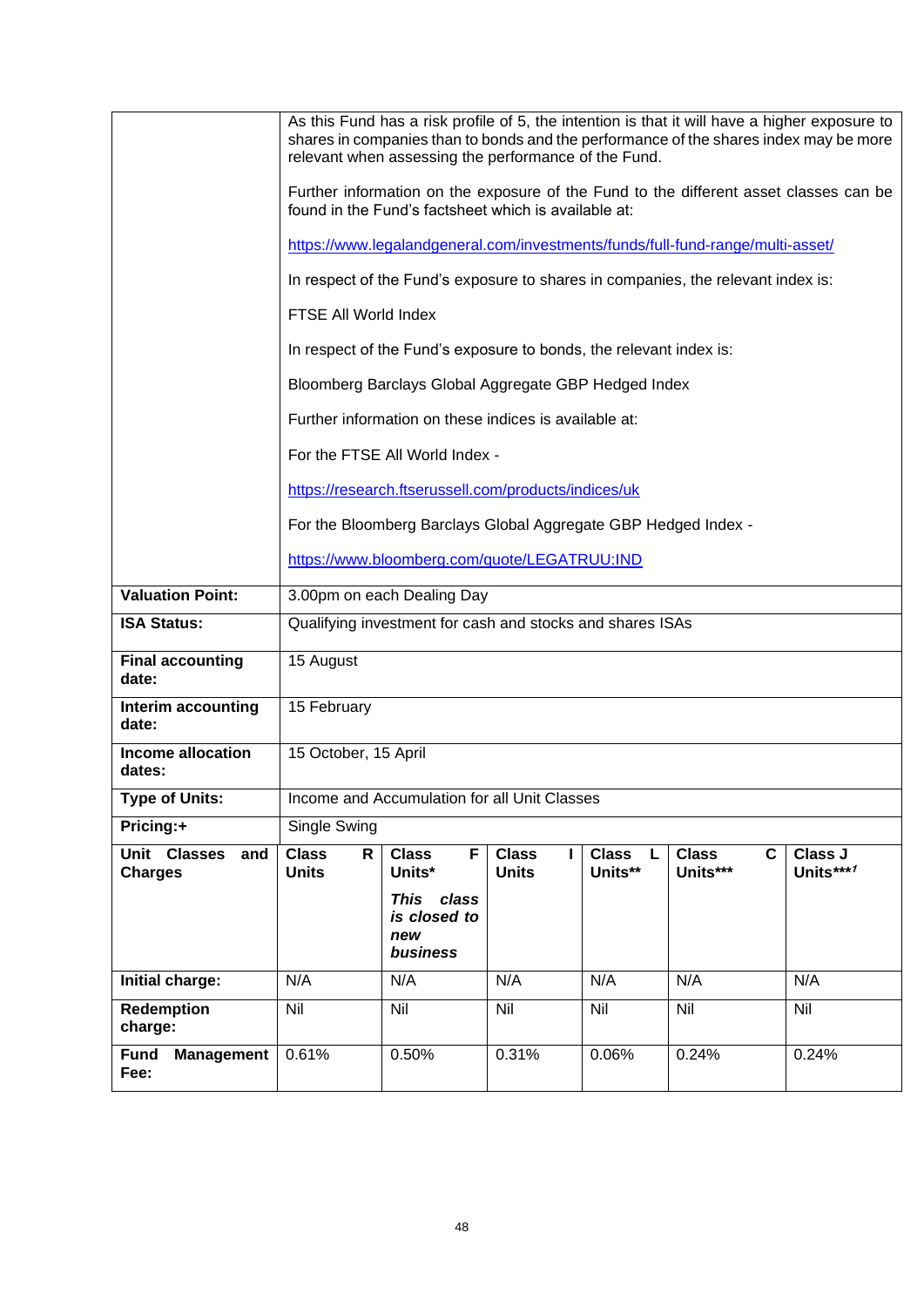| <b>Investment</b><br>Minima****:                                              | <b>Class</b><br>R<br><b>Units</b>                                                                                                        | F<br><b>Class</b><br>Units*                                                                                                              | <b>Class</b><br><b>Units</b> | <b>Class</b><br>L<br>Units** | C<br><b>Class</b><br>Units*** | Class J<br>Units***1 |
|-------------------------------------------------------------------------------|------------------------------------------------------------------------------------------------------------------------------------------|------------------------------------------------------------------------------------------------------------------------------------------|------------------------------|------------------------------|-------------------------------|----------------------|
| Initial:                                                                      | £100                                                                                                                                     | £500                                                                                                                                     | £1,000,000                   | £500,000                     | £100,000,000                  | £100,000,000         |
| Holding:                                                                      | £100 (where<br>the value of<br>a holding<br>falls below<br>£100, the<br>Manager<br>reserves the<br>right to<br>terminate<br>the holding) | £500 (where<br>the value of<br>a holding<br>falls below<br>£350, the<br>Manager<br>reserves the<br>right to<br>terminate<br>the holding) | N/A                          | £500                         | N/A                           | N/A                  |
| Top-up:                                                                       | £100                                                                                                                                     | £100                                                                                                                                     | £20,000                      | N/A                          | £20,000                       | £20,000              |
| Regular<br>savings<br>plan*****:                                              | £20                                                                                                                                      | £50                                                                                                                                      | N/A                          | N/A                          | N/A                           | N/A                  |
| <b>Redemption:</b>                                                            | £100                                                                                                                                     | £500                                                                                                                                     | N/A                          | N/A                          | N/A                           | N/A                  |
| <b>Allocation of</b><br><b>Charges</b>                                        | <b>Capital</b>                                                                                                                           |                                                                                                                                          |                              | <b>Income</b>                |                               |                      |
| <b>Fund Management</b><br>Fee:                                                | (1)                                                                                                                                      |                                                                                                                                          |                              | 100%                         |                               |                      |
| <b>Portfolio</b><br><b>Transactions</b><br>(SDRT,<br>broker's<br>commission): | 100%                                                                                                                                     |                                                                                                                                          |                              | No                           |                               |                      |

*(i) investors who have received advice from authorised intermediaries, platforms or other distributors in relation to their investment in Units in the Fund, and* 

*(ii) distributers who the Manager reasonably considers will adequately bear the costs of marketing to and acquiring investors at no or limited cost to the Manager, and to whom the Manager has confirmed that such distributor or investor meets the criteria for investment in such Units.*

*\*\* Class L Units are only available to other Legal & General funds and/or companies which have entered into an agreement with the Manager or an affiliate of the Manager*

*\*\*\*Class C Units are available to certain eligible investors who meet the criteria for investment in such Units as outlined in the share class policy of the Manager, which is available to investors in the C Class upon request. Where investors in the C Class no longer continue to meet the criteria for investment in such Units, further investment in such Units may not be permitted.*

*\*\*\** **<sup>1</sup>** *Class J Units are available to certain eligible investors who meet the criteria for investment in such Units as outlined in the share class policy of the Manager, which is available to investors in the J Class upon request. Where investors in the J Class no longer continue to meet the criteria for investment in such Units, further investment in such Units may not be permitted.*

*\*\*\*\*The Manager reserves the right to reduce or waive the above investment minima.*

*\*\*\*\*\*Investment in this manner is only available via a regular savings plan with Legal & General (Unit Trust Managers) Limited.*

*(1) Charges will be taken from capital if there is insufficient income.*

+*From 1 December 2020, the pricing for this Fund moved from dual priced to Single Swing.*

### **Investor Profile**

The Fund may be suitable for any eligible investors who want to invest for at least five years and are looking for an option that provides the potential for a combination of growth and income, through exposure to a diverse portfolio of bonds, shares in companies, money market instruments, property and alternative asset classes(such as commodities)..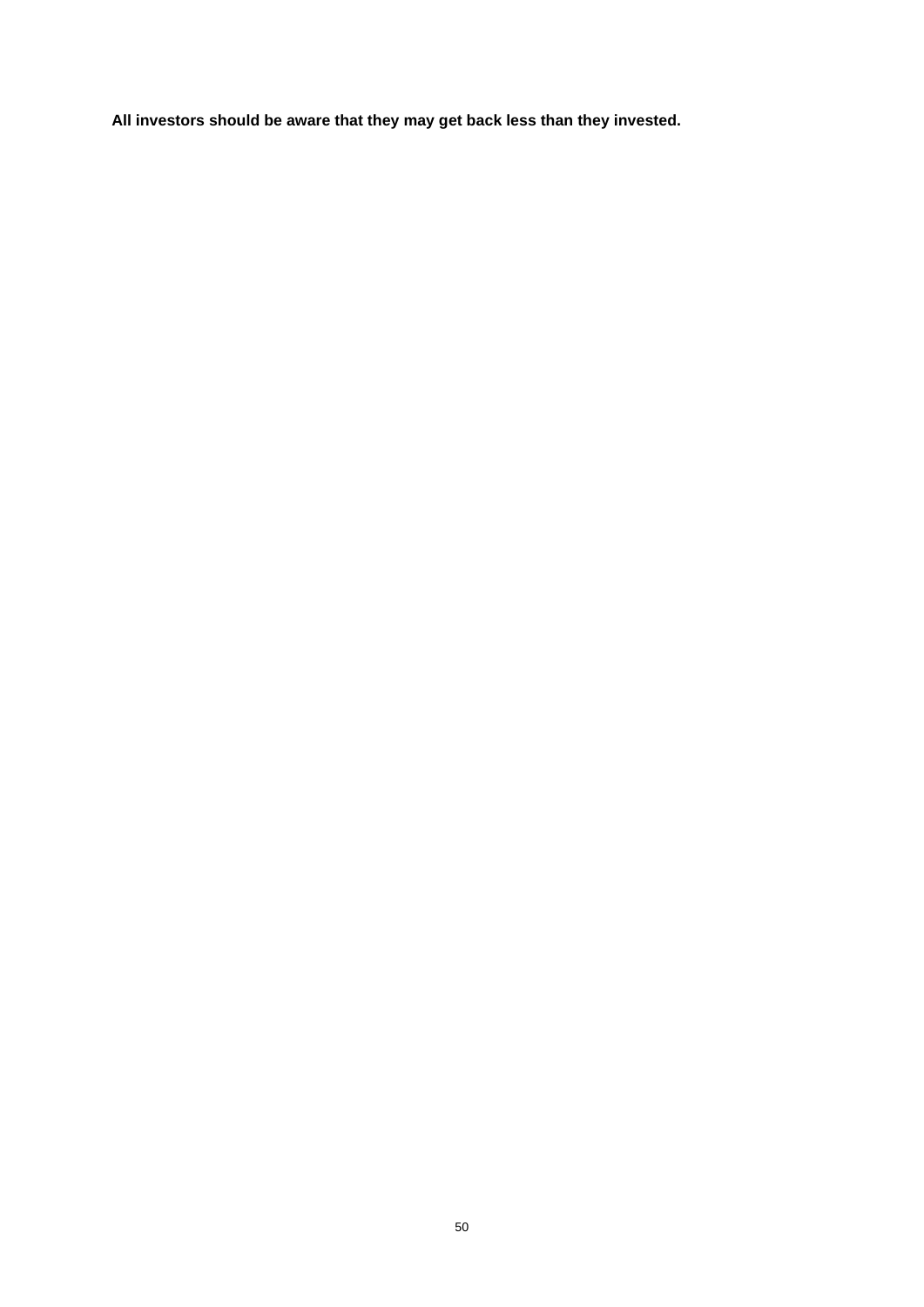| Name:                                             | Legal & General Multi-Index Income 5 Fund                                                                                                                                                                                                                                                                                                                                                                                                                                                                                                                                                                                                          |
|---------------------------------------------------|----------------------------------------------------------------------------------------------------------------------------------------------------------------------------------------------------------------------------------------------------------------------------------------------------------------------------------------------------------------------------------------------------------------------------------------------------------------------------------------------------------------------------------------------------------------------------------------------------------------------------------------------------|
| PRN:                                              | 719974                                                                                                                                                                                                                                                                                                                                                                                                                                                                                                                                                                                                                                             |
| Launch date:                                      | 9 October 2015                                                                                                                                                                                                                                                                                                                                                                                                                                                                                                                                                                                                                                     |
| <b>Type of Scheme:</b>                            | <b>NURS</b>                                                                                                                                                                                                                                                                                                                                                                                                                                                                                                                                                                                                                                        |
| <b>Investment</b><br><b>Objective and Policy:</b> | The objective of the Fund is to provide a combination of income and growth<br>within a pre-determined risk profile. The Fund will invest in assets that generate<br>higher income over assets that grow in value. The Fund's potential gains and<br>losses are likely to be constrained by the objective to remain within the risk<br>profile.                                                                                                                                                                                                                                                                                                     |
|                                                   | The Fund is actively managed and will have exposure to bonds (both<br>government and non-government), shares in companies, money market<br>instruments (such as treasury bills), cash, permitted deposits and indirectly to<br>alternative asset classes (such as commodities) and property. Due to the risk<br>profile, the intention is that the Fund will typically have higher exposure to<br>shares in companies than to bonds, money market instruments and cash<br>relative to other funds with a lower risk profile in the Legal & General Multi-<br>Index Funds range. However, the aggregate exposure to bonds may still be<br>material. |
|                                                   | To obtain this exposure, the Fund will invest at least 75% in collective<br>investment schemes. At least 50% of the Fund will invest in index tracker<br>schemes which are operated by the Manager or an Associate.                                                                                                                                                                                                                                                                                                                                                                                                                                |
|                                                   | The Fund may also invest directly in shares in companies, bonds (both<br>government and non-government), money market instruments (such as<br>treasury bills), cash and permitted deposits.                                                                                                                                                                                                                                                                                                                                                                                                                                                        |
|                                                   | The Fund may only use derivatives for Efficient Portfolio Management<br>purposes.                                                                                                                                                                                                                                                                                                                                                                                                                                                                                                                                                                  |
|                                                   | The risk profiles used by the Legal & General Multi-Index Funds range reflect<br>the scale of risk that each fund can take in pursuit of achieving its investment<br>objective, with 1 being the lowest risk and 10 being the highest risk. The risk<br>profiles are determined by an external agency. This Fund's objective is to<br>remain within the risk profile 5.                                                                                                                                                                                                                                                                            |
|                                                   | The Fund's risk profile is managed by adjusting the level of exposure to bonds,<br>shares in companies, money market instruments and property within the<br>portfolio based on the scale and frequency of their change in value. For full<br>details of the portfolio breakdown, please refer to the factsheet available on the<br>Manager's website.                                                                                                                                                                                                                                                                                              |
| <b>Additional</b><br><b>Information</b>           | More information on the mechanics of the risk profile is available on our website<br>in the Legal & General Multi-Index Funds range brochure:                                                                                                                                                                                                                                                                                                                                                                                                                                                                                                      |
|                                                   | https://fundcentres.lgim.com/uk/ad/Multi-Index-Range                                                                                                                                                                                                                                                                                                                                                                                                                                                                                                                                                                                               |
|                                                   | The external agency determining the risk profile of the Fund is currently<br>Distribution Technology. The Manager may replace the external agency from<br>time to time in accordance with the FCA Handbook.                                                                                                                                                                                                                                                                                                                                                                                                                                        |
|                                                   | The Fund is not managed to a constraining or target benchmark.                                                                                                                                                                                                                                                                                                                                                                                                                                                                                                                                                                                     |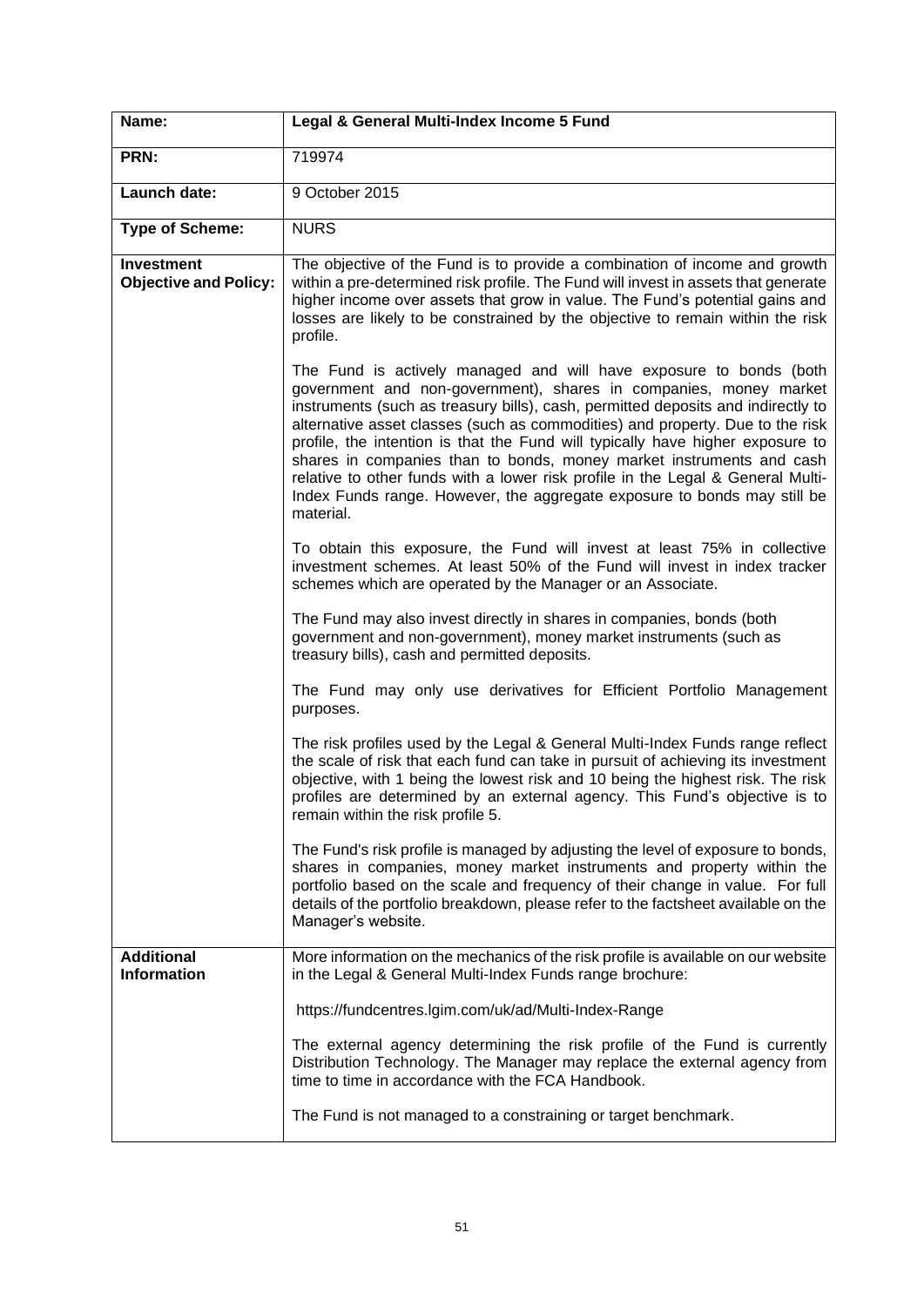| How to assess the<br>performance of the<br>Fund: | In view of the Fund's risk targeted approach and investment in multiple asset<br>classes, the Fund is not managed to a constraining or target benchmark and<br>there is no comparator benchmark available for this Fund.<br>Investors can assess the performance of the Fund against indices representing<br>the relevant global markets for shares in companies and bonds. As this Fund<br>invests in multiple asset classes, investors will need to take into account when<br>assessing the performance of the Fund that the exposure of the Fund to the<br>different asset classes will depend on the risk profile it is targeting.<br>As this Fund has a risk profile of 5, the intention is that it will have a higher<br>exposure to shares in companies than to bonds and the performance of the<br>shares index may be more relevant when assessing the performance of the<br>Fund.<br>Further information on the exposure of the Fund to the different asset classes<br>can be found in the Fund's factsheet which is available at:<br>https://www.legalandgeneral.com/investments/funds/full-fund-range/multi-<br>asset/<br>In respect of the Fund's exposure to shares in companies, the relevant index<br>is:<br>FTSE All World Index<br>In respect of the Fund's exposure to bonds, the relevant index is:<br>Bloomberg Barclays Global Aggregate GBP Hedged Index<br>Further information on these indices is available at:<br>For the FTSE All World Index -<br>https://research.ftserussell.com/products/indices/uk<br>For the Bloomberg Barclays Global Aggregate GBP Hedged Index - |
|--------------------------------------------------|------------------------------------------------------------------------------------------------------------------------------------------------------------------------------------------------------------------------------------------------------------------------------------------------------------------------------------------------------------------------------------------------------------------------------------------------------------------------------------------------------------------------------------------------------------------------------------------------------------------------------------------------------------------------------------------------------------------------------------------------------------------------------------------------------------------------------------------------------------------------------------------------------------------------------------------------------------------------------------------------------------------------------------------------------------------------------------------------------------------------------------------------------------------------------------------------------------------------------------------------------------------------------------------------------------------------------------------------------------------------------------------------------------------------------------------------------------------------------------------------------------------------------------------------------------------------------------------------------|
|                                                  | https://www.bloomberg.com/quote/LEGATRUU:IND                                                                                                                                                                                                                                                                                                                                                                                                                                                                                                                                                                                                                                                                                                                                                                                                                                                                                                                                                                                                                                                                                                                                                                                                                                                                                                                                                                                                                                                                                                                                                         |
| <b>Valuation Point:</b>                          | 3.00pm on each Dealing Day                                                                                                                                                                                                                                                                                                                                                                                                                                                                                                                                                                                                                                                                                                                                                                                                                                                                                                                                                                                                                                                                                                                                                                                                                                                                                                                                                                                                                                                                                                                                                                           |
| <b>ISA Status:</b>                               | Qualifying investment for cash and stocks and shares ISAs                                                                                                                                                                                                                                                                                                                                                                                                                                                                                                                                                                                                                                                                                                                                                                                                                                                                                                                                                                                                                                                                                                                                                                                                                                                                                                                                                                                                                                                                                                                                            |
| <b>Final</b><br>accounting<br>date:              | 15 August                                                                                                                                                                                                                                                                                                                                                                                                                                                                                                                                                                                                                                                                                                                                                                                                                                                                                                                                                                                                                                                                                                                                                                                                                                                                                                                                                                                                                                                                                                                                                                                            |
| Interim accounting<br>date:                      | 15th of each month                                                                                                                                                                                                                                                                                                                                                                                                                                                                                                                                                                                                                                                                                                                                                                                                                                                                                                                                                                                                                                                                                                                                                                                                                                                                                                                                                                                                                                                                                                                                                                                   |
| <b>Income allocation</b><br>dates:               | 14th of each month                                                                                                                                                                                                                                                                                                                                                                                                                                                                                                                                                                                                                                                                                                                                                                                                                                                                                                                                                                                                                                                                                                                                                                                                                                                                                                                                                                                                                                                                                                                                                                                   |
| <b>Type of Units:</b>                            | Income and Accumulation for all Unit Classes                                                                                                                                                                                                                                                                                                                                                                                                                                                                                                                                                                                                                                                                                                                                                                                                                                                                                                                                                                                                                                                                                                                                                                                                                                                                                                                                                                                                                                                                                                                                                         |
| Pricing:+                                        | Singe Swing                                                                                                                                                                                                                                                                                                                                                                                                                                                                                                                                                                                                                                                                                                                                                                                                                                                                                                                                                                                                                                                                                                                                                                                                                                                                                                                                                                                                                                                                                                                                                                                          |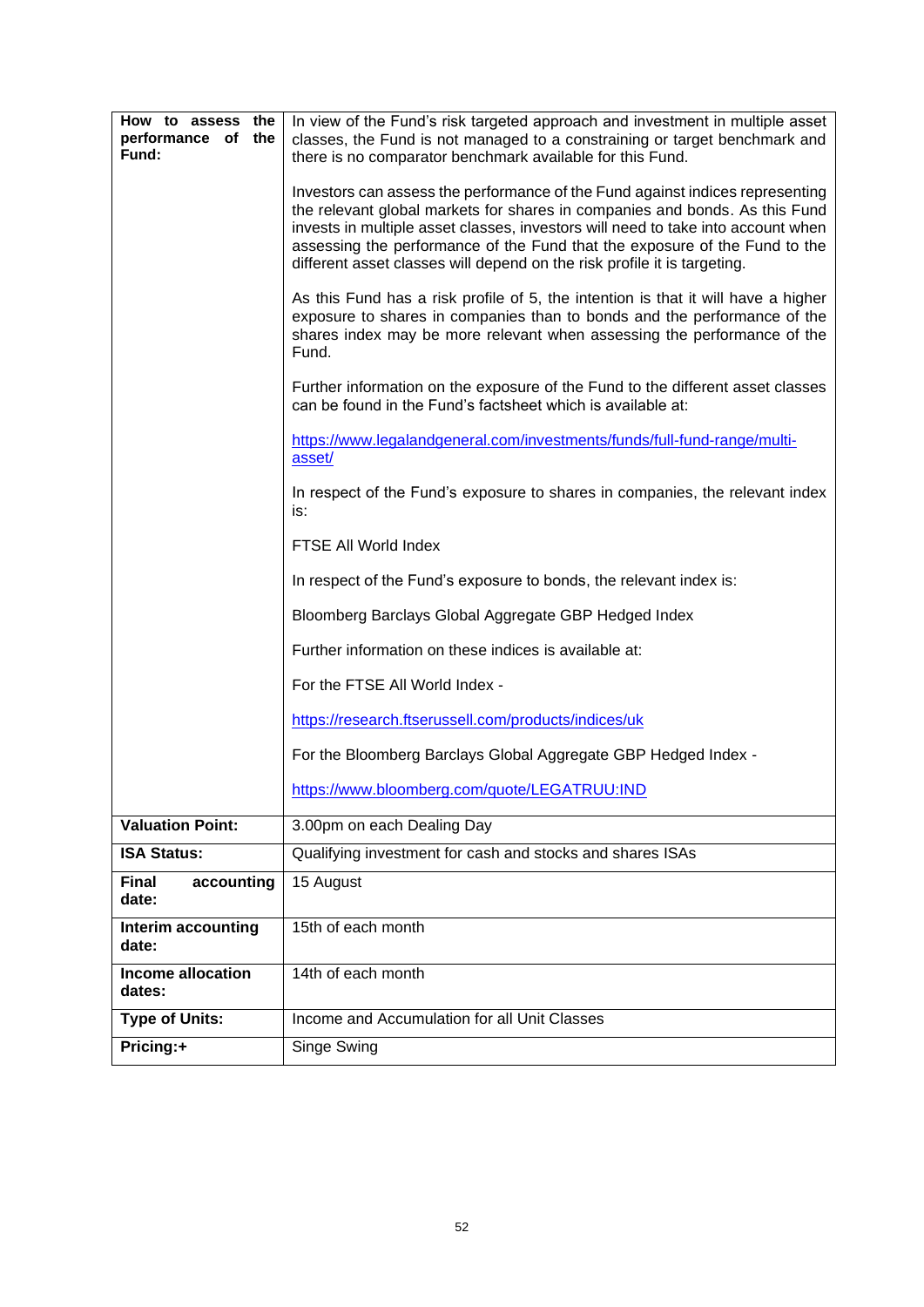| <b>Unit Classes and</b><br><b>Charges</b>                                  | <b>Class R</b><br><b>Units</b> | <b>Class I Units</b> | <b>Class L</b><br>Units* | <b>Class C</b><br>Units** | Class J<br>Units**1 |
|----------------------------------------------------------------------------|--------------------------------|----------------------|--------------------------|---------------------------|---------------------|
| Initial charge:                                                            | N/A                            | N/A                  | N/A                      | N/A                       | N/A                 |
| <b>Redemption charge:</b>                                                  | Nil                            | Nil                  | Nil                      | Nil                       | Nil                 |
| <b>Fund</b><br><b>Management</b><br>Fee:                                   | 0.68%                          | 0.31%                | 0.06%                    | 0.24%                     | 0.24%               |
| <b>Investment</b><br>Minima***:                                            | <b>Class R</b><br><b>Units</b> | <b>Class I Units</b> | <b>Class L</b><br>Units* | <b>Class C</b><br>Units** | Class J<br>Units**1 |
| Initial:                                                                   | £100                           | £1,000,000           | £500,000                 | £100,000,000              | £100,000,000        |
| Holding:                                                                   | £100                           | N/A                  | £500                     | N/A                       | N/A                 |
| Top-up:                                                                    | £100                           | £20,000              | N/A                      | £20,000                   | £20,000             |
| savings<br>Regular<br>plan****:                                            | £20                            | N/A                  | N/A                      | N/A                       | N/A                 |
| <b>Redemption:</b>                                                         | £100                           | N/A                  | N/A                      | N/A                       | N/A                 |
| <b>Allocation</b><br>of<br><b>Charges</b>                                  | <b>Capital</b>                 |                      | <b>Income</b>            |                           |                     |
| <b>Fund</b><br><b>Management</b><br>Fee:                                   | 100%                           |                      | <b>No</b>                |                           |                     |
| <b>Portfolio</b><br><b>Transactions (SDRT,</b><br>broker's<br>commission): | 100%                           |                      | <b>No</b>                |                           |                     |

*\* Class L Units are only available to other Legal & General funds and/or companies which have entered into an agreement with the Manager or an affiliate of the Manager*

*\*\*Class C Units are available to certain eligible investors who meet the criteria for investment in such Units as outlined in the share class policy of the Manager, which is available to investors in the C Class upon request. Where investors in the C Class no longer continue to meet the criteria for investment in such Units, further investment in such Units may not be permitted.*

*\*\* <sup>1</sup> Class J Units are available to certain eligible investors who meet the criteria for investment in such Units as outlined in the share class policy of the Manager, which is available to investors in the J Class upon request. Where investors in the J Class no longer continue to meet the criteria for investment in such Units, further investment in such Units may not be permitted.*

*\*\*\*The Manager reserves the right to reduce or waive the above investment minima.*

*\*\*\*\*Investment in this manner is only available via a regular savings plan with Legal & General (Unit Trust Managers) Limited.*

*+From 1 December 2020, the pricing for this Fund moved from dual priced to Single Swing*.

### **Investor Profile**

The Fund may be suitable for any eligible investors who want to invest for at least five years and are looking for an option that provides the potential for a combination of income and growth through exposure to a diverse portfolio of bonds, shares in companies, money market instruments, property and alternative asset classes(such as commodities).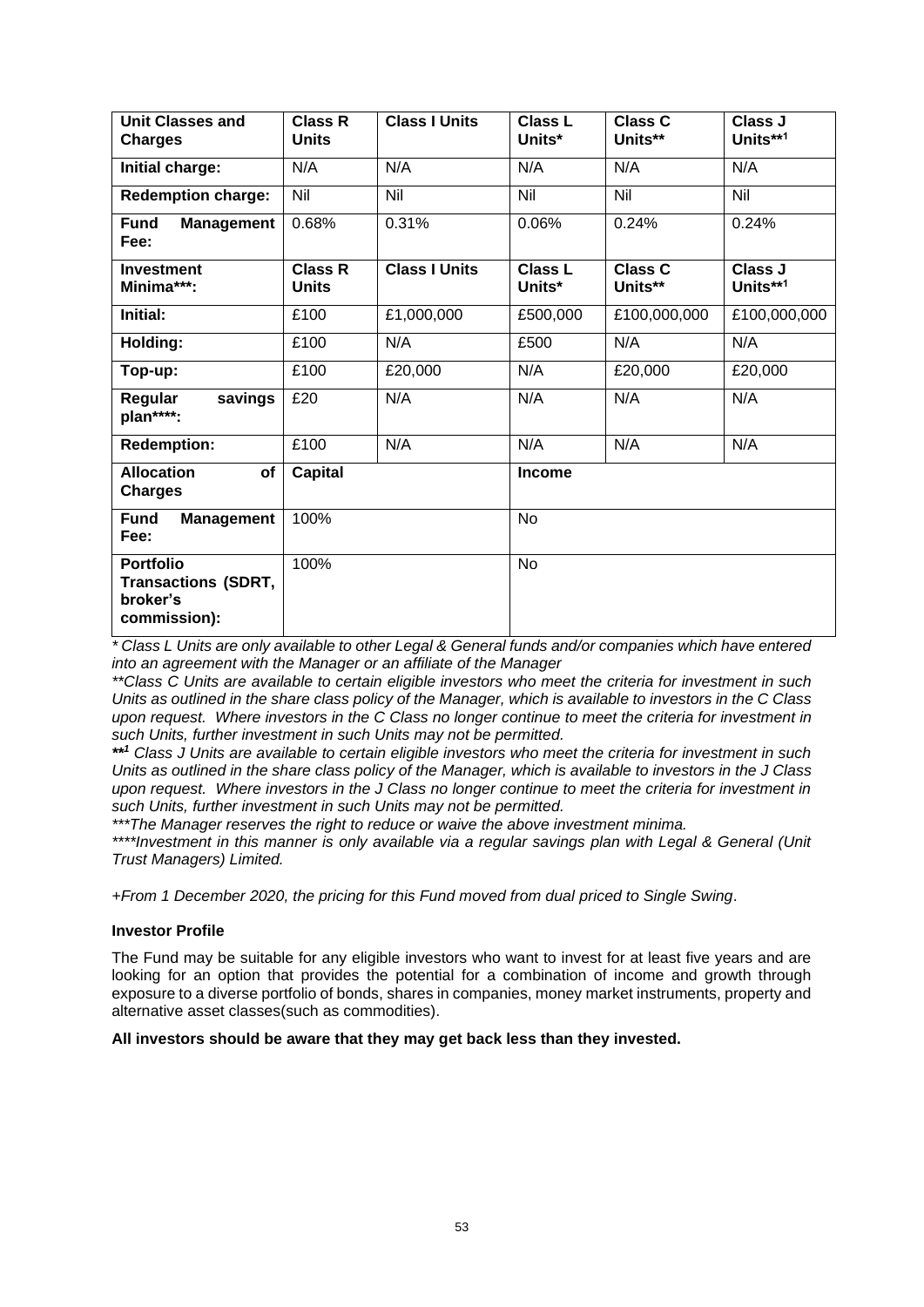| Name:                                            | Legal & General Multi-Index 6 Fund                                                                                                                                                                                                                                                                                                                                                                                                             |
|--------------------------------------------------|------------------------------------------------------------------------------------------------------------------------------------------------------------------------------------------------------------------------------------------------------------------------------------------------------------------------------------------------------------------------------------------------------------------------------------------------|
| PRN:                                             | 640705                                                                                                                                                                                                                                                                                                                                                                                                                                         |
| Launch date:                                     | 22 August 2013                                                                                                                                                                                                                                                                                                                                                                                                                                 |
| Type of<br>Scheme:                               | <b>NURS</b>                                                                                                                                                                                                                                                                                                                                                                                                                                    |
| <b>Investment</b><br>Objective and<br>Policy:    | The objective of the Fund is to provide a combination of growth and income within a<br>pre-determined risk profile. The Fund's potential gains and losses are likely to be<br>constrained by the objective to remain within the risk profile.                                                                                                                                                                                                  |
|                                                  | The Fund is actively managed and will have exposure to bonds (both government<br>and non-government), shares in companies, money market instruments (such as<br>treasury bills), cash, permitted deposits and indirectly to alternative asset classes<br>(such as commodities) and property. Due to the risk profile, the intention is that the<br>Fund will have exposure of at least 50% of the value of the Fund in shares in<br>companies. |
|                                                  | To obtain this exposure, at least 75% of the Fund will invest in collective investment<br>schemes. At least 50% of the Fund will invest in index tracker schemes which are<br>operated by the Manager or an Associate.                                                                                                                                                                                                                         |
|                                                  | The Fund may also invest directly in shares in companies, bonds (both government<br>and non-government), money market instruments (such as treasury bills), cash and<br>permitted deposits.                                                                                                                                                                                                                                                    |
|                                                  | The Fund may only use derivatives for Efficient Portfolio Management purposes.                                                                                                                                                                                                                                                                                                                                                                 |
|                                                  | The risk profiles used by the Legal & General Multi-Index Funds range reflect the<br>scale of risk that each fund can take in pursuit of achieving its investment objective,<br>with 1 being the lowest risk and 10 being the highest risk. The risk profiles are<br>determined by an external agency. This Fund's objective is to remain within the risk<br>profile 6.                                                                        |
|                                                  | The Fund's risk profile is managed by adjusting the level of exposure to bonds, shares<br>in companies, money market instruments and property within the portfolio based on<br>the scale and frequency of their change in value. For full details of the portfolio<br>breakdown, please refer to the factsheet available on the Manager's website.                                                                                             |
| <b>Additional</b><br><b>Information</b>          | More information on the mechanics of the risk profile is available on our website in<br>the Legal & General Multi-Index Funds range brochure:                                                                                                                                                                                                                                                                                                  |
|                                                  | https://fundcentres.lgim.com/uk/ad/Multi-Index-Range                                                                                                                                                                                                                                                                                                                                                                                           |
|                                                  | The external agency determining the risk profile of the Fund is currently Distribution<br>Technology. The Manager may replace the external agency from time to time in<br>accordance with the FCA Handbook.                                                                                                                                                                                                                                    |
|                                                  | The Fund is not managed to a constraining or target benchmark.                                                                                                                                                                                                                                                                                                                                                                                 |
| How to assess<br>the performance<br>of the Fund: | In view of the Fund's risk targeted approach and investment in multiple asset classes,<br>the Fund is not managed to a constraining or target benchmark and there is no<br>comparator benchmark available for this Fund.                                                                                                                                                                                                                       |
|                                                  | Investors can assess the performance of the Fund against indices representing the<br>relevant global markets for shares in companies and bonds. As this Fund invests in<br>multiple asset classes, investors will need to take into account when assessing the                                                                                                                                                                                 |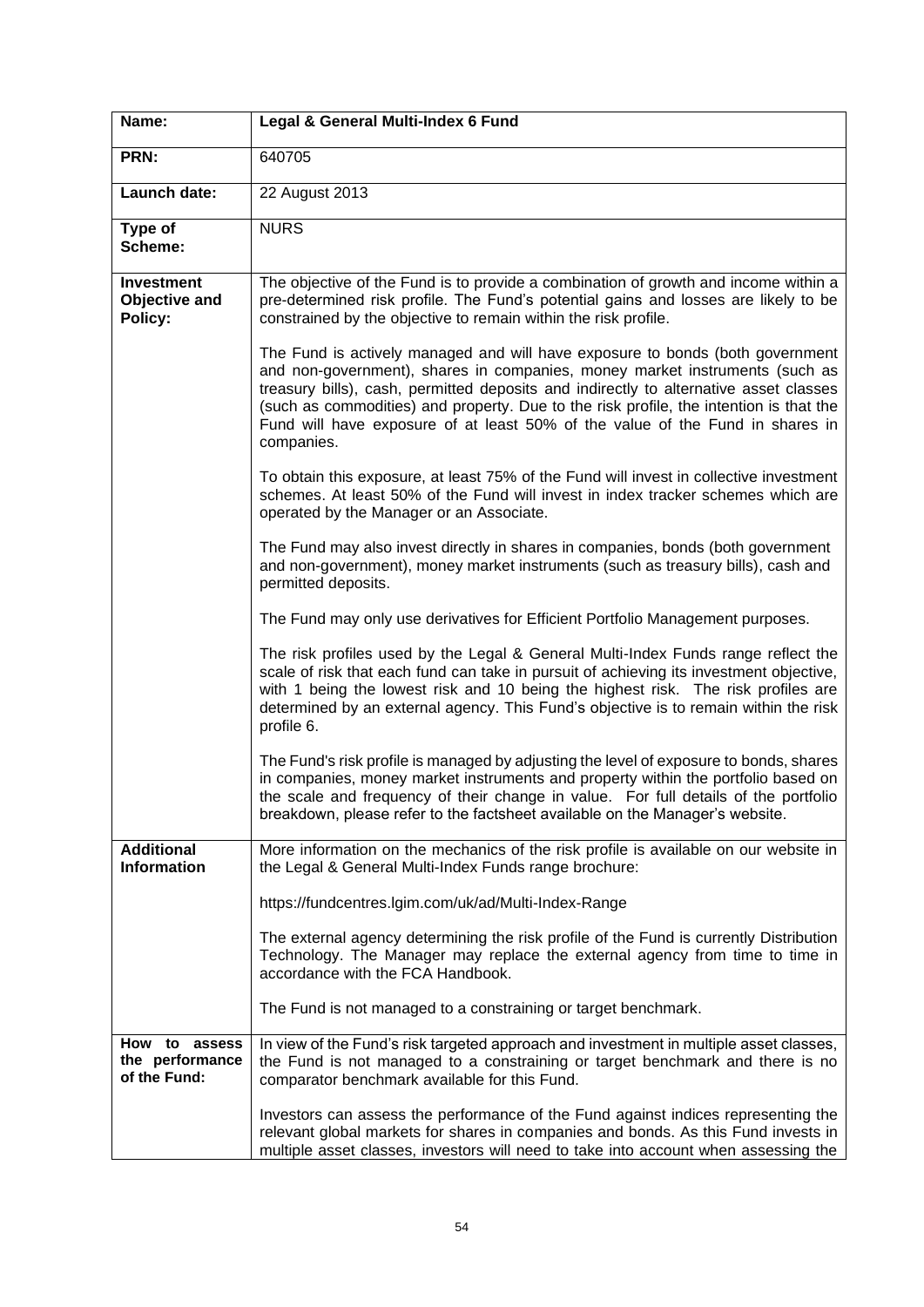|                                              |                                                                                                                                                                                                                                                |                                                     | will depend on the risk profile it is targeting.                   |                              | performance of the Fund that the exposure of the Fund to the different asset classes |                      |
|----------------------------------------------|------------------------------------------------------------------------------------------------------------------------------------------------------------------------------------------------------------------------------------------------|-----------------------------------------------------|--------------------------------------------------------------------|------------------------------|--------------------------------------------------------------------------------------|----------------------|
|                                              | As this Fund has a risk profile of 6, the intention is that it will have a higher exposure<br>to shares in companies than to bonds and the performance of the shares index may<br>be more relevant when assessing the performance of the Fund. |                                                     |                                                                    |                              |                                                                                      |                      |
|                                              | Further information on the exposure of the Fund to the different asset classes can be<br>found in the Fund's factsheet which is available at:                                                                                                  |                                                     |                                                                    |                              |                                                                                      |                      |
|                                              |                                                                                                                                                                                                                                                |                                                     |                                                                    |                              | https://www.legalandgeneral.com/investments/funds/full-fund-range/multi-asset/       |                      |
|                                              |                                                                                                                                                                                                                                                |                                                     |                                                                    |                              | In respect of the Fund's exposure to shares in companies, the relevant index is:     |                      |
|                                              | FTSE All World Index                                                                                                                                                                                                                           |                                                     |                                                                    |                              |                                                                                      |                      |
|                                              |                                                                                                                                                                                                                                                |                                                     | In respect of the Fund's exposure to bonds, the relevant index is: |                              |                                                                                      |                      |
|                                              |                                                                                                                                                                                                                                                |                                                     | Bloomberg Barclays Global Aggregate GBP Hedged Index               |                              |                                                                                      |                      |
|                                              |                                                                                                                                                                                                                                                |                                                     | Further information on these indices is available at:              |                              |                                                                                      |                      |
|                                              |                                                                                                                                                                                                                                                | For the FTSE All World Index -                      |                                                                    |                              |                                                                                      |                      |
|                                              |                                                                                                                                                                                                                                                |                                                     | https://research.ftserussell.com/products/indices/uk               |                              |                                                                                      |                      |
|                                              | For the Bloomberg Barclays Global Aggregate GBP Hedged Index -                                                                                                                                                                                 |                                                     |                                                                    |                              |                                                                                      |                      |
|                                              | https://www.bloomberg.com/quote/LEGATRUU:IND                                                                                                                                                                                                   |                                                     |                                                                    |                              |                                                                                      |                      |
| <b>Valuation Point:</b>                      | 3.00pm on each Dealing Day                                                                                                                                                                                                                     |                                                     |                                                                    |                              |                                                                                      |                      |
| <b>ISA Status:</b>                           | Qualifying investment for cash and stocks and shares ISAs                                                                                                                                                                                      |                                                     |                                                                    |                              |                                                                                      |                      |
| <b>Final accounting</b><br>date:             | 15 August                                                                                                                                                                                                                                      |                                                     |                                                                    |                              |                                                                                      |                      |
| <b>Interim</b><br>accounting<br>date:        | 15 February                                                                                                                                                                                                                                    |                                                     |                                                                    |                              |                                                                                      |                      |
| <b>Income</b><br>allocation dates:           | 15 October, 15 April                                                                                                                                                                                                                           |                                                     |                                                                    |                              |                                                                                      |                      |
| Type of Units:                               | Income and Accumulation for all Unit Classes                                                                                                                                                                                                   |                                                     |                                                                    |                              |                                                                                      |                      |
| Pricing:+                                    | Single Swing                                                                                                                                                                                                                                   |                                                     |                                                                    |                              |                                                                                      |                      |
| <b>Unit</b><br><b>Classes</b><br>and Charges | <b>Class</b><br>R<br><b>Units</b>                                                                                                                                                                                                              | <b>Class</b><br>F.<br>Units*                        | <b>Class</b><br><b>Units</b>                                       | <b>Class</b><br>L<br>Units** | <b>Class</b><br>C<br>Units***                                                        | Class J<br>Units***1 |
|                                              |                                                                                                                                                                                                                                                | This class<br>closed<br>is<br>to<br>new<br>business |                                                                    |                              |                                                                                      |                      |
| Initial charge:                              | N/A                                                                                                                                                                                                                                            | N/A                                                 | N/A                                                                | N/A                          | N/A                                                                                  | N/A                  |
| Redemption<br>charge:                        | Nil                                                                                                                                                                                                                                            | Nil                                                 | Nil                                                                | Nil                          | Nil                                                                                  | Nil                  |
| <b>Fund</b><br><b>Management</b><br>Fee:     | 0.61%                                                                                                                                                                                                                                          | 0.50%                                               | 0.31%                                                              | 0.06%                        | 0.24%                                                                                | 0.24%                |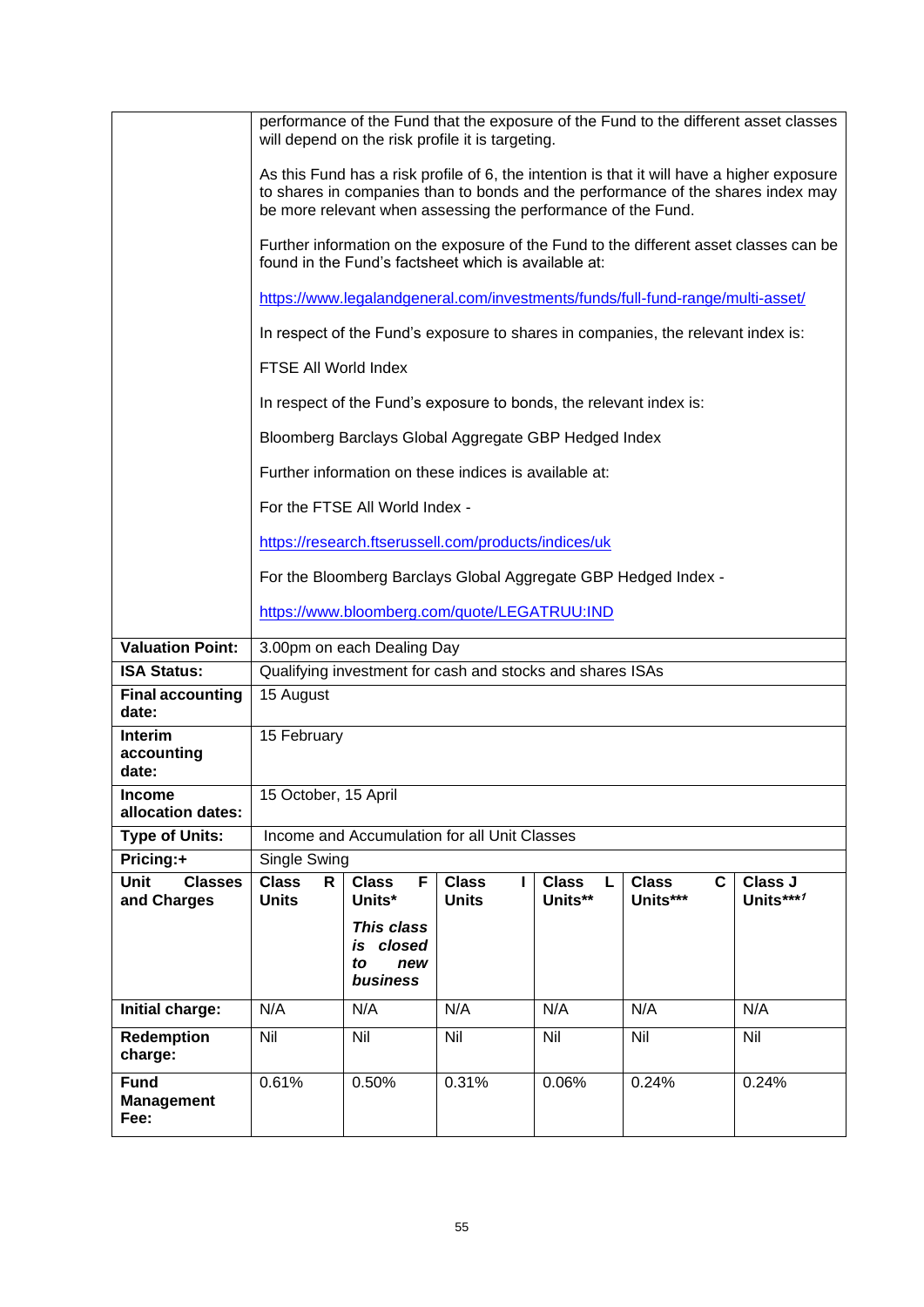| <b>Investment</b><br>Minima****:                                           | <b>Class</b><br>R<br><b>Units</b>                                                                                                              | <b>Class</b><br>F<br>Units*                                                                                                                    | <b>Class</b><br><b>Units</b> |               | <b>Class</b><br>L<br>Units** | <b>Class</b><br>C<br>Units*** | Class J<br>Units***/ |
|----------------------------------------------------------------------------|------------------------------------------------------------------------------------------------------------------------------------------------|------------------------------------------------------------------------------------------------------------------------------------------------|------------------------------|---------------|------------------------------|-------------------------------|----------------------|
| Initial:                                                                   | £100                                                                                                                                           | £500                                                                                                                                           |                              | £1,000,000    | £500,000                     | £100,000,000                  | £100,000,000         |
| Holding:                                                                   | £100<br>(where the<br>value of a<br>holding<br>falls below<br>£100, the<br>Manager<br>reserves<br>the right to<br>terminate<br>the<br>holding) | £500<br>(where the<br>value of a<br>holding<br>falls below<br>£350, the<br>Manager<br>reserves<br>the right to<br>terminate<br>the<br>holding) | N/A                          |               | £500                         | N/A                           | N/A                  |
| Top-up:                                                                    | £100                                                                                                                                           | £100                                                                                                                                           | £20,000                      |               | N/A                          | £20,000                       | £20,000              |
| <b>Regular savings</b><br>plan*****:                                       | £20                                                                                                                                            | N/A<br>£50                                                                                                                                     |                              |               | N/A                          | N/A                           | N/A                  |
| <b>Redemption:</b>                                                         | £100                                                                                                                                           | £500                                                                                                                                           | N/A                          |               | N/A                          | N/A                           | N/A                  |
| <b>Allocation of</b><br><b>Charges</b>                                     | <b>Capital</b>                                                                                                                                 |                                                                                                                                                |                              | <b>Income</b> |                              |                               |                      |
| <b>Fund</b><br><b>Management</b><br>Fee:                                   | (1)                                                                                                                                            |                                                                                                                                                |                              | 100%          |                              |                               |                      |
| <b>Portfolio</b><br><b>Transactions</b><br>(SDRT, broker's<br>commission): | 100%                                                                                                                                           |                                                                                                                                                |                              |               |                              |                               |                      |

*(i) investors who have received advice from authorised intermediaries, platforms or other distributors in relation to their investment in Units in the Fund, and* 

*(ii) distributers who the Manager reasonably considers will adequately bear the costs of marketing to and acquiring investors at no or limited cost to the Manager, and to whom the Manager has confirmed that such distributor or investor meets the criteria for investment in such Units.*

*\*\* Class L Units are only available to other Legal & General funds and/or companies which have entered into an agreement with the Manager or an affiliate of the Manager*

*\*\*\*Class C Units are available to certain eligible investors who meet the criteria for investment in such Units as outlined in the share class policy of the Manager, which is available to investors in the C Class upon request. Where investors in the C Class no longer continue to meet the criteria for investment in such Units, further investment in such Units may not be permitted.*

*\*\*\** **<sup>1</sup>** *Class J Units are available to certain eligible investors who meet the criteria for investment in such Units as outlined in the share class policy of the Manager, which is available to investors in the J Class upon request. Where investors in the J Class no longer continue to meet the criteria for investment in such Units, further investment in such Units may not be permitted.*

*\*\*\*\*The Manager reserves the right to reduce or waive the above investment minima.*

\*\*\*\*\*Investment in this manner is only available via a regular savings plan with Legal & General (Unit *Trust Managers) Limited.*

*(1) Charges will be taken from capital if there is insufficient income.*

*+From 1 December 2020, the pricing for this Fund moved from dual priced to Single Swing.*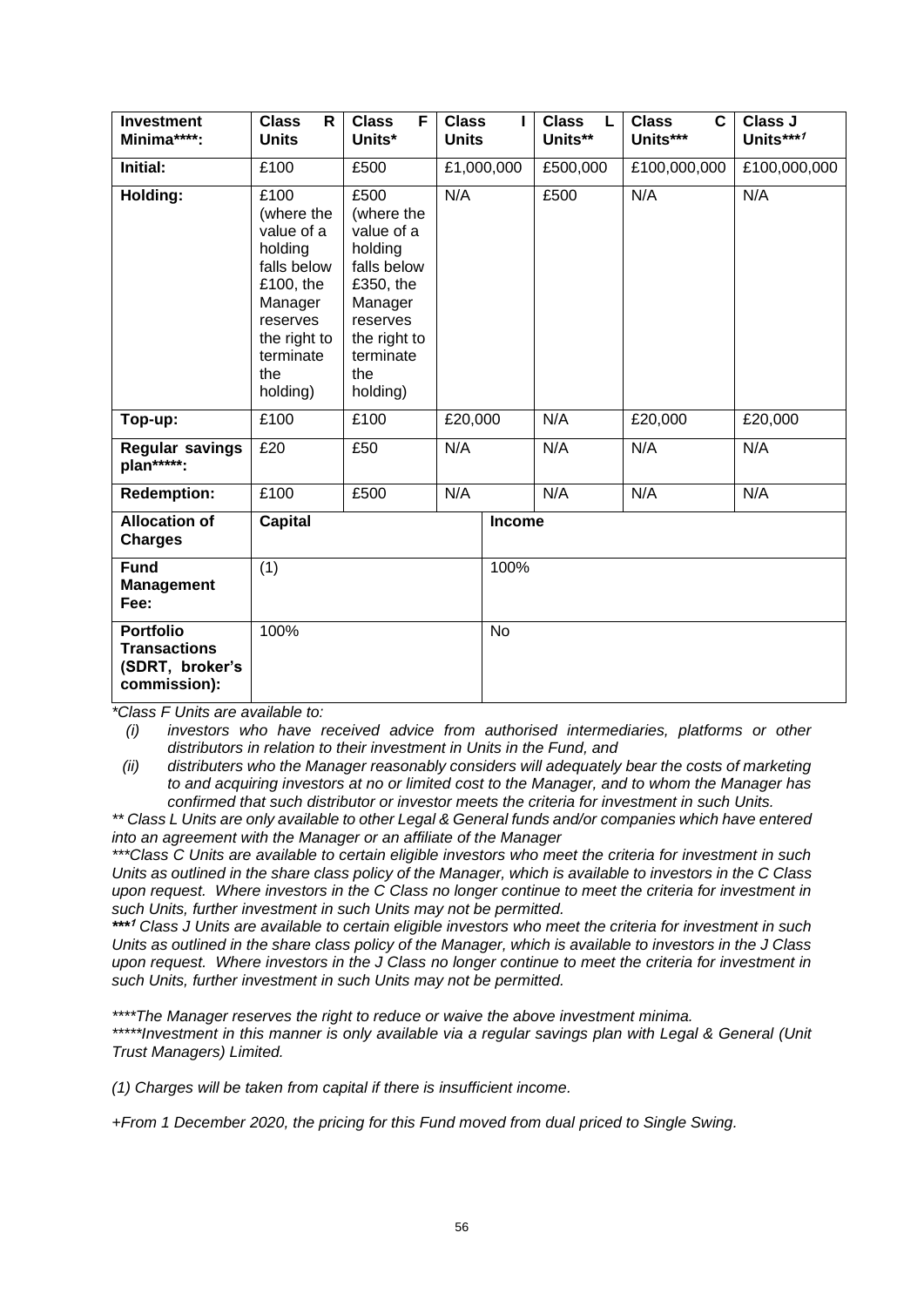# **Investor Profile**

The Fund may be suitable for any eligible investors who want to invest for at least five years and are looking for an option that provides the potential a combination of growth and income, through exposure to a diverse portfolio of bonds, shares in companies, money market instruments, property and alternative asset classes(such as commodities).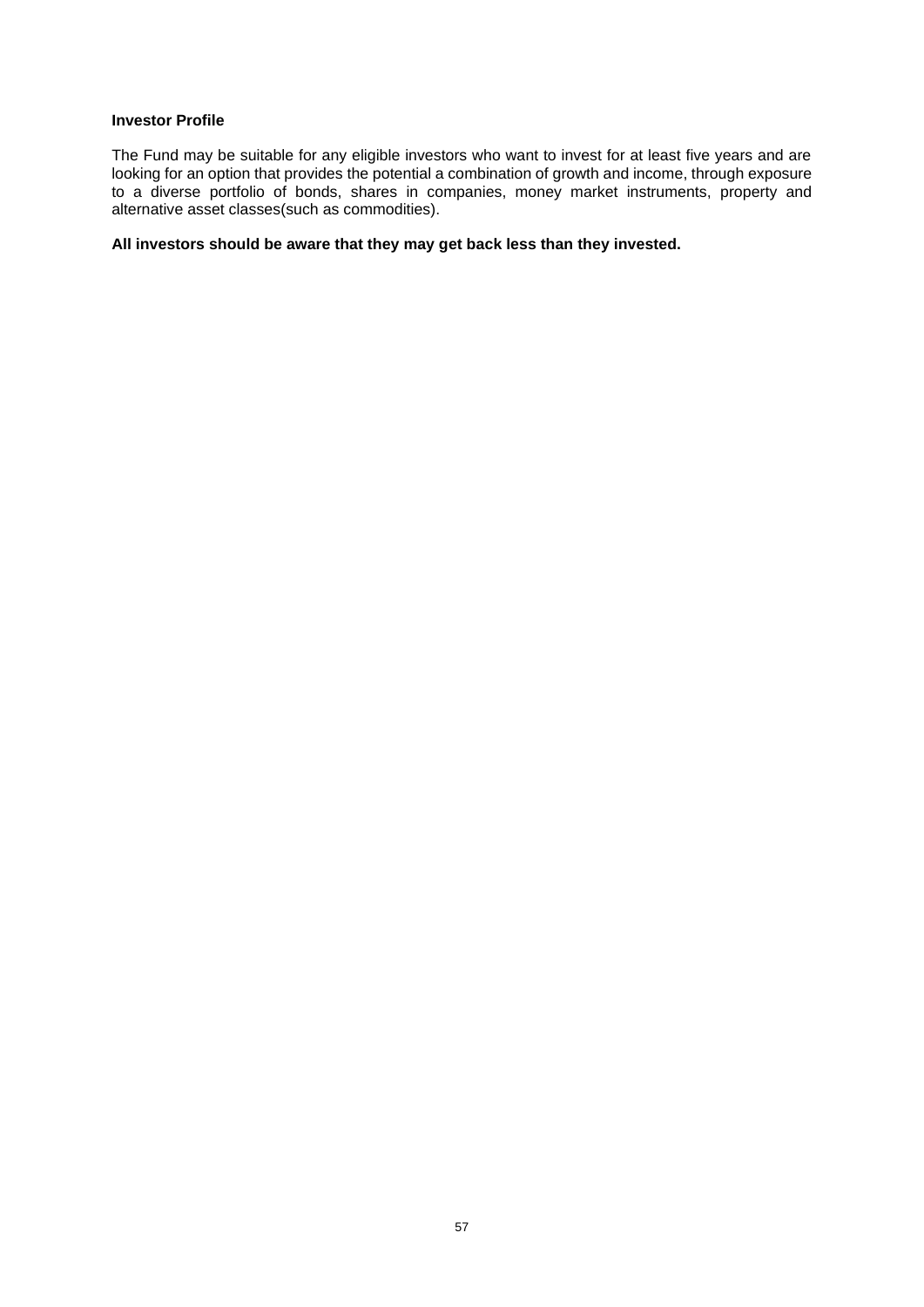| Name:                                                           | Legal & General Multi-Index Income 6 Fund                                                                                                                                                                                                                                                                                                                                                                                                   |
|-----------------------------------------------------------------|---------------------------------------------------------------------------------------------------------------------------------------------------------------------------------------------------------------------------------------------------------------------------------------------------------------------------------------------------------------------------------------------------------------------------------------------|
| PRN:                                                            | 719975                                                                                                                                                                                                                                                                                                                                                                                                                                      |
| Launch date:                                                    | 9 October 2015                                                                                                                                                                                                                                                                                                                                                                                                                              |
| <b>Type of Scheme:</b>                                          | <b>NURS</b>                                                                                                                                                                                                                                                                                                                                                                                                                                 |
| <b>Investment Objective</b><br>and Policy:                      | The objective of the Fund is to provide a combination of income and growth within a<br>pre-determined risk profile. The Fund will invest in assets that generate higher income<br>over assets that grow in value. The Fund's potential gains and losses are likely to be<br>constrained by the objective to remain within the risk profile.                                                                                                 |
|                                                                 | The Fund is actively managed and will have exposure to bonds (both government and<br>non-government), shares in companies, money market instruments (such as treasury<br>bills), cash, permitted deposits and indirectly to alternative asset classes (such as<br>commodities) and property. Due to the risk profile, the intention is that the Fund will<br>have exposure of at least 50% of the value of the Fund to shares in companies. |
|                                                                 | To obtain this exposure, at least 75% of the Fund will invest in collective investment<br>schemes. At least 50% of the Fund will invest in index tracker schemes which are<br>operated by the Manager or an Associate.                                                                                                                                                                                                                      |
|                                                                 | The Fund may also invest directly in shares in companies, bonds (both government<br>and non-government), money market instruments (such as treasury bills), cash and<br>permitted deposits.                                                                                                                                                                                                                                                 |
|                                                                 | The Fund may only use derivatives for Efficient Portfolio Management purposes.                                                                                                                                                                                                                                                                                                                                                              |
|                                                                 | The risk profiles used by the Legal & General Multi-Index Funds range reflect the scale<br>of risk that each fund can take in pursuit of achieving its investment objective, with 1<br>being the lowest risk and 10 being the highest risk. The risk profiles are determined<br>by an external agency. This Fund's objective is to remain within the risk profile 6.                                                                        |
|                                                                 | The Fund's risk profile is managed by adjusting the level of exposure to bonds, shares<br>in companies, money market instruments and property within the portfolio based on<br>the scale and frequency of their change in value. For full details of the portfolio<br>breakdown, please refer to the factsheet available on the Manager's website.                                                                                          |
| <b>Additional Information</b>                                   | More information on the mechanics of the risk profile is available on our website in the<br>Legal & General Multi-Index Funds range brochure:                                                                                                                                                                                                                                                                                               |
|                                                                 | https://fundcentres.lgim.com/uk/ad/Multi-Index-Range                                                                                                                                                                                                                                                                                                                                                                                        |
|                                                                 | The external agency determining the risk profile of the Fund is currently Distribution<br>Technology. The Manager may replace the external agency from time to time in<br>accordance with the FCA Handbook.                                                                                                                                                                                                                                 |
|                                                                 | The Fund is not managed to a constraining or target benchmark.                                                                                                                                                                                                                                                                                                                                                                              |
| How<br>to<br>the<br>assess<br>performance<br>Οf<br>the<br>Fund: | In view of the Fund's risk targeted approach and investment in multiple asset classes,<br>the Fund is not managed to a constraining or target benchmark and there is no<br>comparator benchmark available for this Fund.                                                                                                                                                                                                                    |
|                                                                 | Investors can assess the performance of the Fund against indices representing the<br>relevant global markets for shares in companies and bonds. As this Fund invests in<br>multiple asset classes, investors will need to take into account when assessing the<br>performance of the Fund that the exposure of the Fund to the different asset classes<br>will depend on the risk profile it is targeting.                                  |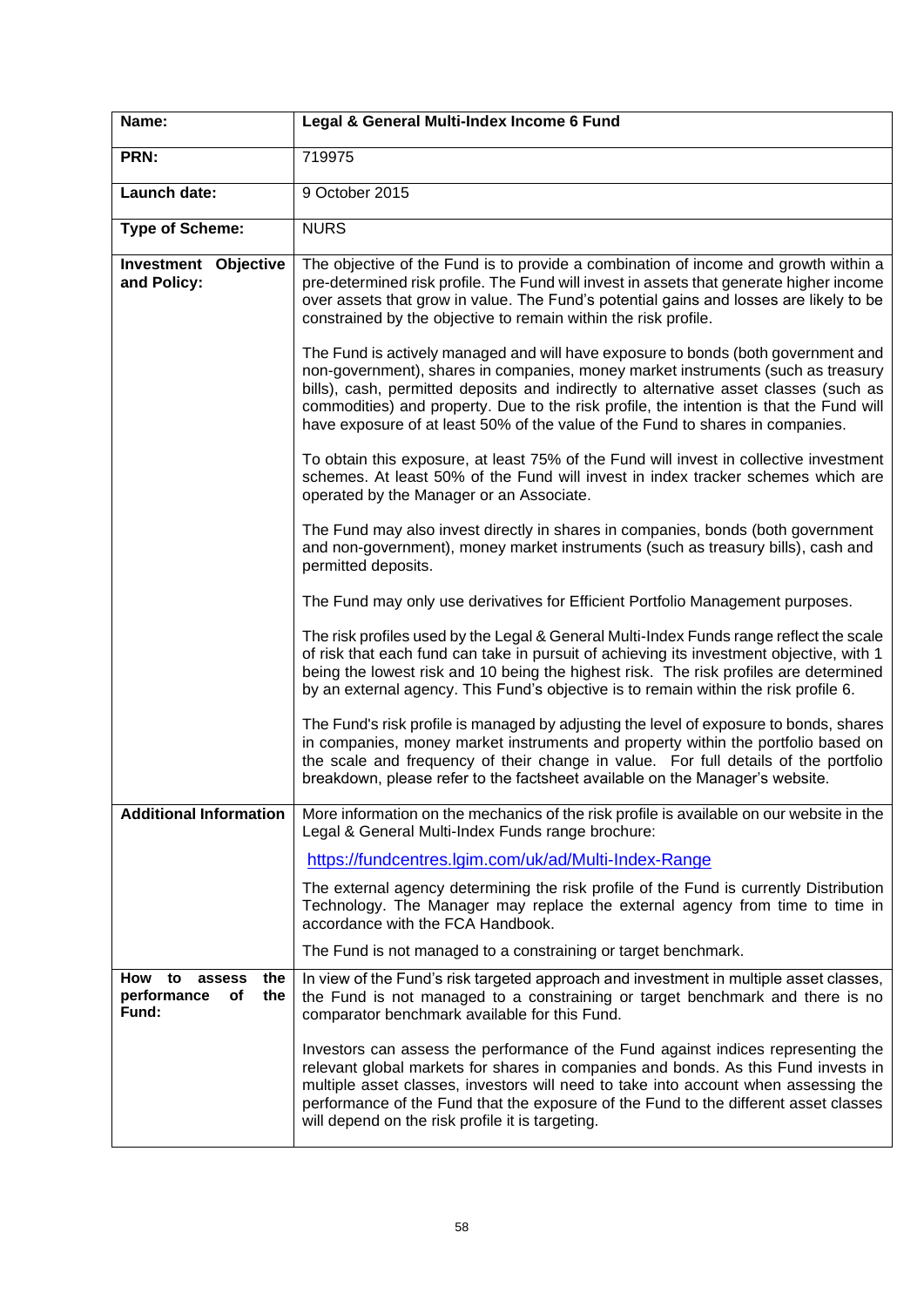|                                                 | As this Fund has a risk profile of 6, the intention is that it will have a higher exposure<br>to shares in companies than to bonds and the performance of the shares index may<br>be more relevant when assessing the performance of the Fund. |                                                                                                                                               |                             |                                                                |                            |  |  |
|-------------------------------------------------|------------------------------------------------------------------------------------------------------------------------------------------------------------------------------------------------------------------------------------------------|-----------------------------------------------------------------------------------------------------------------------------------------------|-----------------------------|----------------------------------------------------------------|----------------------------|--|--|
|                                                 |                                                                                                                                                                                                                                                | Further information on the exposure of the Fund to the different asset classes can be<br>found in the Fund's factsheet which is available at: |                             |                                                                |                            |  |  |
|                                                 | https://www.legalandgeneral.com/investments/funds/full-fund-range/multi-asset/                                                                                                                                                                 |                                                                                                                                               |                             |                                                                |                            |  |  |
|                                                 | In respect of the Fund's exposure to shares in companies, the relevant index is:                                                                                                                                                               |                                                                                                                                               |                             |                                                                |                            |  |  |
|                                                 | FTSE All World Index                                                                                                                                                                                                                           |                                                                                                                                               |                             |                                                                |                            |  |  |
|                                                 |                                                                                                                                                                                                                                                | In respect of the Fund's exposure to bonds, the relevant index is:                                                                            |                             |                                                                |                            |  |  |
|                                                 |                                                                                                                                                                                                                                                | Bloomberg Barclays Global Aggregate GBP Hedged Index                                                                                          |                             |                                                                |                            |  |  |
|                                                 |                                                                                                                                                                                                                                                | Further information on these indices is available at:                                                                                         |                             |                                                                |                            |  |  |
|                                                 | For the FTSE All World Index -                                                                                                                                                                                                                 |                                                                                                                                               |                             |                                                                |                            |  |  |
|                                                 |                                                                                                                                                                                                                                                | https://research.ftserussell.com/products/indices/uk                                                                                          |                             |                                                                |                            |  |  |
|                                                 |                                                                                                                                                                                                                                                |                                                                                                                                               |                             | For the Bloomberg Barclays Global Aggregate GBP Hedged Index - |                            |  |  |
|                                                 |                                                                                                                                                                                                                                                | https://www.bloomberg.com/quote/LEGATRUU:IND                                                                                                  |                             |                                                                |                            |  |  |
| <b>Valuation Point:</b>                         | 3.00pm on each Dealing Day                                                                                                                                                                                                                     |                                                                                                                                               |                             |                                                                |                            |  |  |
| <b>ISA Status:</b>                              | Qualifying investment for cash and stocks and shares ISAs                                                                                                                                                                                      |                                                                                                                                               |                             |                                                                |                            |  |  |
| Final accounting date:                          | 15 August                                                                                                                                                                                                                                      |                                                                                                                                               |                             |                                                                |                            |  |  |
| Interim accounting<br>date:                     | 15th of each month                                                                                                                                                                                                                             |                                                                                                                                               |                             |                                                                |                            |  |  |
| <b>Income allocation</b><br>dates:              | 14th of each month                                                                                                                                                                                                                             |                                                                                                                                               |                             |                                                                |                            |  |  |
| <b>Type of Units:</b>                           | Income and Accumulation for all Unit Classes                                                                                                                                                                                                   |                                                                                                                                               |                             |                                                                |                            |  |  |
| Pricing:+                                       | Single Swing                                                                                                                                                                                                                                   |                                                                                                                                               |                             |                                                                |                            |  |  |
| Unit<br><b>Classes</b><br>and<br><b>Charges</b> | <b>Class R Units</b>                                                                                                                                                                                                                           | <b>Class I Units</b>                                                                                                                          | <b>Class</b><br>L<br>Units* | <b>Class C Units**</b>                                         | Class J<br>Units**1        |  |  |
| Initial charge:                                 | N/A                                                                                                                                                                                                                                            | N/A                                                                                                                                           | N/A                         | N/A                                                            | N/A                        |  |  |
| <b>Redemption charge:</b>                       | Nil                                                                                                                                                                                                                                            | <b>Nil</b>                                                                                                                                    | Nil                         | Nil                                                            | Nil                        |  |  |
| <b>Fund</b><br><b>Management</b><br>Fee:        | 0.70%                                                                                                                                                                                                                                          | 0.31%                                                                                                                                         | 0.06%                       | 0.24%                                                          | 0.24%                      |  |  |
| <b>Investment Minima***:</b>                    | <b>Class R Units</b>                                                                                                                                                                                                                           | <b>Class I Units</b>                                                                                                                          | <b>Class</b><br>L<br>Units* | <b>Class C Units**</b>                                         | <b>Class J</b><br>Units**1 |  |  |
| Initial:                                        | £100                                                                                                                                                                                                                                           | £1,000,000                                                                                                                                    | £500,000                    | £100,000,000                                                   | £100,000,000               |  |  |
| Holding:                                        | £100                                                                                                                                                                                                                                           | N/A                                                                                                                                           | £500                        | N/A                                                            | N/A                        |  |  |
| Top-up:                                         | £100                                                                                                                                                                                                                                           | £20,000                                                                                                                                       | N/A                         | £20,000                                                        | £20,000                    |  |  |
| Regular savings plan<br>****.                   | £20                                                                                                                                                                                                                                            | N/A                                                                                                                                           | N/A                         | N/A                                                            | N/A                        |  |  |
| <b>Redemption:</b>                              | £100                                                                                                                                                                                                                                           | N/A                                                                                                                                           | N/A                         | N/A                                                            | N/A                        |  |  |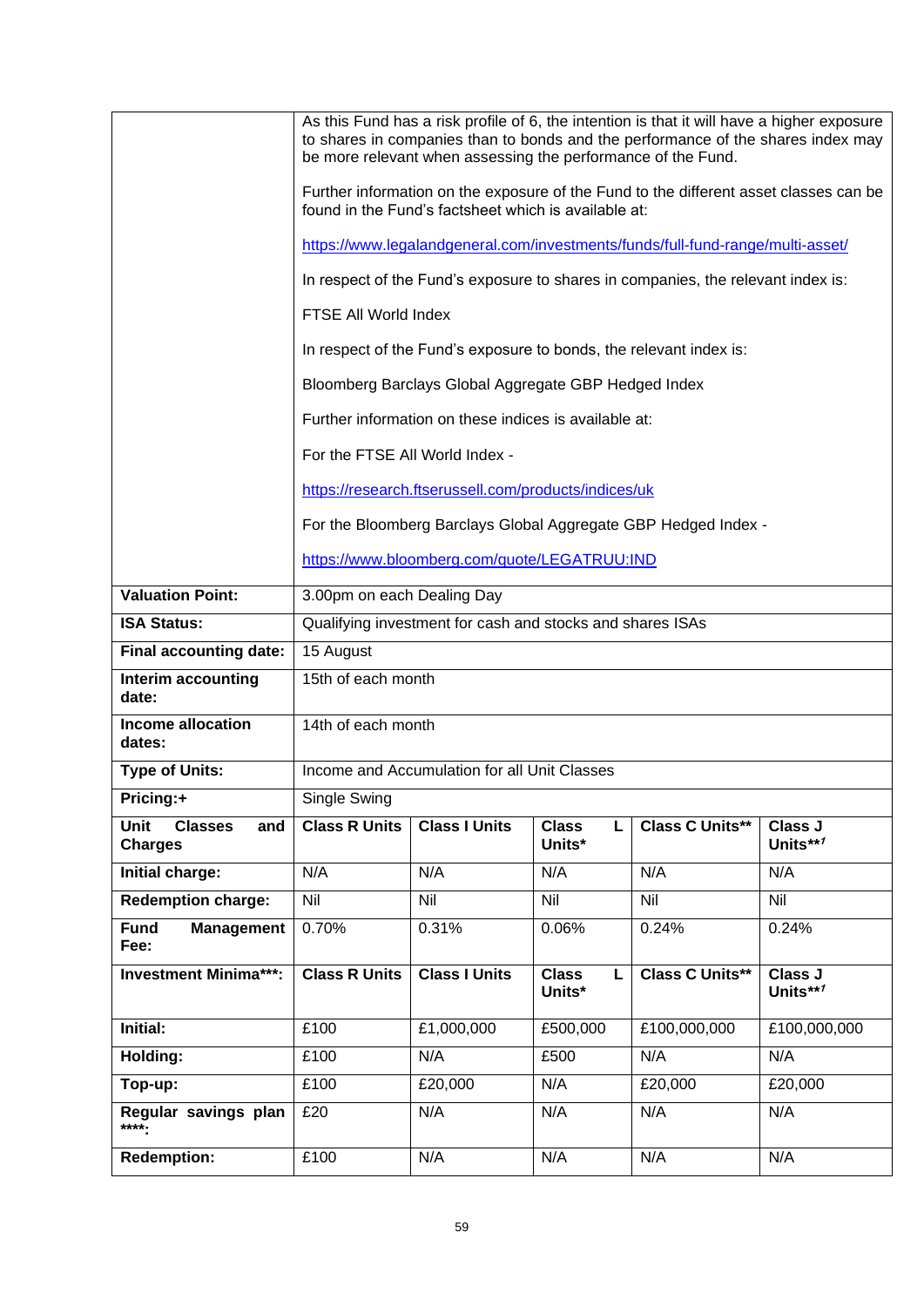| <b>Allocation of Charges</b>                                        | <b>Capital</b> | <b>Income</b> |
|---------------------------------------------------------------------|----------------|---------------|
| <b>Fund</b><br>Management  <br>Fee:                                 | 100%           | No            |
| <b>Portfolio Transactions</b><br>broker's<br>(SDRT,<br>commission): | 100%           | No            |

*\* Class L Units are only available to other Legal & General funds and/or companies which have entered into an agreement with the Manager or an affiliate of the Manager*

*\*\*Class C Units are available to certain eligible investors who meet the criteria for investment in such Units as outlined in the share class policy of the Manager, which is available to investors in the C Class upon request. Where investors in the C Class no longer continue to meet the criteria for investment in such Units, further investment in such Units may not be permitted.*

*\*\*\** **<sup>1</sup>***Class J Units are available to certain eligible investors who meet the criteria for investment in such Units as outlined in the share class policy of the Manager, which is available to investors in the J Class upon request. Where investors in the J Class no longer continue to meet the criteria for investment in such Units, further investment in such Units may not be permitted.*

*\*\*\*The Manager reserves the right to reduce or waive the above investment minima. \*\*\*\*Investment in this manner is only available via a regular savings plan with Legal & General (Unit Trust Managers) Limited.*

+*From 1 December 2020, the pricing for this Fund moved from dual priced to Single Swing.*

# **Investor Profile**

The Fund may be suitable for any eligible investors who want to invest for at least five years and are looking for an option that provides the potential for a combination of income and growth from a diverse portfolio of bonds, shares in companies, money market instruments, property and alternative asset classes(such as commodities).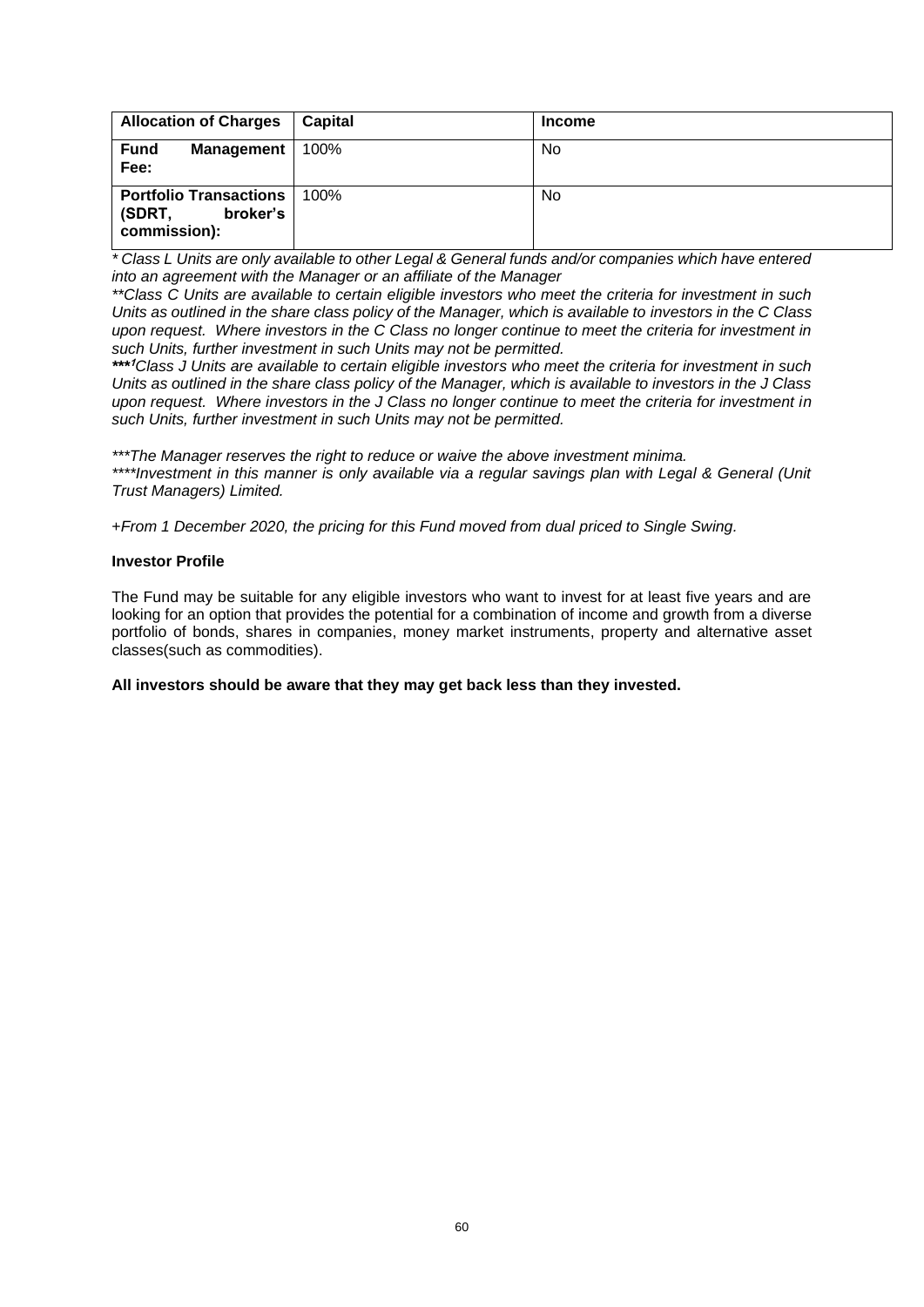| Name:                                                     | Legal & General Multi-Index 7 Fund                                                                                                                                                                                                                                                                                                                                                                                                          |
|-----------------------------------------------------------|---------------------------------------------------------------------------------------------------------------------------------------------------------------------------------------------------------------------------------------------------------------------------------------------------------------------------------------------------------------------------------------------------------------------------------------------|
| PRN:                                                      | 640706                                                                                                                                                                                                                                                                                                                                                                                                                                      |
| Launch date:                                              | 22 August 2013                                                                                                                                                                                                                                                                                                                                                                                                                              |
| <b>Type of Scheme:</b>                                    | <b>NURS</b>                                                                                                                                                                                                                                                                                                                                                                                                                                 |
| <b>Investment Objective</b><br>and Policy:                | The objective of the Fund is to provide a combination of growth and income within a pre-<br>determined risk profile. The Fund's potential gains and losses are likely to be constrained<br>by the objective to remain within the risk profile.                                                                                                                                                                                              |
|                                                           | The Fund is actively managed and will have exposure to bonds (both government and<br>non-government), shares in companies, money market instruments (such as treasury<br>bills), cash, permitted deposits and indirectly to alternative asset classes (such as<br>commodities) and property. Due to the risk profile, the intention is that the Fund will have<br>exposure of at least 60% of the value of the Fund to shares in companies. |
|                                                           | To obtain this exposure, at least 75% of the Fund will invest in collective investment<br>schemes At least 50% of the Fund will invest in index tracker schemes which are<br>operated by the Manager or an Associate.                                                                                                                                                                                                                       |
|                                                           | The Fund may also invest directly in shares in companies, bonds (both government and<br>non-government), money market instruments (such as treasury bills), cash and<br>permitted deposits.                                                                                                                                                                                                                                                 |
|                                                           | The Fund may only use derivatives for Efficient Portfolio Management purposes.                                                                                                                                                                                                                                                                                                                                                              |
|                                                           | The risk profiles used by the Legal & General Multi-Index Funds range reflect the scale of<br>risk that each fund can take in pursuit of achieving its investment objective, with 1 being<br>the lowest risk and 10 being the highest risk. The risk profiles are determined by an<br>external agency. This Fund's objective is to remain within the risk profile 7                                                                         |
|                                                           | The Fund's risk profile is managed by adjusting the level of exposure to bonds, shares in<br>companies, money market instruments and property within the portfolio based on the<br>scale and frequency of their change in value. For full details of the portfolio breakdown,<br>please refer to the factsheet available on the Manager's website.                                                                                          |
| <b>Additional</b><br><b>Information</b>                   | More information on the mechanics of the risk profile is available on our website in the<br>Legal & General Multi-Index Funds range brochure:                                                                                                                                                                                                                                                                                               |
|                                                           | https://fundcentres.lgim.com/uk/ad/Multi-Index-Range                                                                                                                                                                                                                                                                                                                                                                                        |
|                                                           | The external agency determining the risk profile of the Fund is currently Distribution<br>Technology. The Manager may replace the external agency from time to time in<br>accordance with the FCA Handbook.                                                                                                                                                                                                                                 |
|                                                           | The Fund is not managed to a constraining or target benchmark.                                                                                                                                                                                                                                                                                                                                                                              |
| How to assess<br>the<br>performance<br>of<br>the<br>Fund: | In view of the Fund's risk targeted approach and investment in multiple asset classes, the<br>Fund is not managed to a constraining or target benchmark and there is no comparator<br>benchmark available for this Fund.                                                                                                                                                                                                                    |
|                                                           | Investors can assess the performance of the Fund against indices representing the<br>relevant global markets for shares in companies and bonds. As this Fund invests in<br>multiple asset classes, investors will need to take into account when assessing the<br>performance of the Fund that the exposure of the Fund to the different asset classes will<br>depend on the risk profile it is targeting.                                  |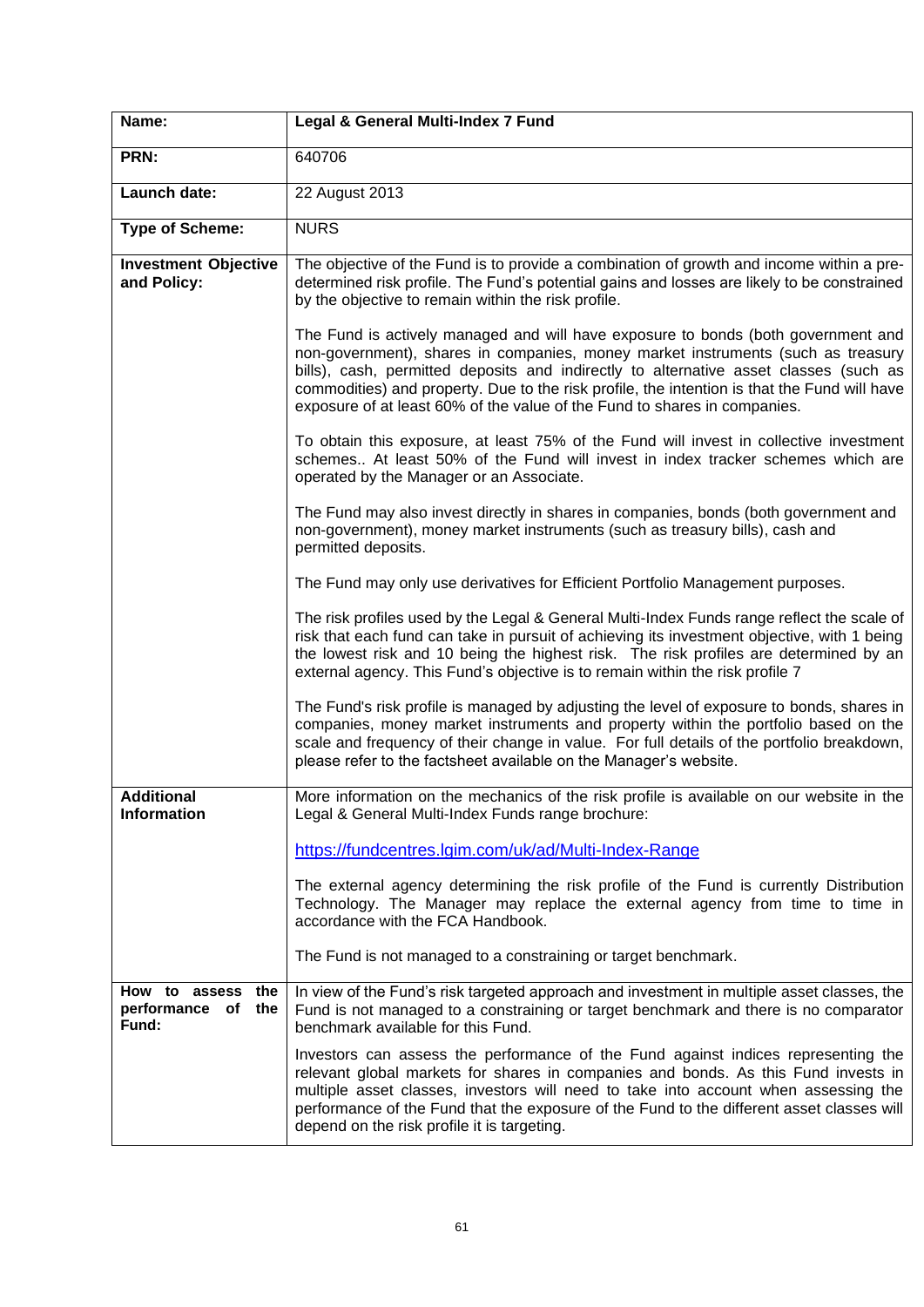|                                    | As this Fund has a risk profile of 7, the intention is that it will have a higher exposure to<br>shares in companies than to bonds and the performance of the shares index may be more<br>relevant when assessing the performance of the Fund. |                                                                                                                              |                                |                           |                            |                        |
|------------------------------------|------------------------------------------------------------------------------------------------------------------------------------------------------------------------------------------------------------------------------------------------|------------------------------------------------------------------------------------------------------------------------------|--------------------------------|---------------------------|----------------------------|------------------------|
|                                    | Further information on the exposure of the Fund to the different asset classes can be<br>found in the Fund's factsheet which is available at:                                                                                                  |                                                                                                                              |                                |                           |                            |                        |
|                                    | https://www.legalandgeneral.com/investments/funds/full-fund-range/multi-asset/                                                                                                                                                                 |                                                                                                                              |                                |                           |                            |                        |
|                                    | In respect of the Fund's exposure to shares in companies, the relevant index is:                                                                                                                                                               |                                                                                                                              |                                |                           |                            |                        |
|                                    | FTSE All World Index                                                                                                                                                                                                                           |                                                                                                                              |                                |                           |                            |                        |
|                                    | In respect of the Fund's exposure to bonds, the relevant index is:                                                                                                                                                                             |                                                                                                                              |                                |                           |                            |                        |
|                                    | Bloomberg Barclays Global Aggregate GBP Hedged Index                                                                                                                                                                                           |                                                                                                                              |                                |                           |                            |                        |
|                                    | Further information on these indices is available at:                                                                                                                                                                                          |                                                                                                                              |                                |                           |                            |                        |
|                                    |                                                                                                                                                                                                                                                |                                                                                                                              |                                |                           |                            |                        |
|                                    | For the FTSE All World Index -<br>https://research.ftserussell.com/products/indices/uk                                                                                                                                                         |                                                                                                                              |                                |                           |                            |                        |
|                                    |                                                                                                                                                                                                                                                | For the Bloomberg Barclays Global Aggregate GBP Hedged Index -                                                               |                                |                           |                            |                        |
|                                    |                                                                                                                                                                                                                                                | https://www.bloomberg.com/quote/LEGATRUU:IND                                                                                 |                                |                           |                            |                        |
| <b>Valuation Point:</b>            | 3.00pm on each Dealing Day                                                                                                                                                                                                                     |                                                                                                                              |                                |                           |                            |                        |
| <b>ISA Status:</b>                 |                                                                                                                                                                                                                                                | Qualifying investment for cash and stocks and shares ISAs                                                                    |                                |                           |                            |                        |
| <b>Final accounting</b><br>date:   | 15 August                                                                                                                                                                                                                                      |                                                                                                                              |                                |                           |                            |                        |
| Interim accounting<br>date:        | 15 February                                                                                                                                                                                                                                    |                                                                                                                              |                                |                           |                            |                        |
| <b>Income allocation</b><br>dates: | 15 October, 15 April                                                                                                                                                                                                                           |                                                                                                                              |                                |                           |                            |                        |
| <b>Type of Units:</b>              | Income and Accumulation for all Unit Classes                                                                                                                                                                                                   |                                                                                                                              |                                |                           |                            |                        |
| Pricing:+                          | Single Swing                                                                                                                                                                                                                                   |                                                                                                                              |                                |                           |                            |                        |
| <b>Unit Classes and</b>            | <b>Class R</b><br><b>Units</b>                                                                                                                                                                                                                 | <b>Class F</b><br>Units*                                                                                                     | <b>Class I</b><br><b>Units</b> | Class L<br>Units**        | <b>Class C</b><br>Units*** | Class J<br>Units $***$ |
| <b>Charges</b>                     |                                                                                                                                                                                                                                                |                                                                                                                              |                                |                           |                            |                        |
|                                    |                                                                                                                                                                                                                                                | This class is<br>closed to<br>new<br>business                                                                                |                                |                           |                            |                        |
| Initial charge:                    | N/A                                                                                                                                                                                                                                            | N/A                                                                                                                          | N/A                            | N/A                       | N/A                        | N/A                    |
| <b>Redemption charge:</b>          | Nil                                                                                                                                                                                                                                            | Nil                                                                                                                          | <b>Nil</b>                     | Nil                       | Nil                        | Nil                    |
| Fund<br><b>Management</b><br>Fee:  | 0.61%                                                                                                                                                                                                                                          | 0.50%                                                                                                                        | 0.31%                          | 0.06%                     | 0.24%                      | 0.24%                  |
| <b>Investment</b><br>Minima****:   | <b>Class R</b><br><b>Units</b>                                                                                                                                                                                                                 | <b>Class F</b><br>Units*                                                                                                     | <b>Class I</b><br><b>Units</b> | <b>Class L</b><br>Units** | <b>Class C</b><br>Units*** | Class J<br>Units***1   |
| Initial:                           | £100                                                                                                                                                                                                                                           | £500                                                                                                                         | £1,000,000                     | £500,000                  | 100,000,000                | 100,000,000            |
| Holding:                           | £100 (where<br>the value of<br>a holding<br>falls below<br>£100, the<br>Manager<br>reserves the<br>right to<br>terminate the                                                                                                                   | £500 (where<br>the value of<br>a holding<br>falls below<br>£350, the<br>Manager<br>reserves the<br>right to<br>terminate the | N/A                            | £500                      | N/A                        | N/A                    |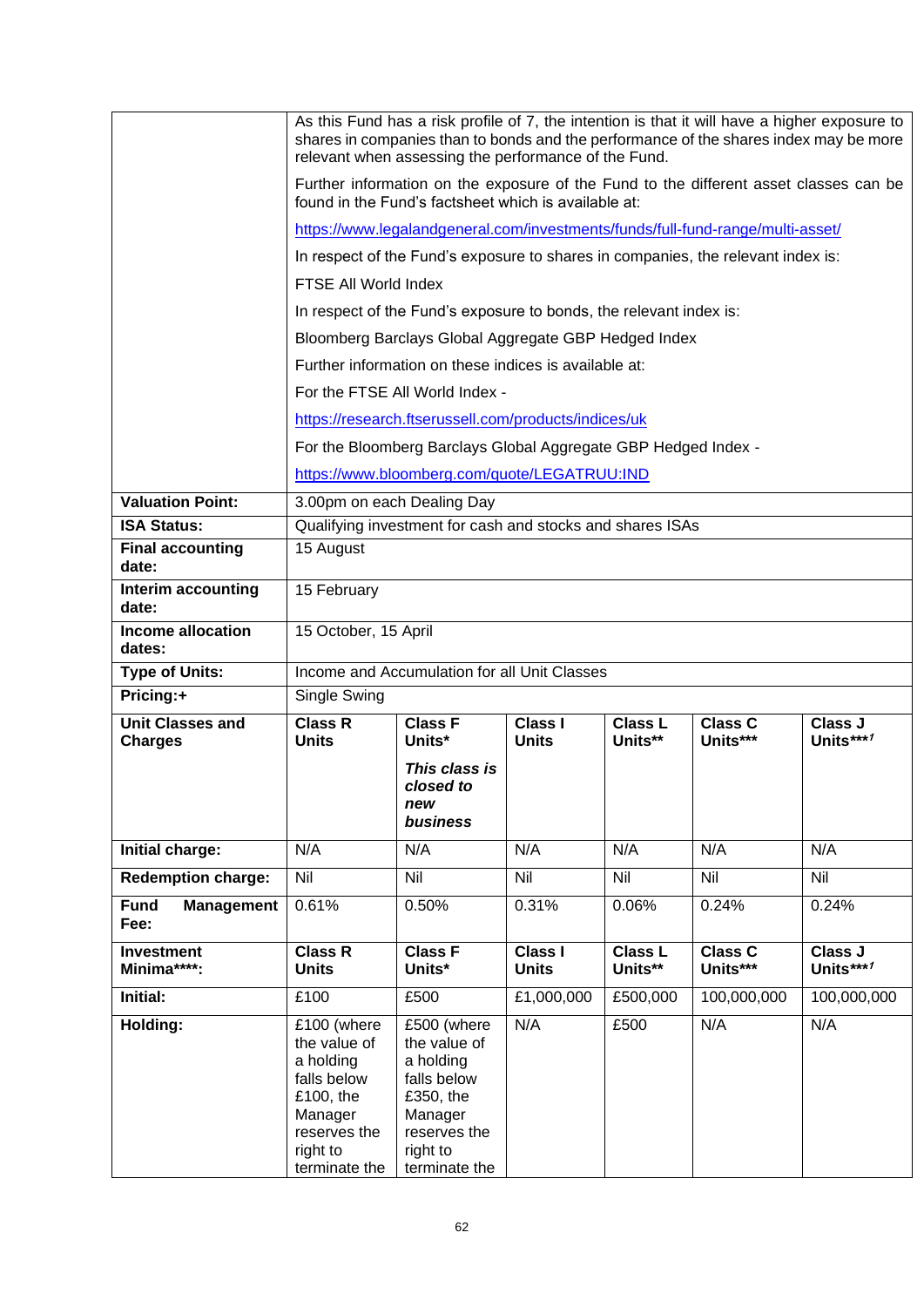|                                                                            | holding)       | holding) |         |               |         |         |
|----------------------------------------------------------------------------|----------------|----------|---------|---------------|---------|---------|
| Top-up:                                                                    | £100           | £100     | £20,000 | N/A           | £20,000 | £20,000 |
| savings<br>Regular<br>plan*****:                                           | £20            | £50      | N/A     | N/A           | N/A     | N/A     |
| <b>Redemption:</b>                                                         | £100           | £500     | N/A     | N/A           | N/A     | N/A     |
| <b>Allocation</b><br>of<br><b>Charges</b>                                  | <b>Capital</b> |          |         | <b>Income</b> |         |         |
| <b>Fund</b><br><b>Management</b><br>Fee:                                   | (1)            |          |         | 100%          |         |         |
| <b>Portfolio</b><br><b>Transactions (SDRT,</b><br>broker's<br>commission): | 100%           |          |         | <b>No</b>     |         |         |

*(i) investors who have received advice from authorised intermediaries, platforms or other distributors in relation to their investment in Units in the Fund, and* 

*(ii) distributers who the Manager reasonably considers will adequately bear the costs of marketing to and acquiring investors at no or limited cost to the Manager, and to whom the Manager has confirmed that such distributor or investor meets the criteria for investment in such Units.*

*\*\* Class L Units are only available to other Legal & General funds and/or companies which have entered into an agreement with the Manager or an affiliate of the Manager*

*\*\*\*Class C Units are available to certain eligible investors who meet the criteria for investment in such Units as outlined in the share class policy of the Manager, which is available to investors in the C Class upon request. Where investors in the C Class no longer continue to meet the criteria for investment in such Units, further investment in such Units may not be permitted.*

*\*\*\* <sup>1</sup> Class J Units are available to certain eligible investors who meet the criteria for investment in such Units as outlined in the share class policy of the Manager, which is available to investors in the J Class upon request. Where investors in the J Class no longer continue to meet the criteria for investment in such Units, further investment in such Units may not be permitted.*

*\*\*\*\*The Manager reserves the right to reduce or waive the above investment minima.*

*\*\*\*\*\*Investment in this manner is only available via a regular savings plan with Legal & General (Unit Trust Managers) Limited.*

*(1) Charges will be taken from capital if there is insufficient income.*

+*From 1 December 2020, the pricing for this Fund moved from dual priced to Single Swing.*

### **Investor Profile**

The Fund may be suitable for any eligible investors who want to invest for at least five years and are looking for an option that provides the potential for a combination of growth and income, through exposure to a diverse portfolio of bonds, shares in companies, money market instruments, property and alternative asset classes(such as commodities).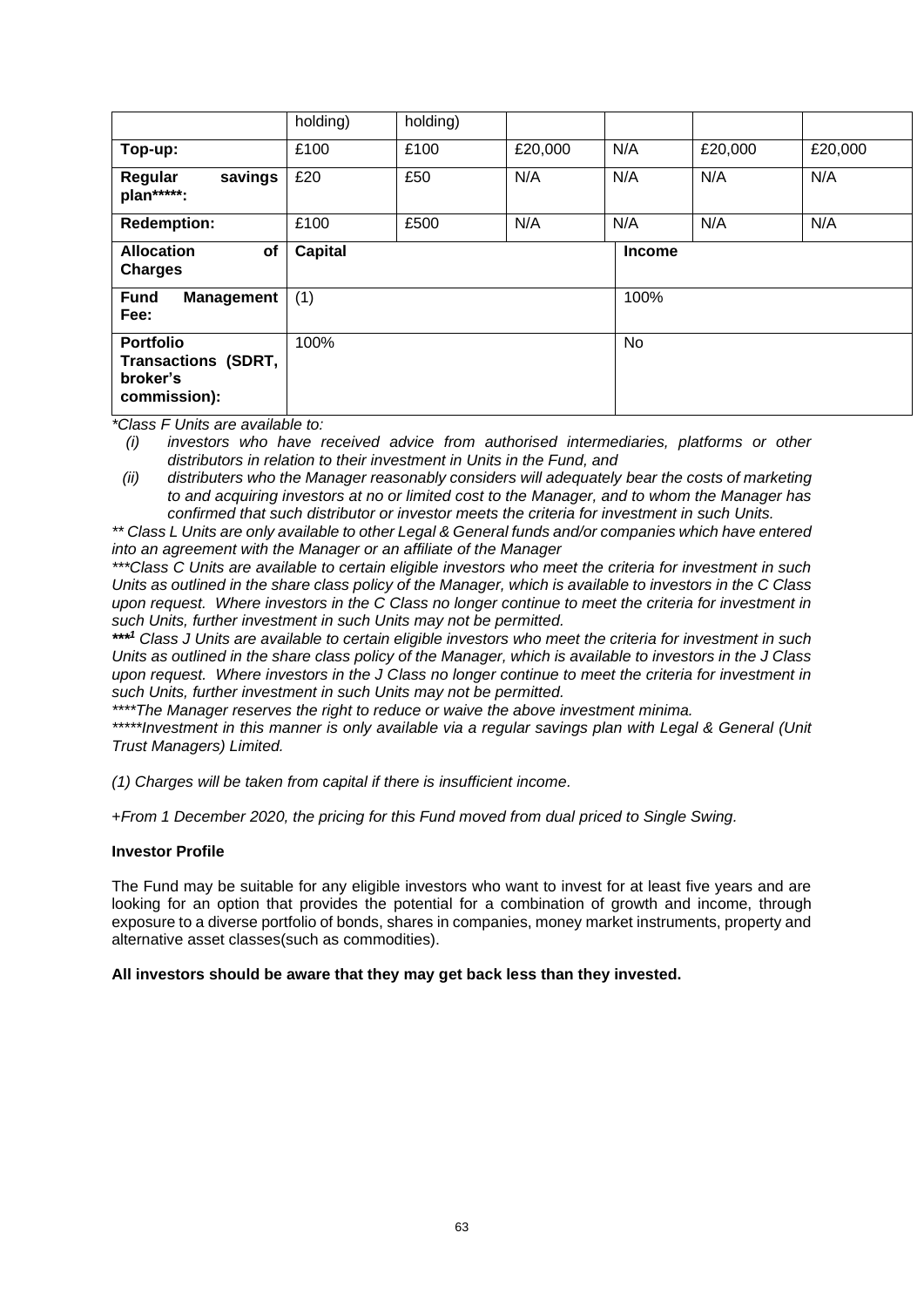| Name:                                                | Legal & General Future World Multi-Index 3 Fund                                                                                                                                                                                                                                                                                                                                                                                                                                                                                                                                                                                                                                                                                                                                            |  |  |
|------------------------------------------------------|--------------------------------------------------------------------------------------------------------------------------------------------------------------------------------------------------------------------------------------------------------------------------------------------------------------------------------------------------------------------------------------------------------------------------------------------------------------------------------------------------------------------------------------------------------------------------------------------------------------------------------------------------------------------------------------------------------------------------------------------------------------------------------------------|--|--|
| PRN:                                                 | 931500                                                                                                                                                                                                                                                                                                                                                                                                                                                                                                                                                                                                                                                                                                                                                                                     |  |  |
| Launch date:                                         | 4 December 2020                                                                                                                                                                                                                                                                                                                                                                                                                                                                                                                                                                                                                                                                                                                                                                            |  |  |
| <b>Type of Scheme:</b>                               | <b>NURS</b>                                                                                                                                                                                                                                                                                                                                                                                                                                                                                                                                                                                                                                                                                                                                                                                |  |  |
| <b>Investment</b><br><b>Objective and</b><br>Policy: | The objective of the Fund is to provide a combination of growth and income<br>within a pre-determined risk profile. The Fund's potential gains and losses are<br>likely to be constrained by the objective to remain within the risk profile.                                                                                                                                                                                                                                                                                                                                                                                                                                                                                                                                              |  |  |
|                                                      | The Fund is actively managed and will have exposure to bonds (both<br>government and non-government), shares in companies, money market<br>instruments (such as treasury bills), cash, permitted deposits and indirectly to<br>alternative asset classes (such as commodities) and property. Due to the risk<br>profile, the intention is that the Fund will typically have higher exposure to<br>bonds, money market instruments and cash than to shares in companies<br>relative to other funds in the Legal & General Multi-Index Funds range.<br>However, whilst the Fund will focus on investing in such lower risk assets<br>compared to other funds in the range, the aggregate exposure to shares in<br>companies may still be material.                                           |  |  |
|                                                      | To obtain this exposure, at least 75% of the Fund will invest in collective<br>investment schemes. At least 50% of the Fund will invest in index tracker funds<br>which are operated by the Manager or an Associate.                                                                                                                                                                                                                                                                                                                                                                                                                                                                                                                                                                       |  |  |
|                                                      | The Fund may also invest directly in shares in companies, bonds (both<br>government and non-government), money market instruments (such as<br>treasury bills), cash and permitted deposits.                                                                                                                                                                                                                                                                                                                                                                                                                                                                                                                                                                                                |  |  |
|                                                      | The Fund may only use derivatives for Efficient Portfolio Management<br>purposes.                                                                                                                                                                                                                                                                                                                                                                                                                                                                                                                                                                                                                                                                                                          |  |  |
|                                                      | The Fund incorporates environmental, social and governance (ESG)<br>considerations into the investment strategy and aims to invest at least 50% in<br>assets that incorporate ESG criteria. This includes funds and direct assets that<br>incorporate LGIM's Future World principles or which, in the Manager's view,<br>intend to provide ESG benefits, such as green bonds. However, the Fund's<br>ability to do so may be limited by its primary objective to remain within its risk<br>profile. More information is available in the latest fund factsheet, on our website<br>in the Future World hub http://update.lgim.com/futureworldfund and in the<br>Multi-Index<br>Funds<br>brochure<br>Legal<br>General<br>&<br>range<br>https://fundcentres.lgim.com/uk/ad/Multi-Index-Range. |  |  |
|                                                      | The risk profiles used by the Legal & General Multi-Index Funds range reflect<br>the scale of risk that each fund can take in pursuit of achieving its investment<br>objective, with 1 being the lowest risk and 10 being the highest risk. The risk<br>profiles are determined by an external agency. This Fund's objective is to<br>remain within the risk profile 3.                                                                                                                                                                                                                                                                                                                                                                                                                    |  |  |
|                                                      | The Fund's risk profile is managed by adjusting the level of exposure to bonds,<br>shares in companies, money market instruments and property within the<br>portfolio based on the scale and frequency of their change in value. For full<br>details of the portfolio breakdown, please refer to the factsheet available on the<br>Manager's website.                                                                                                                                                                                                                                                                                                                                                                                                                                      |  |  |
| <b>Additional</b><br><b>Information</b>              | More information on the mechanics of the risk profile is available on our<br>website in the Legal & General Multi-Index Funds range brochure:                                                                                                                                                                                                                                                                                                                                                                                                                                                                                                                                                                                                                                              |  |  |
|                                                      | https://fundcentres.lgim.com/uk/ad/Multi-Index-Range.                                                                                                                                                                                                                                                                                                                                                                                                                                                                                                                                                                                                                                                                                                                                      |  |  |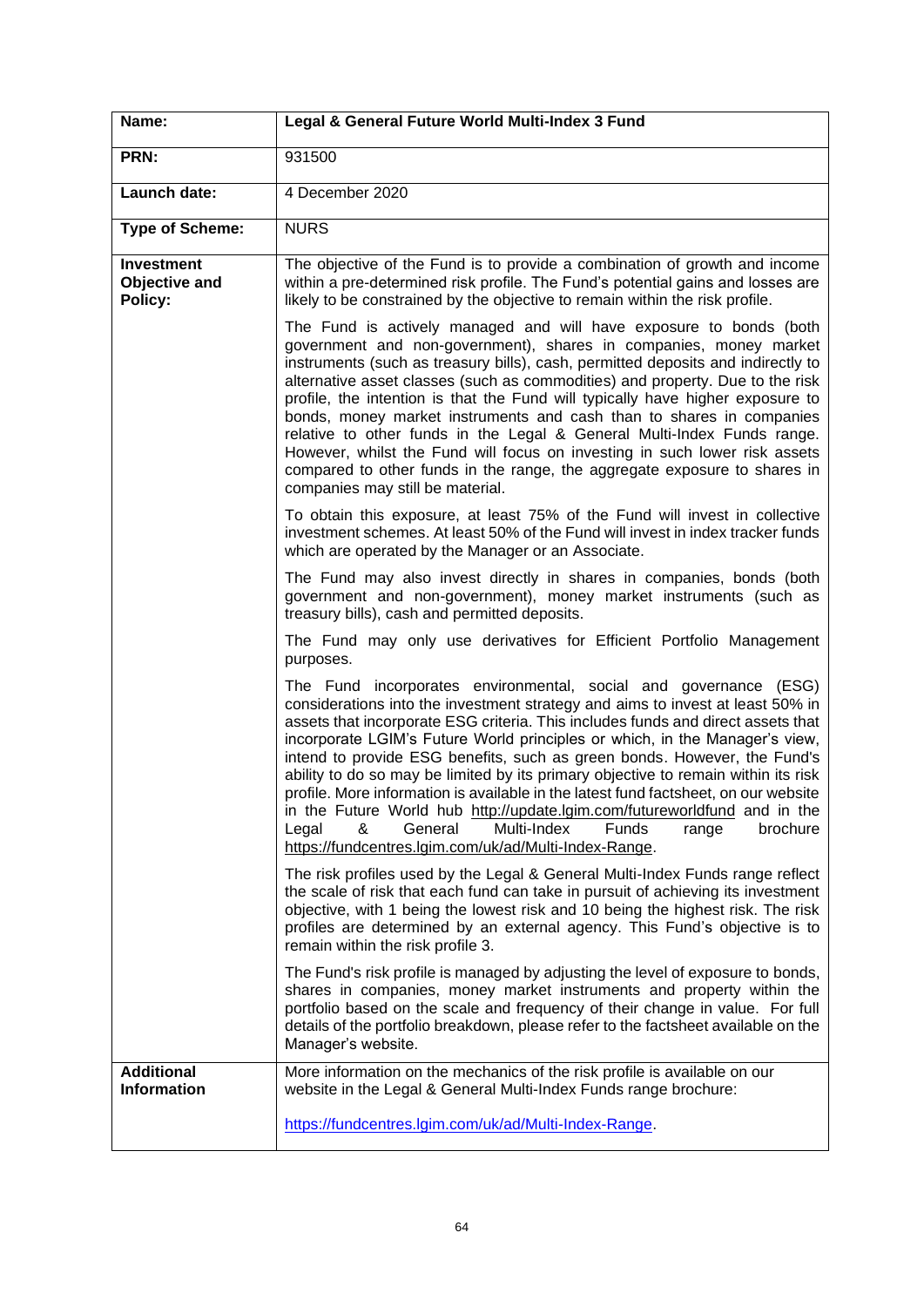|                                                  | The external agency determining the risk profile of the Fund is currently<br>Distribution Technology. The Manager may replace the external agency from<br>time to time in accordance with the FCA Handbook.                                                                                                                                                                                                |  |  |
|--------------------------------------------------|------------------------------------------------------------------------------------------------------------------------------------------------------------------------------------------------------------------------------------------------------------------------------------------------------------------------------------------------------------------------------------------------------------|--|--|
|                                                  | The Fund is not managed to a constraining or target benchmark.                                                                                                                                                                                                                                                                                                                                             |  |  |
| How to assess the<br>performance of the<br>Fund: | In view of the Fund's risk targeted approach and investment in multiple asset<br>classes, the Fund is not managed to a constraining or target benchmark and<br>there is no comparator benchmark available for this Fund.                                                                                                                                                                                   |  |  |
|                                                  | Investors can assess the performance of the Fund against indices representing<br>the relevant global markets for shares in companies and bonds. As this Fund<br>invests in multiple asset classes, investors will need to take into account when<br>assessing the performance of the Fund that the exposure of the Fund to the<br>different asset classes will depend on the risk profile it is targeting. |  |  |
|                                                  | As this Fund has a risk profile of 3, the intention is that it will have a higher<br>exposure to bonds than to shares in companies and the performance of the<br>bond index may be more relevant when assessing the performance of the<br>Fund.                                                                                                                                                            |  |  |
|                                                  | Further information on the exposure of the Fund to the different asset classes<br>can be found in the Fund's factsheet which is available at:                                                                                                                                                                                                                                                              |  |  |
|                                                  | https://www.legalandgeneral.com/investments/funds/full-fund-range/multi-<br>asset/                                                                                                                                                                                                                                                                                                                         |  |  |
|                                                  | In respect of the Fund's exposure to shares in companies, the relevant index<br>is:                                                                                                                                                                                                                                                                                                                        |  |  |
|                                                  | FTSE All World Index                                                                                                                                                                                                                                                                                                                                                                                       |  |  |
|                                                  | In respect of the Fund's exposure to bonds, the relevant index is:                                                                                                                                                                                                                                                                                                                                         |  |  |
|                                                  | Bloomberg Barclays Global Aggregate GBP Hedged Index                                                                                                                                                                                                                                                                                                                                                       |  |  |
|                                                  | Further information on these indices is available at:                                                                                                                                                                                                                                                                                                                                                      |  |  |
|                                                  | For the FTSE All World Index -                                                                                                                                                                                                                                                                                                                                                                             |  |  |
|                                                  | https://research.ftserussell.com/products/indices/uk                                                                                                                                                                                                                                                                                                                                                       |  |  |
|                                                  | For the Bloomberg Barclays Global Aggregate GBP Hedged Index -                                                                                                                                                                                                                                                                                                                                             |  |  |
|                                                  | https://www.bloomberg.com/quote/LEGATRUU:IND                                                                                                                                                                                                                                                                                                                                                               |  |  |
| <b>Valuation Point:</b>                          | 3.00pm on each Dealing Day                                                                                                                                                                                                                                                                                                                                                                                 |  |  |
| <b>ISA Status:</b>                               | Qualifying investment for cash and stocks and shares ISAs                                                                                                                                                                                                                                                                                                                                                  |  |  |
| <b>Final accounting</b><br>date:                 | 15 August                                                                                                                                                                                                                                                                                                                                                                                                  |  |  |
| Interim accounting<br>date:                      | 15 February                                                                                                                                                                                                                                                                                                                                                                                                |  |  |
| <b>Income allocation</b><br>dates:               | 15 October, 15 April                                                                                                                                                                                                                                                                                                                                                                                       |  |  |
| <b>First Manager</b><br><b>Report</b>            | 15 April 2021                                                                                                                                                                                                                                                                                                                                                                                              |  |  |
| <b>Type of Units:</b>                            | Income and Accumulation for all Classes                                                                                                                                                                                                                                                                                                                                                                    |  |  |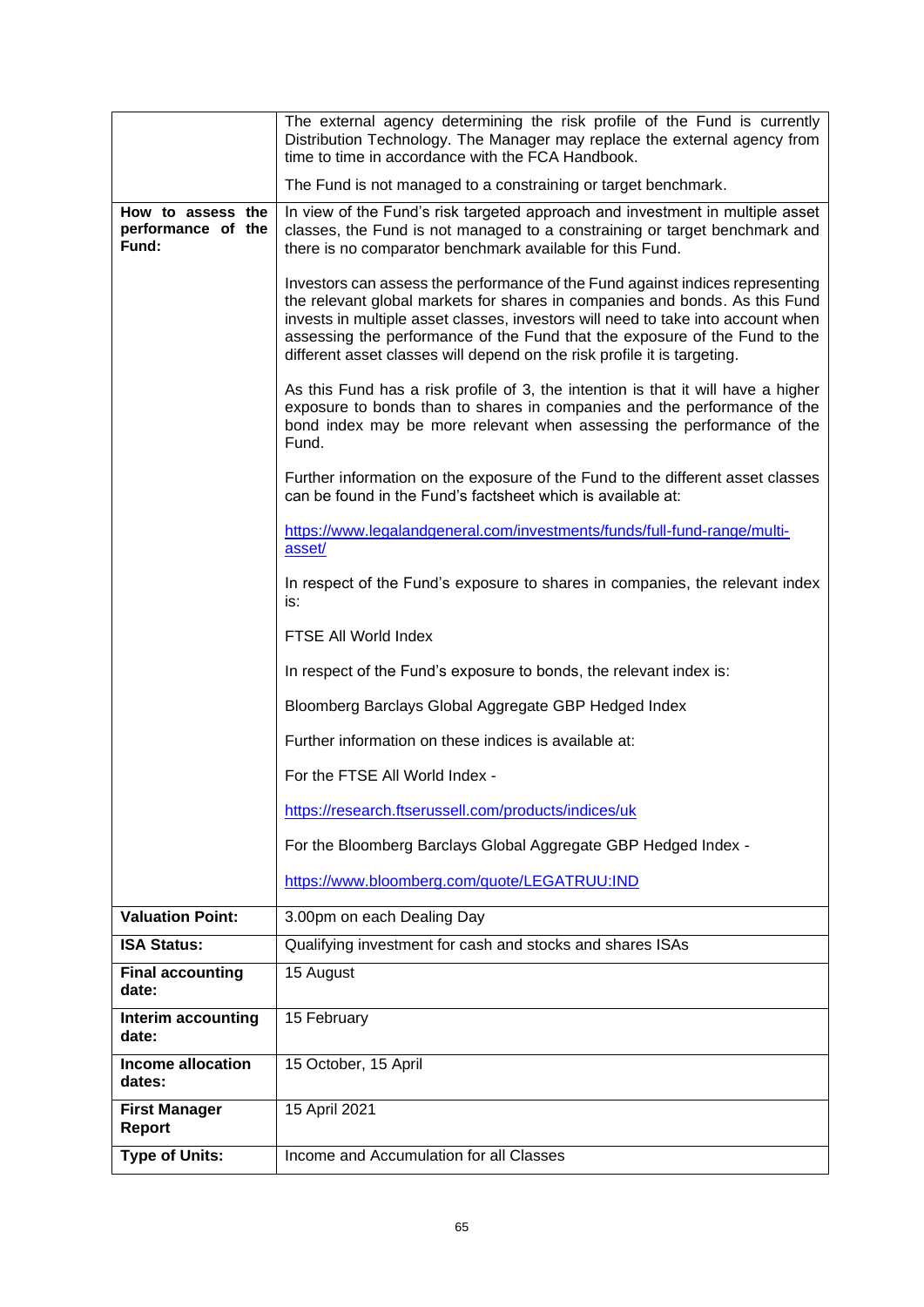| Pricing:                                                                   | Single Swing         |                         |               |                      |  |
|----------------------------------------------------------------------------|----------------------|-------------------------|---------------|----------------------|--|
|                                                                            |                      |                         |               |                      |  |
| <b>Unit Classes and</b><br><b>Charges</b>                                  | <b>Class R Units</b> | <b>Class C Units***</b> |               | <b>Class I Units</b> |  |
| Initial charge:                                                            | N/A                  | N/A                     |               | N/A                  |  |
| Redemption<br>charge:                                                      | Nil                  | Nil                     |               | Nil                  |  |
| <b>Fund Management</b><br>Fee:                                             | 0.66%                | 0.29%                   |               | 0.36%                |  |
| <b>Investment</b><br>Minima*:                                              | <b>Class R Units</b> | Class C Units***        |               | <b>Class I Units</b> |  |
| Initial:                                                                   | 100,000,000<br>£100  |                         |               | £1,000,000           |  |
| Holding:                                                                   | N/A<br>£100          |                         |               | N/A                  |  |
| Top-up:                                                                    | £100<br>£20,000      |                         |               | £20,000              |  |
| <b>Regular savings</b><br>plan**:                                          | N/A<br>£20           |                         |               | N/A                  |  |
| <b>Redemption:</b>                                                         | N/A<br>£100          |                         |               | N/A                  |  |
| <b>Allocation of</b><br><b>Charges:</b>                                    | <b>Capital</b>       |                         | <b>Income</b> |                      |  |
| <b>Fund Management</b><br>Fee:                                             | (1)                  |                         | 100%          |                      |  |
| <b>Portfolio</b><br><b>Transactions</b><br>(SDRT, broker's<br>commission): | 100%                 |                         | <b>No</b>     |                      |  |

*\*The Manager reserves the right to reduce or waive the above investment minima.*

*\*\*Investment in this manner is only available via a regular savings plan with Legal & General (Unit Trust Managers) Limited.*

*\*\*\*Class C Units are available to certain eligible investors who meet the criteria for investment in such Units as outlined in the share class policy of the Manager, which is available to investors in the C Class upon request. Where investors in the C Class no longer continue to meet the criteria for investment in such Units, further investment in such Units may not be permitted.*

(1) Charges will be taken from capital if there is insufficient income

### **Investor Profile**

The Fund may be suitable for any eligible investors who want to invest for at least five years and are looking for an option that provides the potential for a combination of growth and income, through exposure to a diverse portfolio of bonds, shares in companies, money market instruments, property and alternative asset classes(such as commodities).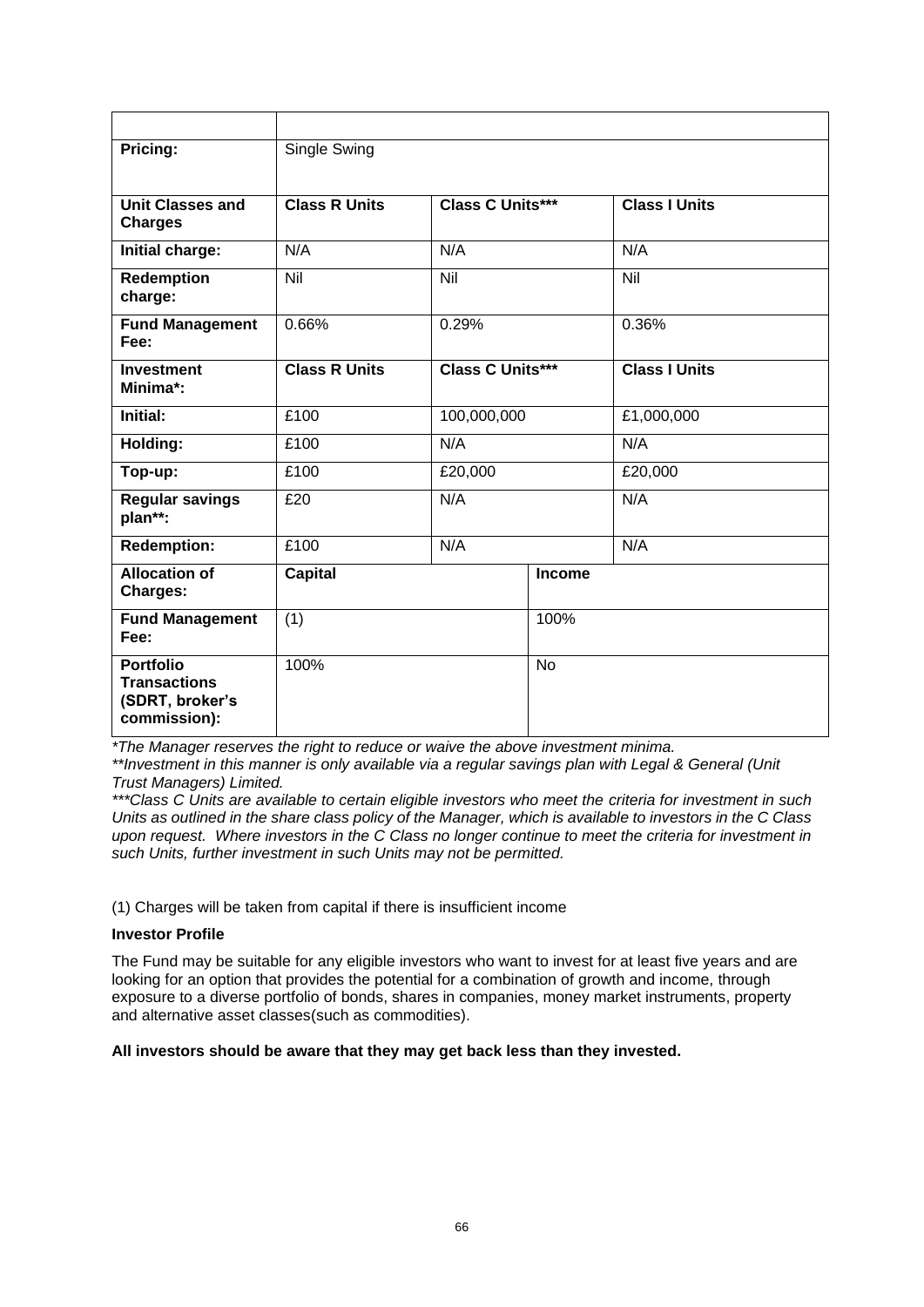| Name:                                         | Legal & General Future World Multi-Index 4 Fund                                                                                                                                                                                                                                                                                                                                                                                                                                                                                                                                                                                                                                                                                                                                           |
|-----------------------------------------------|-------------------------------------------------------------------------------------------------------------------------------------------------------------------------------------------------------------------------------------------------------------------------------------------------------------------------------------------------------------------------------------------------------------------------------------------------------------------------------------------------------------------------------------------------------------------------------------------------------------------------------------------------------------------------------------------------------------------------------------------------------------------------------------------|
| PRN:                                          | 839395                                                                                                                                                                                                                                                                                                                                                                                                                                                                                                                                                                                                                                                                                                                                                                                    |
| Launch date:                                  | 17 April 2019                                                                                                                                                                                                                                                                                                                                                                                                                                                                                                                                                                                                                                                                                                                                                                             |
| <b>Type of Scheme:</b>                        | <b>NURS</b>                                                                                                                                                                                                                                                                                                                                                                                                                                                                                                                                                                                                                                                                                                                                                                               |
| <b>Investment</b><br>Objective and<br>Policy: | The objective of the Fund is to provide a combination of growth and income<br>within a pre-determined risk profile. The Fund's potential gains and losses are<br>likely to be constrained by the objective to remain within the risk profile.                                                                                                                                                                                                                                                                                                                                                                                                                                                                                                                                             |
|                                               | The Fund is actively managed and will have exposure to bonds (both<br>government and non-government), shares in companies, money market<br>instruments (such as treasury bills), cash, permitted deposits and indirectly to<br>alternative asset classes (such as commodities) and property. Due to the risk<br>profile, the intention is that the Fund will typically have higher exposure to<br>bonds, money market instruments and cash than to shares in companies<br>relative to other funds in the Legal & General Multi-Index Funds range with a<br>higher risk profile. However, the aggregate exposure to shares in companies<br>may still be material.                                                                                                                          |
|                                               | To obtain this exposure, at least 75% of the Fund will invest in collective<br>investment schemes. At least 50% of the Fund will invest in index tracker funds<br>which are operated by the Manager or an Associate.                                                                                                                                                                                                                                                                                                                                                                                                                                                                                                                                                                      |
|                                               | The Fund may also invest directly in shares in companies, bonds (both<br>government and non-government), money market instruments (such as<br>treasury bills), cash and permitted deposits.                                                                                                                                                                                                                                                                                                                                                                                                                                                                                                                                                                                               |
|                                               | The Fund may only use derivatives for Efficient Portfolio Management<br>purposes.                                                                                                                                                                                                                                                                                                                                                                                                                                                                                                                                                                                                                                                                                                         |
|                                               | The Fund incorporates environmental, social and governance (ESG)<br>considerations into the investment strategy and aims to invest at least 50% in<br>assets that incorporate ESG criteria. This includes funds and direct assets that<br>incorporate LGIM's Future World principles or which, in the Manager's view<br>intend to provide ESG benefits, such as green bonds. However, the Fund's<br>ability to do so may be limited by its primary objective to remain within its risk<br>profile. More information is available in the latest fund factsheet, on our website<br>in the Future World hub http://update.lgim.com/futureworldfund and in the<br>Legal<br>&<br>General<br>Multi-Index<br>Funds<br>range<br>brochure<br>https://fundcentres.lgim.com/uk/ad/Multi-Index-Range. |
|                                               | The risk profiles used by the Legal & General Multi-Index Funds range reflect<br>the scale of risk that each fund can take in pursuit of achieving its investment<br>objective, with 1 being the lowest risk and 10 being the highest risk. The risk<br>profiles are determined by an external agency. This Fund's objective is to<br>remain within the risk profile 4.                                                                                                                                                                                                                                                                                                                                                                                                                   |
|                                               | The Fund's risk profile is managed by adjusting the level of exposure to bonds,<br>shares in companies, money market instruments and property within the<br>portfolio based on the scale and frequency of their change in value. For full<br>details of the portfolio breakdown, please refer to the factsheet available on the<br>Manager's website.                                                                                                                                                                                                                                                                                                                                                                                                                                     |
| <b>Additional</b><br><b>Information</b>       | More information on the mechanics of the risk profile is available on our<br>website in the Legal & General Multi-Index Funds range brochure:                                                                                                                                                                                                                                                                                                                                                                                                                                                                                                                                                                                                                                             |
|                                               | https://fundcentres.lgim.com/uk/ad/Multi-Index-Range.<br>The external agency determining the risk profile of the Fund is currently<br>Distribution Technology. The Manager may replace the external agency from<br>time to time in accordance with the FCA Handbook.                                                                                                                                                                                                                                                                                                                                                                                                                                                                                                                      |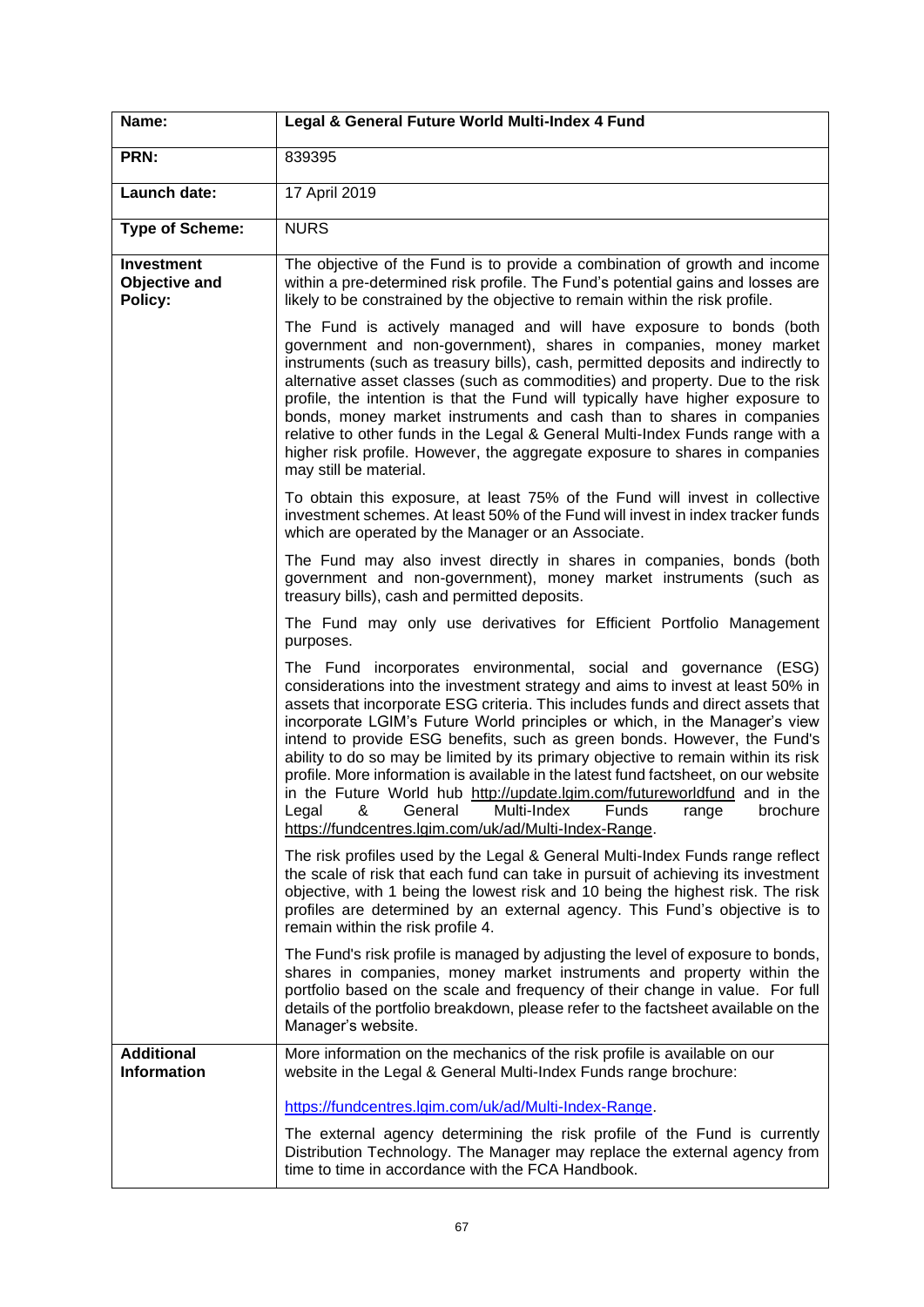|                                                  | The Fund is not managed to a constraining or target benchmark.                                                                                                                                                                                                                                                                                                                                             |  |
|--------------------------------------------------|------------------------------------------------------------------------------------------------------------------------------------------------------------------------------------------------------------------------------------------------------------------------------------------------------------------------------------------------------------------------------------------------------------|--|
| How to assess the<br>performance of the<br>Fund: | In view of the Fund's risk targeted approach and investment in multiple asset<br>classes, the Fund is not managed to a constraining or target benchmark and<br>there is no comparator benchmark available for this Fund.                                                                                                                                                                                   |  |
|                                                  | Investors can assess the performance of the Fund against indices representing<br>the relevant global markets for shares in companies and bonds. As this Fund<br>invests in multiple asset classes, investors will need to take into account when<br>assessing the performance of the Fund that the exposure of the Fund to the<br>different asset classes will depend on the risk profile it is targeting. |  |
|                                                  | As this Fund has a risk profile of 4, the intention is that it will have a higher<br>exposure to bonds than to shares in companies and the performance of the<br>bond index may be more relevant when assessing the performance of the<br>Fund.                                                                                                                                                            |  |
|                                                  | Further information on the exposure of the Fund to the different asset classes<br>can be found in the Fund's factsheet which is available at:                                                                                                                                                                                                                                                              |  |
|                                                  | https://www.legalandgeneral.com/investments/funds/full-fund-range/multi-<br>asset/                                                                                                                                                                                                                                                                                                                         |  |
|                                                  | In respect of the Fund's exposure to shares in companies, the relevant index<br>is:                                                                                                                                                                                                                                                                                                                        |  |
|                                                  | FTSE All World Index                                                                                                                                                                                                                                                                                                                                                                                       |  |
|                                                  | In respect of the Fund's exposure to bonds, the relevant index is:                                                                                                                                                                                                                                                                                                                                         |  |
|                                                  | Bloomberg Barclays Global Aggregate GBP Hedged Index                                                                                                                                                                                                                                                                                                                                                       |  |
|                                                  | Further information on these indices is available at:                                                                                                                                                                                                                                                                                                                                                      |  |
|                                                  | For the FTSE All World Index -                                                                                                                                                                                                                                                                                                                                                                             |  |
|                                                  | https://research.ftserussell.com/products/indices/uk                                                                                                                                                                                                                                                                                                                                                       |  |
|                                                  | For the Bloomberg Barclays Global Aggregate GBP Hedged Index -                                                                                                                                                                                                                                                                                                                                             |  |
|                                                  | https://www.bloomberg.com/quote/LEGATRUU:IND                                                                                                                                                                                                                                                                                                                                                               |  |
| <b>Valuation Point:</b>                          | 3.00pm on each Dealing Day                                                                                                                                                                                                                                                                                                                                                                                 |  |
| <b>ISA Status:</b>                               | Qualifying investment for cash and stocks and shares ISAs                                                                                                                                                                                                                                                                                                                                                  |  |
| <b>Final accounting</b><br>date:                 | 15 August                                                                                                                                                                                                                                                                                                                                                                                                  |  |
| Interim accounting<br>date:                      | 15 February                                                                                                                                                                                                                                                                                                                                                                                                |  |
| Income allocation<br>dates:                      | 15 October, 15 April                                                                                                                                                                                                                                                                                                                                                                                       |  |
| <b>First Manager</b><br><b>Report</b>            | 15 October 2019                                                                                                                                                                                                                                                                                                                                                                                            |  |
| <b>Type of Units:</b>                            | Income and Accumulation for all Classes apart from Class L which is<br>Accumulation only                                                                                                                                                                                                                                                                                                                   |  |
| Pricing:+                                        | Single Swing                                                                                                                                                                                                                                                                                                                                                                                               |  |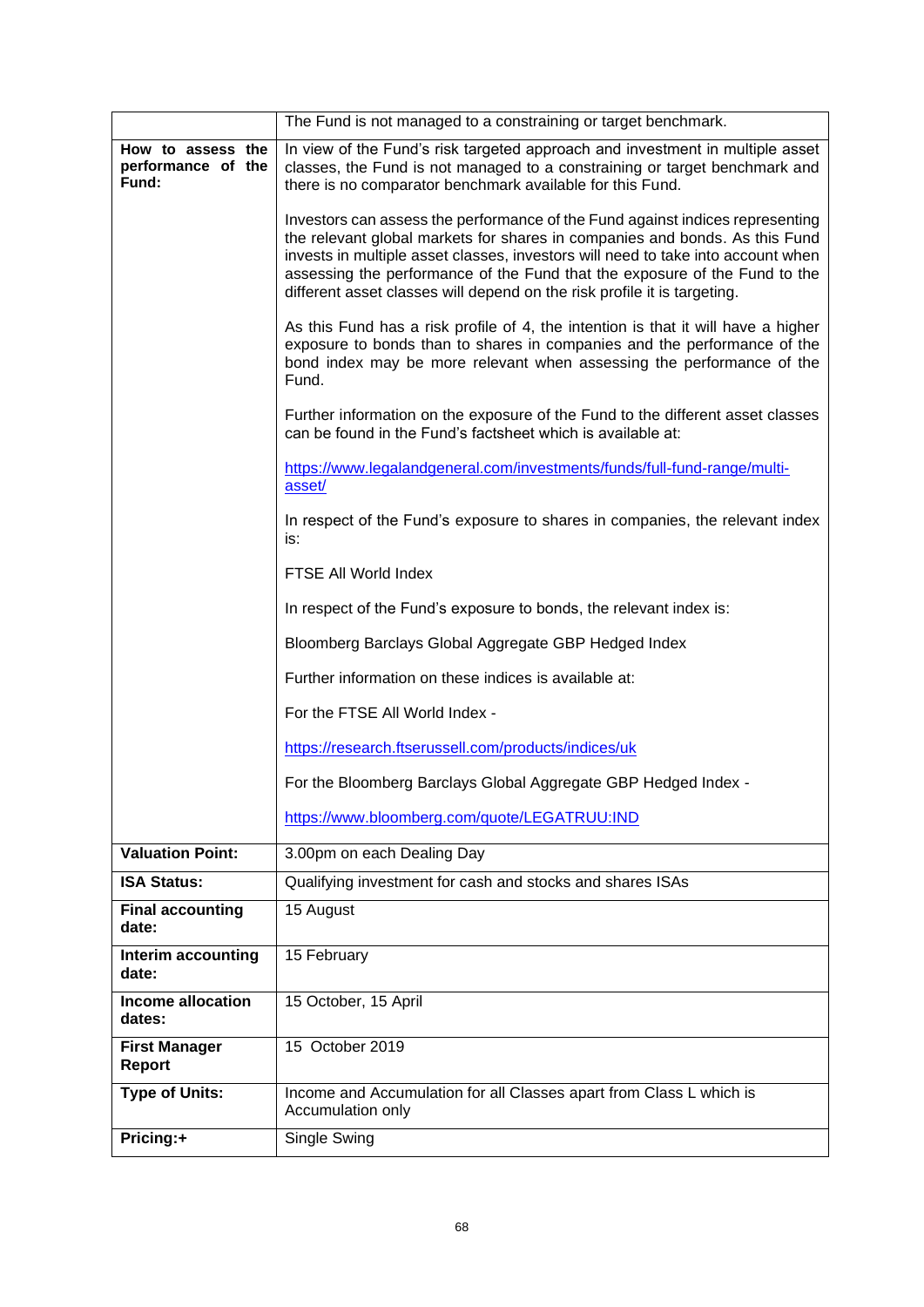| <b>Unit Classes and</b><br><b>Charges</b>                                  | <b>Class R Units</b> | <b>Class I Units</b> | <b>Class C Units***</b> | <b>Class L Units*</b> |  |  |  |
|----------------------------------------------------------------------------|----------------------|----------------------|-------------------------|-----------------------|--|--|--|
| Initial charge:                                                            | N/A                  | N/A                  | N/A                     | N/A                   |  |  |  |
| <b>Redemption</b><br>charge:                                               | $\overline{N}$       | Nil                  | $\overline{N}$          | $\overline{N}$        |  |  |  |
| <b>Fund Management</b><br>Fee:                                             | 0.66%                | 0.36%                | 0.29%                   | 0.08%                 |  |  |  |
| <b>Investment</b><br>Minima**:                                             | <b>Class R Units</b> | <b>Class I Units</b> | <b>Class C Units***</b> | <b>Class L Units*</b> |  |  |  |
| Initial:                                                                   | £100                 | £1,000,000           | £100,000,000            | £500,000              |  |  |  |
| Holding:                                                                   | £100                 | N/A                  | N/A                     | £500                  |  |  |  |
| Top-up:                                                                    | £100                 | £20,000              | £20,000                 | N/A                   |  |  |  |
| <b>Regular savings</b><br>plan***:                                         | £20                  | N/A                  | N/A                     | N/A                   |  |  |  |
| <b>Redemption:</b>                                                         | £100                 | N/A                  | N/A                     | N/A                   |  |  |  |
| <b>Allocation of</b><br>Charges:                                           | <b>Capital</b>       |                      | <b>Income</b>           |                       |  |  |  |
| <b>Fund Management</b><br>Fee:                                             | (1)                  |                      | 100%                    |                       |  |  |  |
| <b>Portfolio</b><br><b>Transactions</b><br>(SDRT, broker's<br>commission): | 100%                 |                      | <b>No</b>               |                       |  |  |  |

*\* Class L Units are only available to other Legal & General funds and/or companies which have entered into an agreement with the Manager or an affiliate of the Manager*

*\*\*The Manager reserves the right to reduce or waive the above investment minima.*

*\*\*\*Investment in this manner is only available via a regular savings plan with Legal & General (Unit Trust Managers) Limited.*

*(1) Charges will be taken from capital if there is insufficient income*

*+From 1 December 2020, the pricing for this Fund moved from single quoted swinging dual priced to Single Swing.*

#### **Investor Profile**

The Fund may be suitable for any eligible investors who want to invest for at least five years and are looking for an option that provides the potential for a combination of growth and income, through exposure to a diverse portfolio of bonds, shares in companies, money market instruments, property and alternative asset classes(such as commodities).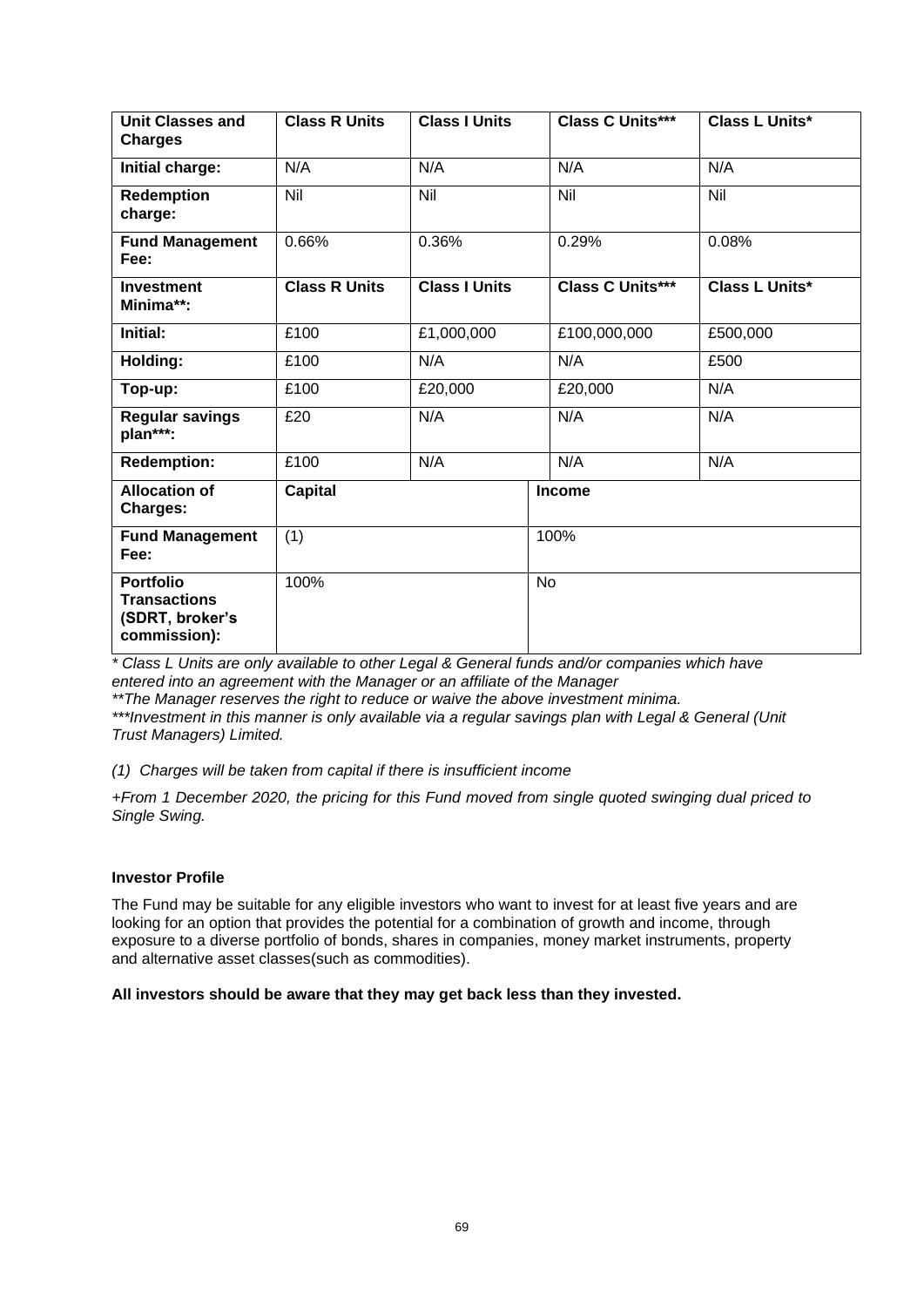| Name:                                         | Legal & General Future World Multi-Index 5 Fund                                                                                                                                                                                                                                                                                                                                                                                                                                                                                                                                                                                                                                                                                                                                           |
|-----------------------------------------------|-------------------------------------------------------------------------------------------------------------------------------------------------------------------------------------------------------------------------------------------------------------------------------------------------------------------------------------------------------------------------------------------------------------------------------------------------------------------------------------------------------------------------------------------------------------------------------------------------------------------------------------------------------------------------------------------------------------------------------------------------------------------------------------------|
| PRN:                                          | 839396                                                                                                                                                                                                                                                                                                                                                                                                                                                                                                                                                                                                                                                                                                                                                                                    |
| Launch date:                                  | 17 April 2019                                                                                                                                                                                                                                                                                                                                                                                                                                                                                                                                                                                                                                                                                                                                                                             |
| <b>Type of Scheme:</b>                        | <b>NURS</b>                                                                                                                                                                                                                                                                                                                                                                                                                                                                                                                                                                                                                                                                                                                                                                               |
| <b>Investment</b><br>Objective and<br>Policy: | The objective of the fund is to provide a combination of growth and income<br>within a pre-determined risk profile. The Fund's potential gains and losses are<br>likely to be constrained by the objective to remain within the risk profile.                                                                                                                                                                                                                                                                                                                                                                                                                                                                                                                                             |
|                                               | The Fund is actively managed and will have exposure to bonds (both<br>government and non-government), shares in companies, money market<br>instruments (such as treasury bills), cash, permitted deposits and indirectly to<br>alternative asset classes (such as commodities) and property. Due to the risk<br>profile, the intention is that the Fund will typically have higher exposure to<br>shares in companies than to bonds, money market instruments and cash<br>relative to other funds with a lower risk profile in the Legal & General Multi-<br>Index Funds range. However the aggregate exposure to bonds, money market<br>instruments and cash may still be material.                                                                                                      |
|                                               | To obtain this exposure, at least 75% of the Fund will invest in collective<br>investment schemes. At least 50% of the Fund will invest in index tracker<br>schemes which are operated by the Manager or an Associate.                                                                                                                                                                                                                                                                                                                                                                                                                                                                                                                                                                    |
|                                               | The Fund may also invest directly in shares in companies, bonds (both<br>government and non-government), money market instruments (such as<br>treasury bills), cash and permitted deposits.                                                                                                                                                                                                                                                                                                                                                                                                                                                                                                                                                                                               |
|                                               | The Fund may only use derivatives for Efficient Portfolio Management<br>purposes.                                                                                                                                                                                                                                                                                                                                                                                                                                                                                                                                                                                                                                                                                                         |
|                                               | The Fund incorporates environmental, social and governance (ESG)<br>considerations into the investment strategy and aims to invest at least 50% in<br>assets that incorporate ESG criteria. This includes funds and direct assets that<br>incorporate LGIM's Future World principles or which, in the Manager's view<br>intend to provide ESG benefits, such as green bonds. However, the Fund's<br>ability to do so may be limited by its primary objective to remain within its risk<br>profile. More information is available in the latest fund factsheet, on our website<br>in the Future World hub http://update.lgim.com/futureworldfund and in the<br>General<br>Multi-Index<br>Funds<br>Legal<br>&<br>range<br>brochure<br>https://fundcentres.lgim.com/uk/ad/Multi-Index-Range. |
|                                               | The risk profiles used by the Legal & General Multi-Index Funds range reflect<br>the scale of risk that each Fund can take in pursuit of achieving its investment<br>objective, with 1 being the lowest risk and 10 being the highest risk. The risk<br>profiles are determined by an external agency. This Fund's objective is to<br>remain within the risk profile 5.                                                                                                                                                                                                                                                                                                                                                                                                                   |
|                                               | The Fund's risk profile is managed by adjusting the level of exposure to bonds,<br>shares in companies, money market instruments and property within the<br>portfolio based on the scale and frequency of their change in value. For full<br>details of the portfolio breakdown, please refer to the factsheet available on the<br>Manager's website.                                                                                                                                                                                                                                                                                                                                                                                                                                     |
| <b>Additional</b><br><b>Information</b>       | More information on the mechanics of the risk profile is available on our website<br>in the Legal & General Multi-Index Funds range brochure:                                                                                                                                                                                                                                                                                                                                                                                                                                                                                                                                                                                                                                             |
|                                               | https://fundcentres.lgim.com/uk/ad/Multi-Index-Range.                                                                                                                                                                                                                                                                                                                                                                                                                                                                                                                                                                                                                                                                                                                                     |
|                                               | The external agency determining the risk profile of the Fund is currently<br>Distribution Technology. The Manager may replace the external agency from<br>time to time in accordance with the FCA Handbook.                                                                                                                                                                                                                                                                                                                                                                                                                                                                                                                                                                               |
|                                               | The Fund is not managed to a constraining or target benchmark.                                                                                                                                                                                                                                                                                                                                                                                                                                                                                                                                                                                                                                                                                                                            |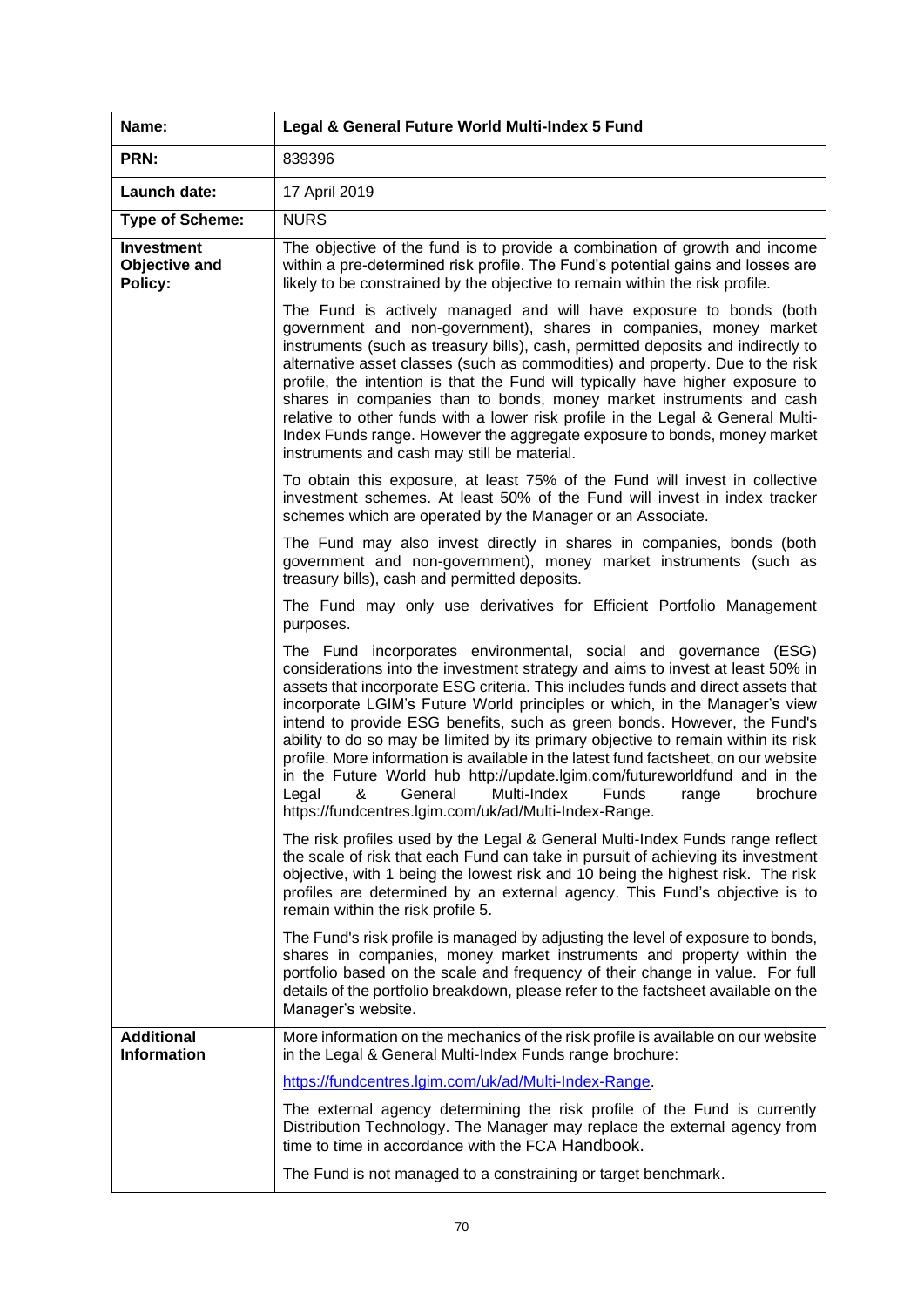| How to assess the<br>performance of the<br>Fund: | In view of the Fund's risk targeted approach and investment in multiple asset<br>classes, the Fund is not managed to a constraining or target benchmark and<br>there is no comparator benchmark available for this Fund.                                                                                                                                                                                   |
|--------------------------------------------------|------------------------------------------------------------------------------------------------------------------------------------------------------------------------------------------------------------------------------------------------------------------------------------------------------------------------------------------------------------------------------------------------------------|
|                                                  | Investors can assess the performance of the Fund against indices representing<br>the relevant global markets for shares in companies and bonds. As this Fund<br>invests in multiple asset classes, investors will need to take into account when<br>assessing the performance of the Fund that the exposure of the Fund to the<br>different asset classes will depend on the risk profile it is targeting. |
|                                                  | As this Fund has a risk profile of 5, the intention is that it will have a higher<br>exposure to shares in companies than to bonds and the performance of the<br>shares index may be more relevant when assessing the performance of the<br>Fund.                                                                                                                                                          |
|                                                  | Further information on the exposure of the Fund to the different asset classes<br>can be found in the Fund's factsheet which is available at:                                                                                                                                                                                                                                                              |
|                                                  | https://www.legalandgeneral.com/investments/funds/full-fund-range/multi-<br>asset/                                                                                                                                                                                                                                                                                                                         |
|                                                  | In respect of the Fund's exposure to shares in companies, the relevant index<br>is:                                                                                                                                                                                                                                                                                                                        |
|                                                  | FTSE All World Index                                                                                                                                                                                                                                                                                                                                                                                       |
|                                                  | In respect of the Fund's exposure to bonds, the relevant index is:                                                                                                                                                                                                                                                                                                                                         |
|                                                  | Bloomberg Barclays Global Aggregate GBP Hedged Index                                                                                                                                                                                                                                                                                                                                                       |
|                                                  | Further information on these indices is available at:                                                                                                                                                                                                                                                                                                                                                      |
|                                                  | For the FTSE All World Index -                                                                                                                                                                                                                                                                                                                                                                             |
|                                                  | https://research.ftserussell.com/products/indices/uk                                                                                                                                                                                                                                                                                                                                                       |
|                                                  | For the Bloomberg Barclays Global Aggregate GBP Hedged Index -                                                                                                                                                                                                                                                                                                                                             |
|                                                  | https://www.bloomberg.com/quote/LEGATRUU:IND                                                                                                                                                                                                                                                                                                                                                               |
| <b>Valuation Point:</b>                          | 3.00pm on each Dealing Day                                                                                                                                                                                                                                                                                                                                                                                 |
| <b>ISA Status:</b>                               | Qualifying investment for cash and stocks and shares ISAs                                                                                                                                                                                                                                                                                                                                                  |
| <b>Final accounting</b><br>date:                 | 15 August                                                                                                                                                                                                                                                                                                                                                                                                  |
| Interim accounting<br>date:                      | 15 February                                                                                                                                                                                                                                                                                                                                                                                                |
| <b>Income allocation</b><br>dates:               | 15 October, 15 April                                                                                                                                                                                                                                                                                                                                                                                       |
| <b>First Manager</b><br>Report                   | 15 October 2019                                                                                                                                                                                                                                                                                                                                                                                            |
| <b>Type of Units:</b>                            | Income and Accumulation for all Classes apart from Class L which is<br>Accumulation only                                                                                                                                                                                                                                                                                                                   |
| Pricing:+                                        | Single Swing                                                                                                                                                                                                                                                                                                                                                                                               |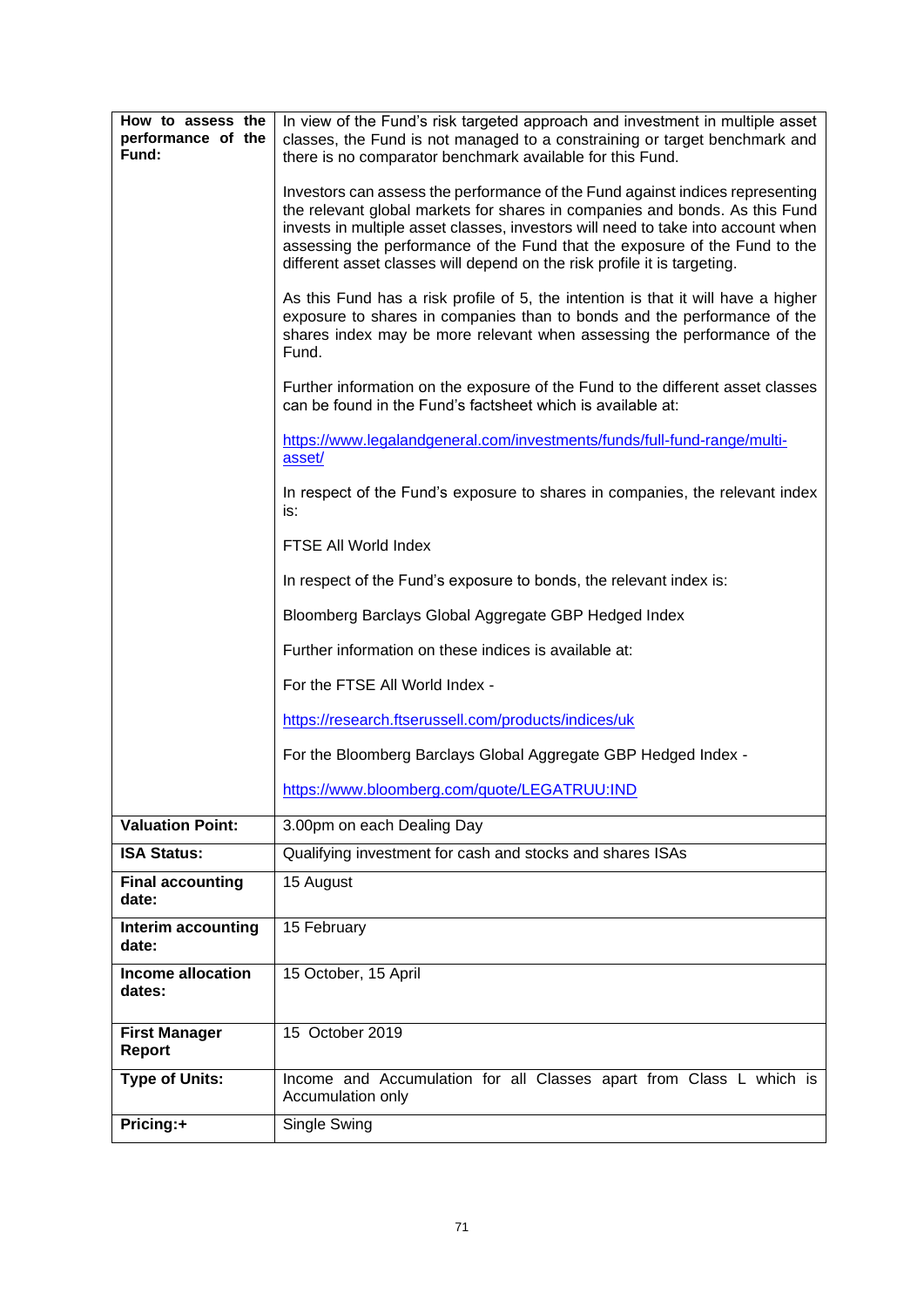| <b>Unit Classes and</b><br><b>Charges</b>                                  | <b>Class R Units</b>                                                                                                            | <b>Class C Units***</b> | <b>Class I Units</b> | <b>Class L Units*</b> |
|----------------------------------------------------------------------------|---------------------------------------------------------------------------------------------------------------------------------|-------------------------|----------------------|-----------------------|
| Initial charge:                                                            | N/A                                                                                                                             | N/A                     | N/A                  | N/A                   |
| Redemption<br>charge:                                                      | Nil                                                                                                                             | <b>Nil</b>              | $\overline{N}$       | <b>Nil</b>            |
| <b>Fund Management</b><br>Fee:                                             | 0.66%                                                                                                                           | 0.29%                   | 0.36%                | 0.08%                 |
| <b>Investment</b><br>Minima**:                                             | <b>Class R Units</b>                                                                                                            | <b>Class C Units***</b> | <b>Class I Units</b> | Class L Units*        |
| Initial:                                                                   | £100                                                                                                                            | £100,000,000            | £1,000,000           | £500,000              |
| Holding:                                                                   | £100 (where the<br>value of a holding<br>falls below £100,<br>the Manager<br>reserves the right to<br>terminate the<br>holding) | N/A                     | N/A                  | £500                  |
| Top-up:                                                                    | £100                                                                                                                            | £20,000                 | £20,000              | N/A                   |
| <b>Regular savings</b><br>plan***:                                         | £20                                                                                                                             | N/A                     | N/A                  | N/A                   |
| <b>Redemption:</b>                                                         | £100                                                                                                                            | N/A                     | N/A                  | N/A                   |
| <b>Allocation of</b><br><b>Charges</b>                                     | <b>Capital</b>                                                                                                                  |                         | <b>Income</b>        |                       |
| <b>Fund Management</b><br>Fee:                                             | (1)                                                                                                                             |                         | 100%                 |                       |
| <b>Portfolio</b><br><b>Transactions</b><br>(SDRT, broker's<br>commission): | 100%                                                                                                                            |                         | <b>No</b>            |                       |

*\* Class L Units are only available to other Legal & General funds and/or companies which have entered into an agreement with the Manager or an affiliate of the Manager*

*\*\*The Manager reserves the right to reduce or waive the above investment minima.*

*\*\*\*Investment in this manner is only available via a regular savings plan with Legal & General (Unit Trust Managers) Limited.*

*(1) Charges will be taken from capital if there is insufficient income.*

*+From 1 December 2020, the pricing for this Fund moved from single quoted swinging dual priced to Single Swing.*

## **Investor Profile**

The Fund may be suitable for any eligible investors who want to invest for at least five years and are looking for an option that provides the potential for a combination of growth and income through exposure to a diverse portfolio of bonds, shares in companies, money market instruments, property and alternative asset classes(such as commodities).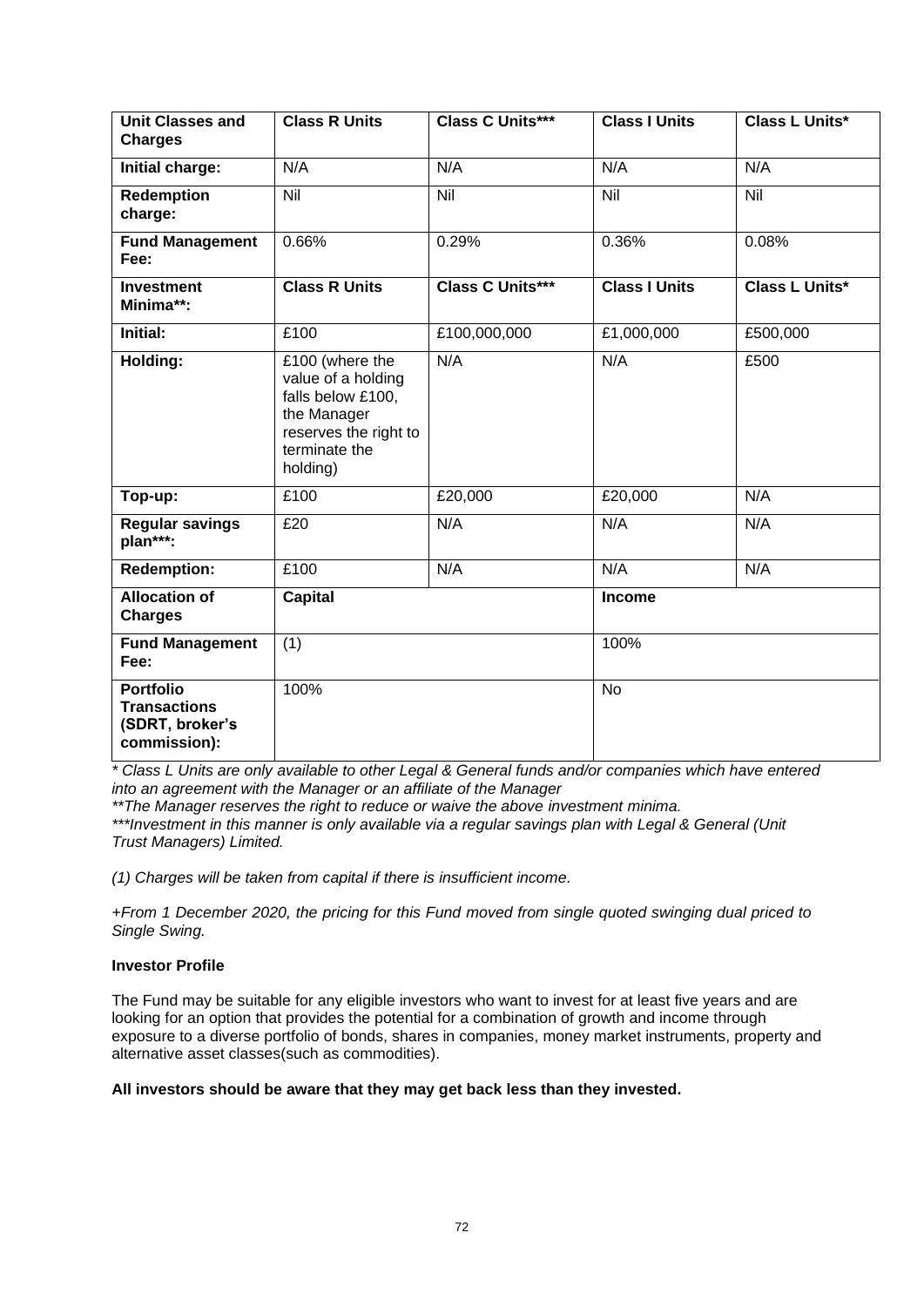| Name:                                            | Legal & General Future World Multi-Index 6 Fund                                                                                                                                                                                                                                                                                                                                                                                                                                                                                                                                                                                                                                                                                                                                                |
|--------------------------------------------------|------------------------------------------------------------------------------------------------------------------------------------------------------------------------------------------------------------------------------------------------------------------------------------------------------------------------------------------------------------------------------------------------------------------------------------------------------------------------------------------------------------------------------------------------------------------------------------------------------------------------------------------------------------------------------------------------------------------------------------------------------------------------------------------------|
| PRN:                                             | 839397                                                                                                                                                                                                                                                                                                                                                                                                                                                                                                                                                                                                                                                                                                                                                                                         |
| Launch date:                                     | This Fund is not yet available for investment.                                                                                                                                                                                                                                                                                                                                                                                                                                                                                                                                                                                                                                                                                                                                                 |
| <b>Type of Scheme:</b>                           | <b>NURS</b>                                                                                                                                                                                                                                                                                                                                                                                                                                                                                                                                                                                                                                                                                                                                                                                    |
| <b>Investment</b><br>Objective<br>and<br>Policy: | The objective of the Fund is to provide a combination of growth and income<br>within a pre-determined risk profile. The Fund's potential gains and losses<br>are likely to be constrained by the objective to remain within the risk profile.                                                                                                                                                                                                                                                                                                                                                                                                                                                                                                                                                  |
|                                                  | The Fund is actively managed and will have exposure to bonds (both<br>government and non-government), shares in companies, money market<br>instruments (such as treasury bills), cash, permitted deposits and indirectly<br>to alternative asset classes (such as commodities) and property. Due to<br>the risk profile, the intention is the Fund will have exposure of at least 50%<br>of the value of the Fund to shares in companies.                                                                                                                                                                                                                                                                                                                                                      |
|                                                  | To obtain this exposure, at least 75% of the Fund will invest in collective<br>investment schemes. At least 50% of the Fund will invest in index tracker<br>schemes which are operated by the Manager or an Associate.                                                                                                                                                                                                                                                                                                                                                                                                                                                                                                                                                                         |
|                                                  | The Fund may also invest directly in shares in companies, bonds (both<br>government and non-government), money market instruments (such as<br>treasury bills), cash and permitted deposits.                                                                                                                                                                                                                                                                                                                                                                                                                                                                                                                                                                                                    |
|                                                  | The Fund may only use derivatives for Efficient Portfolio Management<br>purposes.                                                                                                                                                                                                                                                                                                                                                                                                                                                                                                                                                                                                                                                                                                              |
|                                                  | The Fund incorporates environmental, social and governance (ESG)<br>considerations into the investment strategy and aims to invest at least 50%<br>in assets that incorporate ESG criteria. This includes funds and direct<br>assets that incorporate LGIM's Future World principles or which, in the<br>Manager's view intend to provide ESG benefits, such as green bonds.<br>However, the Fund's ability to do so may be limited by its primary objective<br>to remain within its risk profile. More information is available in the latest<br>on<br>our website<br>in<br>the Future World<br>fund<br>factsheet,<br>hub<br>http://update.lgim.com/futureworldfund and in the Legal & General Multi-<br>Index Funds range brochure https://fundcentres.lgim.com/uk/ad/Multi-<br>Index-Range. |
|                                                  | The risk profiles used by the Legal & General Multi-Index Funds range<br>reflect the scale of risk that each Fund can take in pursuit of achieving its<br>investment objective, with 1 being the lowest risk and 10 being the highest<br>risk. The risk profiles are determined by an external agency. This Fund's<br>objective is to remain within the risk profile 6.                                                                                                                                                                                                                                                                                                                                                                                                                        |
|                                                  | The Fund's risk profile is managed by adjusting the level of exposure to<br>bonds, shares in companies, money market instruments and property<br>within the portfolio based on the scale and frequency of their change in<br>value. For full details of the portfolio breakdown, please refer to the<br>factsheet available on the Manager's website.                                                                                                                                                                                                                                                                                                                                                                                                                                          |
| <b>Additional</b><br><b>Information</b>          | More information on the mechanics of the risk profile is available on our<br>website in the Legal & General Multi-Index Funds range brochure:<br>https://fundcentres.lgim.com/uk/ad/Multi-Index-Range.                                                                                                                                                                                                                                                                                                                                                                                                                                                                                                                                                                                         |
|                                                  | The external agency determining the risk profile of the Fund is currently<br>Distribution Technology. The Manager may replace the external agency<br>from time to time in accordance with the FCA Handbook.                                                                                                                                                                                                                                                                                                                                                                                                                                                                                                                                                                                    |
|                                                  | The Fund is not managed to a constraining or target benchmark.                                                                                                                                                                                                                                                                                                                                                                                                                                                                                                                                                                                                                                                                                                                                 |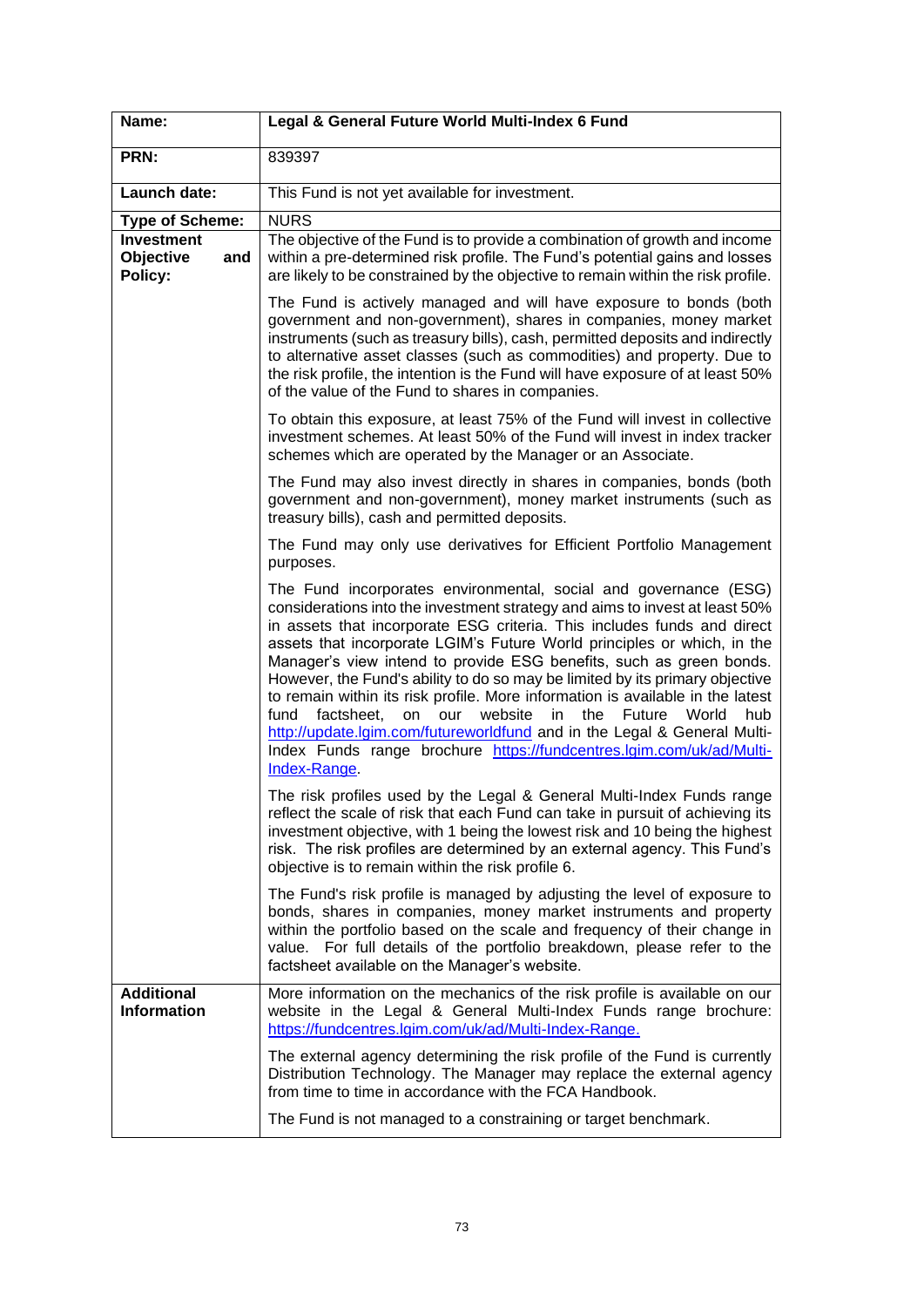| How to assess the<br>performance<br>оf<br>the Fund:    |                                                                                                                                                                                                                                                   | In view of the Fund's risk targeted approach and investment in multiple<br>asset classes, the Fund is not managed to a constraining or target<br>benchmark and there is no comparator benchmark available for this Fund.                                                                                                                                                          |  |  |  |  |  |  |  |  |  |
|--------------------------------------------------------|---------------------------------------------------------------------------------------------------------------------------------------------------------------------------------------------------------------------------------------------------|-----------------------------------------------------------------------------------------------------------------------------------------------------------------------------------------------------------------------------------------------------------------------------------------------------------------------------------------------------------------------------------|--|--|--|--|--|--|--|--|--|
|                                                        | profile it is targeting.                                                                                                                                                                                                                          | Investors can assess the performance of the Fund against indices<br>representing the relevant global markets for shares in companies and<br>bonds. As this Fund invests in multiple asset classes, investors will need<br>to take into account when assessing the performance of the Fund that the<br>exposure of the Fund to the different asset classes will depend on the risk |  |  |  |  |  |  |  |  |  |
|                                                        | As this Fund has a risk profile of 6, the intention is that it will have a higher<br>exposure to shares in companies than to bonds and the performance of<br>the shares index may be more relevant when assessing the performance<br>of the Fund. |                                                                                                                                                                                                                                                                                                                                                                                   |  |  |  |  |  |  |  |  |  |
|                                                        | Further information on the exposure of the Fund to the different asset<br>classes can be found in the Fund's factsheet which is available at:                                                                                                     |                                                                                                                                                                                                                                                                                                                                                                                   |  |  |  |  |  |  |  |  |  |
|                                                        | range/multi-asset/                                                                                                                                                                                                                                | https://www.legalandgeneral.com/investments/funds/full-fund-                                                                                                                                                                                                                                                                                                                      |  |  |  |  |  |  |  |  |  |
|                                                        | index is:                                                                                                                                                                                                                                         | In respect of the Fund's exposure to shares in companies, the relevant                                                                                                                                                                                                                                                                                                            |  |  |  |  |  |  |  |  |  |
|                                                        | FTSE All World Index                                                                                                                                                                                                                              |                                                                                                                                                                                                                                                                                                                                                                                   |  |  |  |  |  |  |  |  |  |
|                                                        | In respect of the Fund's exposure to bonds, the relevant index is:                                                                                                                                                                                |                                                                                                                                                                                                                                                                                                                                                                                   |  |  |  |  |  |  |  |  |  |
|                                                        | Bloomberg Barclays Global Aggregate GBP Hedged Index                                                                                                                                                                                              |                                                                                                                                                                                                                                                                                                                                                                                   |  |  |  |  |  |  |  |  |  |
|                                                        | Further information on these indices is available at:                                                                                                                                                                                             |                                                                                                                                                                                                                                                                                                                                                                                   |  |  |  |  |  |  |  |  |  |
|                                                        | For the FTSE All World Index -                                                                                                                                                                                                                    |                                                                                                                                                                                                                                                                                                                                                                                   |  |  |  |  |  |  |  |  |  |
|                                                        | https://research.ftserussell.com/products/indices/uk                                                                                                                                                                                              |                                                                                                                                                                                                                                                                                                                                                                                   |  |  |  |  |  |  |  |  |  |
|                                                        | For the Bloomberg Barclays Global Aggregate GBP Hedged Index -                                                                                                                                                                                    |                                                                                                                                                                                                                                                                                                                                                                                   |  |  |  |  |  |  |  |  |  |
|                                                        | https://www.bloomberg.com/quote/LEGATRUU:IND                                                                                                                                                                                                      |                                                                                                                                                                                                                                                                                                                                                                                   |  |  |  |  |  |  |  |  |  |
| <b>Valuation Point:</b>                                | 3.00pm on each Dealing Day                                                                                                                                                                                                                        |                                                                                                                                                                                                                                                                                                                                                                                   |  |  |  |  |  |  |  |  |  |
| <b>ISA Status:</b>                                     | Qualifying investment for cash and stocks and shares ISAs                                                                                                                                                                                         |                                                                                                                                                                                                                                                                                                                                                                                   |  |  |  |  |  |  |  |  |  |
| <b>Final accounting</b><br>date:                       | 15 August                                                                                                                                                                                                                                         |                                                                                                                                                                                                                                                                                                                                                                                   |  |  |  |  |  |  |  |  |  |
| <b>Interim</b>                                         | 15 February                                                                                                                                                                                                                                       |                                                                                                                                                                                                                                                                                                                                                                                   |  |  |  |  |  |  |  |  |  |
| accounting date:<br><b>Income allocation</b><br>dates: | 15 October, 15 April                                                                                                                                                                                                                              |                                                                                                                                                                                                                                                                                                                                                                                   |  |  |  |  |  |  |  |  |  |
| <b>Type of Units:</b>                                  | Income and Accumulation                                                                                                                                                                                                                           |                                                                                                                                                                                                                                                                                                                                                                                   |  |  |  |  |  |  |  |  |  |
| Pricing:+                                              | Single Swing                                                                                                                                                                                                                                      |                                                                                                                                                                                                                                                                                                                                                                                   |  |  |  |  |  |  |  |  |  |
| <b>Initial</b><br><b>Offer</b><br>Period:              | price of Units will be £0.50.                                                                                                                                                                                                                     | The Fund will have an initial offer period beginning on the launch date and<br>ending immediately before the Valuation Point on that day, and the initial                                                                                                                                                                                                                         |  |  |  |  |  |  |  |  |  |
| <b>Unit Classes and</b><br><b>Charges</b>              | <b>Class R Units</b>                                                                                                                                                                                                                              | <b>Class I Units</b>                                                                                                                                                                                                                                                                                                                                                              |  |  |  |  |  |  |  |  |  |
| Initial charge:                                        | N/A                                                                                                                                                                                                                                               | N/A                                                                                                                                                                                                                                                                                                                                                                               |  |  |  |  |  |  |  |  |  |
| Redemption<br>charge:                                  | Nil                                                                                                                                                                                                                                               | Nil                                                                                                                                                                                                                                                                                                                                                                               |  |  |  |  |  |  |  |  |  |
| <b>Fund</b><br><b>Management Fee:</b>                  | 0.66%                                                                                                                                                                                                                                             | 0.36%                                                                                                                                                                                                                                                                                                                                                                             |  |  |  |  |  |  |  |  |  |
| <b>Investment</b><br>Minima***:                        | <b>Class R Units</b>                                                                                                                                                                                                                              | <b>Class I Units</b>                                                                                                                                                                                                                                                                                                                                                              |  |  |  |  |  |  |  |  |  |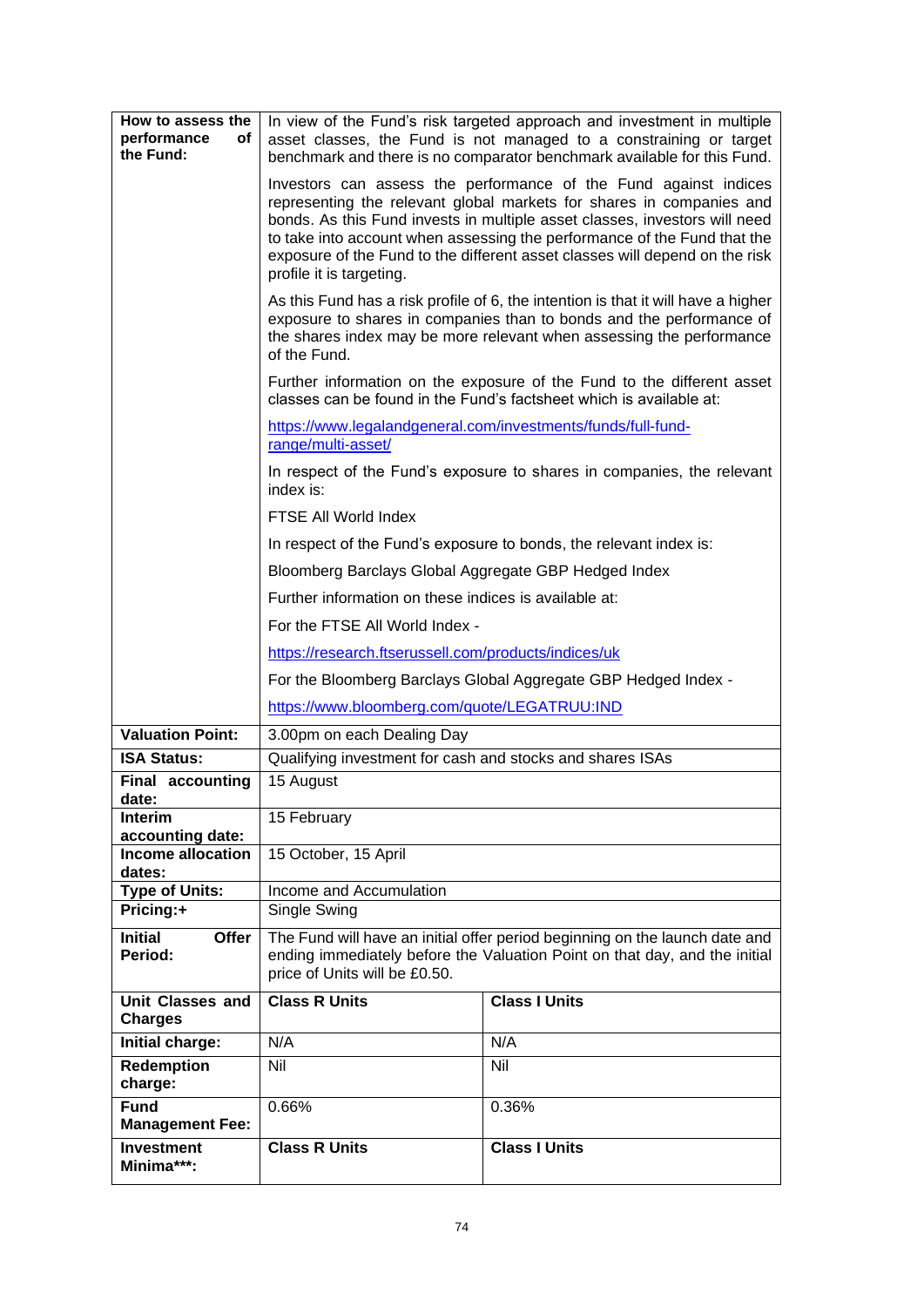| Initial:                                                                   | £100                                                                                                                   | £1,000,000    |
|----------------------------------------------------------------------------|------------------------------------------------------------------------------------------------------------------------|---------------|
| Holding:                                                                   | £100 (where the value of a<br>holding falls below £100, the<br>Manager reserves the right to<br>terminate the holding) | N/A           |
| Top-up:                                                                    | £100                                                                                                                   | £20,000       |
| Regular savings<br>plan****:                                               | £20                                                                                                                    | N/A           |
| <b>Redemption:</b>                                                         | £100                                                                                                                   | N/A           |
| <b>Allocation</b><br>of<br><b>Charges</b>                                  | <b>Capital</b>                                                                                                         | <b>Income</b> |
| <b>Fund</b><br><b>Management Fee:</b>                                      | (1)                                                                                                                    | 100%          |
| <b>Portfolio</b><br><b>Transactions</b><br>(SDRT, broker's<br>commission): | 100%                                                                                                                   | No            |

*\*\*The Manager reserves the right to reduce or waive the above investment minima.*

*\*\*\*Investment in this manner is only available via a regular savings plan with Legal & General (Unit Trust Managers) Limited.*

*(1) Charges will be taken from capital if there is insufficient income.*

*+From 1 December 2020, the pricing for this Fund moved from single quoted swinging dual priced to Single Swing.*

## **Investor Profile**

The Fund may be suitable for any eligible investors who want to invest for at least five years and are looking for an option that provides the potential for a combination of growth and income through exposure to a diverse portfolio of bonds, shares in companies, property, money market instruments and alternative asset classes (such as commodities).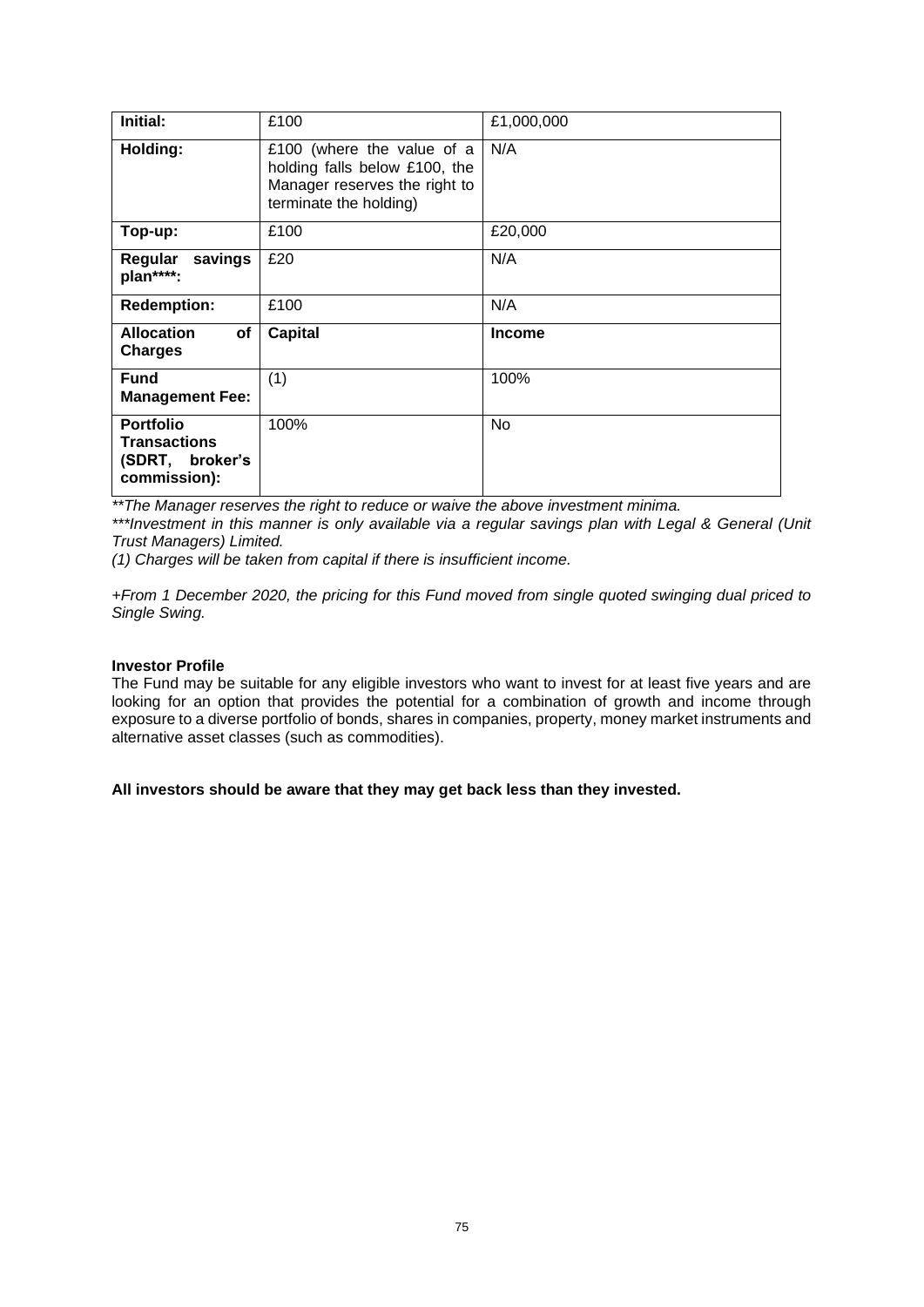| Name:                                            | Legal & General Future World Multi-Index 7 Fund                                                                                                                                                                                                                                                                                                                                                                                                                                                                                                                                                                                                                                                                                                                            |  |  |  |  |  |  |
|--------------------------------------------------|----------------------------------------------------------------------------------------------------------------------------------------------------------------------------------------------------------------------------------------------------------------------------------------------------------------------------------------------------------------------------------------------------------------------------------------------------------------------------------------------------------------------------------------------------------------------------------------------------------------------------------------------------------------------------------------------------------------------------------------------------------------------------|--|--|--|--|--|--|
| PRN:                                             | 839398                                                                                                                                                                                                                                                                                                                                                                                                                                                                                                                                                                                                                                                                                                                                                                     |  |  |  |  |  |  |
| Launch date:                                     | This Fund is not yet available for investment.                                                                                                                                                                                                                                                                                                                                                                                                                                                                                                                                                                                                                                                                                                                             |  |  |  |  |  |  |
| <b>Type of Scheme:</b>                           | <b>NURS</b>                                                                                                                                                                                                                                                                                                                                                                                                                                                                                                                                                                                                                                                                                                                                                                |  |  |  |  |  |  |
| <b>Investment</b><br>Objective<br>and<br>Policy: | The objective of the Fund is to provide a combination of growth and income within<br>a pre-determined risk profile. The Fund's potential gains and losses are likely to<br>be constrained by the objective to remain within the risk profile.                                                                                                                                                                                                                                                                                                                                                                                                                                                                                                                              |  |  |  |  |  |  |
|                                                  | The Fund is actively managed and will have exposure to bonds (both government<br>and non-government), shares in companies, money market instruments (such as<br>treasury bills), cash, permitted deposits and indirectly to alternative asset classes<br>(such as commodities) and property. Due to the risk profile, the intention is the<br>Fund will have exposure of at least 60% of the value of the Fund to shares in<br>companies.                                                                                                                                                                                                                                                                                                                                  |  |  |  |  |  |  |
|                                                  | To obtain this exposure, at least 75% of the Fund will invest in collective<br>investment schemes. At least 50% of the Fund will invest in index tracker schemes<br>which are operated by the Manager or an Associate.                                                                                                                                                                                                                                                                                                                                                                                                                                                                                                                                                     |  |  |  |  |  |  |
|                                                  | The Fund may also invest directly in shares in companies, bonds (both<br>government and non-government), money market instruments (such as treasury<br>bills), cash and permitted deposits.                                                                                                                                                                                                                                                                                                                                                                                                                                                                                                                                                                                |  |  |  |  |  |  |
|                                                  | The Fund may only use derivatives for Efficient Portfolio Management purposes.                                                                                                                                                                                                                                                                                                                                                                                                                                                                                                                                                                                                                                                                                             |  |  |  |  |  |  |
|                                                  | incorporates environmental, social and governance (ESG)<br>The Fund<br>considerations into the investment strategy and aims to invest at least 50% in<br>assets that incorporate ESG criteria. This includes funds and direct assets that<br>incorporate LGIM's Future World principles or which, in the Manager's view intend<br>to provide ESG benefits, such as green bonds. However, the Fund's ability to do<br>so may be limited by its primary objective to remain within its risk profile. More<br>information is available in the latest fund factsheet, on our website in the Future<br>World hub http://update.lgim.com/futureworldfund and in the Legal & General<br>Multi-Index Funds range brochure https://fundcentres.lgim.com/uk/ad/Multi-Index-<br>Range |  |  |  |  |  |  |
|                                                  | The risk profiles used by the Legal & General Multi-Index Funds range reflect the<br>scale of risk that each Fund can take in pursuit of achieving its investment<br>objective, with 1 being the lowest risk and 10 being the highest risk. The risk<br>profiles are determined by an external agency. This Fund's objective is to remain<br>within the risk profile 7.                                                                                                                                                                                                                                                                                                                                                                                                    |  |  |  |  |  |  |
|                                                  | The Fund's risk profile is managed by adjusting the level of exposure to bonds,<br>shares in companies, money market instruments and property within the portfolio<br>based on the scale and frequency of their change in value. For full details of the<br>portfolio breakdown, please refer to the factsheet available on the Manager's<br>website.                                                                                                                                                                                                                                                                                                                                                                                                                      |  |  |  |  |  |  |
| <b>Additional</b><br><b>Information</b>          | More information on the mechanics of the risk profile is available on our website<br>in the Legal & General Multi-Index Funds range brochure:                                                                                                                                                                                                                                                                                                                                                                                                                                                                                                                                                                                                                              |  |  |  |  |  |  |
|                                                  | https://fundcentres.lgim.com/uk/ad/Multi-Index-Range.                                                                                                                                                                                                                                                                                                                                                                                                                                                                                                                                                                                                                                                                                                                      |  |  |  |  |  |  |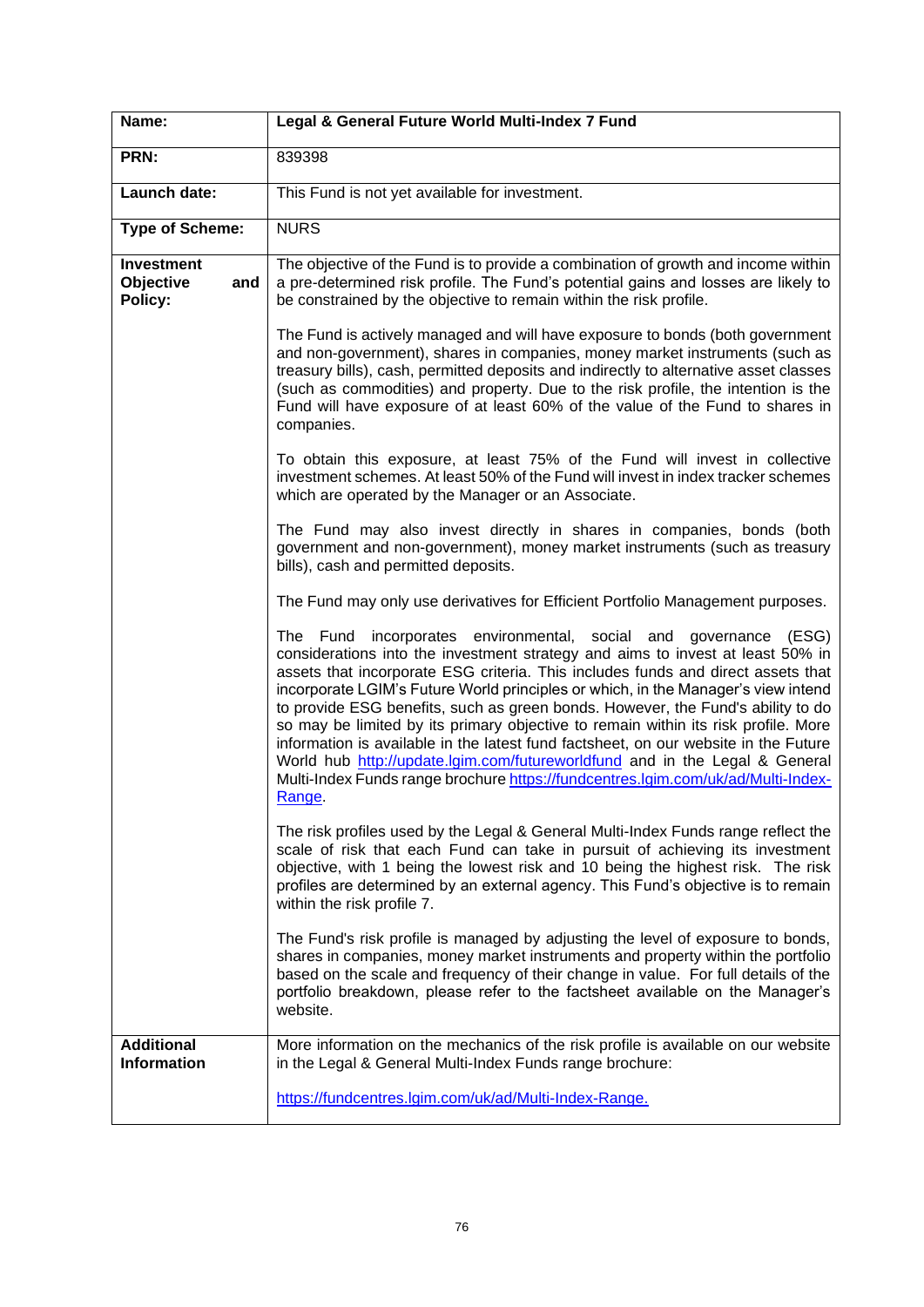|                                                  | from time to time in accordance with the FCA Handbook.                                                                                                                                                                                         | The external agency determining the risk profile of the Fund is currently<br>Distribution Technology. The Manager may replace the external risk rating agent                                                                                                                                                                   |  |  |  |  |  |  |  |  |  |
|--------------------------------------------------|------------------------------------------------------------------------------------------------------------------------------------------------------------------------------------------------------------------------------------------------|--------------------------------------------------------------------------------------------------------------------------------------------------------------------------------------------------------------------------------------------------------------------------------------------------------------------------------|--|--|--|--|--|--|--|--|--|
|                                                  | The Fund is not managed to a constraining or target benchmark.                                                                                                                                                                                 |                                                                                                                                                                                                                                                                                                                                |  |  |  |  |  |  |  |  |  |
| How to assess the<br>performance of the<br>Fund: | is no comparator benchmark available for this Fund.                                                                                                                                                                                            | In view of the Fund's risk targeted approach and investment in multiple asset<br>classes, the Fund is not managed to a constraining or target benchmark and there                                                                                                                                                              |  |  |  |  |  |  |  |  |  |
|                                                  | different asset classes will depend on the risk profile it is targeting.                                                                                                                                                                       | Investors can assess the performance of the Fund against indices representing<br>the relevant global markets for shares in companies and bonds. As this Fund<br>invests in multiple asset classes, investors will need to take into account when<br>assessing the performance of the Fund that the exposure of the Fund to the |  |  |  |  |  |  |  |  |  |
|                                                  | As this Fund has a risk profile of 7, the intention is that it will have a higher<br>exposure to shares in companies than to bonds and the performance of the shares<br>index may be more relevant when assessing the performance of the Fund. |                                                                                                                                                                                                                                                                                                                                |  |  |  |  |  |  |  |  |  |
|                                                  | Further information on the exposure of the Fund to the different asset classes can<br>be found in the Fund's factsheet which is available at:                                                                                                  |                                                                                                                                                                                                                                                                                                                                |  |  |  |  |  |  |  |  |  |
|                                                  |                                                                                                                                                                                                                                                | https://www.legalandgeneral.com/investments/funds/full-fund-range/multi-asset/                                                                                                                                                                                                                                                 |  |  |  |  |  |  |  |  |  |
|                                                  |                                                                                                                                                                                                                                                | In respect of the Fund's exposure to shares in companies, the relevant index is:                                                                                                                                                                                                                                               |  |  |  |  |  |  |  |  |  |
|                                                  | FTSE All World Index                                                                                                                                                                                                                           |                                                                                                                                                                                                                                                                                                                                |  |  |  |  |  |  |  |  |  |
|                                                  | In respect of the Fund's exposure to bonds, the relevant index is:                                                                                                                                                                             |                                                                                                                                                                                                                                                                                                                                |  |  |  |  |  |  |  |  |  |
|                                                  | Bloomberg Barclays Global Aggregate GBP Hedged Index                                                                                                                                                                                           |                                                                                                                                                                                                                                                                                                                                |  |  |  |  |  |  |  |  |  |
|                                                  | Further information on these indices is available at:                                                                                                                                                                                          |                                                                                                                                                                                                                                                                                                                                |  |  |  |  |  |  |  |  |  |
|                                                  |                                                                                                                                                                                                                                                |                                                                                                                                                                                                                                                                                                                                |  |  |  |  |  |  |  |  |  |
|                                                  | For the FTSE All World Index -                                                                                                                                                                                                                 |                                                                                                                                                                                                                                                                                                                                |  |  |  |  |  |  |  |  |  |
|                                                  | https://research.ftserussell.com/products/indices/uk                                                                                                                                                                                           |                                                                                                                                                                                                                                                                                                                                |  |  |  |  |  |  |  |  |  |
|                                                  | For the Bloomberg Barclays Global Aggregate GBP Hedged Index -                                                                                                                                                                                 |                                                                                                                                                                                                                                                                                                                                |  |  |  |  |  |  |  |  |  |
|                                                  | https://www.bloomberg.com/quote/LEGATRUU:IND                                                                                                                                                                                                   |                                                                                                                                                                                                                                                                                                                                |  |  |  |  |  |  |  |  |  |
| <b>Valuation Point:</b>                          | 3.00pm on each Dealing Day                                                                                                                                                                                                                     |                                                                                                                                                                                                                                                                                                                                |  |  |  |  |  |  |  |  |  |
| <b>ISA Status:</b>                               | Qualifying investment for cash and stocks and shares ISAs                                                                                                                                                                                      |                                                                                                                                                                                                                                                                                                                                |  |  |  |  |  |  |  |  |  |
| <b>Final</b><br>accounting<br>date:              | 15 August                                                                                                                                                                                                                                      |                                                                                                                                                                                                                                                                                                                                |  |  |  |  |  |  |  |  |  |
| Interim accounting<br>date:                      | 15 February                                                                                                                                                                                                                                    |                                                                                                                                                                                                                                                                                                                                |  |  |  |  |  |  |  |  |  |
| allocation<br><b>Income</b><br>dates:            | 15 October, 15 April                                                                                                                                                                                                                           |                                                                                                                                                                                                                                                                                                                                |  |  |  |  |  |  |  |  |  |
| <b>Type of Units:</b>                            | Income and Accumulation                                                                                                                                                                                                                        |                                                                                                                                                                                                                                                                                                                                |  |  |  |  |  |  |  |  |  |
| Pricing:+                                        | Single Swing                                                                                                                                                                                                                                   |                                                                                                                                                                                                                                                                                                                                |  |  |  |  |  |  |  |  |  |
| <b>Initial Offer Period:</b>                     | will be £0.50.                                                                                                                                                                                                                                 | The Fund will have an initial offer period beginning on the launch date and ending<br>immediately before the Valuation Point on that day, and the initial price of Units                                                                                                                                                       |  |  |  |  |  |  |  |  |  |
| Unit Classes and<br><b>Charges</b>               | <b>Class R Units</b>                                                                                                                                                                                                                           | <b>Class I Units</b>                                                                                                                                                                                                                                                                                                           |  |  |  |  |  |  |  |  |  |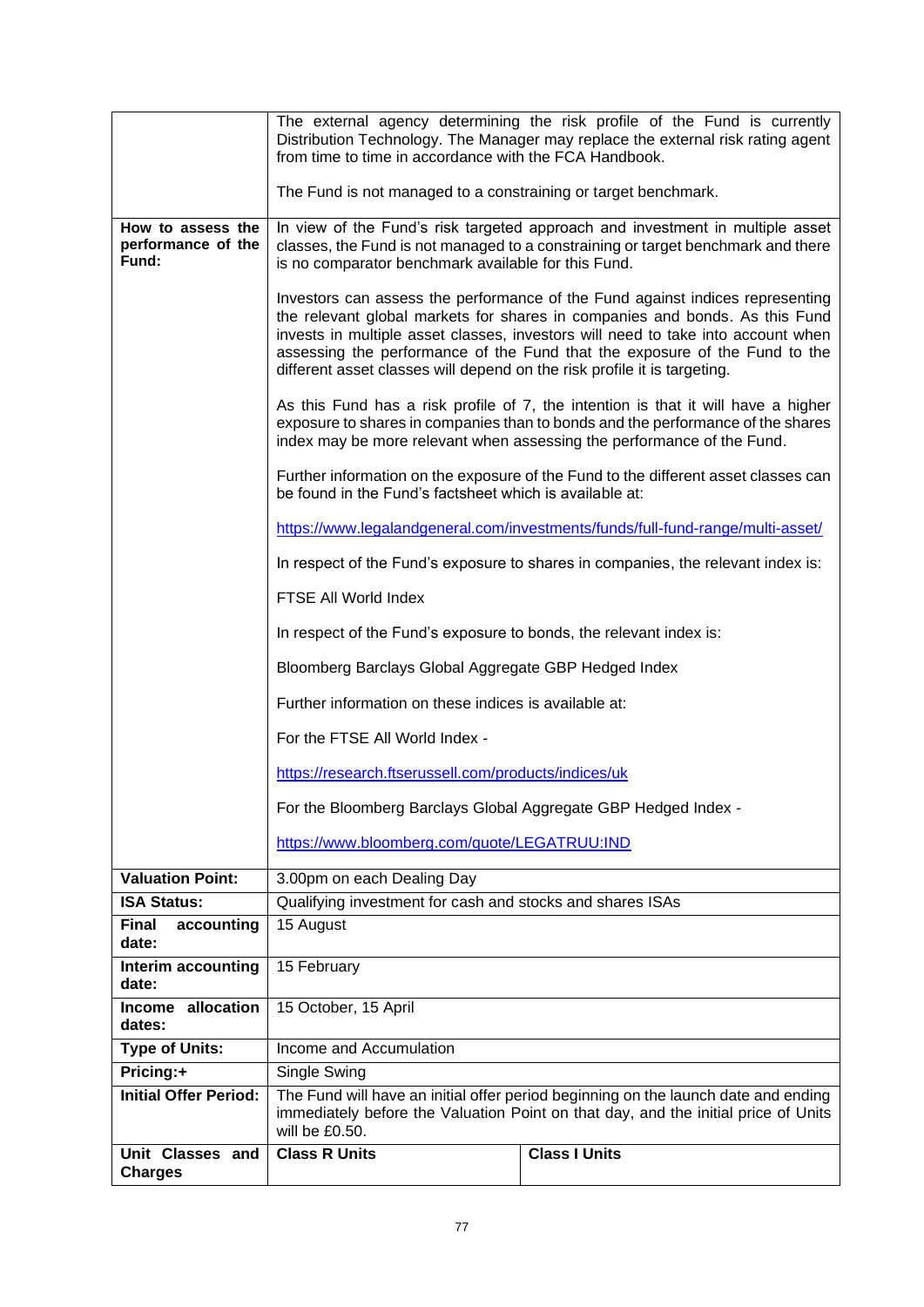| Initial charge:                                                               | N/A                                                                                                                    | N/A                  |
|-------------------------------------------------------------------------------|------------------------------------------------------------------------------------------------------------------------|----------------------|
| <b>Redemption</b><br>charge:                                                  | Nil                                                                                                                    | Nil                  |
| <b>Fund Management</b><br>Fee:                                                | 0.66%                                                                                                                  | 0.36%                |
| <b>Investment</b><br>Minima**:                                                | <b>Class R Units</b>                                                                                                   | <b>Class I Units</b> |
| Initial:                                                                      | £100                                                                                                                   | £1,000,000           |
| Holding:                                                                      | £100 (where the value of a holding<br>falls below £100, the Manager<br>reserves the right to terminate the<br>holding) | N/A                  |
| Top-up:                                                                       | £100                                                                                                                   | £20,000              |
| Regular<br>savings<br>plan***:                                                | £20                                                                                                                    | N/A                  |
| <b>Redemption:</b>                                                            | £100                                                                                                                   | N/A                  |
| <b>Allocation</b><br>of<br><b>Charges</b>                                     | Capital                                                                                                                | <b>Income</b>        |
| <b>Fund Management</b><br>Fee:                                                | (1)                                                                                                                    | 100%                 |
| <b>Portfolio</b><br><b>Transactions</b><br>(SDRT,<br>broker's<br>commission): | 100%                                                                                                                   | <b>No</b>            |

*\*\*The Manager reserves the right to reduce or waive the above investment minima.*

*\*\*\*Investment in this manner is only available via a regular savings plan with Legal & General (Unit Trust Managers) Limited.*

*(1) Charges will be taken from capital if there is insufficient income.*

*+From 1 December 2020, the pricing for this Fund moved from single quoted swinging dual priced to Single Swing.*

#### **Investor Profile**

The Fund may be suitable for any eligible investors who want to invest for at least five years and are looking for an option that provides the potential for a combination of growth and income through exposure to a diverse portfolio of bonds, shares in companies, money market instruments, property and alternative asset classes (such as commodities).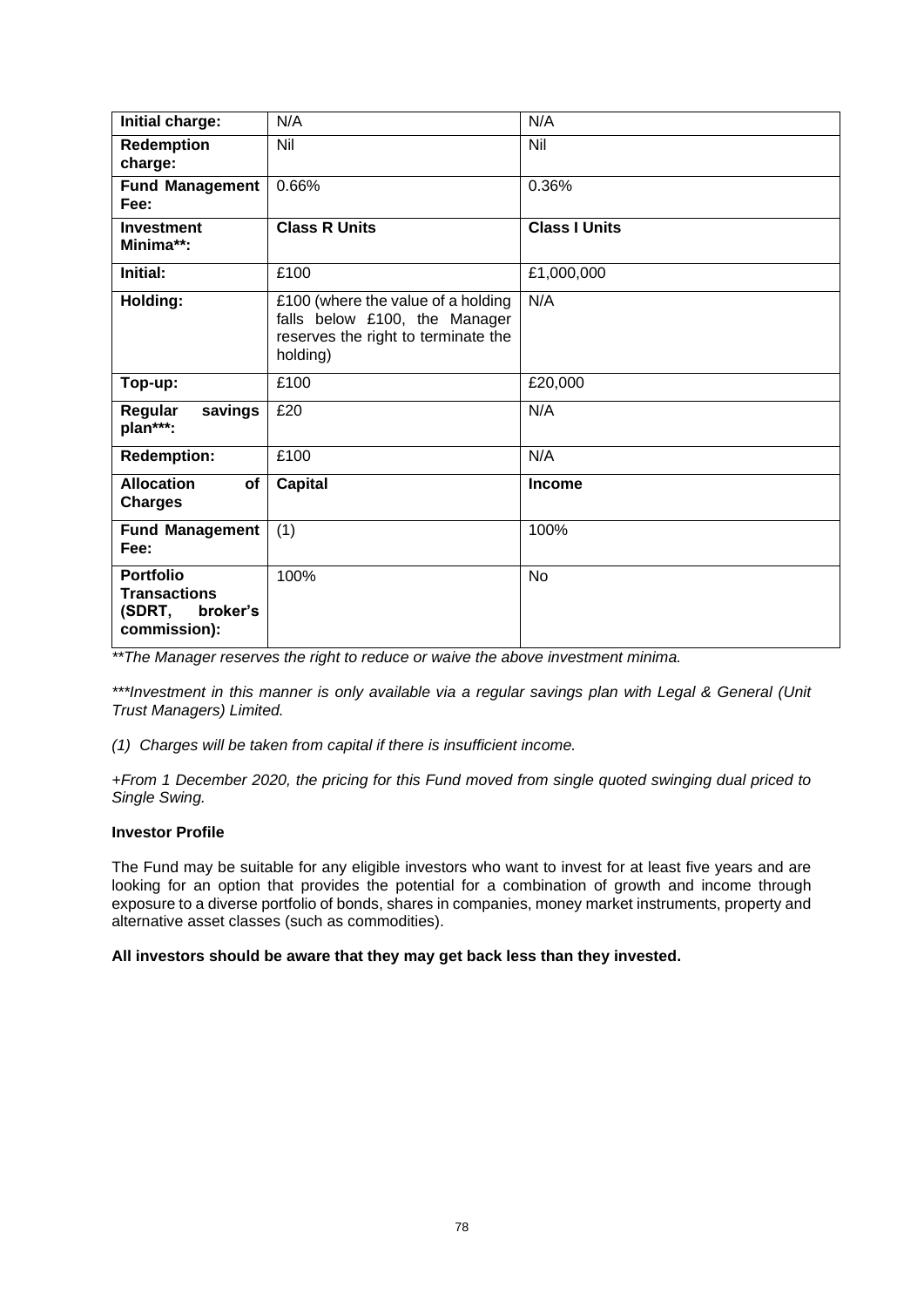# **APPENDIX B .**

# **Investment and Borrowing Powers**

<span id="page-82-1"></span>The Manager may exercise in respect of the Funds the full authority and powers permitted by the COLL Sourcebook for an authorised unit trust which is a NURS (as defined in the FCA Handbook) subject to its stated investment objective and policy and the restrictions stated in this Prospectus.

## **1 General**

- 1.1 From time to time and in particular during periods of uncertain or volatile markets, the Manager may choose to hold all of the property of a Fund in money-market instruments and/or cash deposits, where permitted. From time to time, as a result of a corporate action, a Fund may hold investments that would not normally be permitted this Prospectus. These holdings will be sold or transferred as soon as reasonably practical.
- 1.2 The Manager must ensure that, taking account of the investment objective and policy of a Fund, the Scheme property of that Fund aims to provide a prudent spread of risk.
- 1.3 Where the COLL Sourcebook allows a transaction to be entered into or an investment to be retained only (for example, investment in nil and partly paid securities and the general power to accept or underwrite) if possible obligations arising out of the investment transactions or out of the retention would not cause any breach of any limits in the COLL Sourcebook, it must be assumed that the maximum possible liability of a Fund under any other of those rules has also to be provided for.
- 1.4 Where the COLL Sourcebook permits an investment transaction to be entered into or an investment to be retained only if that investment transaction, or the retention, or other similar transactions, are covered:
	- 1.4.1 it must be assumed that in applying any of those rules, a Fund must also simultaneously satisfy any other obligation relating to cover; and
	- 1.4.2 no element of cover must be used more than once.
- 1.5 It is envisaged that a Fund will normally be fully invested but there may be times that it is appropriate not to be fully invested when the Manager reasonably regards this as necessary in order to enable the redemption of Units, efficient management of the Fund or any one purpose which may reasonably be regarded as ancillary to the investment objectives of the Fund.
- 1.6 A potential breach of any of these limits does not prevent the exercise of rights conferred by investments held by a Fund but, in the event of a consequent breach, the Manager must then take such steps as are necessary to restore compliance with the investment limits as soon as practicable having regard to the interests of Unitholders.

#### **2 Non-UCITS Retail Schemes – general**

- <span id="page-82-0"></span>2.1 The property of a Fund must, subject to its investment objective and policy and except where otherwise provided in the COLL Sourcebook or this paragraph [2.1](#page-82-0) only consist of any or all of:
	- 2.1.1 transferable securities:
	- 2.1.2 approved money market instruments;
	- 2.1.3 permitted derivatives and forward transactions;
	- 2.1.4 permitted deposits;
	- 2.1.5 **permitted units in collective investment schemes:**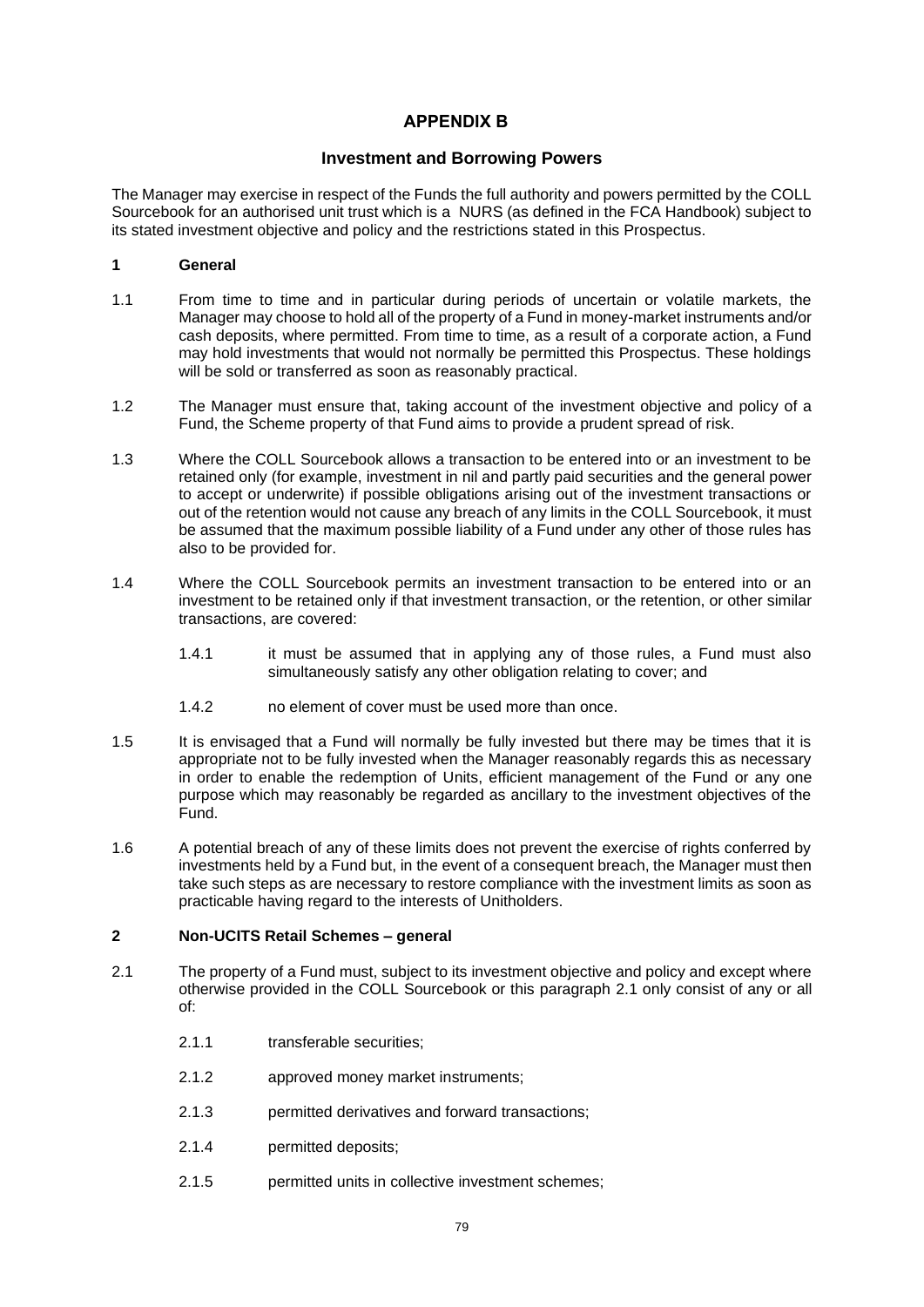- 2.1.6 permitted immovables; and
- 2.1.7 gold up to a limit of 10% in value of the Scheme Property of a Fund.
- <span id="page-83-2"></span>2.2 Transferable securities and approved money market instruments held within a Fund must (subject to paragraphs [2.3](#page-83-0) and [2.4\)](#page-83-1) be admitted to or dealt in/on an eligible market as described in paragraph [6.](#page-85-0)
- <span id="page-83-0"></span>2.3 Not more than 20% in value of the Scheme Property of a Fund is to consist of transferable securities and approved money market instruments (other than those that are referred to in paragraph [2.2\)](#page-83-2).
- <span id="page-83-1"></span>2.4 The requirements on spread and investment in government and public securities do not apply until the expiry of a period of 12 months after the date of effect of the authorisation order in respect of a Fund (or on which the initial offer commenced if later) provided that the requirement to maintain prudent spread of risk is complied with.

## <span id="page-83-3"></span>**3 Investment in transferable securities**

- 3.1 A Fund may invest in a transferable security only to the extent that the transferable security fulfils the following criteria:
	- 3.1.1 the potential loss which a Fund may incur with respect to holding the transferable security is limited to the amount paid for it;
	- 3.1.2 its liquidity does not compromise the ability of the Manager to comply with its obligation to redeem Units at the request of any qualifying Unitholder under the COLL Sourcebook;
	- 3.1.3 reliable valuation is available for it as follows:
		- 3.1.3.1 in the case of a transferable security admitted to or dealt in/on an eligible market, where there are accurate, reliable and regular prices which are either market prices or prices made available by valuation systems independent from issuers;
		- 3.1.3.2 in the case of a transferable security not admitted to or dealt in/on an eligible market, where there is a valuation on a periodic basis which is derived from information from the issuer of the transferable security or from competent investment research;
	- 3.1.4 appropriate information is available for it as follows:
		- 3.1.4.1 in the case of a transferable security admitted to or dealt in/on an eligible market, where there is regular, accurate and comprehensive information available to the market on the transferable security or, where relevant, on the portfolio of the transferable security;
		- 3.1.4.2 in the case of a transferable security not admitted to or dealt in/on an eligible market, where there is regular and accurate information available to the Manager on the transferable security or, where relevant, on the portfolio of the transferable security;
	- 3.1.5 it is negotiable; and
	- 3.1.6 its risks are adequately captured by the risk management process of the Manager.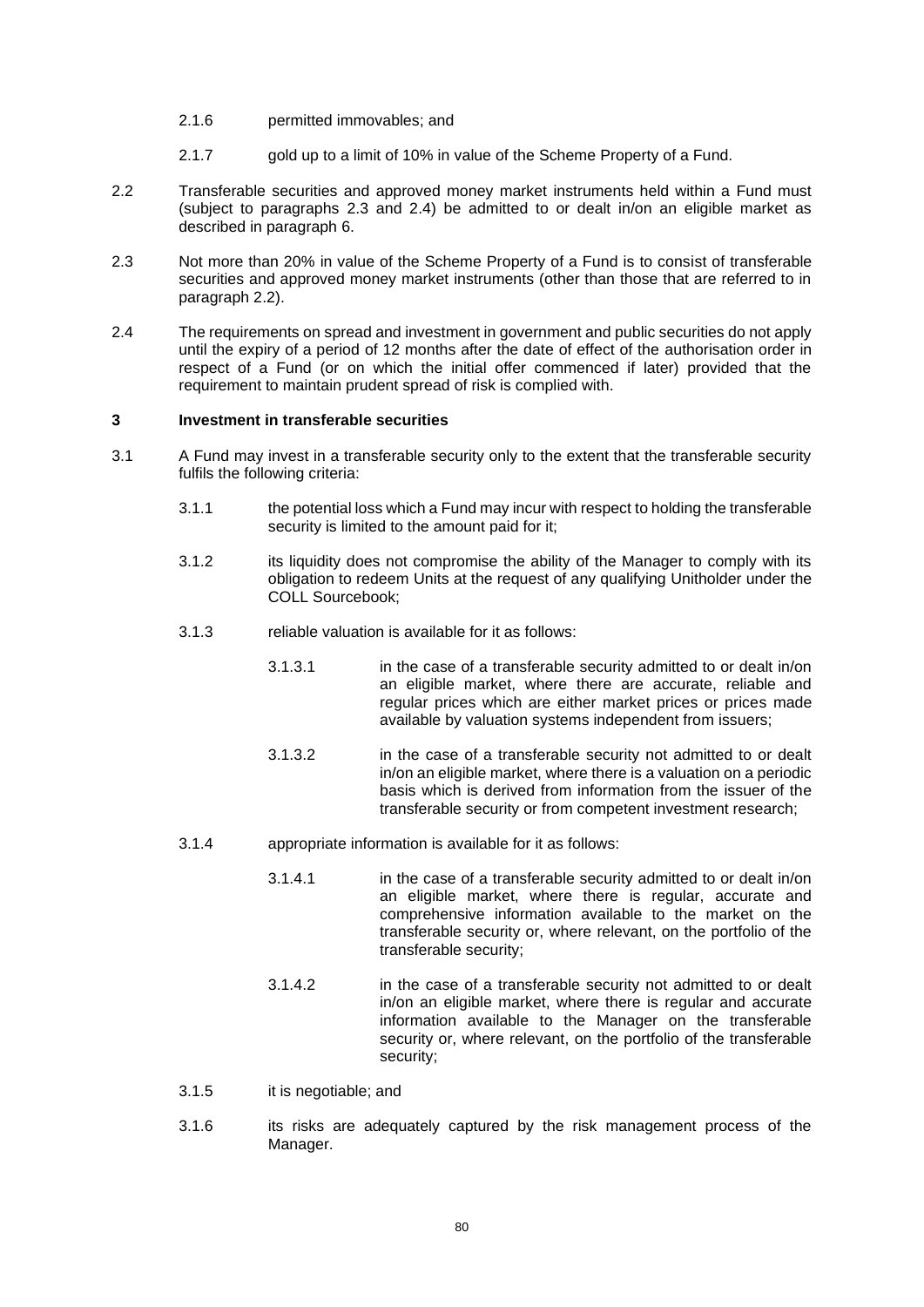- 3.2 Unless there is information available to the Manager that would lead to a different determination, a transferable security which is admitted to or dealt in/on an eligible market shall be presumed:
	- 3.2.1 not to compromise the ability of the Manager to comply with its obligation to redeem Units at the request of any qualifying Unitholder; and
	- 3.2.2 to be negotiable.
- <span id="page-84-0"></span>3.3 An investment is not a transferable security if the title to it cannot be transferred, or can be transferred only with the consent of a third party.
- 3.4 In applying paragraph [3.3](#page-84-0) to an investment which is issued by a body corporate, and which is a share or a debenture the need for any consent on the part of the body corporate or any members or debenture holders of it may be ignored.
- 3.5 An investment is not a transferable security unless the liability of the holder of it to contribute to the debts of the issuer is limited to any amount for the time being unpaid by the holder of it in respect of the investment.

## <span id="page-84-1"></span>**4 Transferable securities linked to other assets**

- 4.1 A Fund may invest in any other investment which shall be taken to be a transferable security for the purposes of investment by the Fund provided the investment:
	- 4.1.1 fulfils the criteria for transferable securities set out in paragraph [3;](#page-83-3) and
	- 4.1.2 is backed by or linked to the performance of other assets, which may differ from those in which the Fund can invest.
- 4.2 Where an investment in paragraph [4](#page-84-1) contains an embedded derivative component, the requirements of this [Appendix B](#page-82-1) with respect to derivatives and forwards will apply to that component.

#### **5 Investment in approved money market instruments**

- 5.1 A Fund may invest in an approved money market instrument. An approved money market instrument is a money-market instrument which is normally dealt in/on the money market, is liquid and has a value which can be accurately determined at any time.
- 5.2 A money-market instrument shall be regarded as normally dealt in/on the money market if it has a maturity at issuance of up to and including 397 days, or has a residual maturity of up to and including 397 days, or undergoes regular yield adjustments in line with money market conditions at least every 397 days; or has a risk profile, including credit and interest rate risks, corresponding to that of an instrument which has a maturity as set out in this paragraph or is subject to yield adjustments as set out in this paragraph.
- 5.3 A money-market instrument shall be regarded as liquid if it can be sold at limited cost in an adequately short time frame, taking into account the obligation of the Manager to redeem Units at the request of any qualifying Unitholder.
- 5.4 A money-market instrument shall be regarded as having a value which can be accurately determined at any time if accurate and reliable valuations systems, which fulfil the following criteria, are available:
	- 5.4.1 enabling the Manager to calculate a net asset value in accordance with the value at which the instrument held in the portfolio could be exchanged between knowledgeable willing parties in an arm's length transaction; and
	- 5.4.2 based either on market data or on valuation models including systems based on amortised costs.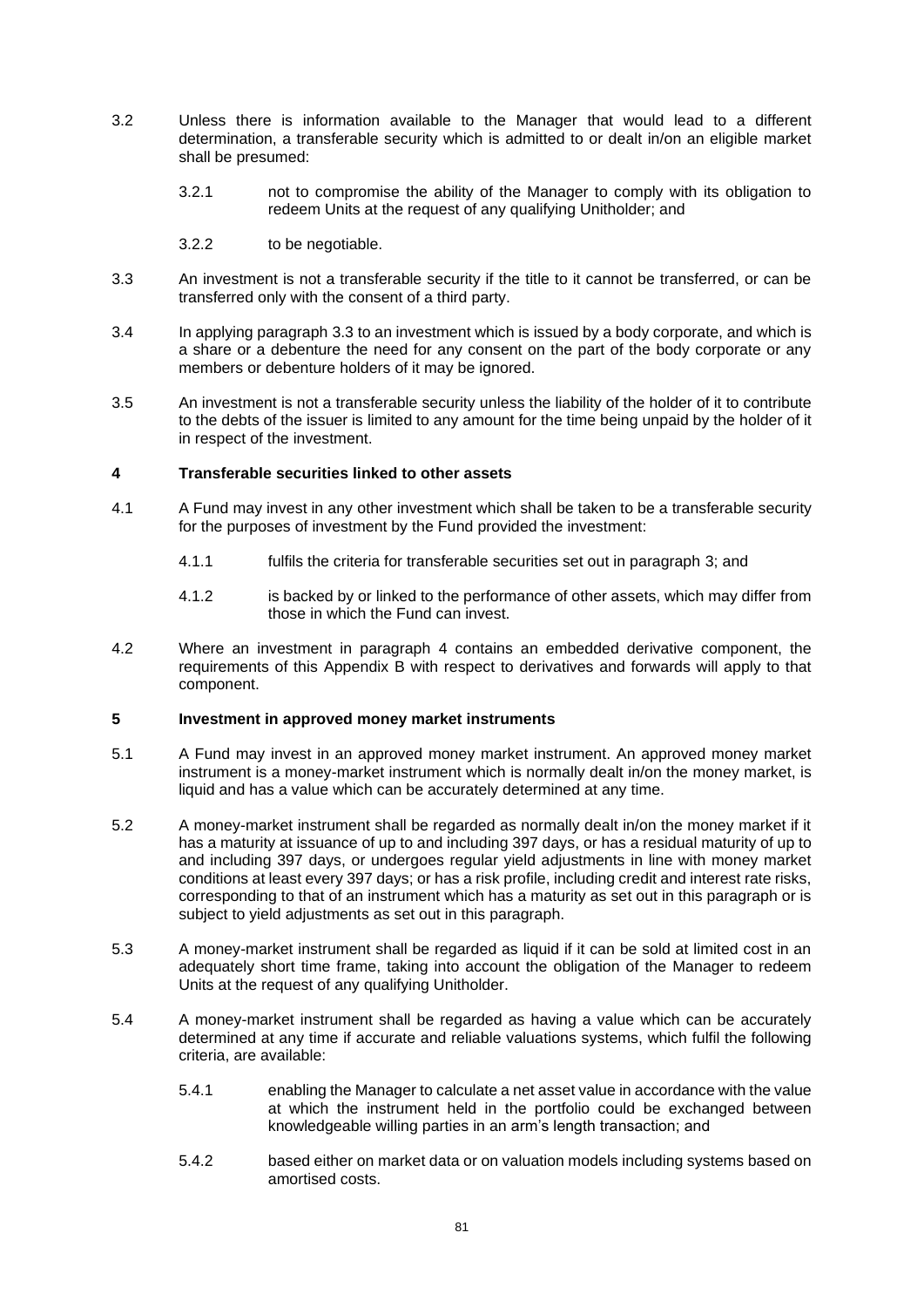- 5.5 A money-market instrument that is normally dealt in/on the money market and is admitted to or dealt in/on an eligible market shall be presumed to be liquid and have a value which can be accurately determined at any time unless there is information available to the Manager that would lead to a different determination.
- 5.6 Approved money market instruments must be of high quality.
- 5.7 In determining whether approved money-market instruments are high quality the authorised Manager must take into account a range of factors including, but not limited to:
	- 5.7.1 the credit quality of the instrument; an instrument will be considered not to be high quality unless it is an approved money-market instrument which has been awarded one of the two highest available short-term credit ratings by each recognised credit rating agency that has rated the instrument or, if the instrument is not rated, it is of an equivalent quality as determined by the Manager's internal rating process; or
	- 5.7.2 the nature of the asset class represented by the instrument;
	- 5.7.3 for structured financial instruments, the operational risk and counterparty risk inherent within the structured financial transaction; and
	- 5.7.4 the liquidity profile.

## <span id="page-85-0"></span>**6 Admission to eligible markets**

- 6.1 A Fund may invest in transferable securities and approved money-market instruments provided they are:
	- 6.1.1 admitted to or dealt in/on a regulated market within the meaning of the FCA Handbook;
	- 6.1.2 dealt in/on a market established in the UK or an EEA State which is regulated, operates regularly and is open to the public;
	- 6.1.3 admitted to or dealt in/on a market which the Manager and the Trustee determine to be appropriate, the market is included in the list of eligible markets i[n Appendix](#page-97-0)  [C](#page-97-0) and the Trustee has taken reasonable care to determine that adequate custody arrangements can be provided for the investment dealt in/on that market and all reasonable steps have been taken by the Manager in deciding whether that market is eligible;
	- 6.1.4 for an approved money-market instrument not admitted to or dealt in/on an eligible market where the issue or the issuer is regulated for the purpose of protecting investors and savings and the instrument is issued or guaranteed in accordance with the COLL Sourcebook; or
	- 6.1.5 recently issued transferable securities provided that the terms of issue include an undertaking that application will be made to be admitted to an eligible market and the admission is secured within a year of issue.
- 6.2 A Fund may invest no more than 20% of its property in transferable securities and approved money-market instruments other than those referred to above, but there is no limit on the value of the property of a Fund which may consist of transferable securities and approved money-market instruments referred to above.

#### <span id="page-85-2"></span>**7 Collective investment schemes**

<span id="page-85-1"></span>7.1 Up to 100% of the value of the Scheme Property of a Fund may be invested in units or shares in other collective investment schemes ("**Second Scheme**") provided that the Second Scheme satisfies all of the requirements of paragraphs [7.2](#page-86-0) to [7.6,](#page-86-1)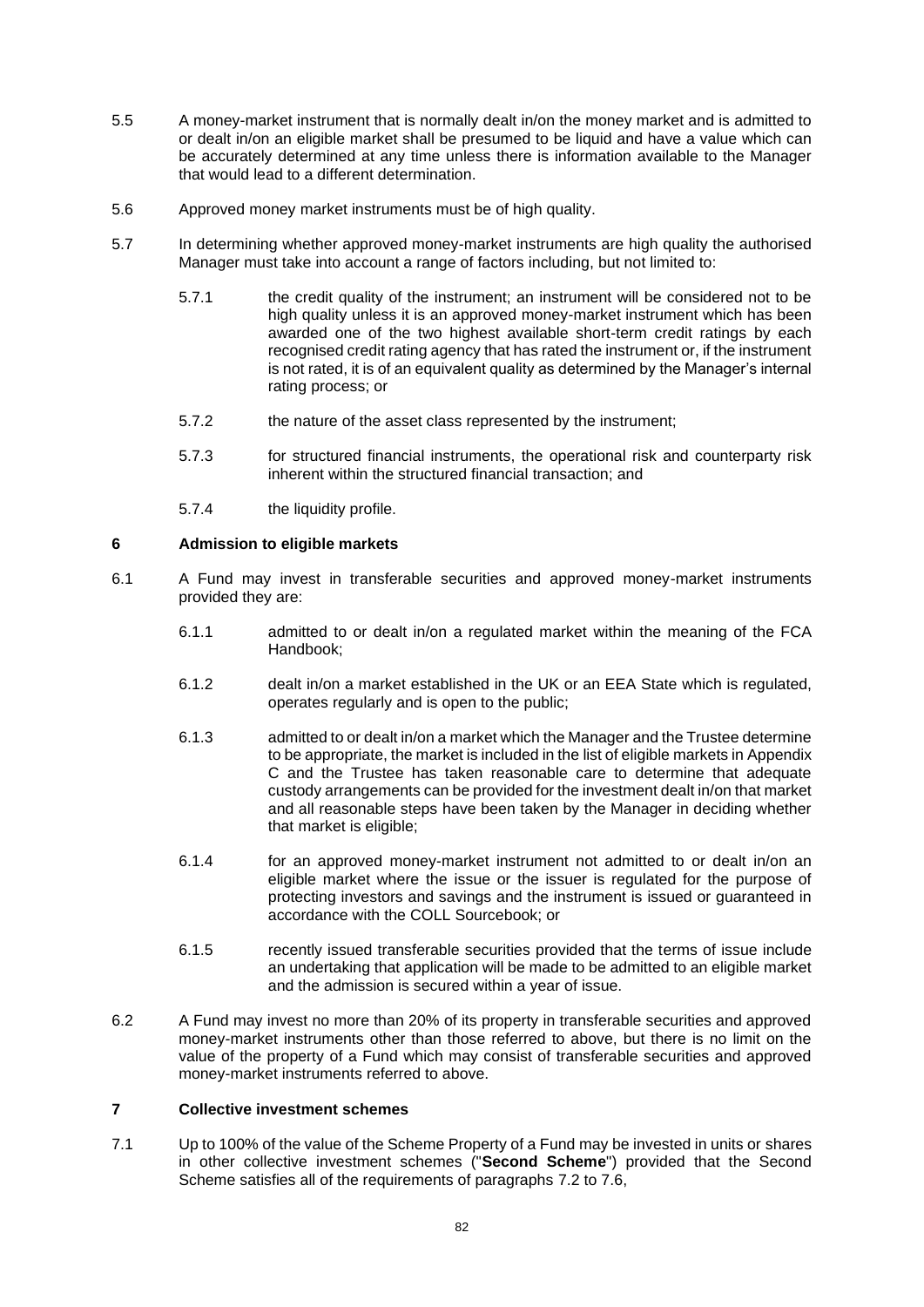- <span id="page-86-0"></span>7.2 The Second Scheme must be:
	- 7.2.1 a UK UCITS or satisfy the conditions necessary for it to enjoy the rights conferred by the UCITS Directive as implemented in the EEA; or
	- 7.2.2 authorised as a non-UCITS retail scheme; or
	- 7.2.3 a recognised scheme (within the meaning of the FCA Handbook); or
	- 7.2.4 constituted outside the UK and have investment and borrowing powers which are the same or more restrictive than those of a non-UCITS retail scheme.
- <span id="page-86-2"></span>7.3 The Second Scheme is a scheme which operates on the principle of the prudent spread of risk.
- 7.4 The Second Scheme is prohibited from having more than 15% in value of the scheme property consisting of units or shares in collective investment schemes.
- <span id="page-86-3"></span>7.5 The participants in the Second Scheme must be entitled to have their units or shares redeemed in accordance with the scheme at a price related to the net value of the property to which the units or shares relate and determined in accordance with the scheme.
- <span id="page-86-1"></span>7.6 Where the Second Scheme is an umbrella, the provisions in paragraphs [7.3](#page-86-2) to [7.5](#page-86-3) apply to each sub-fund as if it were a separate scheme.
- 7.7 The Funds, may subject to the limit set out in paragraph [7.1](#page-85-1) above, invest in collective investment schemes managed or operated by, or whose authorised corporate director is, the Manager of the Funds or one of its Associates.
- 7.8 Investment may only be made in a Second Scheme or other collective investment schemes managed by the Manager or an Associate if the Prospectus of the Trust clearly states that the Funds may enter into such investments and the rules on double charging contained in the COLL Sourcebook are complied with.
- 7.9 Where a Fund invests in or disposes of units or shares in another collective investment scheme which is managed or operated by the Manager or an Associate, the Manager must pay to that Fund by the close of business on the fourth business day the amount of any preliminary charge in respect of a purchase, and in the case of a sale, any charge made for the disposal.

## <span id="page-86-5"></span>**8 Spread - general**

- 8.1 The following Section does not apply to government and public securities.
- 8.2 For the purposes of this requirement companies included in the same group for the purposes of consolidated accounts as defined in accordance with s.399 of the Companies Act 2006, Directive 2103/34/EU or in the same group in accordance with international accounting standards are regarded as a single body.
- 8.3 Not more than 20% in value of the Scheme Property of a Fund is to consist of deposits with a single body.
- <span id="page-86-4"></span>8.4 Not more than 10% in value of the Scheme Property of a Fund is to consist of transferable securities or money-market instruments issued by any single body subject to the section of the COLL Sourcebook dealing with schemes replicating an index.
- 8.5 The limit of 10% in paragraph [8.4](#page-86-4) is raised to 25% in value of the Scheme Property of a Fund in respect of covered bonds (none of the Funds currently invest in covered bonds).
- 8.6 In applying paragraph [8.4,](#page-86-4) certificates representing certain securities are to be treated as equivalent to the underlying security.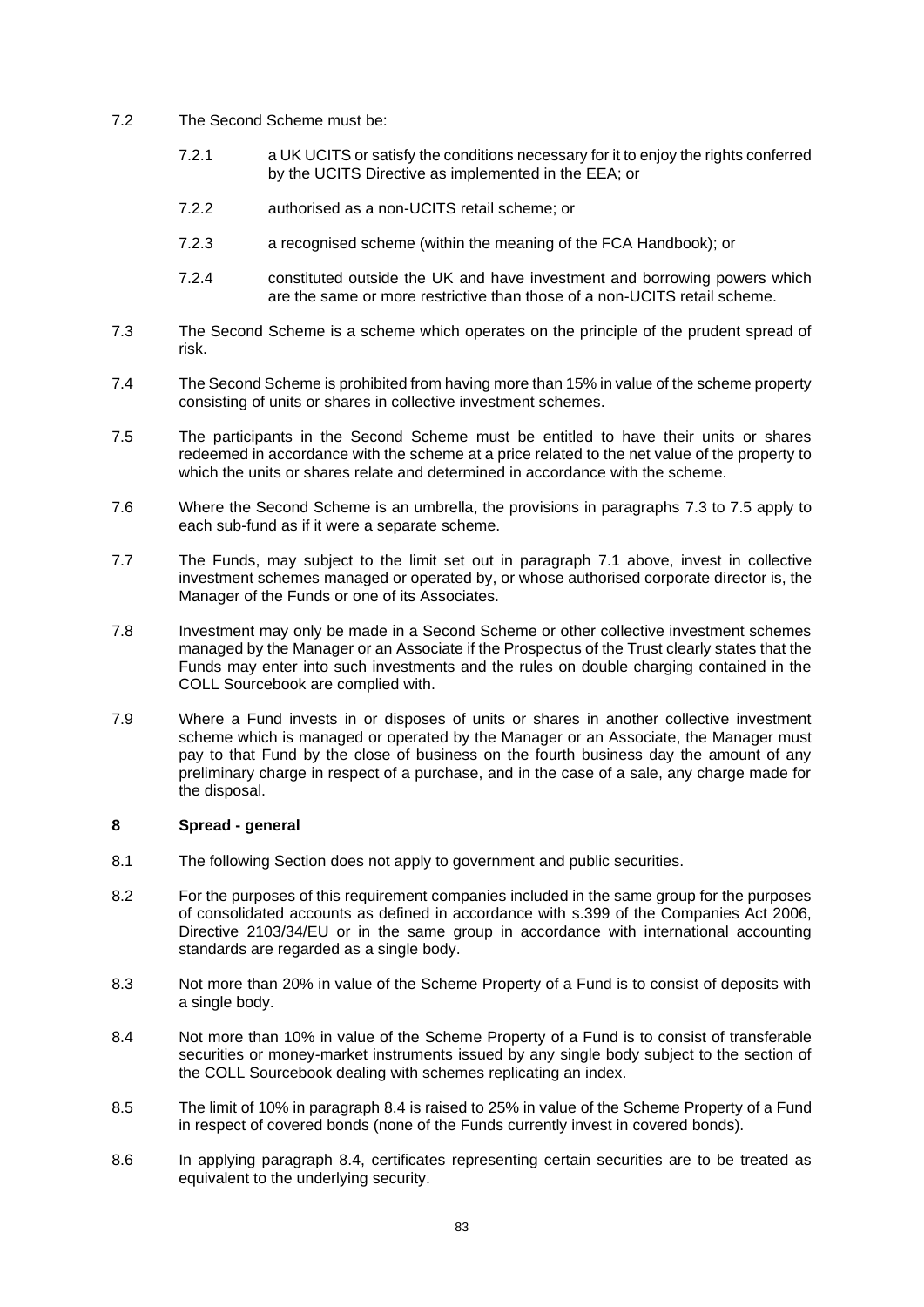- 8.7 Not more than 35% in value of the Scheme Property of a Fund is to consist of the units or shares of any one collective investment scheme.
- <span id="page-87-0"></span>8.8 The exposure to any one counterparty in an OTC derivative transaction must not exceed 10% in value of the Scheme Property of a Fund.
- 8.9 For the purpose of calculating the limit in paragraph [8.8,](#page-87-0) the exposure in respect of an OTC derivative may be reduced to the extent that collateral is held in respect of it if the collateral meets each of the following conditions:
	- 8.9.1 it is marked-to-market on a daily basis and exceeds the value of the amount at risk;
	- 8.9.2 it is exposed only to negligible risks (e.g. government bonds of first credit rating or cash) and is liquid;
	- 8.9.3 it is held by a third party custodian not related to the provider or is legally secured from the consequences of a failure of a related party; and
	- 8.9.4 can be fully enforced by a Fund at any time.
- 8.10 For the purposes of calculating the limits in paragraph [8.8,](#page-87-0) OTC derivative positions with the same counterparty may be netted provided that the netting procedures:
	- 8.10.1 comply with the conditions set out in Part Three, Title II, Chapter 6, Section 7(Contractual netting (Contracts for novation and other netting agreements)) of the EU CRR (as defined in the FCA Handbook); and
	- 8.10.2 are based on legally binding agreements.
- 8.11 In applying this Section, all derivatives transactions are deemed to be free of counterparty risk if they are performed on an exchange where the clearing house meets each of the following conditions:
	- 8.11.1 it is backed by an appropriate performance guarantee; and
	- 8.11.2 it is characterised by a daily mark-to-market valuation of the derivative positions and at least daily margining.

#### <span id="page-87-1"></span>**9 Spread - government and public securities**

- 9.1 The following applies to government and public securities issued by:
	- 9.1.1 the UK or an EEA State:
	- 9.1.2 a local authority of the UK or an EEA State;
	- 9.1.3 a non-EEA State; or
	- 9.1.4 a public international body to which the UK or one or more EEA States belong

## ("**such securities**").

- 9.2 Where no more than 35% in value of the Scheme Property is invested in such securities issued by any one body, there is no limit on the amount which may be invested in such securities or in any one issue.
- 9.3 A Fund may invest more than 35% in value of the Scheme Property in such securities issued by any one body provided that before any such investment is made, the Manager has consulted with the Trustee and as a result considers that: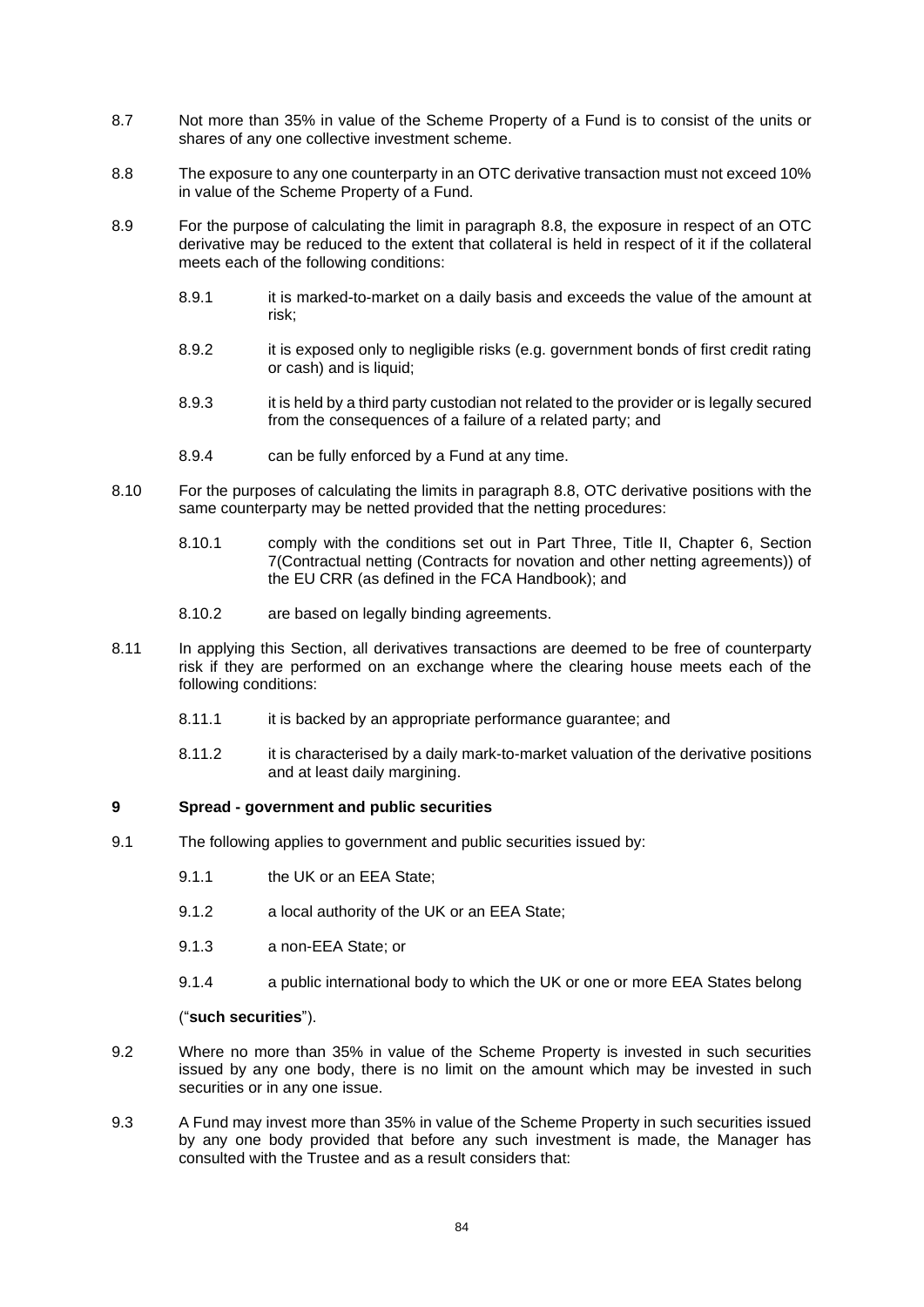- 9.3.1 the issuer of such securities is one which is appropriate in accordance with the investment objectives of the authorised fund;
- 9.3.2 no more than 30% in value of the Scheme Property consists of such securities of any one issue; and
- 9.3.3 the Scheme Property includes such securities issued by that or another issuer, of at least six different issues;
- 9.4 In relation to such securities:
	- 9.4.1 issue, issued and issuer include guarantee, guaranteed and guarantor; and
	- 9.4.2 an issue differs from another if there is a difference as to repayment date, rate of interest, guarantor or other material terms of the issue.

## 10 **Underwriting**

Subject to the provisions of the COLL Sourcebook, including as to covering the exposure, a Fund's powers to invest in transferable securities may be used for the purpose of entering into underwriting, sub-underwriting and placing agreements in respect of certain transferable securities.

### **11 Warrants**

Warrants or other instruments entitling the holder to subscribe for shares, debentures or government and public securities and any other transferable securities (not being nil or partly paid securities) which are akin thereto fall within any of a Fund's powers of investment only if, on the assumption that the right conferred by the warrant will be exercised (whether or not it is intended that it will be), it is reasonably foreseeable that the right to subscribe could be exercised without contravening the COLL Sourcebook. Up to 5% of the value of the property of a Fund may consist of warrants.

#### **12 Nil or partly paid securities**

A transferable security or an approved money-market instrument on which any sum is unpaid only constitutes an eligible investment if it is reasonably foreseeable that the amount of any existing and potential call for any sum unpaid could be paid by the Fund, at the time when payment is required, without contravening the rules in the COLL Sourcebook for non-UCITS retail schemes.

### **13 Risk management**

- 13.1 The Manager uses a risk management process, enabling it to monitor and measure at any time the risk of a Fund's positions and their contribution to the overall risk profile of a Fund.
- 13.2 The following details of the risk management process must be regularly notified by the Manager to the FCA and at least on an annual basis:
	- 13.2.1 a true and fair view of the types of derivatives and forward transactions to be used within a Fund together with their underlying risks and any relevant quantitative limits; and
	- 13.2.2 the methods for estimating risks in derivative and forward transactions.

#### **14 Cash and near cash**

The Manager may at its discretion and as considered appropriate retain liquid funds in a Fund at any time. This cash will be held in pursuit of a Fund's objectives or to facilitate the redemption of Units, efficient management of a Fund in accordance with its objectives or any other purposes which may reasonably be regarded as ancillary to the objectives of a Fund.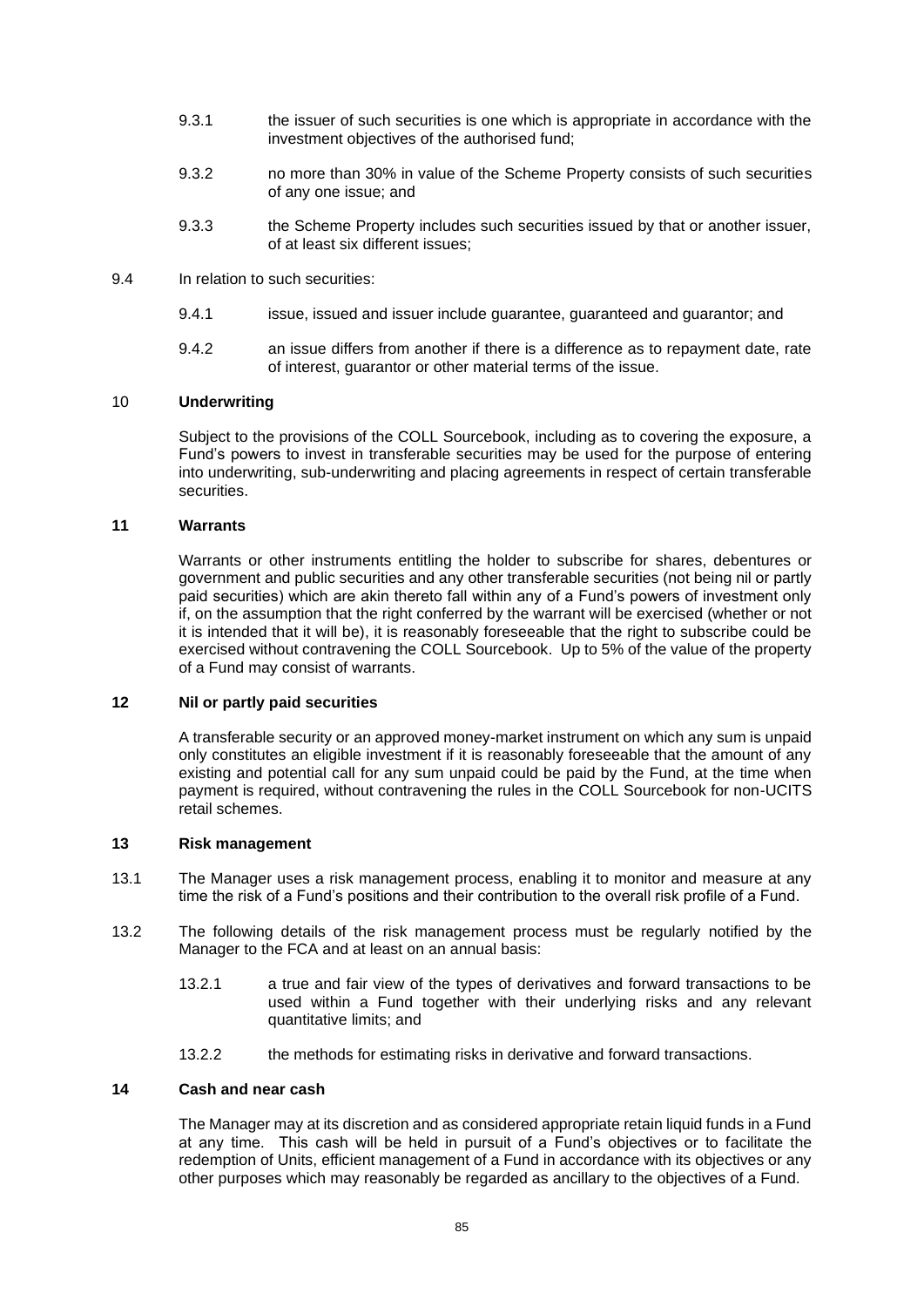### <span id="page-89-3"></span><span id="page-89-0"></span>**15 Borrowing**

- 15.1.1 The Trustee (on the instructions of the Manager) may, in accordance with this, borrow money for the use of the Scheme on terms that the borrowing is to be repayable out of the scheme property. This power to borrow is subject to the obligation of the Scheme to comply with any restriction in the instrument constituting the Scheme.
- 15.1.2 A Scheme may borrow under paragraph [15.1.1](#page-89-0) only from an Eligible Institution or an Approved Bank.
- 15.1.3 The Manager must ensure that a Scheme's borrowing does not, on any business day, exceed 10% of the value of the scheme property of a Scheme.
- 15.2 The above provisions on borrowing do not apply to "back to back" borrowing for Efficient Portfolio Management purposes, being an arrangement under which an amount of currency is borrowed from an eligible institution and an amount in another currency at least equal to the amount of currency borrowed is kept on deposit with the lender (or his or her agent or nominee).

## <span id="page-89-4"></span>**16 Restrictions on lending of money**

- <span id="page-89-1"></span>16.1 None of the money in the Scheme Property of a Fund may be lent and, for the purposes of this paragraph, money is lent by a Fund if it is paid to a person ("**the payee**") on the basis that it should be repaid, whether or not by the payee.
- 16.2 Acquiring a debenture is not lending for the purposes of paragraph [16.1](#page-89-1) nor is the placing of money on deposit or in a current account.

## <span id="page-89-5"></span>17 **Restrictions on lending of property other than money**

- <span id="page-89-2"></span>17.1 Scheme Property other than money must not be lent by way of deposit or otherwise.
- 17.2 Transactions permitted by paragraph [30](#page-95-0) (Stock lending) are not to be regarded as lending for the purposes of paragraph [17.1.](#page-89-2)
- 17.3 The Scheme Property of a Fund must not be mortgaged.
- 17.4 Where transactions in derivatives or forward transactions are used for the account of the Trust in accordance with the COLL Sourcebook, nothing in this paragraph prevents the Trust or the Trustee at the request of the Trust: from lending, depositing, pledging or charging its Scheme Property for margin requirements; or transferring Scheme Property under the terms of an agreement in relation to margin requirements, provided that the Manager reasonably considers that both the agreement and the margin arrangements made under it (including in relation to the level of margin) provide appropriate protection to Unitholders.

#### **18 General power to accept or underwrite placings**

- 18.1 Any power in the COLL Sourcebook to invest in transferable securities may be used for the purpose of entering into transactions to which this Section applies, subject to compliance with any restriction in the Trust Deed. This Section applies, to any agreement or understanding which is an underwriting or sub-underwriting agreement, or which contemplates that securities will or may be issued or subscribed for or acquired for the account of a Fund.
- 18.2 This ability does not apply to an option, or a purchase of a transferable security which confers a right to subscribe for or acquire a transferable security, or to convert one transferable security into another.
- 18.3 The exposure of a Fund to agreements and understandings as set out above, on any business day be covered and be such that, if all possible obligations arising under them had immediately to be met in full, there would be no breach of any limit in the COLL Sourcebook.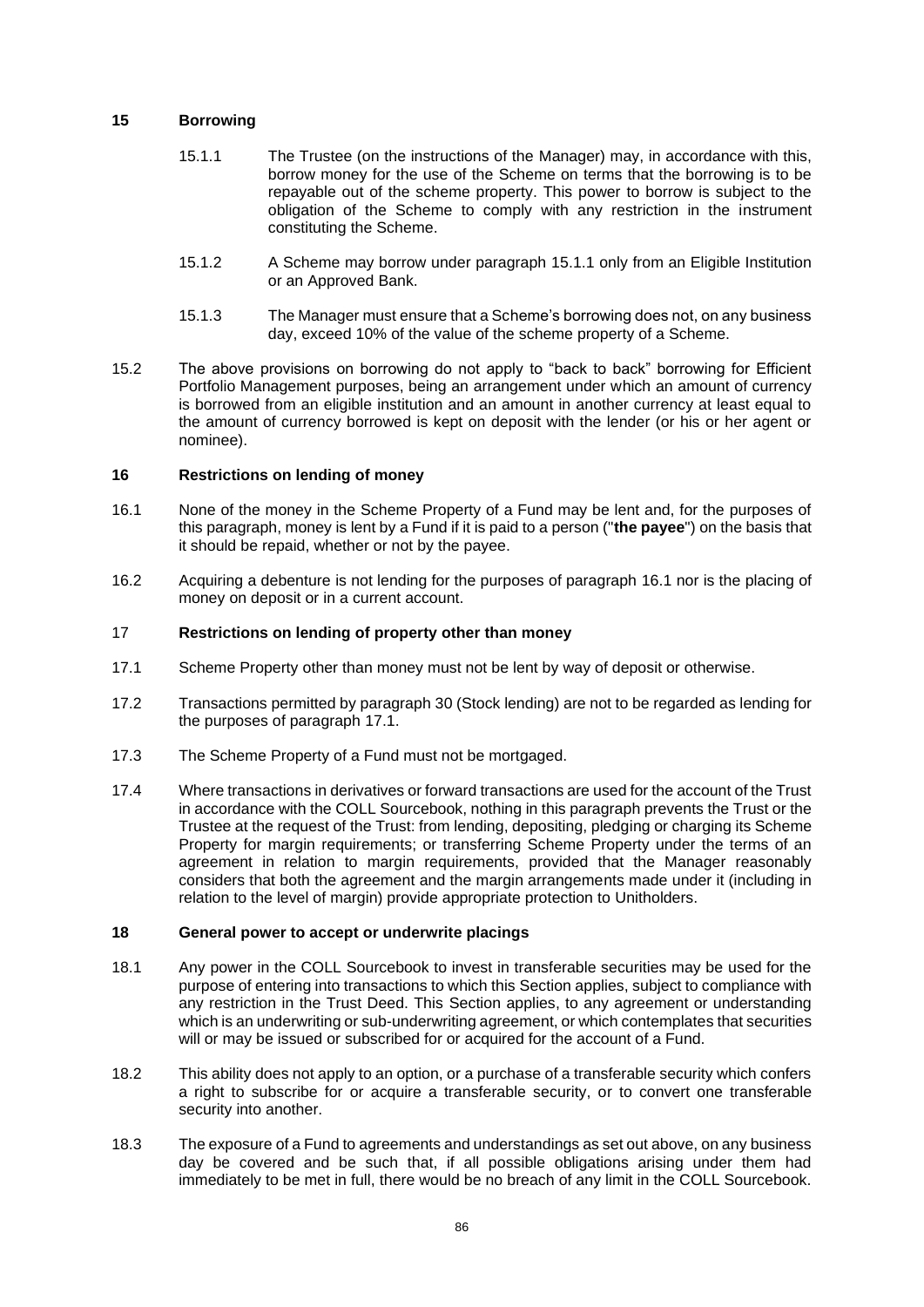### **19 Guarantees and Indemnities**

- <span id="page-90-0"></span>19.1 A Fund or the Trustee for the account of a Fund must not provide any guarantee or indemnity in respect of the obligation of any person.
- <span id="page-90-1"></span>19.2 None of the Scheme Property of a Fund may be used to discharge any obligation arising under a guarantee or indemnity with respect to the obligation of any person.
- 19.3 Paragraphs [19.1](#page-90-0) and [19.2](#page-90-1) do not apply in respect of a Fund to any indemnity or guarantee given for margin requirements where the derivatives or forward transactions are being used in accordance with the COLL Sourcebook and an indemnity given to a person winding up a body corporate or other scheme in circumstances where those assets are becoming part of the Scheme Property of a Fund by way of a utilisation.

### **20 Derivatives: general**

- 20.1 Transactions in derivatives may be used for the purposes of hedging in accordance with Efficient Portfolio Management. The Investment Manager may make use of a variety of instruments in accordance with the COLL Sourcebook and in accordance with its risk management policy. The use of derivatives may increase the risk profile of the Funds as set out in more detail in the risk factors set out in Section [19.](#page-35-0)
- 20.2 A transaction in derivatives or a forward transaction must not be effected for a Fund unless the transaction is of a kind specified in paragraph [22](#page-91-0) below (Permitted transactions (derivatives and forwards)); and the transaction is covered, as required by paragraph [29](#page-94-0) (Cover for transactions in derivatives and forward transactions).
- 20.3 Where a Fund invests in derivatives, the exposure to the underlying assets must not exceed the limits set out in the COLL Sourcebook in relation to spread except for index based derivatives where the rules in paragraph [20.7](#page-90-2) apply.
- 20.4 Where a transferable security or approved money-market instrument embeds a derivative, this must be taken into account for the purposes of complying with this Section.
- 20.5 A transferable security or an approved money-market instrument will embed a derivative if it contains a component which fulfils the following criteria:
	- 20.5.1 by virtue of that component some or all of the cash flows that otherwise would be required by the transferable security or approved money-market instrument which functions as host contract can be modified according to a specified interest rate, financial instrument price, foreign exchange rate, index of prices or rates, credit rating or credit index or other variable, and therefore vary in a way similar to a stand-alone derivative;
	- 20.5.2 its economic characteristics and risks are not closely related to the economic characteristics and risks of the host contract; and
	- 20.5.3 it has a significant impact on the risk profile and pricing of the transferable security or approved money-market instrument.
- 20.6 A transferable security or an approved money-market instrument does not embed a derivative where it contains a component which is contractually transferable independently of the transferable security or the approved money-market instrument. That component shall be deemed to be a separate instrument.
- <span id="page-90-2"></span>20.7 Where a Fund invests in an index based derivative, provided the relevant index:
	- 20.7.1 has a sufficiently diversified composition;
	- 20.7.2 is a representative benchmark for the market to which it refers; and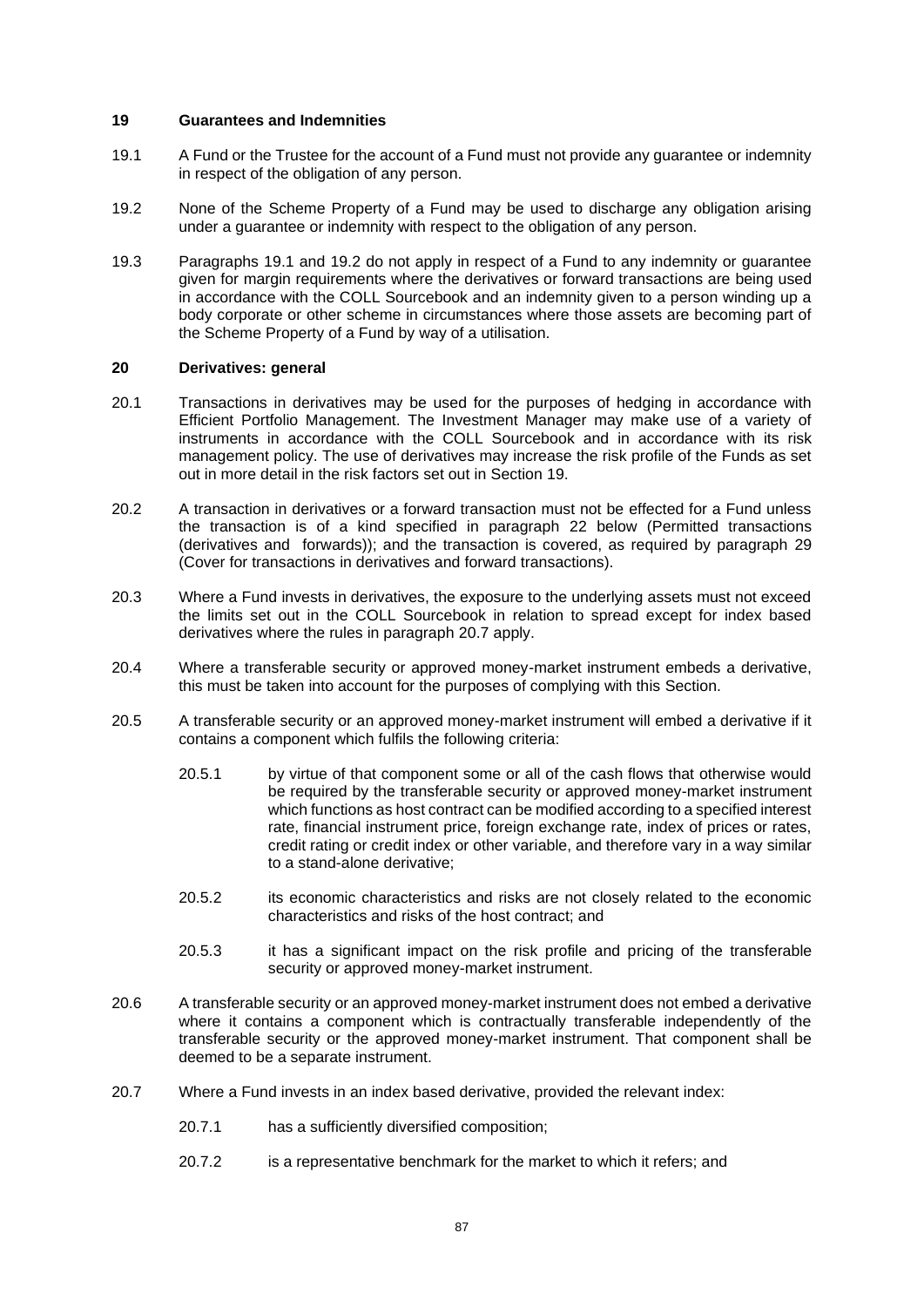#### 20.7.3 is published in an appropriate manner,

the underlying constituents of the index do not have to be taken into account for the purposes of the limits set out in the COLL Sourcebook in relation to spread.

## **21 Efficient portfolio management**

- 21.1 A Fund may utilise Scheme Property to enter into transactions for the purposes of EPM. Permitted EPM transactions (excluding stock lending arrangements) are transactions in derivatives e.g. to hedge against price or currency fluctuations, dealt with or traded on an eligible derivatives market; off-exchange options or contracts for differences resembling options; or synthetic futures in certain circumstances. The Manager must take reasonable care to ensure that the transaction is economically appropriate to the reduction of the relevant risks (whether in the price of investments, interest rates or exchange rates) or to the reduction of the relevant costs and/or to the generation of additional capital or income for the Fund with a risk level which is consistent with the risk profile of the Fund and the risk diversification rules laid down in the COLL Sourcebook. The exposure must be fully "covered" by cash and/or other property sufficient to meet any obligation to pay or deliver that could arise.
- 21.2 Permitted transactions are those that a Fund reasonably regards as economically appropriate to EPM, that is:
	- 21.2.1 transactions undertaken to reduce risk or cost in terms of fluctuations in prices, interest rates or exchange rates where the Manager reasonably believes that the transaction will diminish a risk or cost of a kind or level which it is sensible to reduce; or
	- 21.2.2 transactions for the generation of additional capital growth or income for a Fund by taking advantage of gains which the Manager reasonably believes are certain to be made (or certain, barring events which are not reasonably foreseeable) as a result of:
		- 21.2.2.1 pricing imperfections in the market as regards the property which a Fund holds or may hold; or
		- 21.2.2.2 receiving a premium for the writing of a covered call option or a cash covered put option on property of a Fund which the Fund is willing to buy or sell at the exercise price; or
		- 21.2.2.3 stock lending arrangements.
- 21.3 A permitted arrangement in this context may at any time be closed out.
- 21.4 Transactions may take the form of "derivatives transactions" (that is, transactions in options, futures or contracts for differences) or forward currency transactions. A derivatives transaction must either be in a derivative which is traded or dealt in/on an eligible derivatives market (and effected in accordance with the rules of that market), or be an off-exchange derivative which complies with the relevant conditions set out in the COLL Sourcebook, or be a "synthetic future" (i.e. a composite derivative created out of two separate options). Forward currency transactions must be entered into with counterparties who satisfy the COLL Sourcebook. A permitted transaction may at any time be closed out.

## <span id="page-91-0"></span>**22 Permitted transactions (derivatives and forwards)**

- <span id="page-91-1"></span>22.1 A transaction in a derivative must be:
	- 22.1.1 in an approved derivative; or
	- 22.1.2 be one which complies with paragraph [26](#page-93-0) (OTC transactions in derivatives).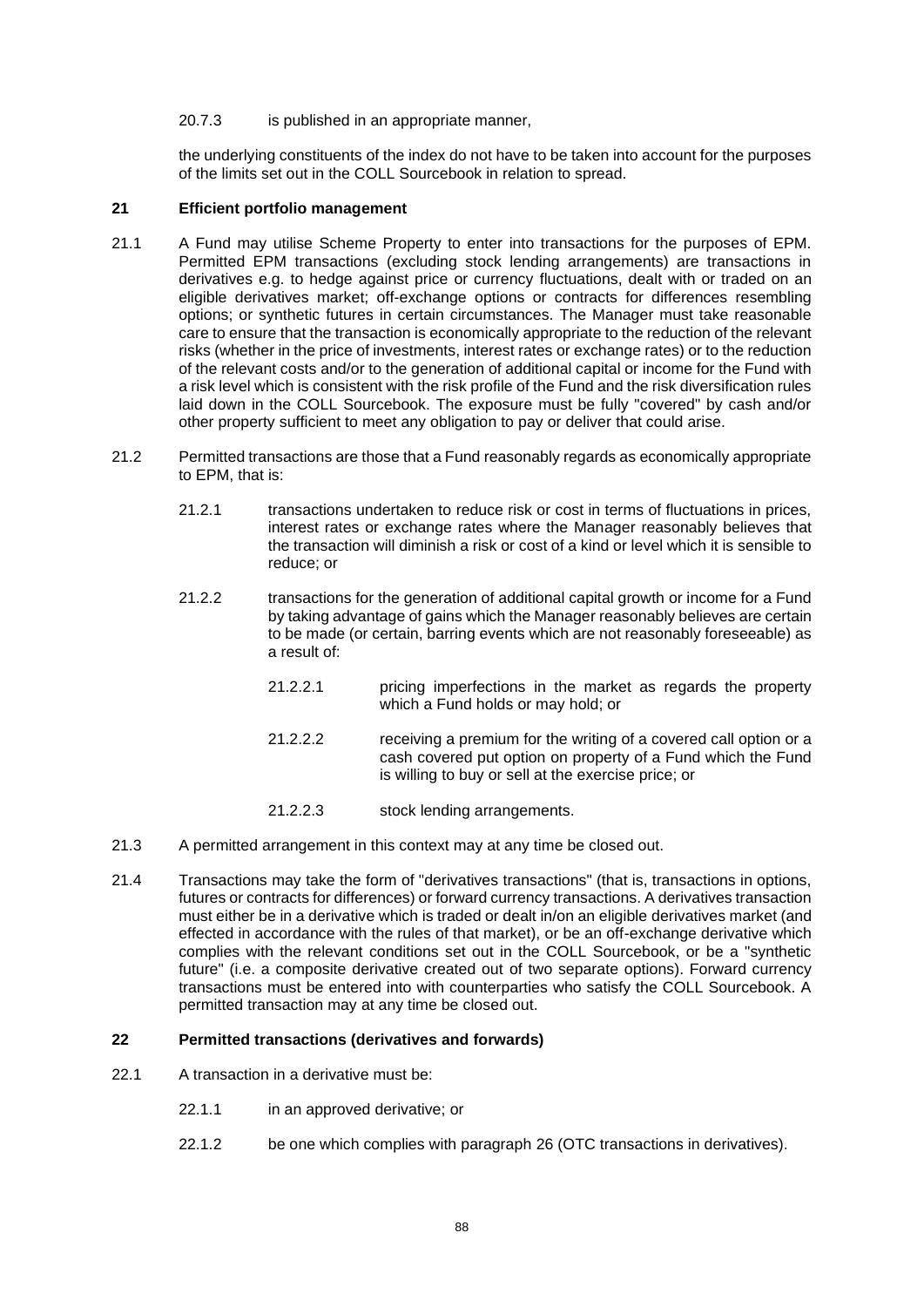- <span id="page-92-0"></span>22.2 A transaction in a derivative must have the underlying consisting of any one or more of the following to which a Fund is dedicated:
	- 22.2.1 transferable securities;
	- 22.2.2 money-market instruments;
	- 22.2.3 deposits;
	- 22.2.4 permitted derivatives under this paragraph;
	- 22.2.5 collective investment scheme units permitted under paragraph [7](#page-85-2) (Investment in collective investment schemes);
	- 22.2.6 permitted immovables;
	- 22.2.7 aold:
	- 22.2.8 financial indices which satisfy the criteria set out in the COLL Sourcebook;
	- 22.2.9 interest rates;
	- 22.2.10 foreign exchange rates; and
	- 22.2.11 currencies.
- 22.3 The exposure to the underlyings in paragraph [22.2](#page-92-0) above must not exceed the limits in paragraphs [8](#page-86-5) and [9](#page-87-1) above.
- 22.4 A transaction in an approved derivative must be effected on or under the rules of an eligible derivatives market.
- 22.5 A transaction in a derivative must not cause a Fund to diverge from its investment objectives as stated in the Trust Deed and the most recently published version of this Prospectus.
- 22.6 A transaction in a derivative must not be entered into if the intended effect is to create the potential for an uncovered sale of transferable securities, money-market instruments, units in collective investment schemes, or derivatives.
- 22.7 Any forward transaction must be with an Eligible Institution or an Approved Bank.

#### **23 Financial indices underlying derivatives**

- 23.1 The financial indices referred to in paragraph [22.2](#page-92-0) are those which satisfy the following criteria:
	- 23.1.1 the index is sufficiently diversified:
	- 23.1.2 the index represents an adequate benchmark for the market to which it refers; and
	- 23.1.3 the index is published in an appropriate manner.
- 23.2 A financial index is sufficiently diversified if:
	- 23.2.1 it is composed in such a way that price movements or trading activities regarding one component do not unduly influence the performance of the whole index;
	- 23.2.2 where it is composed of assets in which a Fund is permitted to invest, its composition is at least diversified in accordance with the requirements with respect to spread and concentration set out in this Appendix; and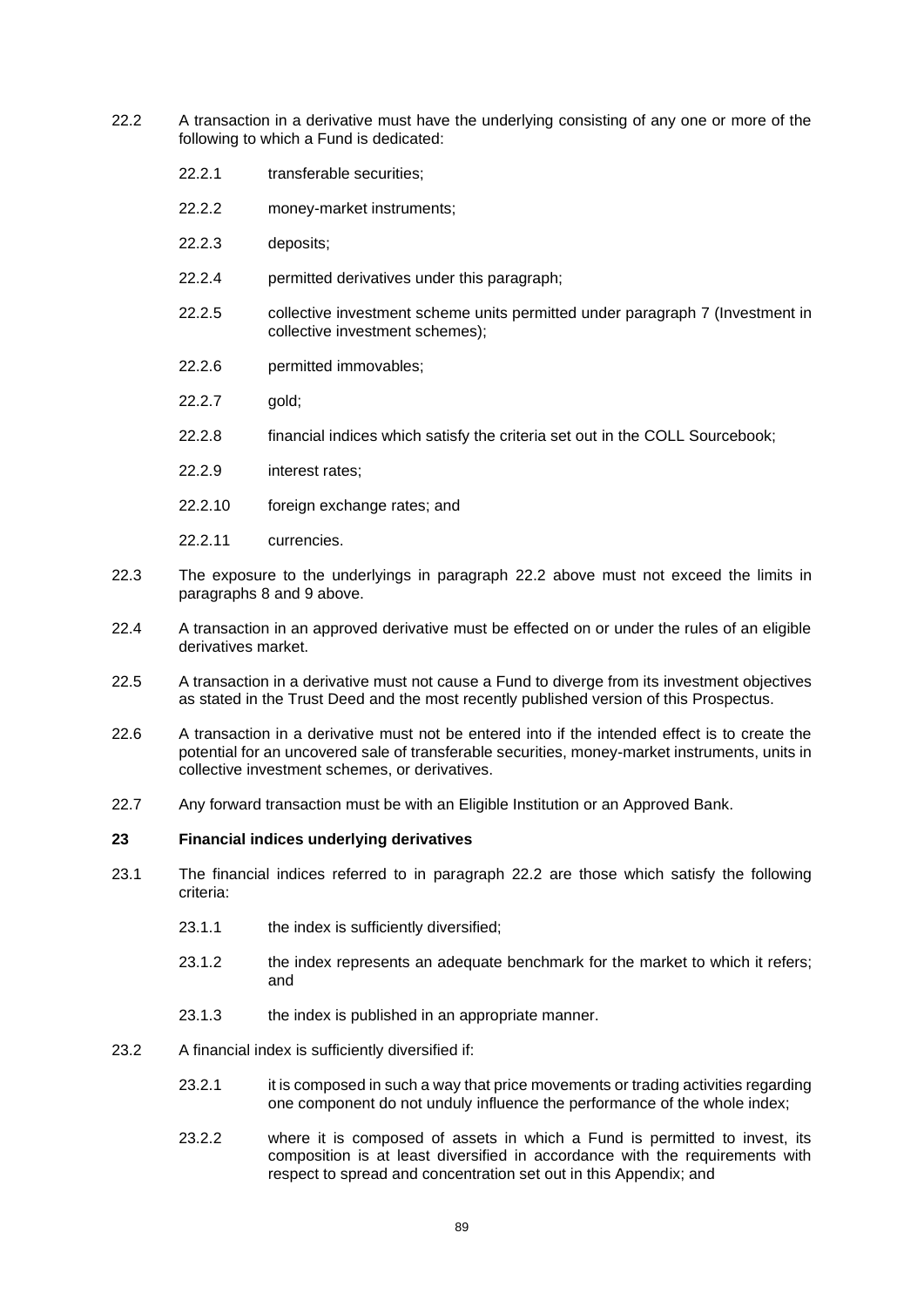- 23.2.3 where it is composed of assets in which a Fund cannot invest, it is diversified in a way which is equivalent to the diversification achieved by the requirements with respect to spread and concentration set out in this [Appendix B.](#page-82-1)
- 23.3 A financial index represents an adequate benchmark for the market to which it refers if:
	- 23.3.1 it measures the performance of a representative group of underlyings in a relevant and appropriate way;
	- 23.3.2 it is revised or rebalanced periodically to ensure that it continues to reflect the markets to which it refers, following criteria which are publicly available; and
	- 23.3.3 the underlyings are sufficiently liquid, allowing users to replicate it if necessary.
- 23.4 A financial index is published in an appropriate manner if:
	- 23.4.1 its publication process relies on sound procedures to collect prices, and calculate and subsequently publish the index value, including pricing procedures for components where a market price is not available; and
	- 23.4.2 material information on matters such as index calculation, rebalancing methodologies, index changes or any operational difficulties in providing timely or accurate information is provided on a wide and timely basis.
- 23.5 Where the composition of underlyings of a transaction in a derivative does not satisfy the requirements for a financial index, the underlyings for that transaction shall where they satisfy the requirements with respect to other underlyings pursuant to paragraph [22.2](#page-92-0) be regarded as a combination of those underlyings.

## **24 Transactions for the purchase of property**

A derivative or forward transaction which will or could lead to the delivery of property for the account of a Fund may be entered into only if that property can be held for the account of a Fund, and the Manager having taken reasonable care determines that delivery of the property under the transaction will not occur or will not lead to a breach of the rules in the COLL Sourcebook.

## **25 Requirement to cover sales**

No agreement by or on behalf of a Fund to dispose of property or rights may be made unless the obligation to make the disposal and any other similar obligation could immediately be honoured by a Fund by delivery of property or the assignment (or, in Scotland, assignation) of rights, and the property and rights above are owned by a Fund at the time of the agreement. This requirement does not apply to a deposit.

#### <span id="page-93-0"></span>**26 OTC transactions in derivatives**

- <span id="page-93-1"></span>26.1 Any transaction in an OTC derivative under paragraph [22.1.2](#page-91-1) must be:
	- 26.1.1 in a future or an option or a contract for differences;
	- 26.1.2 derivatives is approved only if the counterparty is an Eligible Institution or an Approved Bank; or a person whose permission (including any requirements or limitations), as published in the FCA register or whose Home State authorisation, permits it to enter into the transaction as principal off-exchange;
	- 26.1.3 on approved terms; the terms of the transaction in derivatives are approved only if, the Manager carries out, at least daily, a reliable and verifiable valuation in respect of that transaction corresponding to its fair value and which does not rely only on market quotations by the counterparty and can enter into one or more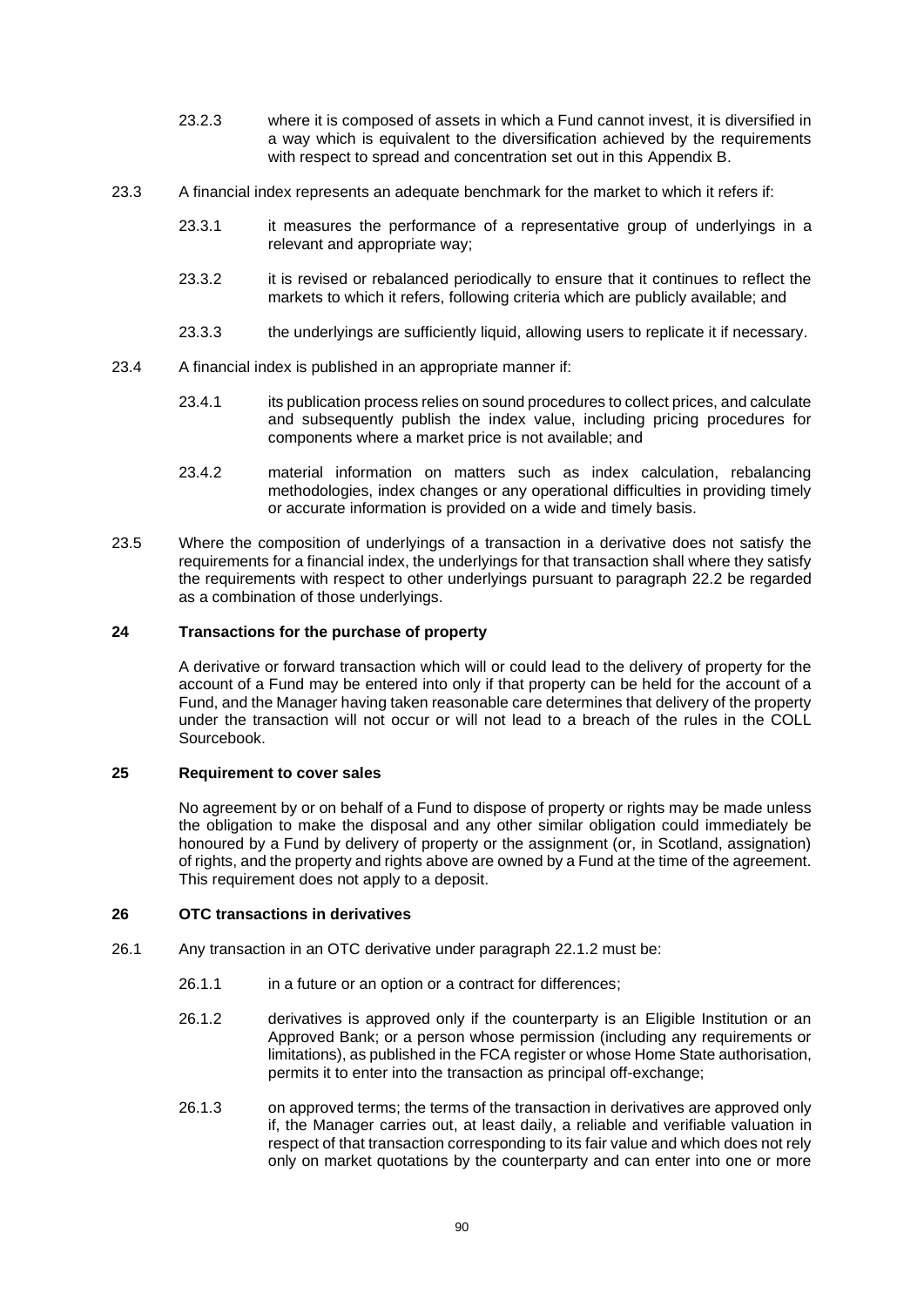further transaction to sell, liquidate or close out that transaction at any time, at a fair value; and

- <span id="page-94-1"></span>26.1.4 capable of reliable valuation; a transaction in derivatives is capable of reliable valuation only if the Manager having taken reasonable care determines that, throughout the life of the derivative (if the transaction is entered into), it will be able to value the investment concerned with reasonable accuracy:
	- 26.1.4.1 on the basis of an up-to-date market value which the Manager and the Trustee have agreed is reliable; or
	- 26.1.4.2 if the value referred to in paragraph [26.1.4.1](#page-94-1) is not available, on the basis of a pricing model which the Manager and the Trustee have agreed uses an adequate recognised methodology; and
- 26.1.5 subject to verifiable valuation: a transaction in derivatives is subject to verifiable valuation only if, throughout the life of the derivative (if the transaction is entered into) verification of the valuation is carried out by:
	- 26.1.5.1 an appropriate third party which is independent from the counterparty of the derivative at an adequate frequency and in such a way that the Manager is able to check it; or
	- 26.1.5.2 a department within the Manager which is independent from the department in charge of managing the Scheme Property of a Fund and which is adequately equipped for such a purpose.
- 26.2 For the purposes of paragraph [26.1.3,](#page-93-1) "fair value" is the amount for which an asset could be exchanged, or a liability settled, between knowledgeable, willing parties in an arm's length transaction.

#### **27 Investments in deposits**

A Fund may invest in deposits only with an Approved Bank and which are repayable on demand or have the right to be withdrawn, and maturing in no more than 12 months.

## **28 Derivative exposure**

- 28.1 A Fund may invest in derivatives and forward transactions as long as the exposure to which a Fund is committed by that transaction itself is suitably covered from within its Scheme Property. Exposure will include any initial outlay in respect of that transaction.
- 28.2 Cover ensures that a Fund is not exposed to the risk of loss of property, including money, to an extent greater than the net value of its Scheme Property. Therefore, a Fund must hold Scheme Property sufficient in value or amount to match the exposure arising from a derivative obligation to which a Fund is committed. Detailed requirements for cover of a Fund are set out below.
- 28.3 A future is to be regarded as an obligation to which a Fund is committed (in that, unless closed out, the future will require something to be delivered, or accepted and paid for; a written option as an obligation to which a Fund is committed (in that it gives the right of potential exercise to another thereby creating exposure); and a bought option as a right (in that the purchaser can, but need not, exercise the right to require the writer to deliver and accept and pay for something).
- 28.4 Cover used in respect of one transaction in derivatives or forward transaction must not be used for cover in respect of another transaction in derivatives or a forward transaction.

## <span id="page-94-0"></span>**29 Cover for investment in derivatives and forward transactions**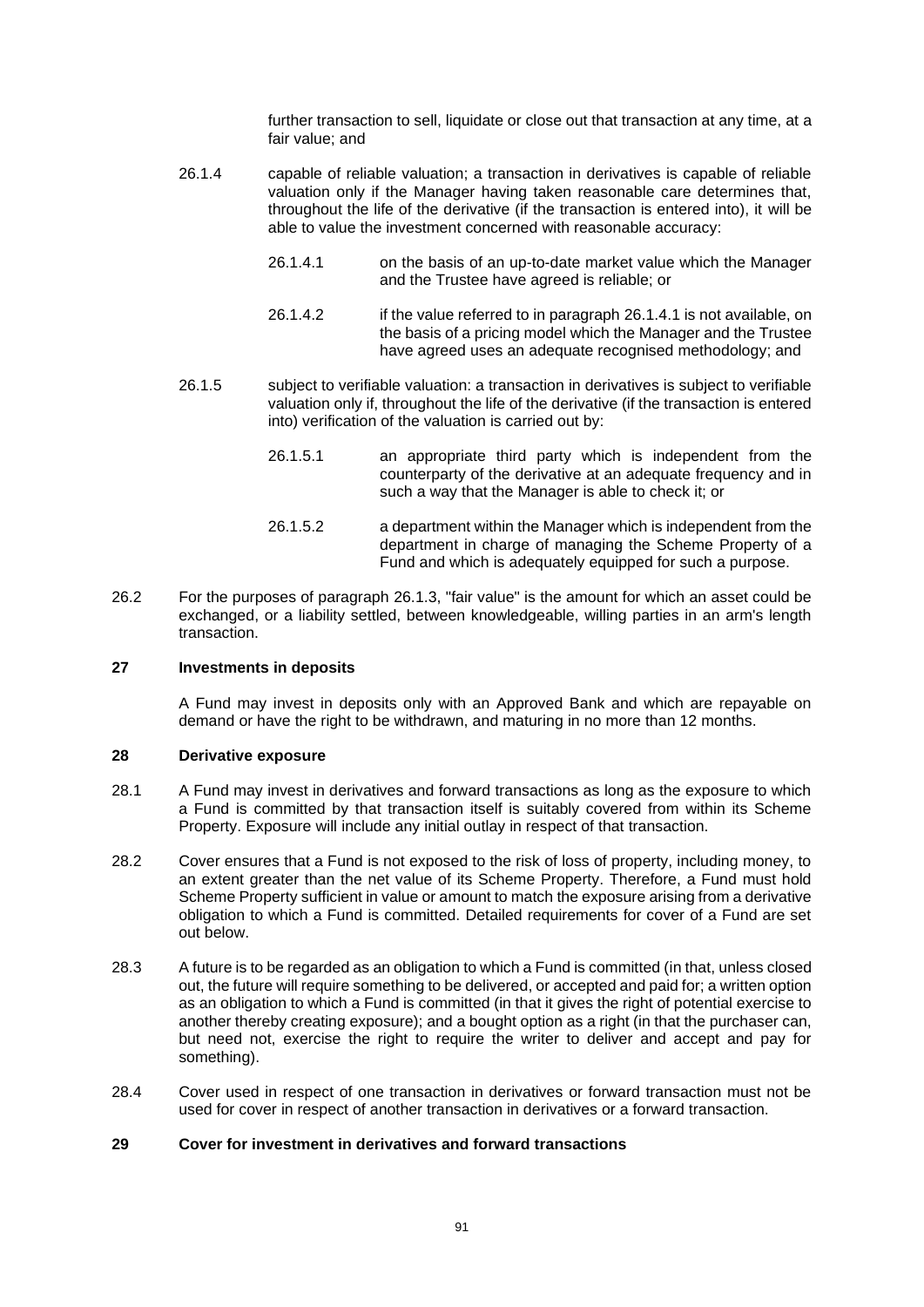The Manager must ensure that the global exposure of a Fund relating to derivatives and forward transactions held in the Fund does not exceed the net value of the Scheme Property.

## <span id="page-95-0"></span>**30 Stock lending**

- 30.1 The entry into stock lending transactions or repo contracts for the account of a Fund is permitted for the generation of additional income for the benefit of that Fund, and hence for its Unitholders.
- 30.2 The specific method of stock lending permitted in this Section is in fact not a transaction which is a loan in the normal sense. Rather it is an arrangement of the kind described in section 263B of the Taxation of Chargeable Gains Act 1992, under which the lender transfers securities to the borrower otherwise than by way of sale and the borrower is to transfer those securities, or securities of the same type and amount, back to the lender at a later date. In accordance with good market practice, a separate transaction by way of transfer of assets is also involved for the purpose of providing collateral to the "lender" to cover him against the risk that the future transfer back of the securities may not be satisfactorily completed.
- 30.3 The stock lending permitted by this Section may be exercised by a Fund when it reasonably appears to a Fund to be appropriate to do so with a view to generating additional income with an acceptable degree of risk.
- 30.4 The Manager may enter into a stock lending arrangement of the kind described in section 263B of the Taxation of Chargeable Gains Act 1992 (without extension by section 263C), but only if all the terms of the agreement under which securities are to be reacquired by the Trustee for the account of a Fund, are in a form which is acceptable to the Trustee and are in accordance with good market practice, the counterparty meets the criteria set out in the COLL Sourcebook, and collateral is obtained to secure the obligation of the counterparty. Collateral must be acceptable to the Trustee, adequate and sufficiently immediate.
- 30.5 The Trustee must ensure that the value of the collateral at all times is at least equal to the value of the securities transferred by the Trustee. This duty may be regarded as satisfied in respect of collateral the validity of which is about to expire or has expired where the Trustee takes reasonable care to determine that sufficient collateral will again be transferred at the latest by the close of business on the day of expiry.
- 30.6 Any agreement for transfer at a future date of securities or of collateral (or of the equivalent of either) may be regarded, for the purposes of valuation under the COLL Sourcebook, as an unconditional agreement for the sale or transfer of property, whether or not the property is part of the property of a Fund.
- 30.7 None of the Funds currently intend to enter into repo contracts or stock lending transactions.

#### 31 **Leverage**

- 31.1 This Section explains in what circumstances and how the Manager may use leverage in respect of a Fund where the investment policy of that Fund permits its use of leverage, the different leverage calculation methods and maximum level of leverage permitted.
- 31.2 Leverage when used in this Prospectus means the following sources of leverage can be used when managing the Scheme:
	- 31.2.1 cash borrowing, subject to the restrictions set out in paragraph [15](#page-89-3) ("**Borrowing**") of this [Appendix B;](#page-82-1) and
	- 31.2.2 financial derivative instruments and reinvestment of cash collateral in the context of securities lending, subject in each case to paragraphs [22](#page-91-0) ("**Permitted transactions (derivatives and forwards)**"), [16](#page-89-4) ("**Restrictions on lending**") and [17](#page-89-5) ("**Restrictions on lending of property other than money**") of this [Appendix B.](#page-82-1)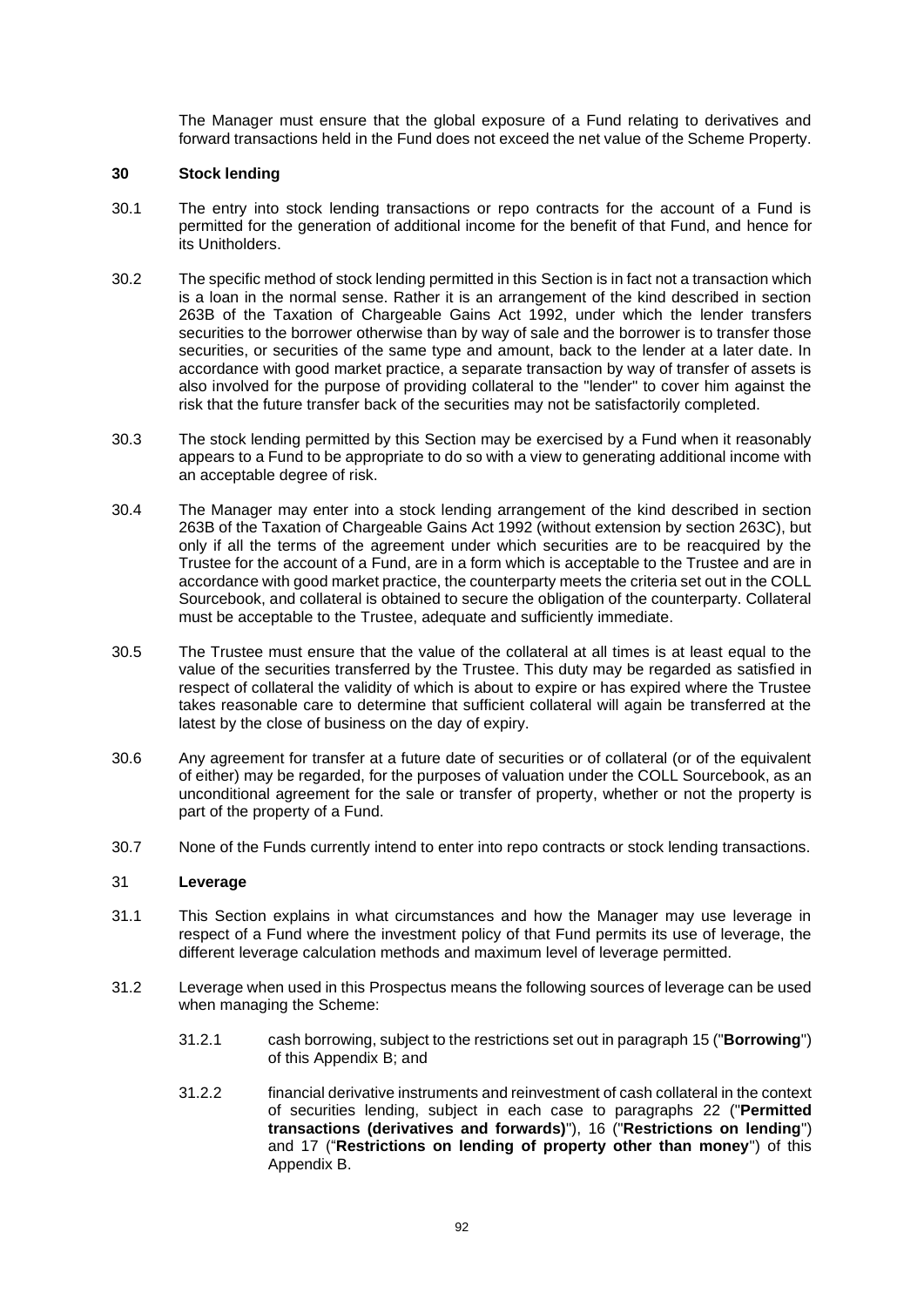- 31.3 The Manager is required to calculate and monitor the level of leverage of a Fund, expressed as a ratio between the exposure of a Fund and its Net Asset Value (Exposure/NAV), under both the gross method and the commitment method.
- 31.4 Under the gross method, the exposure of a Fund is calculated as follows:
	- 31.4.1 include the sum of all assets purchased, plus the absolute value of all liabilities;
	- 31.4.2 exclude cash and cash equivalents which are highly liquid investments held in the base currency of the Fund, that are readily convertible to a known amount of cash, are subject to an insignificant risk of change in value and provide a return no greater than the rate of a three month high quality bond;
	- 31.4.3 derivative instruments are converted into the equivalent position in their underlying assets;
	- 31.4.4 exclude cash borrowings that remain in cash or cash equivalents and where the amounts payable are known;
	- 31.4.5 include exposures resulting from the reinvestment of cash borrowings, expressed as the higher of the market value of the investment realised or the total amount of cash borrowed; and
	- 31.4.6 include positions within repurchase or reverse repurchase agreements and securities lending or borrowing or other similar arrangements.
- 31.5 Under the commitment method, the exposure of a Fund is calculated in the same way as under the gross method; however, where "hedging" offsets risk and "netting" eliminates risk, these values are not included.
- 31.6 The maximum level of leverage which a Fund may employ, calculated in accordance with the gross and commitment methods, is stated in Section [21.2.](#page-36-0)
- 31.7 In addition, the total amount of leverage employed by a Fund will be disclosed in the Fund's annual report.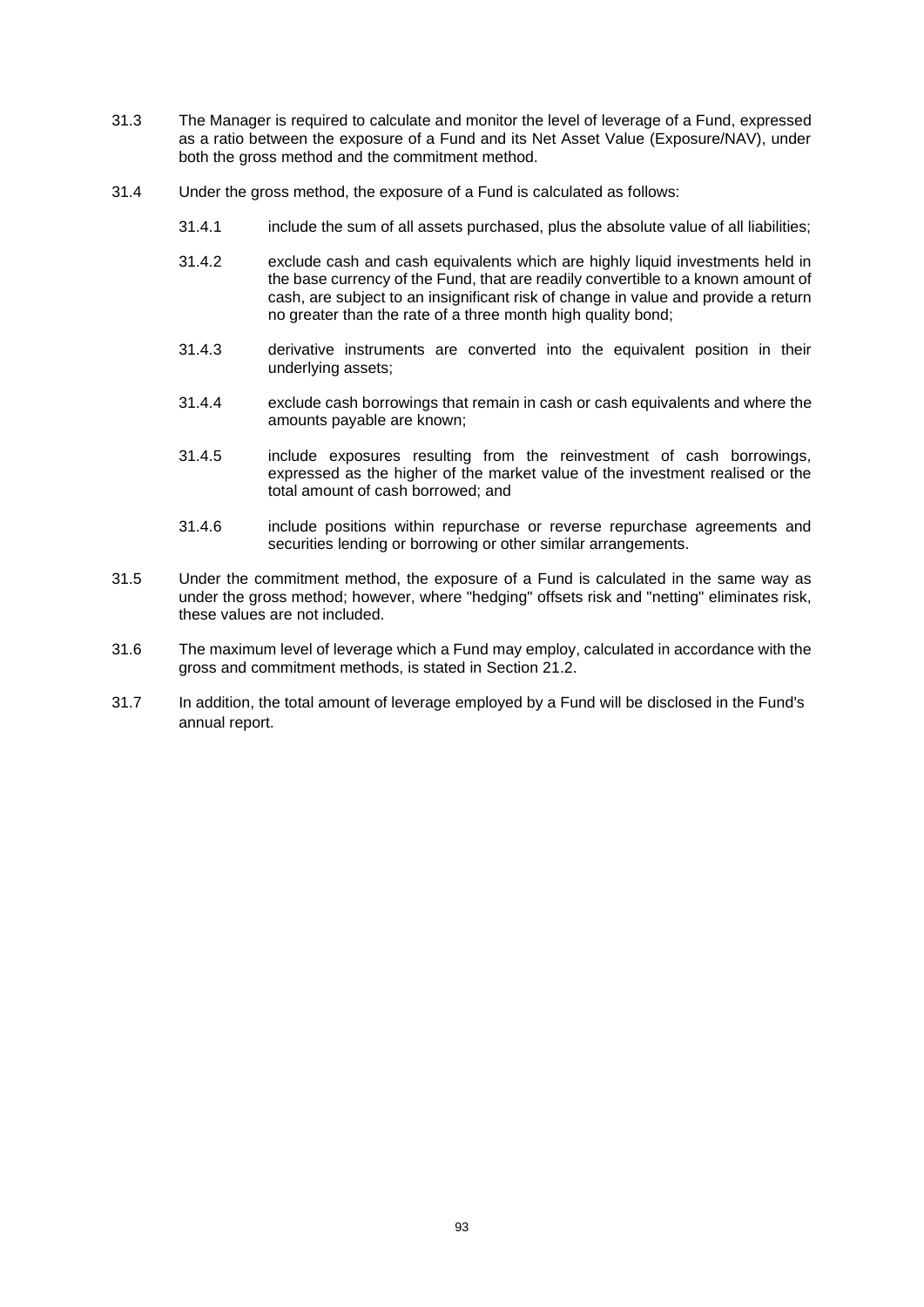## **APPENDIX C .**

## **Eligible Securities Markets and Derivative Markets**

<span id="page-97-0"></span>Subject to its investment objective and policy, all of the Funds may deal through securities and derivatives markets established in the UK or an EEA State on which transferable securities admitted to official listing in the UK or an EEA State are dealt in or traded and therefore these markets are not specifically listed below.

Each Fund may also deal through the securities markets and derivatives markets indicated below.

|                                                                               | Diversified Fund<br>Legal & General | Index <sub>3</sub><br>Legal & General Multi-<br><b>Fund</b> | Index <sub>4</sub><br>Legal<br>& General Multi-<br><b>Fund</b> | Index 5 Fund<br>Legal & General Multi- | Index 6 Fund<br>Legal &<br>General Multi- | Index 7<br>Legal & General Multi-<br><b>Fund</b> | Index<br>Legal<br>Income 4<br>ନ୍ତ<br>General Multi-<br><b>Fund</b> | Index Income 5<br>Legal & General Multi-<br><b>Fund</b> | Index Income 6 Fund<br>Legal<br>& General Multi- | <b>Fund</b><br>World Multi-Index 3<br>Legal<br>ჯ<br>General Future | <b>World</b><br><b>Fund</b><br>Legal<br>& General Future<br>Multi-Index 4 | <b>Fund</b><br><b>Morld</b><br>Legal & General Future<br>Multi-Index 5 | <b>Fund</b><br><b>World</b><br>Legal & General Future<br>Multi-Index 6 | <b><u>Fund</u></b><br>World Multi-Index 7<br>Legal & General Future |
|-------------------------------------------------------------------------------|-------------------------------------|-------------------------------------------------------------|----------------------------------------------------------------|----------------------------------------|-------------------------------------------|--------------------------------------------------|--------------------------------------------------------------------|---------------------------------------------------------|--------------------------------------------------|--------------------------------------------------------------------|---------------------------------------------------------------------------|------------------------------------------------------------------------|------------------------------------------------------------------------|---------------------------------------------------------------------|
| <b>Australian</b><br><b>Securities</b><br><b>Exchange (ASX)</b>               | ✓                                   | ✔                                                           | ✔                                                              | ✓                                      | ✓                                         | ✓                                                | ✓                                                                  | ✓                                                       | ✓                                                | ✓                                                                  | ✓                                                                         | ✔                                                                      | ✓                                                                      | ✔                                                                   |
| <b>B3 - Brasil Bolsa</b><br><b>Balcão S.A</b><br>(formerly<br><b>BOVESPA)</b> | ✔                                   | ✓                                                           | $\checkmark$                                                   | ✔                                      | $\checkmark$                              | $\checkmark$                                     | ✓                                                                  | ✓                                                       | ✓                                                | ✓                                                                  | ✓                                                                         | ✓                                                                      | ✓                                                                      | ✔                                                                   |
| <b>Bolsa de</b><br>Comercio de<br><b>Santiago</b>                             | ✔                                   | ✔                                                           | ✓                                                              | ✓                                      | $\checkmark$                              | ✓                                                | ✓                                                                  | ✓                                                       | ✔                                                | ✓                                                                  | $\checkmark$                                                              | ✓                                                                      | ✓                                                                      | ✔                                                                   |
| <b>Bolsa Mexicana</b><br>de Valores                                           | ✔                                   | ✓                                                           | ✓                                                              | ✓                                      | $\checkmark$                              | $\checkmark$                                     | ✓                                                                  | ✓                                                       | ✔                                                | ✓                                                                  | ✓                                                                         | ✓                                                                      | ✔                                                                      | ✓                                                                   |
| <b>Bombay Stock</b><br><b>Excahnge</b>                                        | ✔                                   | ✔                                                           | ✔                                                              | ✓                                      | $\checkmark$                              | ✓                                                | ✓                                                                  | ✓                                                       | ✓                                                | $\checkmark$                                                       | ✓                                                                         | ✓                                                                      | $\checkmark$                                                           | ✔                                                                   |
| <b>Bond Connect</b><br><b>Company</b><br><b>Limited (BCCL)</b>                | ✔                                   | ✔                                                           | ✔                                                              | ✔                                      | $\checkmark$                              | ✓                                                | ✔                                                                  | ✔                                                       | ✔                                                | ✓                                                                  | ✓                                                                         | ✓                                                                      | ✓                                                                      | ✔                                                                   |
| <b>Bursa Malaysia</b><br><b>Stock Exchange</b>                                | ✓                                   | $\checkmark$                                                | ✓                                                              | ✓                                      | $\checkmark$                              | ✓                                                | ✔                                                                  | ✔                                                       | $\checkmark$                                     | ✓                                                                  | ✓                                                                         | ✓                                                                      | $\checkmark$                                                           | $\checkmark$                                                        |
| <b>Chicago Board</b><br>of Trade                                              | $\checkmark$                        | ✓                                                           | ✓                                                              | ✓                                      | $\checkmark$                              | ✔                                                | ✓                                                                  | ✓                                                       | ✓                                                | ✓                                                                  | ✔                                                                         | ✓                                                                      | ✓                                                                      | ✔                                                                   |
| <b>Chicago Board</b><br><b>Options</b><br><b>Exchange</b>                     | ✔                                   | ✔                                                           | ✔                                                              | ✓                                      | ✓                                         | ✓                                                | ✓                                                                  | ✓                                                       | ✔                                                | ✔                                                                  | ✓                                                                         | ✓                                                                      | ✓                                                                      | ✔                                                                   |
| Chicago<br><b>Mercantile</b><br><b>Exchange</b>                               | $\checkmark$                        | $\checkmark$                                                | $\checkmark$                                                   | $\checkmark$                           | $\checkmark$                              | $\checkmark$                                     | $\checkmark$                                                       | $\checkmark$                                            | $\checkmark$                                     | $\checkmark$                                                       | $\checkmark$                                                              | $\checkmark$                                                           | $\checkmark$                                                           | ✓                                                                   |
| <b>Chicago Stock</b><br><b>Exchange</b>                                       | $\checkmark$                        | $\checkmark$                                                | $\checkmark$                                                   | $\checkmark$                           | $\checkmark$                              | $\checkmark$                                     | $\checkmark$                                                       | $\checkmark$                                            | $\checkmark$                                     | $\checkmark$                                                       | $\checkmark$                                                              | $\checkmark$                                                           | $\checkmark$                                                           | $\checkmark$                                                        |
| <b>China Hong-</b><br><b>Kong Stock</b>                                       | $\checkmark$                        | $\checkmark$                                                | $\checkmark$                                                   | $\checkmark$                           | $\checkmark$                              | $\checkmark$                                     | $\checkmark$                                                       | $\checkmark$                                            | $\checkmark$                                     | $\checkmark$                                                       | $\checkmark$                                                              | $\checkmark$                                                           | $\checkmark$                                                           | $\checkmark$                                                        |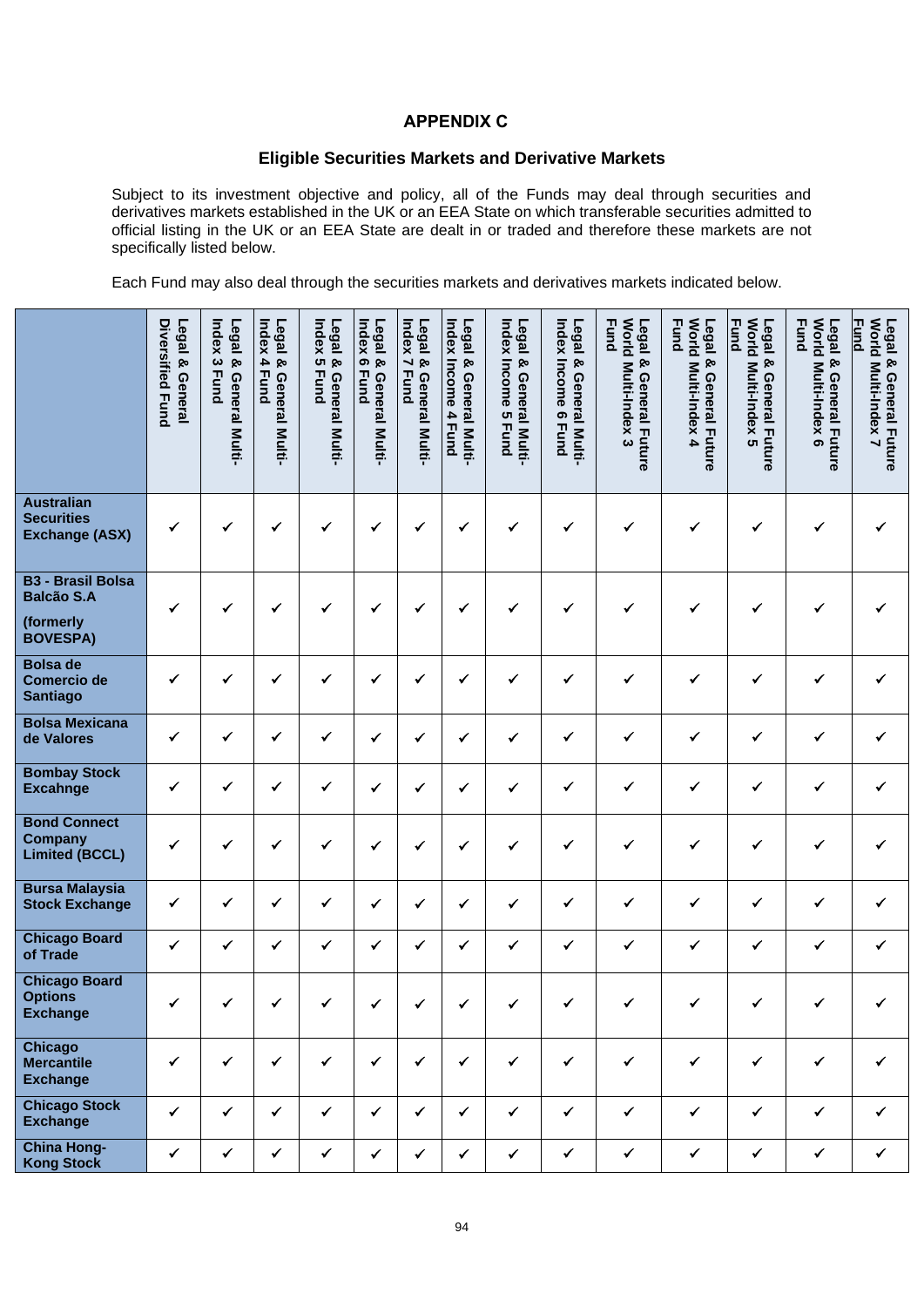|                                                                                                                                                    | Diversified Fund<br>Legal & General | Index<br>Legal & General Multi-<br>$\boldsymbol{\omega}$<br><b>Fund</b> | Index<br>Legal &<br>4<br><b>Fund</b><br>General Multi- | Index 5<br>Legal &<br><b>Fund</b><br>General Multi- | Index 6<br>Legal &<br><b>Fund</b><br>General Multi- | Index 7<br>Legal &<br><b>Fund</b><br>General Multi- | Index Income<br>Legal<br>⊗<br>General Multi-<br>4 Fund | Index Income<br>Legal & General Multi-<br><b>ຕາ</b><br><b>Fund</b> | Index Income 6 Fund<br>Legal & General Multi- | <b>Fund</b><br><b>World</b><br>Legal &<br>Multi-Index 3<br><b>General Future</b> | World Multi-Index 4<br><b>Fund</b><br>Legal & General Future | <b>Fund</b><br>World Multi-Index 5<br>Legal & General Future | <b>Morld</b><br><b>Fund</b><br>Legal & General Future<br>Multi-Index 6 | World Multi-Index 7<br><b>Fund</b><br>Legal & General Future |
|----------------------------------------------------------------------------------------------------------------------------------------------------|-------------------------------------|-------------------------------------------------------------------------|--------------------------------------------------------|-----------------------------------------------------|-----------------------------------------------------|-----------------------------------------------------|--------------------------------------------------------|--------------------------------------------------------------------|-----------------------------------------------|----------------------------------------------------------------------------------|--------------------------------------------------------------|--------------------------------------------------------------|------------------------------------------------------------------------|--------------------------------------------------------------|
| <b>Connect</b><br>Programme                                                                                                                        |                                     |                                                                         |                                                        |                                                     |                                                     |                                                     |                                                        |                                                                    |                                               |                                                                                  |                                                              |                                                              |                                                                        |                                                              |
| <b>Hong Kong</b><br><b>Exchanges &amp;</b><br><b>Clearing Co</b>                                                                                   | ✔                                   | ✓                                                                       | ✓                                                      | ✓                                                   | ✓                                                   | ✓                                                   | ✔                                                      | $\checkmark$                                                       | ✓                                             | ✔                                                                                | ✓                                                            | ✓                                                            | ✓                                                                      |                                                              |
| <b>Hong Kong</b><br><b>Futures</b><br><b>Exchange</b>                                                                                              | ✓                                   | ✓                                                                       | ✓                                                      | ✓                                                   | ✔                                                   | ✓                                                   | ✓                                                      | ✓                                                                  | ✓                                             | ✓                                                                                | ✓                                                            | ✓                                                            | ✓                                                                      | ✓                                                            |
| <b>ICE Futures US</b>                                                                                                                              | $\checkmark$                        | ✔                                                                       | ✔                                                      | ✓                                                   | ✓                                                   | ✔                                                   | ✓                                                      | ✓                                                                  | ✓                                             | ✓                                                                                | ✔                                                            | ✓                                                            | $\checkmark$                                                           | ✔                                                            |
| <b>Indonesia Stock</b><br><b>Exchange</b>                                                                                                          | ✔                                   | ✔                                                                       | ✓                                                      | ✓                                                   | ✔                                                   | ✓                                                   | ✓                                                      | ✔                                                                  | ✔                                             | ✓                                                                                | ✓                                                            | ✓                                                            | ✔                                                                      | ✓                                                            |
| <b>JASDAQ</b>                                                                                                                                      | $\checkmark$                        | $\checkmark$                                                            | $\checkmark$                                           | ✓                                                   | $\checkmark$                                        | ✓                                                   | $\checkmark$                                           | $\checkmark$                                                       | ✓                                             | ✓                                                                                | ✓                                                            | $\checkmark$                                                 | $\checkmark$                                                           | ✓                                                            |
| <b>JSE Securities</b><br><b>Exchange</b>                                                                                                           | ✓                                   | ✔                                                                       | ✓                                                      | ✔                                                   | ✓                                                   | ✓                                                   | ✓                                                      | ✓                                                                  | ✓                                             | ✔                                                                                | ✔                                                            | ✓                                                            | ✓                                                                      | ✔                                                            |
| <b>Korea Exchange</b>                                                                                                                              | $\checkmark$                        | $\checkmark$                                                            | $\checkmark$                                           | $\checkmark$                                        | $\checkmark$                                        | ✓                                                   | ✓                                                      | $\checkmark$                                                       | $\checkmark$                                  | $\checkmark$                                                                     | ✓                                                            | $\checkmark$                                                 | $\checkmark$                                                           | $\checkmark$                                                 |
| <b>Lima Stock</b><br><b>Exchange</b>                                                                                                               | ✔                                   | ✔                                                                       | ✓                                                      | ✓                                                   | ✔                                                   | ✓                                                   | ✔                                                      | ✓                                                                  | ✓                                             | ✓                                                                                | ✓                                                            | ✓                                                            | ✔                                                                      | ✔                                                            |
| <b>Montreal</b><br><b>Exchange</b>                                                                                                                 | ✔                                   | ✔                                                                       | $\checkmark$                                           | ✔                                                   | ✔                                                   | ✓                                                   | ✓                                                      | ✓                                                                  | $\checkmark$                                  | ✓                                                                                | $\checkmark$                                                 | ✓                                                            | $\checkmark$                                                           | $\checkmark$                                                 |
| <b>NASDAQ</b>                                                                                                                                      | $\checkmark$                        | ✓                                                                       | $\checkmark$                                           | ✔                                                   | $\checkmark$                                        | ✓                                                   | ✓                                                      | ✓                                                                  | $\blacktriangledown$                          | ✓                                                                                | ✔                                                            | $\checkmark$                                                 | ✓                                                                      | ✔                                                            |
| <b>NASDAQ &amp; the</b><br><b>OTC Markets</b><br>regulated by the<br><b>National</b><br><b>Association of</b><br><b>Securities</b><br>Dealers Inc. | $\checkmark$                        | ✔                                                                       | ✔                                                      | $\checkmark$                                        | $\checkmark$                                        | $\checkmark$                                        | $\checkmark$                                           | $\checkmark$                                                       | $\checkmark$                                  | $\checkmark$                                                                     | $\checkmark$                                                 | ✓                                                            | ✓                                                                      | ✓                                                            |
| <b>NASDAQ Dubai</b>                                                                                                                                | $\checkmark$                        | ✓                                                                       | ✓                                                      | $\checkmark$                                        | $\checkmark$                                        | $\checkmark$                                        | $\checkmark$                                           | $\checkmark$                                                       | $\checkmark$                                  | $\checkmark$                                                                     | $\checkmark$                                                 | $\checkmark$                                                 | $\checkmark$                                                           | $\checkmark$                                                 |
| <b>NASDAQ OMX</b>                                                                                                                                  | $\blacktriangledown$                | $\checkmark$                                                            | $\checkmark$                                           | $\overline{\checkmark}$                             | $\blacktriangledown$                                | $\overline{\checkmark}$                             | $\checkmark$                                           | $\overline{\checkmark}$                                            | $\blacktriangledown$                          | ✓                                                                                | $\blacktriangledown$                                         | ✓                                                            | $\checkmark$                                                           | $\checkmark$                                                 |
| <b>NASDAQ OMX</b><br><b>PHLX</b>                                                                                                                   | $\checkmark$                        | $\checkmark$                                                            | $\checkmark$                                           | $\checkmark$                                        | $\checkmark$                                        | $\checkmark$                                        | $\checkmark$                                           | $\checkmark$                                                       | $\checkmark$                                  | $\checkmark$                                                                     | $\checkmark$                                                 | $\checkmark$                                                 | $\checkmark$                                                           | ✔                                                            |
| <b>National Stock</b><br><b>Exchange of</b><br>India                                                                                               | $\checkmark$                        | $\checkmark$                                                            | ✔                                                      | $\checkmark$                                        | $\checkmark$                                        | $\checkmark$                                        | $\checkmark$                                           | $\checkmark$                                                       | $\checkmark$                                  | $\checkmark$                                                                     | $\checkmark$                                                 | $\checkmark$                                                 | $\checkmark$                                                           |                                                              |
| <b>New York Future</b><br><b>Exchange</b>                                                                                                          | $\checkmark$                        | $\checkmark$                                                            | $\checkmark$                                           | $\checkmark$                                        | $\checkmark$                                        | $\checkmark$                                        | $\checkmark$                                           | $\checkmark$                                                       | $\checkmark$                                  | $\checkmark$                                                                     | $\checkmark$                                                 | $\checkmark$                                                 | $\checkmark$                                                           | ✔                                                            |
| <b>New York</b><br><b>Mercantile</b><br><b>Exchange</b>                                                                                            | $\checkmark$                        | ✔                                                                       | ✔                                                      | ✔                                                   | $\checkmark$                                        | $\checkmark$                                        | $\checkmark$                                           | $\checkmark$                                                       | $\checkmark$                                  | $\checkmark$                                                                     | $\checkmark$                                                 | $\checkmark$                                                 | $\checkmark$                                                           | ✔                                                            |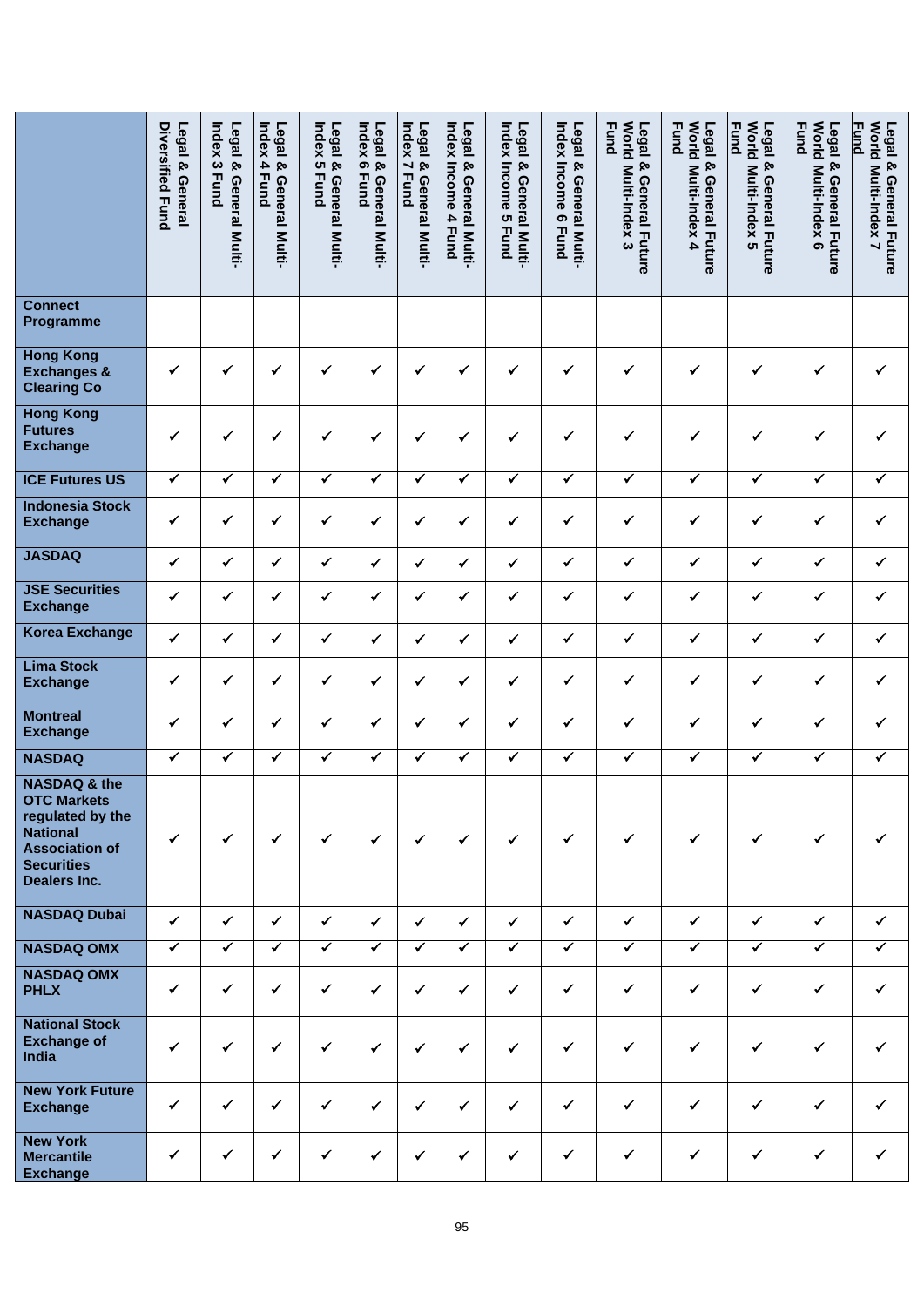|                                                                                                                                       | Diversified Fund<br>Legal & General | Index<br>Legal & General Multi-<br>$\boldsymbol{\omega}$<br><b>Fund</b> | Index<br>Legal<br>⊗<br>4<br><b>Fund</b><br>General<br>Multi- | Index 5<br>Legal &<br><b>Fund</b><br>General<br>Multi- | Index<br>Legal &<br>$\bullet$<br><b>Fund</b><br>General Multi- | Legal &<br>Index 7<br><b>Fund</b><br>General Multi- | Index<br>Legal<br><b>بو</b><br>Income<br>General Multi-<br>4 Fund | Index Income<br>Legal & General Multi-<br><b>ຕ</b><br><b>Fund</b> | Legal & General Multi-<br><b>Index Income 6</b><br><b>Edge</b> | <b>Fund</b><br><b>Morld</b><br>Legal &<br>Multi-Index 3<br><b>General Future</b> | <b>Morld</b><br><b>Fund</b><br>Legal & General Future<br>Multi-Index 4 | World Multi-Index 5<br><b>Fund</b><br>Legal & General Future | <b>Morld</b><br><b>Fund</b><br>Legal &<br>Multi-Index 6<br><b>General Future</b> | World Multi-Index 7<br><b>Fund</b><br>Legal & General Future |
|---------------------------------------------------------------------------------------------------------------------------------------|-------------------------------------|-------------------------------------------------------------------------|--------------------------------------------------------------|--------------------------------------------------------|----------------------------------------------------------------|-----------------------------------------------------|-------------------------------------------------------------------|-------------------------------------------------------------------|----------------------------------------------------------------|----------------------------------------------------------------------------------|------------------------------------------------------------------------|--------------------------------------------------------------|----------------------------------------------------------------------------------|--------------------------------------------------------------|
| <b>New York Stock</b><br><b>Exchange</b>                                                                                              | ✓                                   | $\checkmark$                                                            | $\checkmark$                                                 | $\checkmark$                                           | ✔                                                              | $\checkmark$                                        | ✓                                                                 | ✓                                                                 | ✔                                                              | $\checkmark$                                                                     | ✓                                                                      | $\checkmark$                                                 | $\checkmark$                                                                     | ✓                                                            |
| <b>New Zealand</b><br><b>Stock Exchange</b>                                                                                           | ✓                                   | ✔                                                                       | ✔                                                            | $\checkmark$                                           | ✔                                                              | $\checkmark$                                        | ✓                                                                 | $\checkmark$                                                      | ✓                                                              | $\checkmark$                                                                     | $\checkmark$                                                           | ✓                                                            | $\checkmark$                                                                     | ✔                                                            |
| <b>NYSE Euronext</b>                                                                                                                  | $\checkmark$                        | $\checkmark$                                                            | $\checkmark$                                                 | $\checkmark$                                           | ✓                                                              | $\checkmark$                                        | $\checkmark$                                                      | $\checkmark$                                                      | $\checkmark$                                                   | $\checkmark$                                                                     | $\checkmark$                                                           | $\checkmark$                                                 | $\checkmark$                                                                     | $\checkmark$                                                 |
| <b>NYSE National</b>                                                                                                                  | $\checkmark$                        | ✓                                                                       | $\checkmark$                                                 | $\checkmark$                                           | ✓                                                              | ✓                                                   | ✔                                                                 | ✓                                                                 | $\checkmark$                                                   | $\checkmark$                                                                     | $\checkmark$                                                           | ✓                                                            | $\checkmark$                                                                     | ✔                                                            |
| <b>Osaka Securities</b><br><b>Exchange</b>                                                                                            | $\checkmark$                        | $\checkmark$                                                            | ✓                                                            | $\checkmark$                                           | ✔                                                              | ✓                                                   | ✔                                                                 | ✔                                                                 | ✓                                                              | $\checkmark$                                                                     | ✓                                                                      | ✓                                                            | ✓                                                                                | ✔                                                            |
| <b>OTC Bulletin</b><br><b>Board</b>                                                                                                   | $\checkmark$                        | ✓                                                                       | ✔                                                            | ✓                                                      | ✓                                                              | $\checkmark$                                        | ✓                                                                 | ✓                                                                 | ✓                                                              | $\checkmark$                                                                     | $\checkmark$                                                           | ✓                                                            | ✓                                                                                | ✓                                                            |
| <b>Over the Counter</b><br><b>Market</b><br><b>Supervisor by</b><br>the Securities<br><b>Dealers</b><br><b>Assoiation of</b><br>Japan | ✔                                   | ✓                                                                       | ✓                                                            | ✔                                                      | ✓                                                              | ✓                                                   | $\checkmark$                                                      | ✔                                                                 | ✓                                                              | $\checkmark$                                                                     | ✓                                                                      | ✓                                                            | ✓                                                                                |                                                              |
| <b>Philippine Stock</b><br><b>Exchange</b>                                                                                            | ✔                                   | ✔                                                                       | ✓                                                            | ✔                                                      | ✓                                                              | ✓                                                   | ✓                                                                 | ✔                                                                 | ✓                                                              | ✔                                                                                | ✔                                                                      | ✓                                                            | ✓                                                                                | ✔                                                            |
| <b>Shanghai Stock</b><br><b>Exchange</b>                                                                                              | $\checkmark$                        | ✓                                                                       | ✓                                                            | ✔                                                      | ✔                                                              | ✓                                                   | ✔                                                                 | ✓                                                                 | ✔                                                              | ✔                                                                                | ✓                                                                      | ✓                                                            | ✓                                                                                | ✔                                                            |
| <b>Shenzen Stock</b><br><b>Exchange</b>                                                                                               | ✓                                   | ✓                                                                       | ✔                                                            | ✓                                                      | ✓                                                              | ✓                                                   | ✓                                                                 | ✓                                                                 | ✓                                                              | ✓                                                                                | ✓                                                                      | ✓                                                            | ✓                                                                                | ✓                                                            |
| <b>Singapore</b><br><b>Exchange</b>                                                                                                   | $\checkmark$                        | $\checkmark$                                                            | $\checkmark$                                                 | $\checkmark$                                           | $\checkmark$                                                   | $\checkmark$                                        | $\checkmark$                                                      | $\checkmark$                                                      | $\checkmark$                                                   | $\checkmark$                                                                     | $\checkmark$                                                           | $\checkmark$                                                 | ✓                                                                                | ✓                                                            |
| <b>Singapore</b><br><b>Exchange</b><br><b>Derivatives</b><br><b>Clearing</b>                                                          | ✓                                   | ✓                                                                       | $\checkmark$                                                 | $\checkmark$                                           | $\checkmark$                                                   | $\checkmark$                                        | $\checkmark$                                                      | $\checkmark$                                                      | $\checkmark$                                                   | $\checkmark$                                                                     | ✓                                                                      | $\checkmark$                                                 | $\checkmark$                                                                     |                                                              |
| <b>SIX Swiss</b><br><b>Exchange</b>                                                                                                   | $\checkmark$                        | $\checkmark$                                                            | $\checkmark$                                                 | $\checkmark$                                           | $\checkmark$                                                   | $\checkmark$                                        | $\checkmark$                                                      | $\checkmark$                                                      | $\checkmark$                                                   | $\checkmark$                                                                     | $\checkmark$                                                           | $\checkmark$                                                 | $\checkmark$                                                                     | ✔                                                            |
| <b>Soc.Bol SIBE</b>                                                                                                                   | $\checkmark$                        | $\checkmark$                                                            | $\checkmark$                                                 | $\checkmark$                                           | $\checkmark$                                                   | $\checkmark$                                        | $\checkmark$                                                      | $\checkmark$                                                      | $\checkmark$                                                   | $\checkmark$                                                                     | $\checkmark$                                                           | $\checkmark$                                                 | $\checkmark$                                                                     | $\checkmark$                                                 |
| <b>Stock Exchange</b><br>of Thailand                                                                                                  | $\checkmark$                        | $\checkmark$                                                            | $\checkmark$                                                 | $\checkmark$                                           | $\checkmark$                                                   | $\checkmark$                                        | ✓                                                                 | $\checkmark$                                                      | $\checkmark$                                                   | $\checkmark$                                                                     | $\checkmark$                                                           | $\checkmark$                                                 | $\checkmark$                                                                     | ✓                                                            |
| <b>Taiwan Stock</b><br><b>Exchange</b>                                                                                                | $\checkmark$                        | $\checkmark$                                                            | $\checkmark$                                                 | $\checkmark$                                           | $\checkmark$                                                   | $\checkmark$                                        | $\checkmark$                                                      | $\checkmark$                                                      | $\checkmark$                                                   | $\checkmark$                                                                     | $\checkmark$                                                           | $\checkmark$                                                 | $\checkmark$                                                                     | ✓                                                            |
| <b>Tel Aviv Stock</b><br><b>Exchange</b>                                                                                              | $\checkmark$                        | ✓                                                                       | $\checkmark$                                                 | $\checkmark$                                           | ✓                                                              | $\checkmark$                                        | $\checkmark$                                                      | $\checkmark$                                                      | $\checkmark$                                                   | $\checkmark$                                                                     | $\checkmark$                                                           | $\checkmark$                                                 | $\checkmark$                                                                     | $\checkmark$                                                 |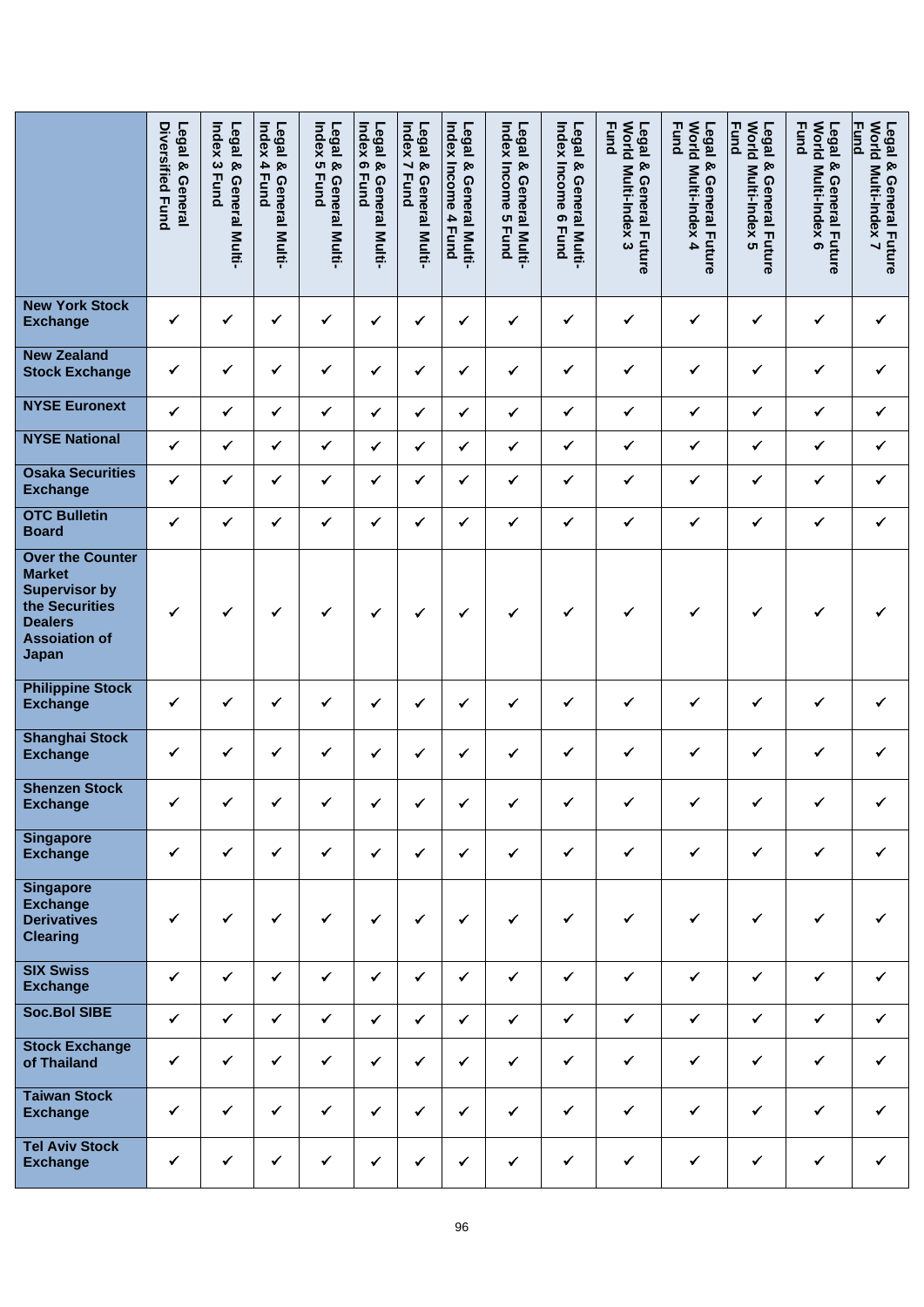|                                                                                                   | Diversified Fund<br>Legal &<br>General | Index<br>Legal<br>ନ୍ତ<br>ယ<br><b>Fund</b><br>General Multi- | Index<br>Legal<br>4<br>ୁନ<br><b>Fund</b><br>General<br>Multi- | Index<br>Legal<br><b>CT</b><br>ଡ<br><b>Fund</b><br>General<br><b>Multi-</b> | Legal<br>Index<br>ହ<br>ၜ<br><b>Fund</b><br>General<br>Multi- | Index<br>Legal<br>$\overline{\phantom{0}}$<br>ନ୍ଦ<br><b>Fund</b><br>General Multi- | Index<br>Legal<br>ନ୍ତ<br>Income<br>General Multi-<br>4<br>Fund | Index<br>Legal<br>Income<br>ჯ<br>General Multi<br>ပေ<br><b>Fund</b> | Index<br>Legal<br>Income<br>& General Multi<br>ၜ<br><b>Fund</b> | Legal<br>World<br><b>Fund</b><br>ହ<br>Multi-Index<br>General Future<br>ω | <b>World</b><br><b>Fund</b><br>Legal<br>ନ୍ଦ<br>Multi-Index<br>General Future<br>4 | <b>World</b><br><b>Fund</b><br>Legal<br>ହ<br>Multi-Index<br>General F<br>uture<br><b>ທ</b> | <b>World</b><br><b>Fund</b><br>Legal<br>ହ<br>Multi-Index<br><b>General Future</b><br>ග | Legal & General Fut<br>World Multi-Index 7<br><b>Fund</b><br>General Future |
|---------------------------------------------------------------------------------------------------|----------------------------------------|-------------------------------------------------------------|---------------------------------------------------------------|-----------------------------------------------------------------------------|--------------------------------------------------------------|------------------------------------------------------------------------------------|----------------------------------------------------------------|---------------------------------------------------------------------|-----------------------------------------------------------------|--------------------------------------------------------------------------|-----------------------------------------------------------------------------------|--------------------------------------------------------------------------------------------|----------------------------------------------------------------------------------------|-----------------------------------------------------------------------------|
| <b>TMX Group</b><br>(Toronto)                                                                     | ✔                                      | ✔                                                           | ✔                                                             | ✓                                                                           | ✔                                                            |                                                                                    | ✔                                                              | ✓                                                                   | ✔                                                               | $\checkmark$                                                             |                                                                                   | ✔                                                                                          | $\checkmark$                                                                           |                                                                             |
| <b>Tokyo</b><br>International<br><b>Financial</b><br><b>Futures</b><br><b>Exchange</b><br>(TIFFE) | ✔                                      | ✔                                                           | ✔                                                             | ✔                                                                           | ✔                                                            |                                                                                    | $\checkmark$                                                   | ✔                                                                   | ✓                                                               |                                                                          |                                                                                   |                                                                                            | $\checkmark$                                                                           |                                                                             |
| <b>Tokyo Stock</b><br><b>Exchange</b>                                                             | ✔                                      | ✔                                                           | $\checkmark$                                                  | ✓                                                                           | ✔                                                            | ✔                                                                                  | ✓                                                              | ✓                                                                   | $\checkmark$                                                    | ✓                                                                        |                                                                                   | ✓                                                                                          | $\checkmark$                                                                           | ✔                                                                           |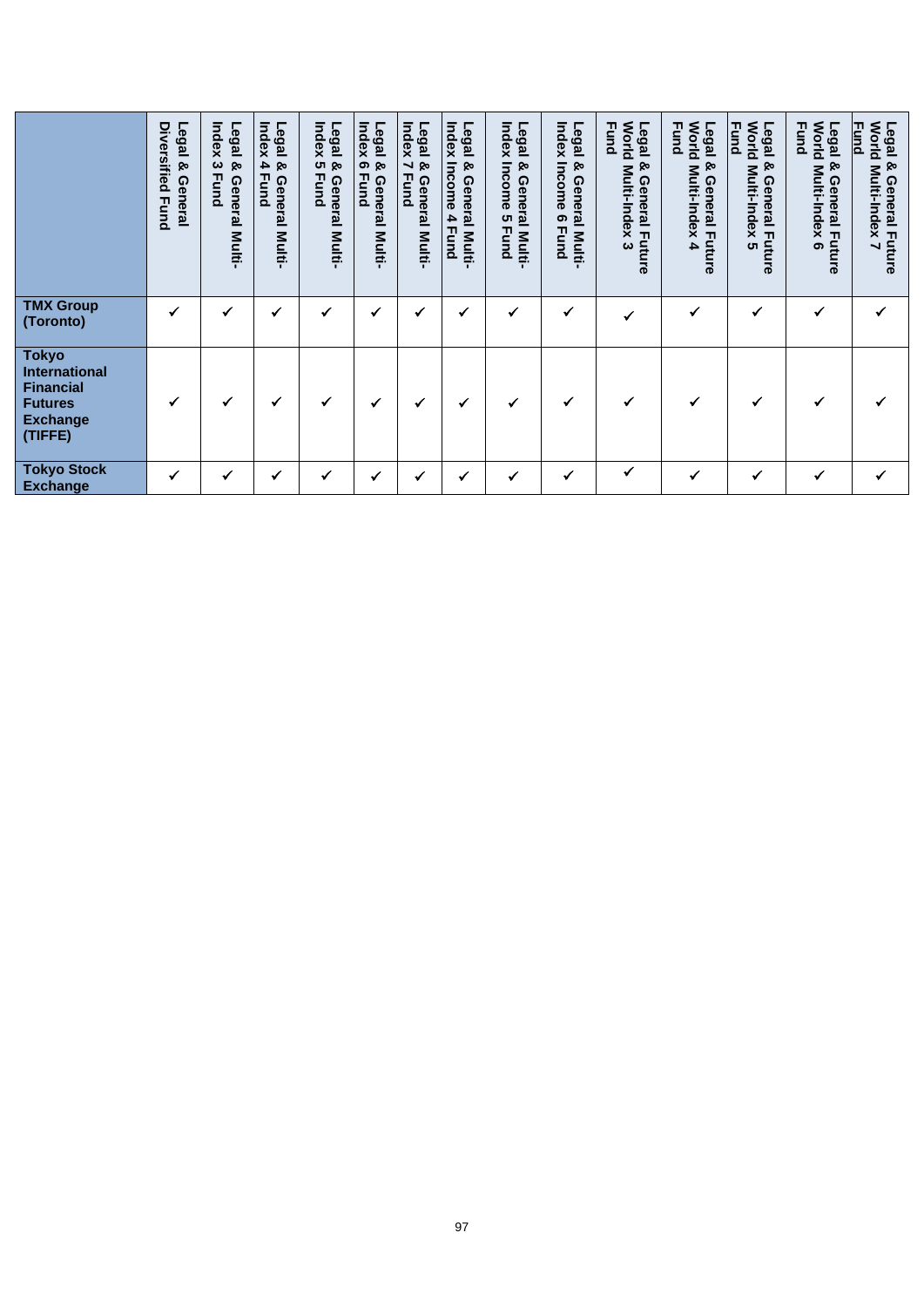# **APPENDIX D .**

## **Valuation**

The value of the property of a Fund shall be the value of its assets less the value of its liabilities determined in accordance with the following provisions.

- 1 All the property of a Fund (including receivables) is to be included, subject to the following provisions.
- 2 Property which is not cash (or other assets dealt with in paragraphs [3](#page-101-0) and [4](#page-101-1) below) shall be valued as follows and the prices used shall (subject as follows) be the most recent prices which it is practicable to obtain:
- <span id="page-101-2"></span>2.1 units or shares in a collective investment scheme:
	- 2.1.1 if a single price for buying and selling units or shares is quoted, at that price; or
	- 2.1.2 if separate buying and selling prices are quoted, at the average of the two prices provided the buying price has been reduced by any initial charge included therein and the selling price has been increased by any exit or redemption charge attributable thereto; or
	- 2.1.3 if, in the opinion of the Manager, the price obtained is unreliable or no recent traded price is available or if no recent price exists, at a value which, in the opinion of the Manager, is fair and reasonable;
- 2.2 exchange-traded derivative contracts:
	- 2.2.1 if a single price for buying and selling the exchange-traded derivative contract is quoted, at that price; or
	- 2.2.2 if separate buying and selling prices are quoted, at the average of the two prices;
- 2.3 over-the-counter derivative contracts shall be valued in accordance with the method of valuation as shall have been agreed between the Manager and the Trustee;
- <span id="page-101-3"></span>2.4 any other investment:
	- 2.4.1 if a single price for buying and selling the security is quoted, at that price; or
	- 2.4.2 if separate buying and selling prices are quoted, at the average of the two prices;  $\alpha$ r
	- 2.4.3 if, in the opinion of the Manager, the price obtained is unreliable or no recent traded price is available or if the most recent price available does not reflect the Manager's best estimate of the value, at a value which, in the opinion of the Manager, is fair and reasonable; and
- 2.5 property other than that described in paragraphs [2.1](#page-101-2) to [2.4](#page-101-3) above: at a value which, in the opinion of the Manager, represents a fair and reasonable mid-market price.
- <span id="page-101-0"></span>3 Cash and amounts held in current, deposit and margin accounts and in other time-related deposits shall be valued at their nominal values.
- <span id="page-101-1"></span>4 In determining the value of the property of a Fund, all instructions given to issue or cancel Units shall be assumed (unless the contrary is shown) to have been carried out and any cash payment made or received and all consequential action required by the FCA Handbook or the relevant Trust Deed shall be assumed (unless the contrary has been shown) to have been taken.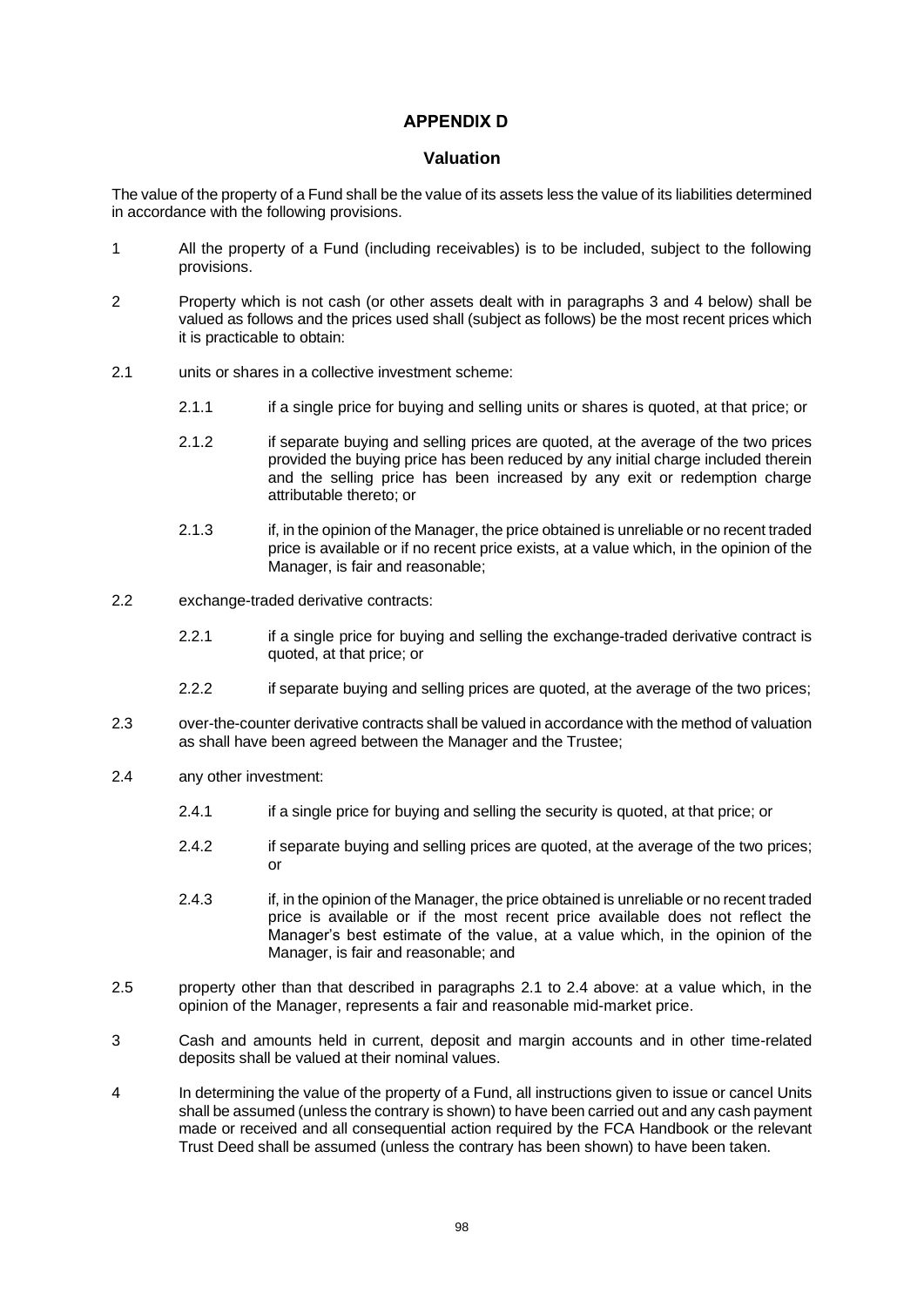- <span id="page-102-2"></span>5 Subject to paragraphs [6](#page-102-0) and [7](#page-102-1) below, agreements for the unconditional sale or purchase of property which are in existence but uncompleted shall be assumed to have been completed and all consequential action required to have been taken. Such unconditional agreements need not be taken into account if made shortly before the valuation takes place and, in the opinion of the Manager, their omission shall not materially affect the final net asset amount.
- <span id="page-102-0"></span>6 Futures or contracts for differences which are not yet due to be performed and unexpired and unexercised written or purchased options shall not be included under paragraph [5.](#page-102-2)
- <span id="page-102-1"></span>7 All agreements are to be included under paragraph [5](#page-102-2) which are, or ought reasonably to have been, known to the person valuing the property assuming that all other persons in the Manager's employment take all reasonable steps to inform it immediately of the making of any agreement.
- 8 Deduct an estimated amount for anticipated tax liabilities (on unrealised capital gains where the liabilities have accrued and are payable out of the property of a Fund; on realised capital gains in respect of previously completed and current accounting periods; and on income where liabilities have accrued) including (as applicable and without limitation) capital gains tax, income tax, corporation tax, value added tax, stamp duty and stamp duty reserve tax.
- 9 Deduct an estimated amount for any liabilities payable out of the scheme property and any tax thereon treating periodic items as accruing from day to day.
- 10 Deduct the principal amount of any outstanding borrowings whenever payable and any accrued but unpaid interest on borrowings.
- 11 Add an estimated amount for accrued claims for tax of whatever nature which may be recoverable.
- 12 Add any other credits or amounts due to be paid into the property of a Fund.
- 13 Add a sum representing any interest or any income accrued due or deemed to have accrued but not received and any stamp duty reserve tax provision anticipated to be received.
- 14 Currencies or values in currencies other than the base currency or (as the case may be) the designated currency of a Fund shall be converted at the relevant Valuation Point at a rate of exchange that is not likely to result in any material prejudice to the interests of Unitholders or potential unitholders.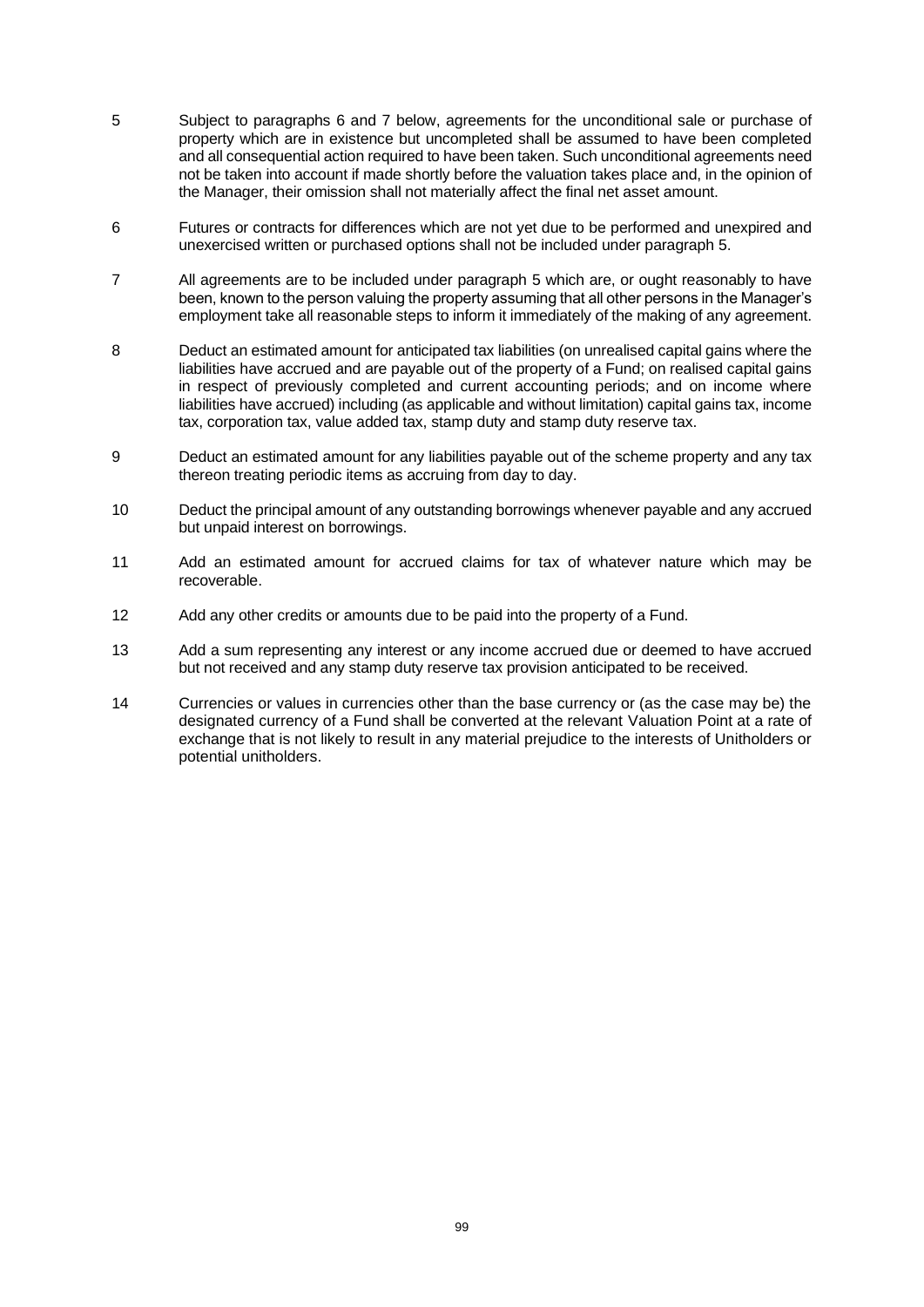# **APPENDIX E .**

## **Past Performance Information**

The performance data below has been calculated on a bid to bid basis in Sterling, with income reinvested. The performance data does not take into account any initial charge.

The following table shows the past performance of the Class I Acc for each Fund for each of the five consecutive 12 month periods (or as many as possible since launch if applicable).

The figures for the Funds show performance after the deduction of charges.

Please note that past performance is not an indication of future performance.

| <b>Fund Name</b>                                               | 31/12/2015<br>To<br>31/12/2016<br>$(\%)$ | 31/12/2016<br>To<br>31/12/2017<br>$(\%)$ | 31/12/2017<br>To<br>31/12/2018<br>$(\%)$ | 31/12/2018<br>To<br>31/12/2019<br>$(\%)$ | 31/12/2019<br>То<br>31/12/2020<br>$(\%)$ |
|----------------------------------------------------------------|------------------------------------------|------------------------------------------|------------------------------------------|------------------------------------------|------------------------------------------|
| Legal & General Multi-Index 3 Fund                             | 10.10                                    | 4.35                                     | $-1.92$                                  | 9.79                                     | 6.06                                     |
| Legal & General Multi-Index 4 Fund                             | 11.68                                    | 6.59                                     | $-3.64$                                  | 12.83                                    | 6.15                                     |
| <b>Legal &amp; General Multi-Index</b><br><b>Income 4 Fund</b> | 12.11                                    | 6.41                                     | $-3.11$                                  | 12.41                                    | 3.29                                     |
| Legal & General Multi-Index 5 Fund                             | 14.44                                    | 8.68                                     | $-4.35$                                  | 15.17                                    | 5.92                                     |
| <b>Legal &amp; General Multi-Index</b><br><b>Income 5 Fund</b> | 14.93                                    | 7.84                                     | $-4.08$                                  | 14.16                                    | 2.30                                     |
| Legal & General Multi-Index 6 Fund                             | 16.30                                    | 10.82                                    | $-4.84$                                  | 16.96                                    | 6.35                                     |
| <b>Legal &amp; General Multi-Index</b><br><b>Income 6 Fund</b> | 18.28                                    | 9.67                                     | $-5.32$                                  | 15.46                                    | 1.23                                     |
| <b>Legal &amp; General Multi-Index 7 Fund</b>                  | 18.89                                    | 12.62                                    | $-6.07$                                  | 19.18                                    | 7.70                                     |

*Data source: Lipper*

There is no past performance available for the Legal & General Diversified Fund, Legal & General Future World Multi-Index 3 Fund, Legal & General Future World Multi-Index 4 Fund and Legal & General Future World Multi-Index 5 Fund as they do not yet have 12 months performance. The Legal & General Future World Multi-Index 6 Fund and Legal & General Future World Multi-Index 7 Fund have not yet launched.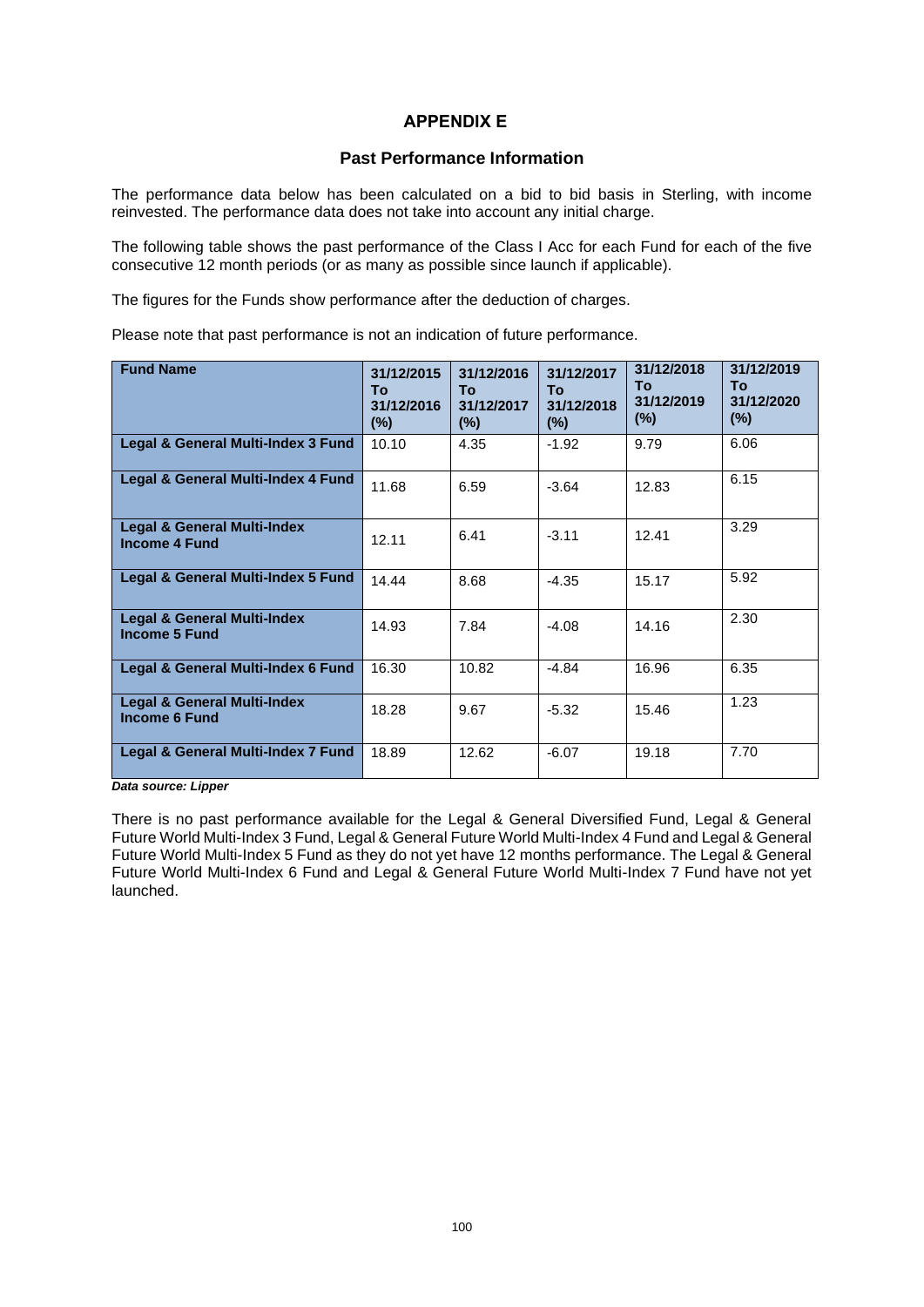### **APPENDIX F .**

#### **Other Schemes managed by the Manager**

1 The following is a complete list of all Unit Trust Schemes offered and managed by the Manager. Details can be requested from the Manager.

Legal & General All Stocks Gilt Index Trust

Legal & General All Stocks Index Linked Gilt

Legal & General Asian Income Trust

Legal & General Cash Trust

Legal & General Distribution Trust

Legal & General Dynamic Bond Fund

Legal & General Emerging Markets Government Bond (Local Currency) Index Fund

Legal & General Emerging Markets Government Bond (US\$) Index Fund

Legal & General European Equity Income Fund

Legal & General European Index Trust

Legal & General European Trust

Legal & General Fixed Interest Trust

Legal & General Future World Climate Change Equity Factors Index Fund

Legal & General Global 100 Index Trust

Legal & General Global Emerging Markets Index Fund

Legal & General Global Equity Index Fund

Legal & General Global Health And Pharmaceuticals Index Trust

Legal & General Global Inflation Linked Bond Index Fund

Legal & General Global Infrastructure Index Fund

Legal & General Global Real Estate Dividend Index Fund

Legal & General Global Technology Index Trust

Legal & General Growth Trust

Legal & General High Income Trust

Legal & General International Index Trust

Legal & General Japan Index Trust

Legal & General Managed Monthly Income Trust

Legal & General Mixed Investment 0-20% Fund

Legal & General Mixed Investment 0-35% Fund

Legal & General Mixed Investment 20-60% Fund

Legal & General Mixed Investment 40-85% Fund

Legal & General Mixed Investment Income 0-35% Fund

Legal & General Mixed Investment Income 20-60% Fund

Legal & General Msci World Socially Responsible Investment (SRI) Index Fund

Legal & General Multi-Asset Target Return Fund

Legal & General Multi-Index Funds

Legal & General Pacific Index Trust

Legal & General Real Capital Builder Fund

Legal & General Short Dated Sterling Corporate Bond Index Fund

Legal & General Sterling Corporate Bond Index Fund

Legal & General Sterling Income Fund

Legal & General UK 350 Index Fund

Legal & General UK Equity Income Fund

Legal & General UK Index Trust

Legal & General UK Mid Cap Index Fund

Legal & General UK Property Feeder Fund

Legal & General UK Select Equity Fund

Legal & General UK Smaller Companies Trust

Legal & General UK Special Situations Trust

Legal & General UK 100 Index Trust

Legal & General Unit Trust Managers I

Legal & General Unit Trust Managers II

Legal & General Unit Trust Managers III

Legal & General US Index Trust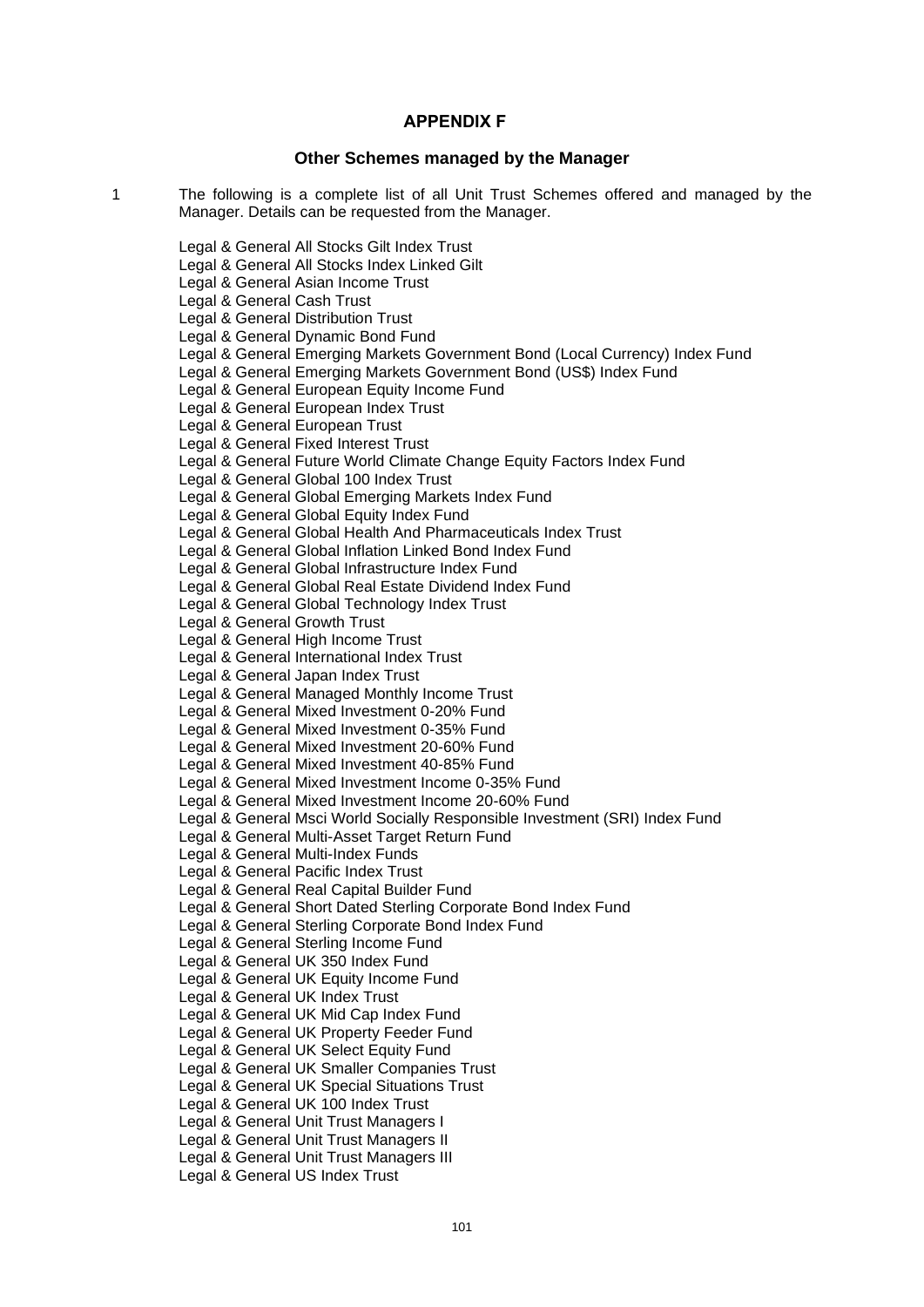Legal & General Worldwide Trust Legal & General (N) Tracker Trust

- 2 The Manager is the authorised corporate director of the Legal & General Investment Funds ICVC and the Legal & General Investment Management Funds ICVC.
- 3 The Manager is the authorised contractual scheme manager of the co-ownership scheme, Legal & General Authorised Contractual Scheme.
- 4 The Manager also operates the following unregulated collective investment scheme, which is not available to the general public: Charities Aid Foundation UK Equitrack Fund.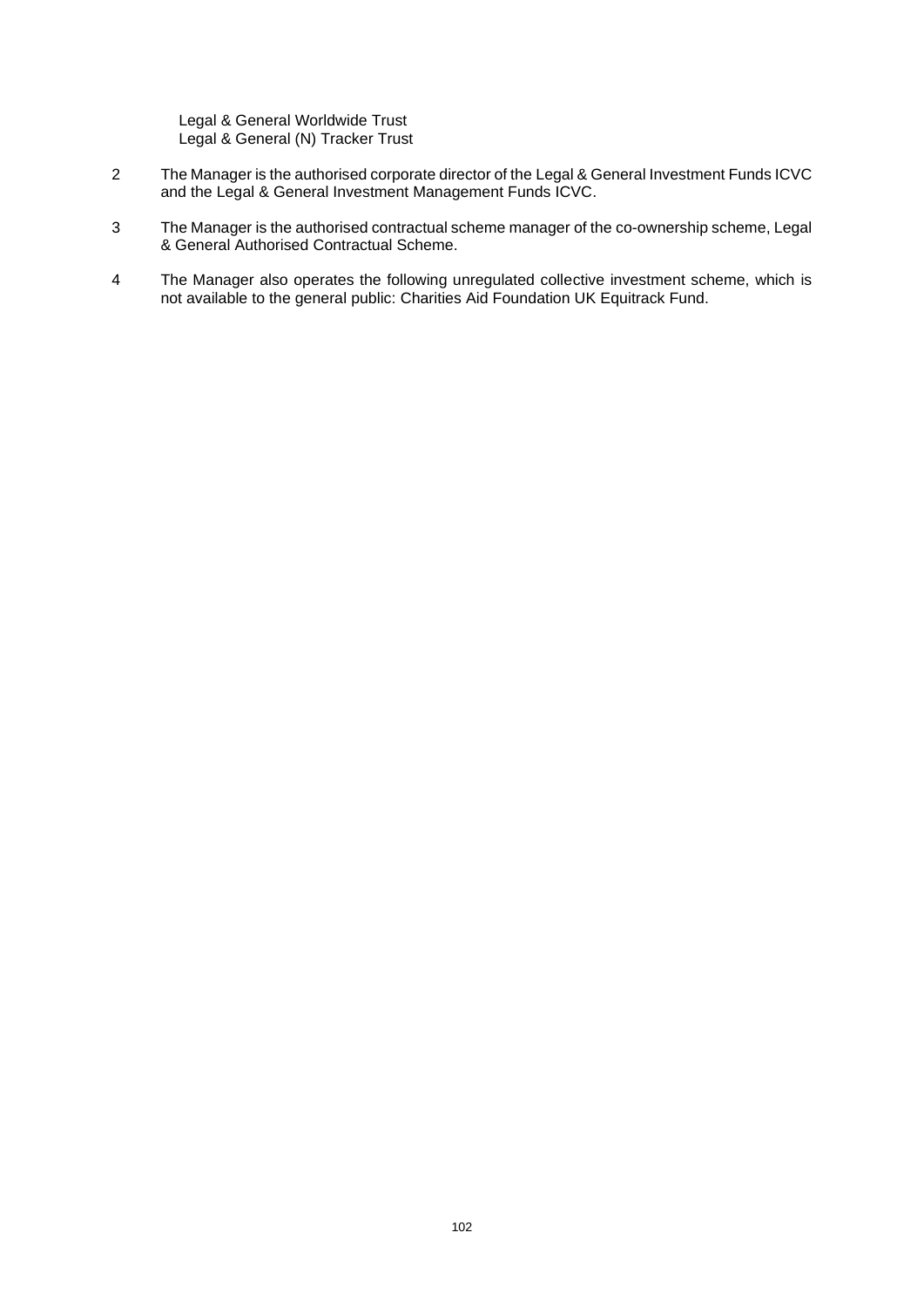## **APPENDIX G ..**

## **Risk Factors**

Each of the risk factors, including the additional risks specific to each Fund, that potential investors will need to consider before investing, have been described below.

## 1 **General**

- 1.1 Investors should appreciate that there are inherent risks in all types of investments. Stock market prices can move erratically and be unpredictably affected by many diverse factors, including political and economic events but also rumours and sentiment. Investment in a Fund should be regarded as a long term investment. There can be no guarantee that the objectives of the Fund will be achieved.
- 1.2 The capital value and the income from Units in the Fund can fluctuate and the price of Units and the income from them can go down as well as up and are not guaranteed. On encashment, particularly in the short term, investors may receive less than the original amount invested.
- 1.3 The performance of any Fund will generally follow the performance of the market in which it invests. Where this market falls, the value of an investment in that Fund will probably also fall.
- 1.4 The Manager runs a Fund to meet its objectives and a Fund's investments should be expected to change over time.
- 1.5 A Fund's level of risk may also change in future, for example because of:
	- 1.5.1 global economic conditions;
	- 1.5.2 investment choices made by the Investment Manager; or
	- 1.5.3 change in the riskiness of the market(s) invested in.
- 1.6 If the performance of a Fund is less than the rate of inflation, the buying power of an investment will fall.
- 1.7 A Fund may have investments valued in currencies that are not Sterling.
	- 1.7.1 If the value of these currencies falls compared to Sterling, this may mean the value of a Fund and the income paid will go down.
	- 1.7.2 If arrangements are made to protect the Fund against currency movements (known as "hedging") and the currencies rise compared to Sterling, the value of the Fund will not benefit from those gains.
- 1.8 Where a Fund's charges are taken from income and there is not enough income to pay these charges, the Fund's capital will be used instead. This may reduce the potential for growth or lead to a fall in the value of the fund.
- 1.9 Past performance is not a guide to future performance.
- 1.10 Where a scheme invests in equities, there is a higher risk of the value of an investment falling than investing in most other asset types, particularly in the short term.
- 1.11 Where a Fund invests in derivatives for Efficient Portfolio Management,
	- 1.11.1 If the counterpart defaults, the Fund's performance may suffer as a result.
	- 1.11.2 There is no guarantee that the performance of a financial derivative instrument will result in a positive effect for the Fund and its investors.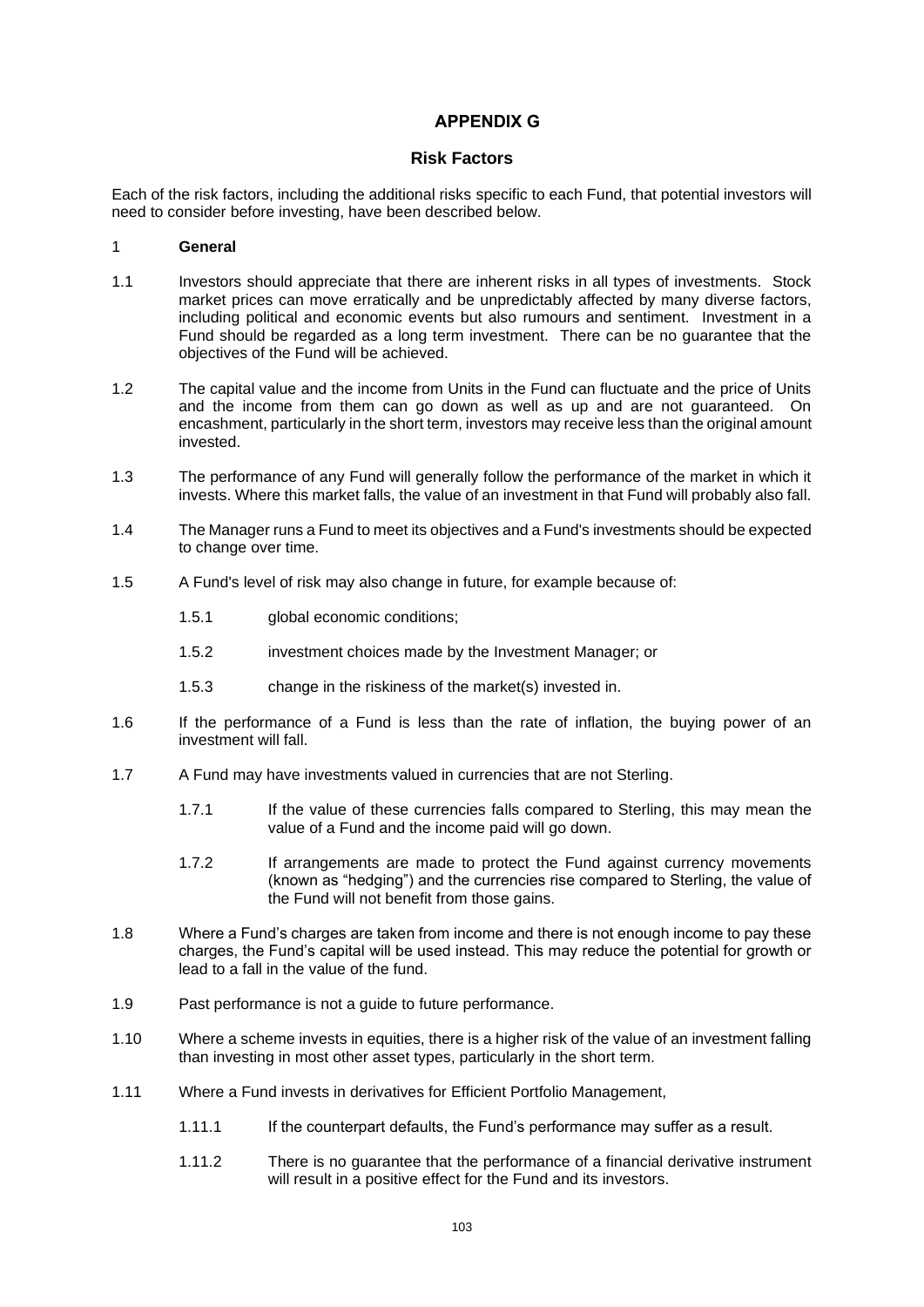- 1.11.3 The use of financial derivative instruments may result in increased losses.
- 1.11.4 The counterpart will forfeit its collateral if it defaults. However the value of the collateral, when sold may not be sufficient to settle the counterparties outstanding debt. This may result in losses for the Fund.

### 2 **Cancellation rights**

Where cancellation rights are applicable, if Unitholders choose to exercise their cancellation rights and the value of their investment falls before notice of cancellation is received by the Manager in writing, a full refund of the original investment may not be provided; rather the original investment less the fall in value.

#### 3 **Capital constraints**

These Funds' Managers make distributions, including all equalisation received by the Funds on their investments in the collective investment schemes in which they invest, i.e. amounts that would otherwise be retained in the Funds' capital accounts. As a result, the capital growth of these Funds may be constrained.

#### 4 **Changes in interest rates**

- 4.1 The value of Units and/or the yield per Unit may be affected by adverse movements in interest rates.
- 4.2 In periods of declining short-term interest rates, the inflow of net new money to the Fund from the continuous issue of Units will likely be invested in portfolio instruments producing lower yields than the balance of the Fund's portfolio, thereby reducing the current yield of the Fund. In periods of rising interest rates, the opposite can be true.
- 4.3 When interest rates are low and the Fund's income is not enough to pay charges, the Fund's capital will be used the remaining charge. This may reduce the potential for growth or cause the value of the Fund to fall.

#### 5 **Charges from capital**

The Fund Management Fee and other charges and expenses may be taken in full or in part from these Funds' capital rather than their income. This increases the amount of income paid out, but it reduces the growth potential.

#### 6 **Concentrated portfolio**

Most funds have lots of individual investments, so don't rely upon the performance of just a few. The whole of these Funds, or a large part of them, have relatively few individual investments. This means that a fall in the value of an individual investment can have a major impact on the overall performance of the Funds.

## 7 **Counterparty risk**

- 7.1 The Fund will be subject to the risk of the inability of any counterparty to perform with respect to transactions, whether due to its own insolvency or that of others, bankruptcy, market illiquidity or disruption or other causes and whether resulting from systemic or other reasons.
- 7.2 Some of the markets in which the Fund may effect transactions are "over-the-counter" (or "interdealer") markets. The participants in such markets are typically not subject to the same credit evaluation and regulatory oversight as are members of "exchange-based" markets. In addition, many of the protections afforded to participants on some organised exchanges, such as the performance guarantee of an exchange clearing house, might not be available in connection with such "over-the-counter" transactions. This exposes the Fund to the risk that a counterparty will not settle a transaction in accordance with its terms and conditions because of a dispute over the terms of the contract (whether or not bona fide) or because of a credit or liquidity problem, thus causing the Fund to suffer a loss. Such "counterparty risk"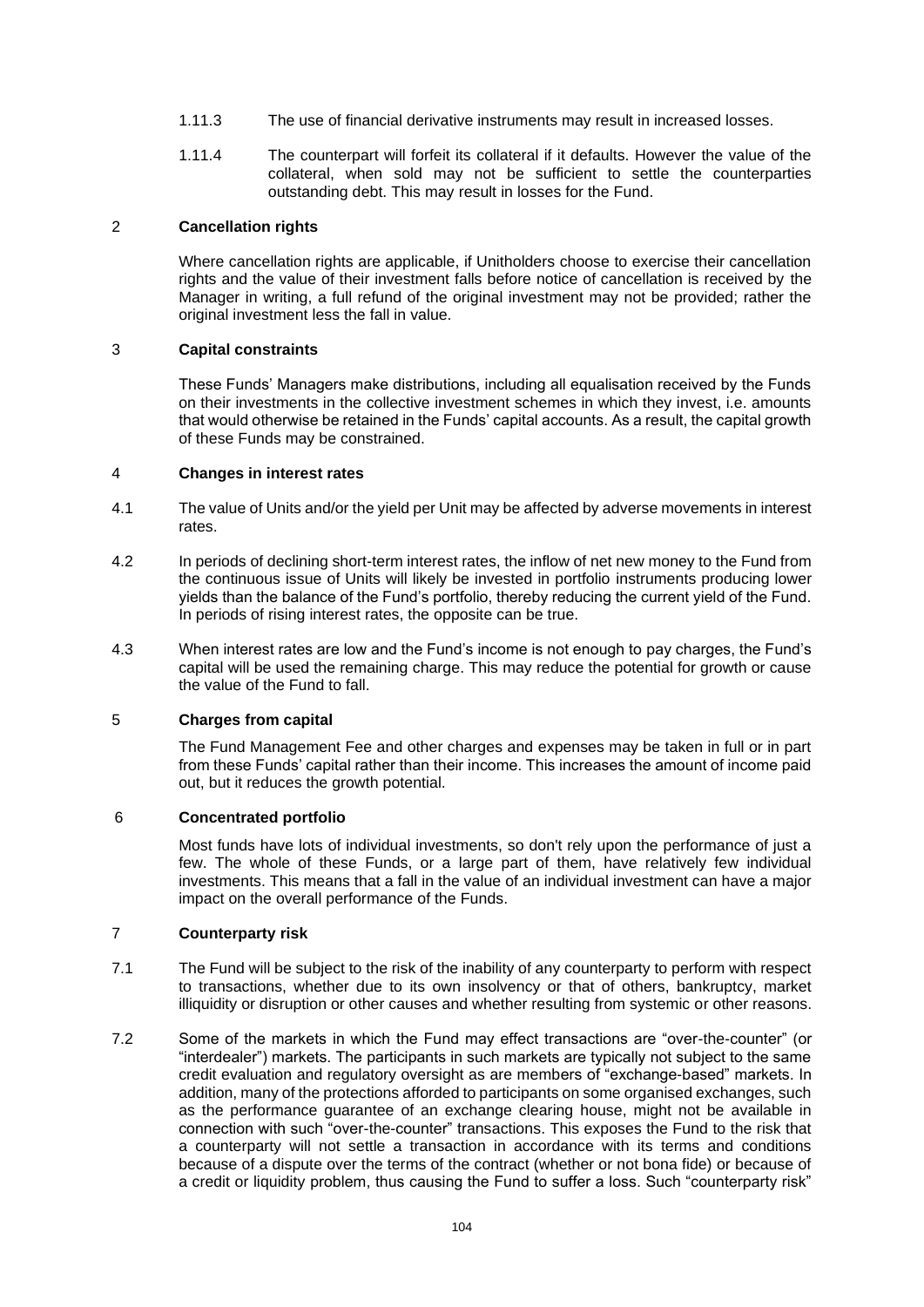is accentuated for contracts with longer maturities where events may intervene to prevent settlement, or where the Fund has concentrated its transactions with a small group of counterparties. Moreover, the Fund shall only transact with eligible counterparties meaning Eligible Institutions and Approved Banks or such other eligible counterparties as are permitted under the COLL Sourcebook.

### 8 **Credit risk**

- 8.1 The Funds may have a credit risk on the issuer of debt securities in which it invests which will vary depending on the issuer's ability to make principal and interest payments on the obligation. Not all of the securities in which the Funds may invest that are issued by sovereign governments or political sub-divisions, agencies or instrumentalities thereof, will have the explicit full faith and credit support of any such political sub-divisions, agencies or instrumentalities, as a result of which default will have adverse consequences for a Fund and will adversely affect the Net Asset Value per Unit of the Funds.
- 8.2 The Funds may also have a credit risk on the parties with which they trade including for example, counter-parties to repurchase agreements or securities lending contracts. In the event of the insolvency, bankruptcy or default of the seller under a repurchase agreement, the Funds may experience both delays in liquidating the underlying securities and losses, including possible decline in the value of securities, during the period while they seek to enforce their rights thereto, possible sub-normal levels of income, lack of access to income during the period and expenses in enforcing their rights. The risks associated with lending portfolio securities include the possible loss of rights against the collateral for the securities should the borrower fail financially.
- 8.3 The Funds' foreign exchange, futures and other transactions also involve counter-party credit risk and will expose the Funds to unanticipated losses to the extent that counter-parties are unable or unwilling to fulfil their contractual obligations. With respect to futures contracts and options on futures, the risk is more complex in that it involves the potential default of the clearing house or the clearing broker.
- 8.4 Derivative transactions involve counter-party credit risk and will expose the Funds to unanticipated losses to the extent that counter-parties are unable or unwilling to fulfil their contractual obligations. A Fund will have contractual remedies upon any default pursuant to the agreements related to the transactions. Such remedies could be inadequate, however, to the extent that collateral or other assets available are insufficient.

## 9 **Distribution of income risk**

As referred to in Section [16](#page-28-0) of this Prospectus "Taxation", the Manager will make distributions which include all equalisation received by the Fund on its investments in the collective Investment schemes in which it invests, i.e. amount that would otherwise be retained in the Fund's capital account. As a result, the capital growth of the Fund may be constrained.

#### 10 **Emerging markets**

- 10.1 These Funds may invest in countries where investment markets are not as well developed as those in the UK. This means that investments are generally riskier than those in the UK because they:
	- 10.1.1 are not as well regulated;
	- 10.1.2 are more difficult to buy and sell; and
	- 10.1.3 have less reliable arrangements for the safekeeping of investments
	- 10.1.4 are more exposed to political uncertainties.
- 11 **Equity risk**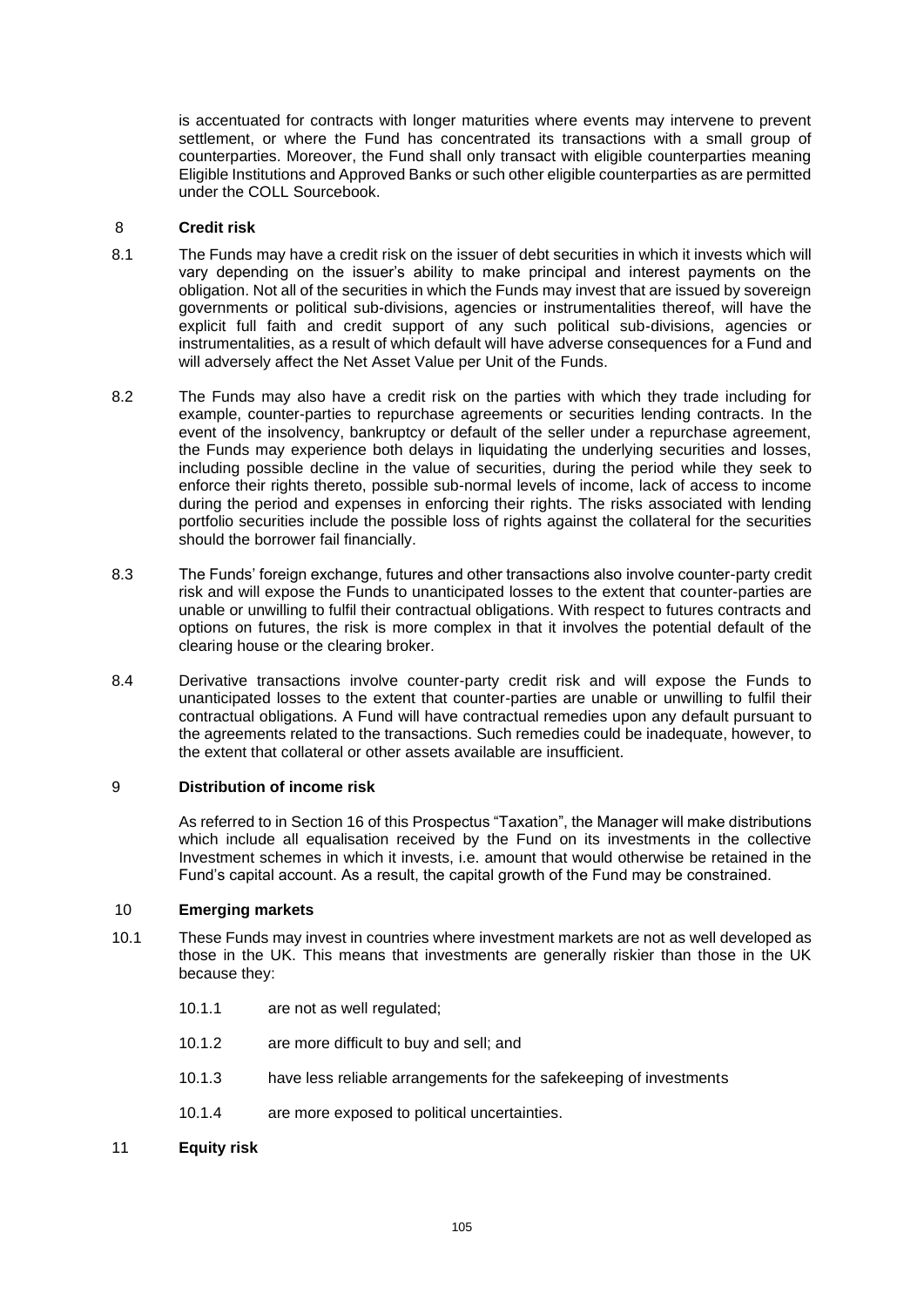As these Funds invest in equities, there is a higher risk of the value of an investment falling than investing in most other asset types, particularly in the short term.

### 12 **Ethical investing**

The ethical standards used for this Fund mean that it cannot invest in some companies or in certain sectors (for example tobacco or mining). These restrictions mean that the value of an investment may go up and down more often and by larger amounts than a fund without such restrictions, particularly in the short term.

### 13 **Financial derivative instruments**

- 13.1 As well as the use of financial derivative instruments as part of efficient portfolio management, these Funds may also make use of derivatives in the pursuit of the investment objective. The use of futures, options and contracts for differences are subject to the limits and conditions imposed by the FCA Handbook and this Prospectus. Such financial derivative instruments tend to have a greater volatility than the securities to which they relate and they bear a corresponding greater degree of risk. This may lead to high volatility in the Unit price of the Funds and may cause the Funds' risk profile to rise.
- 13.2 The FCA Handbook also permits a Fund to use derivatives to effectively short sell (agree to deliver the relevant asset without holding it in the Fund) under certain conditions. If a Fund uses derivatives to create short exposure, while there is the potential for a gain to be made when the underlying securities are falling in value there is also the risk of loss when the underlying is rising in value. The implication of such exposure is that a Fund's performance may be less closely related to the performance of the type of assets to which it would ordinarily be exposed.

#### 14 **Fixed interest securities**

- 14.1 These Funds invest in fixed interest securities usually corporate and government bonds. Investment returns are particularly sensitive to trends in interest rate movements and inflation. Fund values are likely to fall when interest rates rise.
- 14.2 The financial strength of a company or government issuing a fixed interest security determines their ability to make some or all of the payments they are committed to. If their financial strength weakens, the chances of them not making payments increases. This could reduce the value of an investment in these Funds and the amount of income paid.
- 14.3 These Funds hold investments that, rather being traded on a stock exchange, are traded through brokers or investment banks matching buyers and sellers. In times or market uncertainty it may become less easy to buy and sell these investments. If this happens, the value of your Fund may fall and in extreme circumstances redemptions from the Fund may be delayed.

#### 15 **Brexit risk**

On 31 January 2020, the UK formally withdrew from the EU and entered into a transition period which ended at 11 pm on 31 December 2020. An EU–UK Trade and Cooperation Agreement (the "**TCA**") was concluded on 30 December 2020. Although the TCA was ratified by the European Parliament on 28 April 2021, the process to implement the new political, economic and regulatory framework between the UK and the EU remains uncertain and therefore such implementation may still have a detrimental impact on the Funds' ability to fulfil their investment objective or on the value of a Fund's assets, and may increase the Funds' costs.

#### 16 **Force Majeure risk**

The Funds and their investments may be affected by force majeure events (including, for example, fire, flood, earthquakes, outbreak of an infectious disease, pandemic or any other serious public health concern). Some force majeure events may adversely affect the ability of the Funds or any of their respective counterparties to perform its obligations. Certain force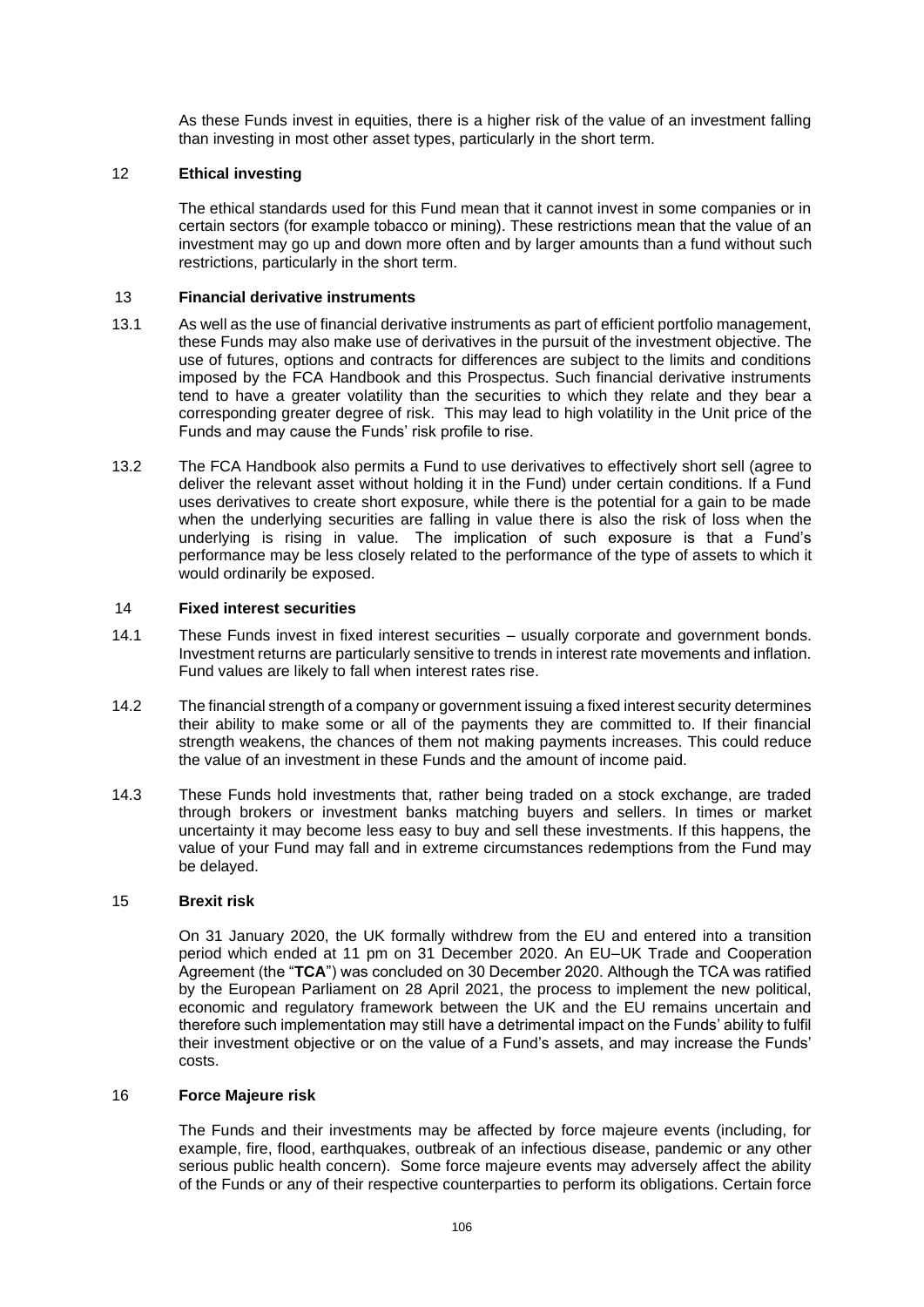majeure events (such as an outbreak of an infectious disease) could have a broader negative impact on the world economy and international business activity generally, or in any of the countries in which the Funds may invest specifically. Any of the foregoing may therefore adversely affect the performance of the Funds and their investments.

#### 17 **Gilt investments**

- 17.1 These Funds invest in fixed interest securities usually government bonds (gilts). Investment returns are particularly sensitive to trends in interest rate movements and inflation. Fund values are likely to fall when interest rates rise.
- 17.2 The financial strength of a government issuing a fixed interest security determines their ability to make some or all of the payments they are committed to. If their financial strength weakens, the chances of them not making payments increases. This could reduce the value of an investment in these Funds and the amount of income paid.
- 17.3 These Funds hold investments that, rather being traded on a stock exchange, are traded through brokers or investment banks matching buyers and sellers. In times or market uncertainty it may become less easy to buy and sell these investments. If this happens, the value of your Fund may fall.

### 18 **Liquidity risk**

- 18.1 The liquidity profile of the Funds are determined by the availability or ease of market trading of underlying securities or investments (equities or bonds) of the Funds. The Funds hold Units in other Unit Trusts which have daily dealing requirements and must therefore meet redemption requests or comply with the redemption policy laid out in respective prospectuses. The underlying Unit Trusts, tend to invest in companies with large market capitalisation (both equities and bonds) which have very large pools of available stock and shares trading in the market at any given time. The shares and therefore the Funds are considered relatively liquid.
- 18.2 Any allocation to commercial property would be via other collective investment schemes. Whilst the allocation to commercial property tends to be small in the wider context of the Funds, any allocation to commercial property within an underlying fund can be considered illiquid. All property investments are relatively illiquid compared to bonds and equities. Liquidity is a function both of the time to effect a sale and the extent to which it is possible to trade at the market price. Property is slow to transact in normal market conditions and hence is illiquid. In poor market conditions it will take even longer to find a buyer to pay an acceptable price for the scheme property. This may have an impact on the liquidity of the underlying fund used to access commercial property.

#### 19 **Market risk**

Although it is intended that the Fund will be diversified, the investments of the Fund are subject to normal market fluctuations and to the risks inherent in investment in equities, fixed income securities, currency instruments, derivatives and other similar instruments.

### 20 **Over-the-Counter (OTC) markets risk**

In pursuit of the investment objective, the Funds may hold derivatives in OTC markets where there may be uncertainty as to the fair value of such derivatives due to their tendency to have limited liquidity and possibly higher price volatility. In addition, the Funds will be exposed to credit risk on counter-parties with whom the transactions are made and will bear the risk of settlement default with those counter-parties. However, there are specific rules in the FCA Handbook with respect to OTC transactions in derivatives which may reduce the risk and magnitude of any potential loss to the Funds.

### 21 **Redemption risk**

Large redemptions of Units in the Fund might result in the Fund being forced to sell assets at a time and price at which it would normally prefer not to dispose of those assets.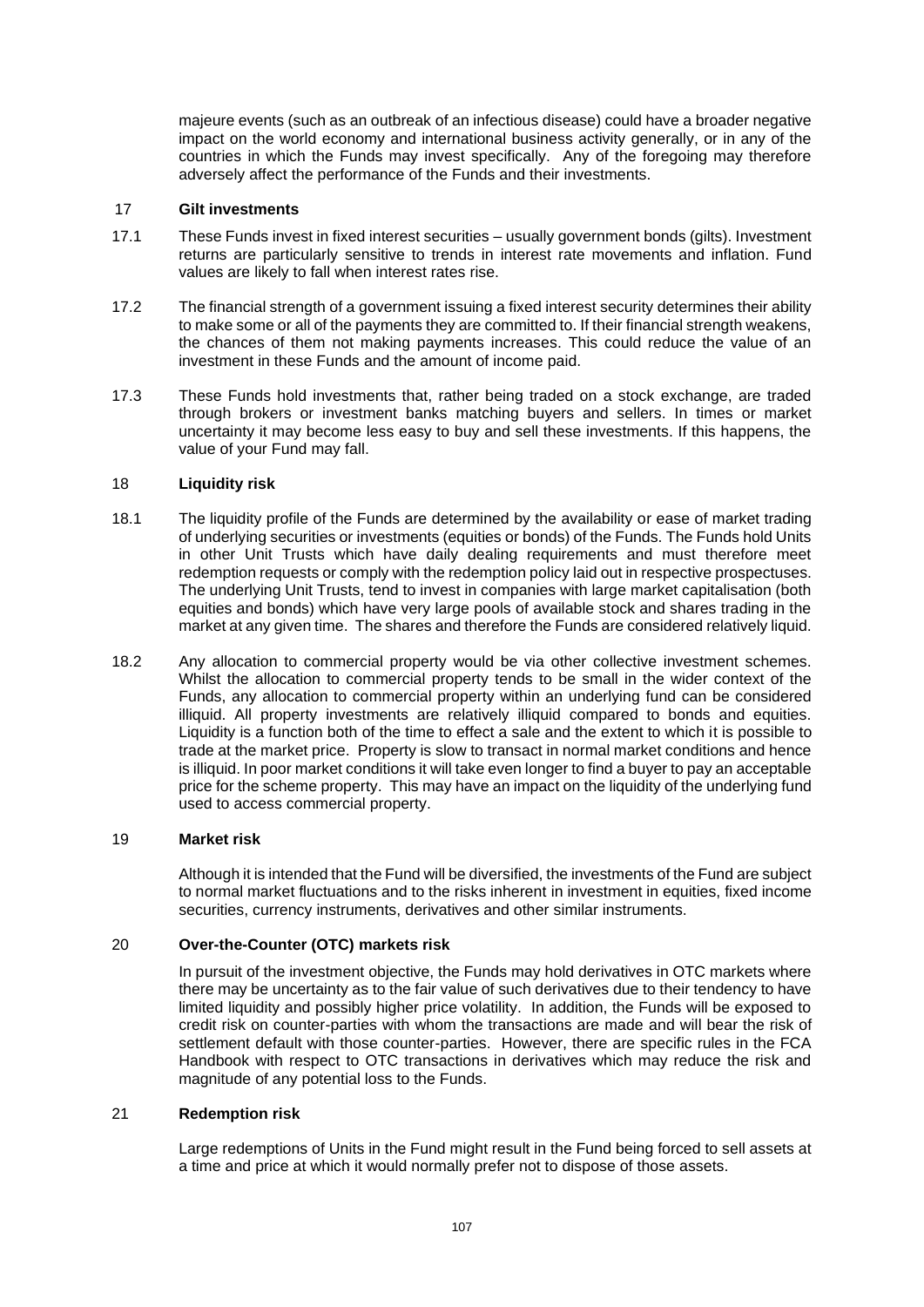### 22 **Sector concentration**

These Funds invest in companies from a particular market sector which means that there is higher level of risk due to the concentration of investment in that sector. The value of the investment may go up and down more often and by larger amounts than funds that are spread more widely.

### 23 **Smaller companies**

- 23.1 These Funds invest in smaller companies. Investments in smaller companies tend to be riskier than investments in larger companies because they can:
	- 23.1.1 be harder to buy and sell; and
	- 23.1.2 go up and down in value more often and by larger amounts, especially in the short term.

### 24 **Special situations**

- 24.1 These Funds invest in companies considered to be undervalued because of a special situation. These companies tend to be riskier than companies not in special situations because they can:
	- 24.1.1 be harder to buy and sell; and
	- 24.1.2 go up and down in value more often and by larger amounts, especially in the short term.

### 25 **Sub-Investment grade bonds**

These Funds invest in sub investment grade corporate bonds so there's an increased risk of fund values falling due to non-payment by the companies issuing the bonds and the amount of income paid.

### 26 **Suspension of dealing**

Investors are reminded that in certain circumstances their right to redeem Units may be suspended (as set out in Section [11.6\)](#page-20-0). A suspension may occur where the Manager (with the agreement of the Trustee) or the Trustee is of the opinion that due to exceptional circumstances it is in the interests of Unitholders.

#### **Table of Fund specific risks**

The table below identifies the specific risks that apply to each Fund. Each of the specific risks has been described above.

|                                                | General | Force<br>majeure<br>lisk | <b>Brexit</b><br>lisk | <b>Distribution</b><br>income<br>$\Omega$ | Cancellatior<br><b>Rights</b> | Fixed<br><b>Sec</b><br><b>urities</b><br>interest | Liquidity risk | companies<br><b>Smaller</b> | gub<br><b>grade</b><br>$\overline{5}$<br>estmen<br>spuoq<br>a | Suspe<br><b>Pealing</b><br>nsion<br>$\mathbf{Q}_n$ |
|------------------------------------------------|---------|--------------------------|-----------------------|-------------------------------------------|-------------------------------|---------------------------------------------------|----------------|-----------------------------|---------------------------------------------------------------|----------------------------------------------------|
| <b>Legal &amp; General Diversified</b><br>Fund |         |                          |                       |                                           |                               |                                                   |                |                             |                                                               |                                                    |
| Legal & General Multi-Index<br>3 Fund          | ✔       |                          |                       |                                           |                               |                                                   |                |                             |                                                               |                                                    |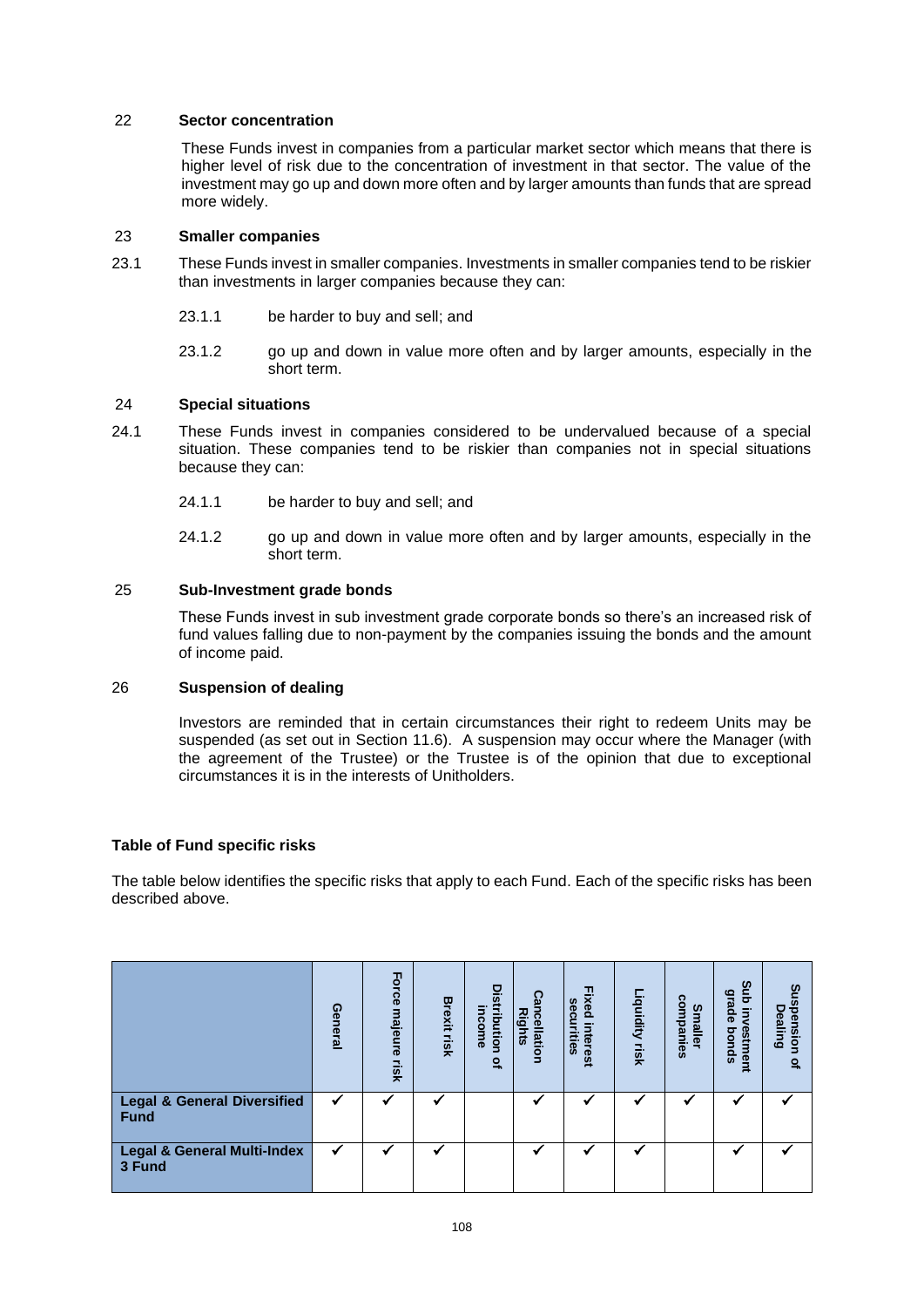|                                                                                                        | General                 | Force majeure risk | <b>Brexit risk</b>      | Distribution of<br>income | <b>Cancellation</b><br><b>Rights</b> | <b>Fixed interest</b><br>securities | Liquidity risk | companies<br><b>Smaller</b> | Sub investment<br><b>grade bonds</b> | Suspension of<br><b>Dealing</b> |
|--------------------------------------------------------------------------------------------------------|-------------------------|--------------------|-------------------------|---------------------------|--------------------------------------|-------------------------------------|----------------|-----------------------------|--------------------------------------|---------------------------------|
| <b>Legal &amp; General Multi-Index</b><br>4 Fund                                                       | ✔                       | ✓                  | $\checkmark$            |                           | $\checkmark$                         | ✔                                   | ✓              |                             | ✔                                    |                                 |
| <b>Legal &amp; General Multi-Index</b><br><b>Income 4 Fund</b>                                         | $\overline{\checkmark}$ | ✓                  | ✓                       |                           | ✓                                    | ✓                                   | ✔              |                             | ✓                                    |                                 |
| <b>Legal &amp; General Multi-Index</b><br>5 Fund                                                       | ✓                       | ✓                  | $\overline{\checkmark}$ |                           | ✓                                    | ✔                                   | ✓              |                             | ✔                                    |                                 |
| <b>Legal &amp; General Multi-Index</b><br><b>Income 5 Fund</b>                                         | ✔                       | ✔                  |                         |                           | $\checkmark$                         |                                     |                |                             |                                      |                                 |
| <b>Legal &amp; General Multi-Index</b><br><b>6 Fund</b>                                                | ✓                       | ✓                  | ✔                       |                           | ✔                                    | ✔                                   | ✓              | ✓                           | ✔                                    |                                 |
| <b>Legal &amp; General Multi-Index</b><br><b>Income 6 Fund</b>                                         | ✔                       | ✓                  |                         |                           | ✓                                    | √                                   | ✓              |                             | ✔                                    |                                 |
| <b>Legal &amp; General Multi-Index</b><br>7 Fund                                                       | ✔                       | ✔                  | ✓                       |                           | ✔                                    |                                     |                |                             | ✔                                    |                                 |
| <b>General Future</b><br>$\pmb{8}$<br>Legal<br><b>World Multi-Index 3 Fund</b>                         | ✓                       | ✓                  | ✓                       |                           | ✓                                    |                                     | ✔              |                             | ✓                                    | ✔                               |
| $\pmb{\mathsf{g}}$<br>General<br><b>Future</b><br>Legal<br><b>World Multi-Index 4 Fund</b>             | ✓                       | ✓                  | ✔                       |                           | ✓                                    |                                     |                |                             | ✔                                    |                                 |
| $\overline{\mathbf{g}}$<br><b>General</b><br><b>Future</b><br>Legal<br><b>World Multi-Index 5 Fund</b> | ✓                       | ✓                  | ✓                       |                           | ✓                                    | ✓                                   | ✔              |                             | ✓                                    | $\checkmark$                    |
| $\pmb{8}$<br><b>General</b><br>Legal<br><b>Future</b><br><b>World Multi-Index 6 Fund</b>               | ✓                       | ✔                  | ✓                       |                           | ✓                                    |                                     |                |                             | ✔                                    |                                 |
| $\boldsymbol{8}$<br><b>General</b><br><b>Future</b><br>Legal<br><b>World Multi-Index 7 Fund</b>        | ✓                       | ✓                  | ✓                       |                           | ✓                                    | ✔                                   | ✓              | ✔                           | ✓                                    | ✔                               |